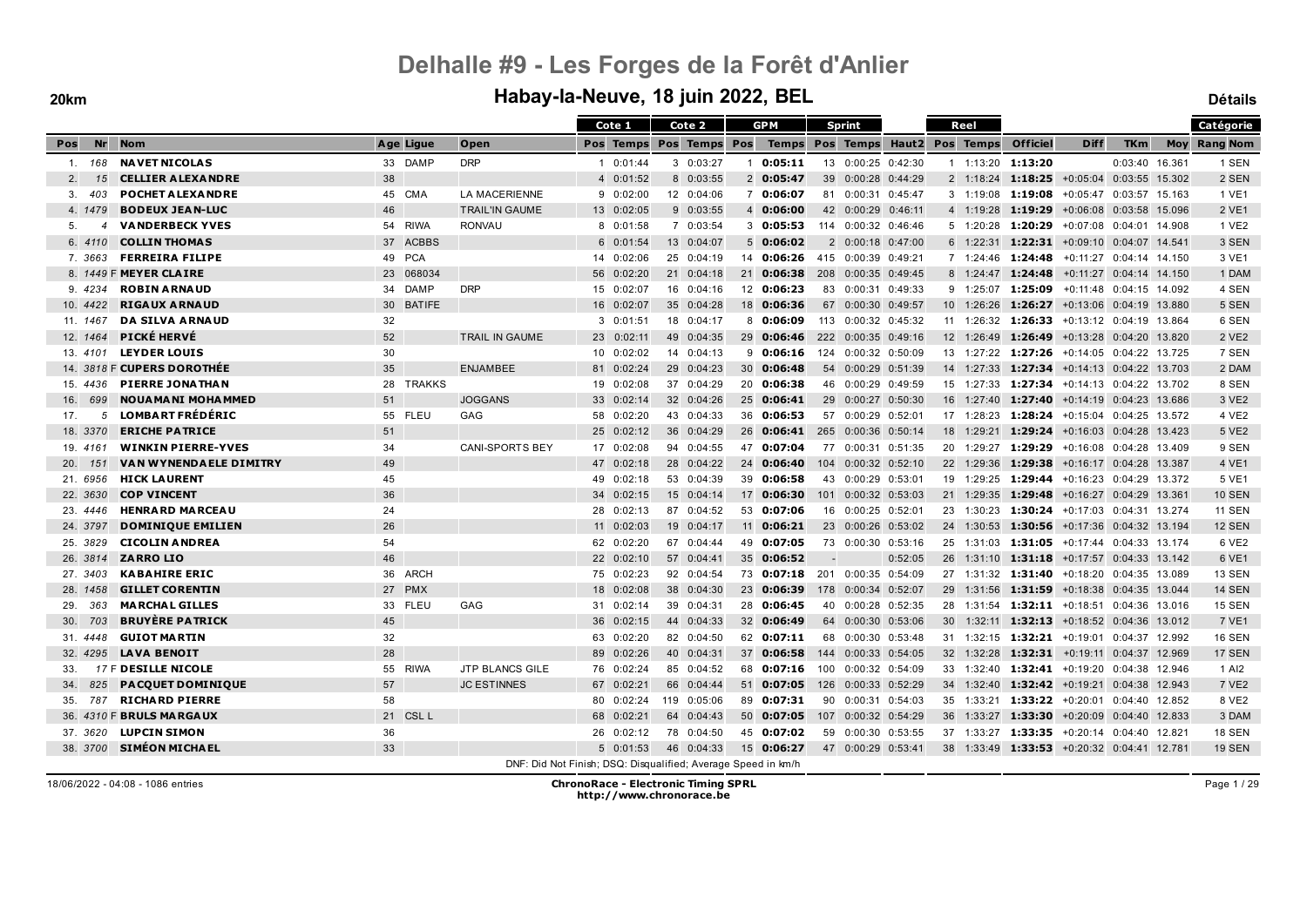|                                             |    |               |                                                               |     | Cote 1              |    | Cote 2        |     | <b>GPM</b>                      |                          | <b>Sprint</b>          |                   |    | Reel       |                                            |                         |            |        | Catégorie           |
|---------------------------------------------|----|---------------|---------------------------------------------------------------|-----|---------------------|----|---------------|-----|---------------------------------|--------------------------|------------------------|-------------------|----|------------|--------------------------------------------|-------------------------|------------|--------|---------------------|
| <b>Nr</b><br><b>Nom</b><br>Pos              |    | Age Ligue     | Open                                                          |     | Pos Temps           |    | Pos Temps Pos |     |                                 |                          | <b>Temps Pos Temps</b> | Haut <sub>2</sub> |    | Pos Temps  | <b>Officiel</b>                            | <b>Diff</b>             | <b>TKm</b> |        | <b>Moy Rang Nom</b> |
| <b>RATINCKX JEAN-PHILIPPE</b><br>556<br>39. |    | 34 RIWA       | <b>TRAINING7</b>                                              |     | 12 0:02:04          |    | 54 0:04:40    | 27  | 0:06:45                         |                          | 142 0:00:33 0:52:46    |                   |    | 39 1:34:01 | $1:34:03$ +0:20:42 0:04:42 12.759          |                         |            |        | <b>20 SEN</b>       |
| 40. 1450 F MEYER EMELINE                    |    | 29 068034     |                                                               |     | 70 0:02:22          |    | 68 0:04:45    |     | 55 0:07:07                      |                          | 87 0:00:31 0:54:39     |                   |    |            | 40 1:34:19 1:34:20 +0:21:00 0:04:43 12.719 |                         |            |        | 4 DAM               |
| DI PRÉTORO NICOLAS<br>41.4258               | 40 |               |                                                               | 125 | 0:02:31             |    | 124 0:05:08   | 105 | 0:07:40                         | 127                      | 0:00:33 0:54:41        |                   | 41 |            | 1:34:28 1:34:32                            | +0:21:11 0:04:43 12.693 |            |        | 8 VE1               |
| <b>CARNEVALI TRISTAN</b><br>42. 1548        | 31 |               | <b>ORVALUX</b>                                                |     | 39 0:02:16          |    | 45 0:04:33    |     | 33 0:06:49                      |                          | 55 0:00:29 0:55:19     |                   |    |            | 42 1:34:28 1:34:37 +0:21:16 0:04:43 12.682 |                         |            |        | <b>21 SEN</b>       |
| <b>PERSICO JORI</b><br>43. 4227             | 33 |               |                                                               |     | 29 0:02:14          |    | 47 0:04:34    |     | 31 0:06:48                      |                          | 44 0:00:29 0:54:26     |                   |    |            | 43 1:35:07 1:35:17 +0:21:56 0:04:45 12.592 |                         |            |        | <b>22 SEN</b>       |
| <b>PAQUET RAPHAËL</b><br>44.4162            | 43 |               |                                                               | 84  | 0:02:25             |    | 144 0:05:17   | 110 | 0:07:43                         |                          | 176 0:00:34 0:54:16    |                   | 46 |            | 1:35:44 1:35:45                            | +0:22:24 0:04:47 12.532 |            |        | 9 VE1               |
| <b>NOËL GILLES</b><br>45. 3365              | 33 |               |                                                               |     | 40 0:02:16          |    | 59 0:04:42    | 41  | 0:06:59                         |                          | 150 0:00:33 0:55:28    |                   |    |            | 44 1:35:41 1:35:50 +0:22:29 0:04:47 12.521 |                         |            |        | <b>23 SEN</b>       |
| 46. 3719 F MALLET ESTELLE                   | 44 | <b>ENJAMB</b> |                                                               |     | 74 0:02:23          |    | 56 0:04:41    |     | 48 0:07:05                      | 120                      | $0:00:32$ $0:55:58$    |                   | 47 | 1:35:49    | 1:35:54                                    | +0:22:33 0:04:47 12.511 |            |        | 1 AI1               |
| <b>HONORÉ FRANÇOIS</b><br>47.4486           | 31 |               |                                                               |     | 119 0:02:30         |    | 84 0:04:51    |     | 77 0:07:22                      | 19                       | 0:00:26 0:56:38        |                   | 45 |            | 1:35:43 1:35:58                            | +0:22:37 0:04:47 12.504 |            |        | <b>24 SEN</b>       |
| <b>WARRANT THOMAS</b><br>48.4371            | 36 |               |                                                               |     | 46 0:02:18          |    | 156 0:05:23   |     | $108$ 0:07:41                   |                          | 184 0:00:34 0:56:11    |                   |    |            | 48 1:36:13 1:36:17 +0:22:56 0:04:48 12.462 |                         |            |        | <b>25 SEN</b>       |
| 49. 6738 F LOUPPE STEPHANIE                 |    | 43 PMX        |                                                               |     | 77 0:02:24          |    | 70 0:04:45    |     | 60 0:07:10                      |                          | 82 0:00:31 0:56:14     |                   | 50 |            | 1:36:32 1:36:37 +0:23:16 0:04:49 12.420    |                         |            |        | 2 AI1               |
| <b>BODART OLIVIER</b><br>50. 3369           |    | 52 CSDY       | <b>ANTILOB</b>                                                |     | 99 0:02:28          |    | 120 0:05:07   |     | 97 0:07:35                      |                          | 48 0:00:29 0:56:39     |                   |    |            | 51 1:36:38 1:36:44 +0:23:23 0:04:50 12.404 |                         |            |        | 9 VE2               |
| <b>DEPIENNE JULIEN</b><br>51, 4072          | 36 |               | <b>STRIVE</b>                                                 |     | 113 0:02:29         |    | 62 0:04:43    |     | 65 0:07:13                      |                          | 30 0:00:27 0:57:23     |                   | 49 |            | 1:36:31 1:36:45 +0:23:24 0:04:50 12.403    |                         |            |        | <b>26 SEN</b>       |
| <b>JACQUET FABIEN</b><br>52. 1478           |    | 37 STRIVE     |                                                               |     | 112 0:02:29         |    | 61 0:04:43    |     | 63 0:07:12                      | $\overline{\phantom{a}}$ |                        | 0:55:53           |    |            | 52 1:36:42 1:36:50 +0:23:29 0:04:50 12.391 |                         |            |        | <b>27 SEN</b>       |
| <b>MARTIN CHRISTOPHE</b><br>53. 3789        | 45 |               |                                                               | 107 | 0:02:29             |    | 80 0:04:50    |     | 74 0:07:19                      |                          | 79 0:00:31 0:56:08     |                   | 55 |            | 1:37:08 1:37:10 +0:23:49 0:04:51 12.348    |                         |            |        | 10 VE1              |
| <b>CHEVALIER SÉBASTIEN</b><br>54.4089       | 43 |               | <b>RBC RUNNING</b>                                            |     | 51 0:02:19          |    | 140 0:05:16   | 100 | 0:07:35                         | 247                      | 0:00:36 0:54:51        |                   | 56 | 1:37:24    | 1:37:26                                    | +0:24:05 0:04:52 12.315 |            |        | 11 VE1              |
| <b>GOFFIN NICOLAS</b><br>55.3721            | 28 |               |                                                               |     | $115 \quad 0:02:30$ | 90 | 0:04:54       | 78  | 0:07:24                         | 130                      | $0:00:33$ $0:57:44$    |                   |    |            | 54 1:37:07 1:37:30 +0:24:09 0:04:52 12.307 |                         |            |        | <b>28 SEN</b>       |
| <b>VAN RAEMDONCK GILLES</b><br>583<br>56.   |    | 56 RIWA       | <b>TRAINING7</b>                                              |     | 69 0:02:22          |    | 196 0:05:44   | 143 | 0:08:06                         | 149                      | $0:00:33$ $0:56:22$    |                   | 57 |            | 1:37:34 1:37:36                            | +0:24:15 0:04:52 12.294 |            |        | <b>10 VE2</b>       |
| <b>BILLO SIMON</b><br>57.6732               | 32 |               |                                                               | 172 | 0:02:38             |    | 24 0:04:19    |     | 38 0:06:58                      | 131                      | 0:00:33 0:58:12        |                   | 53 | 1:37:03    | 1:37:46 +0:24:25 0:04:53 12.273            |                         |            |        | <b>29 SEN</b>       |
| <b>MULLER BENOIT</b><br>58. 1527            | 32 |               | <b>ORVALUX</b>                                                |     | 38 0:02:15          |    | 60 0:04:42    |     | 40 0:06:58                      | 240                      | $0:00:36$ $0:55:29$    |                   |    |            | 59 1:38:09 1:38:17 +0:24:56 0:04:54 12.208 |                         |            |        | <b>30 SEN</b>       |
| <b>CULLOP PAUL</b><br>983<br>59.            | 61 |               | <b>ENJAMBEE</b>                                               |     | 110 0:02:29         |    | 58 0:04:41    |     | 61 0:07:11                      |                          | 145 0:00:33 0:56:53    |                   | 60 |            | 1:38:21 1:38:23 +0:25:02 0:04:55 12.197    |                         |            |        | 1 VE3               |
| <b>DELON RÉMI</b><br>60. 1509               |    | 29 PMX        |                                                               |     | 118 0:02:30         |    | 26 0:04:20    | 34  | 0:06:51                         |                          | 71 0:00:30 0:58:25     |                   |    |            | 58 1:38:08 1:38:25                         | +0:25:05 0:04:55 12.191 |            |        | <b>31 SEN</b>       |
| <b>BOSI BENJAMIN</b><br>61. 1428            | 27 |               |                                                               | 53  | 0:02:20             |    | 76 0:04:49    |     | 59 0:07:09                      |                          | 53 0:00:29 0:58:53     |                   |    |            | 63 1:38:57 1:39:07 +0:25:46 0:04:57 12.106 |                         |            |        | <b>32 SEN</b>       |
| <b>NEMERY FLORIAN</b><br>62.4435            | 27 |               |                                                               | 137 | 0:02:34             |    | 152 0:05:22   |     | 123 0:07:56                     |                          | 4 0:00:20 0:59:12      |                   | 62 | 1:38:54    | 1:39:07                                    | +0:25:47 0:04:57 12.105 |            |        | <b>33 SEN</b>       |
| <b>JONGEN ARTHUR</b><br>63.3409             | 28 |               |                                                               |     | 55 0:02:20          |    | 75 0:04:49    |     | 58 0:07:09                      |                          | 153 0:00:33 0:58:53    |                   | 64 | 1:39:00    | 1:39:11                                    | +0:25:50 0:04:57 12.097 |            |        | <b>34 SEN</b>       |
| THOMÉ MATHIAS<br>64.4207                    |    | 17 PMX        |                                                               |     | 52 0:02:19          |    | 63 0:04:43    |     | 46 0:07:03                      |                          | 168 0:00:34 0:55:57    |                   | 66 |            | 1:39:18 1:39:23 +0:26:03 0:04:58 12.073    |                         |            |        | 1 ESP               |
| <b>CHARLES CHRISTOPHE</b><br>65.<br>612     |    | 46 CSF        | <b>MYSTERE</b>                                                |     | 82 0:02:24          |    | 50 0:04:35    | 44  | 0:07:00                         |                          | 116 0:00:32 0:57:40    |                   | 61 |            | 1:38:54 1:39:41 +0:26:20 0:04:59 12.037    |                         |            |        | <b>12 VE1</b>       |
| <b>CAILTEUX GUILLAUME</b><br>66.4293        | 24 |               |                                                               |     | 48 0:02:18          |    | 55 0:04:40    |     | 42 0:06:59                      | 97                       | 0:00:32 0:57:42        |                   | 65 |            | 1:39:05 1:39:46 +0:26:25 0:04:59 12.027    |                         |            |        | <b>35 SEN</b>       |
| <b>ADAMLOÏS</b><br>67. 1482                 | 32 |               | <b>TRAIL IN GAUME</b>                                         | 143 | 0:02:34             |    | 139 0:05:16   |     | $115$ 0:07:51                   | 295                      | 0:00:37 0:57:30        |                   | 67 |            | 1:39:45 1:39:56 +0:26:35 0:04:59 12.006    |                         |            |        | <b>36 SEN</b>       |
| 68. 1441 F EZZBAIL LATIFA                   |    | 42 068034     |                                                               |     | 171 0:02:38         |    | 194 0:05:44   | 177 | 0:08:22                         |                          |                        | 0:58:44           | 70 |            | 1:40:11 1:40:14                            | +0:26:53 0:05:00 11.972 |            |        | 3 AI1               |
| <b>469 F JOLY VAUDOISEY ANNE</b><br>69.     |    | 55 RCB        | <b>MYSTERE</b>                                                | 247 | 0:02:48             |    | 135 0:05:15   |     | 139 0:08:03                     |                          | 129 0:00:33 1:00:19    |                   |    | 69 1:39:59 | $1:40:15$ +0:26:54 0:05:00 11.969          |                         |            |        | 2 AI2               |
| <b>MIGNOLET MICHEL</b><br>70. 3393          | 38 |               |                                                               | 149 | 0:02:35             |    | 97 0:04:57    |     | 93 0:07:32                      | 198                      | $0:00:35$ $0:58:11$    |                   |    |            | 72 1:40:20 1:40:32                         | +0:27:11 0:05:01 11.936 |            |        | <b>37 SEN</b>       |
| <b>DENIS PATRICK</b><br>71.4226             |    | 56 ARCH       |                                                               |     | 282 0:02:51         |    | 48 0:04:34    |     | 81 0:07:26                      | 134                      | 0:00:33 1:01:07        |                   | 68 |            | 1:39:46 1:40:35 +0:27:15 0:05:01 11.928    |                         |            |        | <b>11 VE2</b>       |
| <b>DELBEKE GUILLAUME</b><br>72. 1502        | 36 |               |                                                               |     | 60 0:02:20          |    | 115 0:05:06   |     | 82 0:07:26                      | 299                      | 0:00:37 0:56:32        |                   |    |            | 73 1:41:00 1:41:05 +0:27:44 0:05:03 11.871 |                         |            |        | <b>38 SEN</b>       |
| <b>DESQUESNES VINCENT</b><br>73.4103        | 50 |               | <b>RCNAMUR</b>                                                | 61  | 0:02:20             |    | 86 0:04:52    |     | 64 0:07:13                      | 251                      | 0:00:36 0:57:52        |                   | 71 |            | $1:40:12$ 1:41:14 $+0:27:53$ 0:05:03       |                         |            | 11.853 | <b>12 VE2</b>       |
| <b>DEVILLET TRISTAN</b><br>74.4164          | 26 |               |                                                               |     | 54 0:02:20          |    | 74 0:04:48    |     | 57 0:07:08                      |                          | 26 0:00:27 0:58:54     |                   |    |            | 74 1:41:01 1:41:21 +0:28:01 0:05:04 11.839 |                         |            |        | <b>39 SEN</b>       |
| <b>BREVERY JÉRÉMY</b><br>75.4334            | 32 |               |                                                               | 92  | 0:02:27             |    | 122 0:05:07   |     | 98 0:07:35                      | 95                       | 0:00:32 0:59:02        |                   |    |            | 75 1:41:24 1:41:39 +0:28:18 0:05:04 11.804 |                         |            |        | <b>40 SEN</b>       |
| 76. 819 F PIRSON FLORENCE                   |    | 50 RIWA       | <b>TRAINING 7</b>                                             | 286 | 0:02:51             |    | 145 0:05:18   |     | 151 0:08:10 205 0:00:35 1:00:13 |                          |                        |                   |    |            | 78 1:41:54 1:42:11 +0:28:50 0:05:06 11.743 |                         |            |        | 3 AI2               |
|                                             |    |               | DNF: Did Not Finish; DSQ: Disqualified; Average Speed in km/h |     |                     |    |               |     |                                 |                          |                        |                   |    |            |                                            |                         |            |        |                     |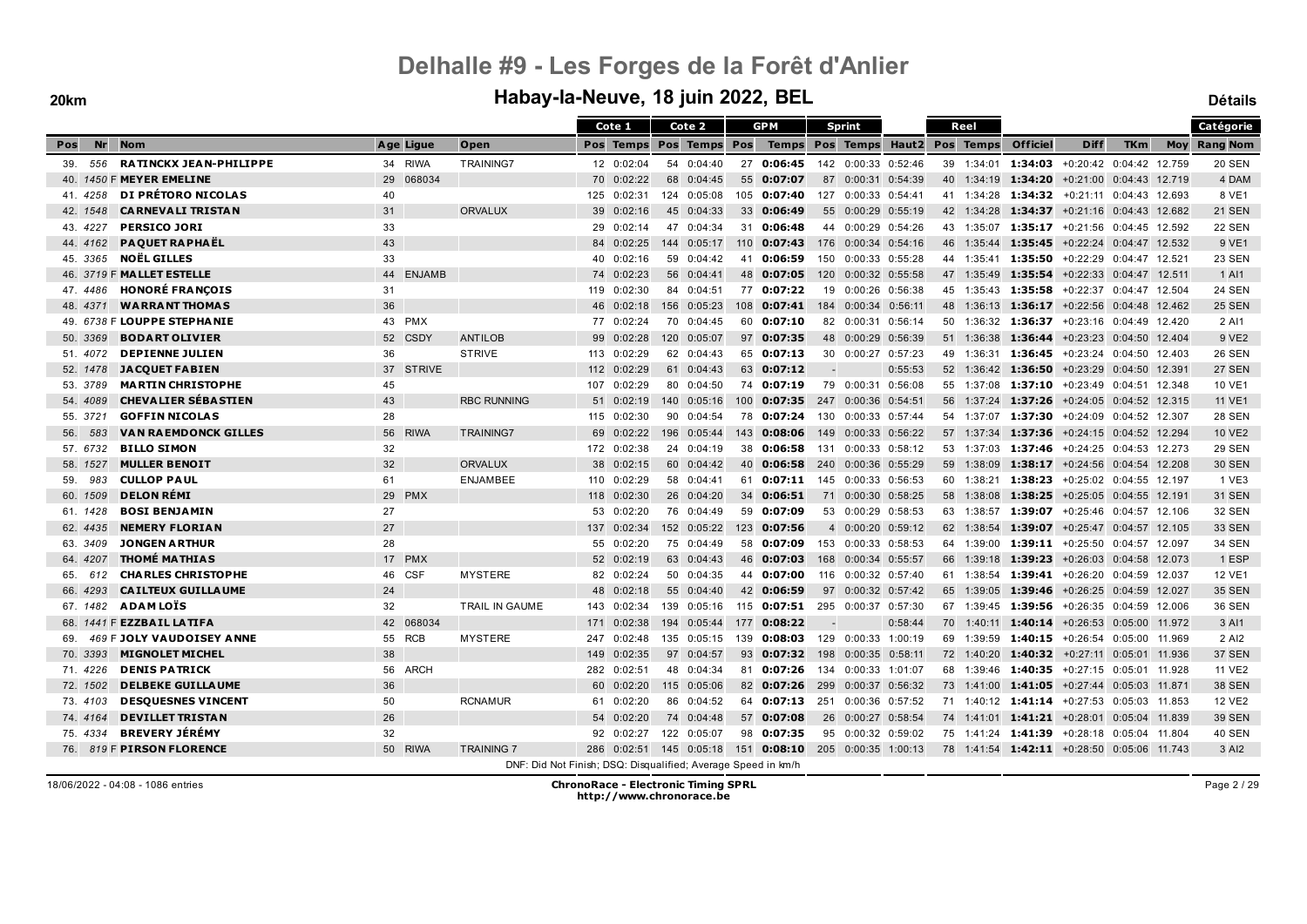|                         |                                 |                 |           |                                                               |     | Cote 1             |     | Cote 2                  |     | <b>GPM</b>                                                                                                |                          | <b>Sprint</b>       |         |     | Reel      |                                             |                         |            | Catégorie           |
|-------------------------|---------------------------------|-----------------|-----------|---------------------------------------------------------------|-----|--------------------|-----|-------------------------|-----|-----------------------------------------------------------------------------------------------------------|--------------------------|---------------------|---------|-----|-----------|---------------------------------------------|-------------------------|------------|---------------------|
| <b>Nr</b><br><b>Pos</b> | <b>Nom</b>                      |                 | Age Ligue | Open                                                          |     |                    |     | Pos Temps Pos Temps Pos |     | Temps Pos Temps Haut2                                                                                     |                          |                     |         |     | Pos Temps | <b>Officiel</b>                             | <b>Diff</b>             | <b>TKm</b> | <b>Moy Rang Nom</b> |
| 77. 2149                | <b>HAMAIDE ANTOINE</b>          | 26              |           | <b>TEAM LIÉGEOIS</b>                                          |     | 24 0:02:12         |     | 107 0:05:03             |     | 67 0:07:15 584 0:00:42 0:55:08                                                                            |                          |                     |         |     |           | 79 1:42:10 1:42:12 +0:28:51 0:05:06 11.740  |                         |            | 41 SEN              |
| 78. 3390                | <b>COLLIGNON RÉMY</b>           | 32 <sup>2</sup> |           |                                                               |     | 57 0:02:20         |     | 73 0:04:48              |     | 56 0:07:08                                                                                                | 467                      | 0:00:40 0:56:47     |         |     |           | 77 1:41:49 1:42:40 +0:29:19 0:05:08 11.688  |                         |            | 42 SEN              |
| 79.6896                 | <b>ADAM FRANÇOIS</b>            |                 | 39 LF3    | <b>PMX</b>                                                    | 151 | 0:02:35            |     | 112 0:05:05             |     | 106 0:07:41                                                                                               | 213                      | 0:00:35 0:59:26     |         | 76  |           | 1:41:37 1:42:42 +0:29:21 0:05:08 11.683     |                         |            | <b>43 SEN</b>       |
| 80. 6742                | <b>MATHIEU VALÉRY</b>           | 45              |           |                                                               | 64  | 0:02:21            |     | 110 0:05:04             |     | 80 0:07:26                                                                                                |                          | 112 0:00:32 0:58:54 |         |     |           | 80 1:42:46 1:42:59 +0:29:39 0:05:08 11.651  |                         |            | 13 VE1              |
| 81.4453                 | <b>BLOCK FRANCIS</b>            |                 | 65 FDCRUN |                                                               |     | 130 0:02:32        |     | 164 0:05:29             |     | 133 0:08:02                                                                                               |                          | 169 0:00:34 0:59:58 |         |     |           | 81 1:42:53 1:43:03 +0:29:43 0:05:09 11.643  |                         |            | 2 VE3               |
|                         | 82. 1434 F IGLESIAS LOPEZ LUCIA | 28              |           |                                                               | 37  | 0:02:15            |     | 27 0:04:20              |     | 19 0:06:36                                                                                                | 86                       | 0:00:31 1:00:45     |         |     |           | 82 1:43:40 1:43:53                          | +0:30:32 0:05:11 11.551 |            | 5 DAM               |
|                         | 83. 1459 F BERKES CÉLINE        | 46              |           |                                                               | 141 | 0:02:34            |     | 177 0:05:36             |     | 153 0:08:11 106 0:00:32 1:00:13                                                                           |                          |                     |         |     |           | 84 1:43:55 1:43:59 +0:30:38 0:05:11 11.540  |                         |            | 4 AI1               |
| 84. 3673                | <b>TESAN BRICE</b>              | 29              |           |                                                               |     | 78 0:02:24         |     | 100 0:05:00             | 79  | 0:07:24                                                                                                   | 177                      | 0:00:34 0:59:51     |         | 85  |           | 1:44:02 1:44:19                             | +0:30:59 0:05:13 11.502 |            | <b>44 SEN</b>       |
| 85.4427                 | <b>MIKLOSIK JAROSLAW</b>        | 45              |           |                                                               | 146 | 0:02:35            |     | 205 0:05:47             |     | 176 0:08:22                                                                                               |                          | 63 0:00:30 1:00:58  |         | 83  |           | 1:43:43 1:44:22 +0:31:01 0:05:13 11.498     |                         |            | 14 VE1              |
| 86. 3604                | <b>CARDELLA GAETAN</b>          |                 | 59 OBJ    | <b>OBJ</b>                                                    |     | 326 0:02:56        |     | 355 0:06:38             |     | 339 0:09:34                                                                                               |                          | 191 0:00:35 1:02:34 |         |     |           | 86 1:44:21 1:44:26 +0:31:05 0:05:13 11.489  |                         |            | <b>13 VE2</b>       |
| 87. 974                 | <b>LESOIL PHILIPPE</b>          | 55              |           | <b>RCB</b>                                                    | 123 | 0:02:31            |     | 230 0:05:53             |     | 182 0:08:25                                                                                               |                          | 156 0:00:33 1:01:23 |         |     |           | 87 1:44:26 1:44:33 +0:31:12 0:05:13 11.478  |                         |            | <b>14 VE2</b>       |
| 88.4081                 | <b>OGER PIERRE-HENRY</b>        |                 | 37 STRIVE |                                                               | 43  | 0:02:16            |     | 131 0:05:12             | 87  | 0:07:28                                                                                                   |                          | 8 0:00:23 0:59:11   |         | 88  |           | 1:44:36 1:44:47 +0:31:27 0:05:14 11.451     |                         |            | <b>45 SEN</b>       |
| 89.                     | 907 F THIRY MARIE               | 40              |           | <b>ACL- JC ESTINNE</b>                                        | 166 | 0:02:38            |     | 198 0:05:45             | 179 | $0:08:24$ 248 0:00:36 1:00:35                                                                             |                          |                     |         | 91  |           | 1:44:49 1:44:52 +0:31:31 0:05:14 11.442     |                         |            | 5 AI1               |
| 90. 3710                | <b>SAADA SAMUEL</b>             | 29              |           |                                                               |     | 41 0:02:16         |     | 224 0:05:52             |     | 147 0:08:09                                                                                               |                          | 256 0:00:36 1:00:58 |         | 89  |           | 1:44:42 1:44:55 +0:31:34 0:05:14 11.437     |                         |            | <b>46 SEN</b>       |
| 91. 1486                | <b>MONFORT ETIENNE</b>          | 40              |           |                                                               | 114 | 0:02:29            |     | 151 0:05:21             |     | 118 0:07:51                                                                                               |                          | 465 0:00:40 1:00:12 |         |     |           | 92 1:44:58 1:45:09 +0:31:48 0:05:15 11.411  |                         |            | 15 VE1              |
| 92. 4521                | <b>GOFFLOT KEVIN</b>            | 32              |           |                                                               |     | 50 0:02:19         |     | 163 0:05:28             | 111 | 0:07:47                                                                                                   | 35                       | 0:00:27 0:57:44     |         |     |           | 93 1:45:08 1:45:11 +0:31:51 0:05:15 11.407  |                         |            | <b>47 SEN</b>       |
| 93.4143                 | <b>HOSTELET ANTOINE</b>         | 26              |           |                                                               |     | $20 \quad 0.02:09$ |     | 148 0:05:19             | 88  | 0:07:29                                                                                                   | 758                      | 0:00:46 0:55:33     |         | 90  |           | 1:44:47 1:45:14 +0:31:53 0:05:15 11.403     |                         |            | <b>48 SEN</b>       |
| 94. 1451                | <b>MILLET ERIC</b>              |                 | 57 068034 |                                                               | 210 | 0:02:43            |     | 136 0:05:15             | 130 | 0:07:58                                                                                                   | 400                      | 0:00:39 0:59:37     |         | 95  |           | 1:45:17 1:45:19 +0:31:58 0:05:15 11.393     |                         |            | <b>15 VE2</b>       |
| 769<br>95.              | <b>SLONGO LAURENT</b>           | 43              |           |                                                               | 120 | 0:02:30            |     | 143 0:05:17             | 113 | 0:07:48                                                                                                   | 406                      | 0:00:39 1:00:00     |         |     |           | 94 1:45:17 1:45:30 +0:32:09 0:05:16 11.373  |                         |            | 16 VE1              |
| 327<br>96.              | <b>WOOLF ALAIN</b>              |                 | 61 FCHA   |                                                               |     | 140 0:02:34        |     | 272 0:06:09             | 221 | 0:08:44                                                                                                   |                          | 194 0:00:35 1:00:11 |         |     |           | 96 1:45:33 1:45:34 +0:32:13 0:05:16 11.366  |                         |            | 3 VE3               |
| 97.6970                 | <b>COLLOTTE SÉBASTIEN</b>       | 34              |           |                                                               | 121 | 0:02:31            |     |                         |     | 213 0:05:49 173 0:08:21                                                                                   |                          | 33 0:00:27 1:00:57  |         |     |           | 97 1:46:01 1:46:04 +0:32:43 0:05:18 11.313  |                         |            | <b>49 SEN</b>       |
| 98. 3404                | <b>DETAILLE EMMANUEL</b>        | 54              |           |                                                               | 45  | 0:02:18            |     | 259 0:06:03             | 174 | 0:08:22 132 0:00:33 0:58:21                                                                               |                          |                     |         |     |           | 98 1:46:01 1:46:06 +0:32:45 0:05:18 11.309  |                         |            | <b>16 VE2</b>       |
| 99.6899                 | <b>GROULUS MATHIEU</b>          | 28              |           |                                                               | 59  | 0:02:20            |     | 313 0:06:20             |     | 211 0:08:40 317 0:00:37 1:02:00                                                                           |                          |                     |         |     |           | 103 1:46:40 1:46:44 +0:33:23 0:05:20 11.242 |                         |            | <b>50 SEN</b>       |
| 100. 4335               | <b>DION LOUIS</b>               | 19              |           |                                                               | 44  | 0:02:17            |     | 137 0:05:15             |     | 94 0:07:33 319                                                                                            |                          | 0:00:38 0:57:16     |         | 100 |           | 1:46:26 1:46:46 +0:33:25 0:05:20 11.238     |                         |            | 2 ESP               |
| 101. 3825               | <b>CORNET YOAN</b>              | 40              |           |                                                               | 142 | 0:02:34            |     | 116 0:05:06             | 107 | 0:07:41                                                                                                   | $\overline{\phantom{a}}$ |                     | 1:01:14 | 102 |           | 1:46:35 1:46:48                             | +0:33:27 0:05:20 11.235 |            | 17 VE1              |
| 102. 2182               | <b>JEMINE BENOÏT</b>            | 41              |           |                                                               | 194 | 0:02:41            |     | 77 0:04:50              | 90  | 0:07:31                                                                                                   |                          | 14 0:00:25 1:02:42  |         |     |           | 99 1:46:13 1:47:00                          | +0:33:39 0:05:21 11.214 |            | <b>18 VE1</b>       |
| 103. 3655               | <b>TANG XIAOHUA</b>             | 41              |           |                                                               | 133 | 0:02:33            |     | 195 0:05:44             | 166 | 0:08:17                                                                                                   |                          | 56 0:00:29 1:04:26  |         |     |           | 106 1:47:06 1:47:08 +0:33:47 0:05:21 11.200 |                         |            | 19 VE1              |
|                         | 104. 3828 F ZINKSTOK ESZTER     | 46              |           |                                                               | 152 | 0:02:36            |     | 155 0:05:22             | 128 | 0:07:58                                                                                                   |                          | 255 0:00:36 1:02:07 |         |     |           | 101 1:46:34 1:47:18 +0:33:57 0:05:21 11.182 |                         |            | 6 AI1               |
| 105. 3624               | <b>REICHARDT DENIS</b>          | 69              |           |                                                               | 189 | 0:02:40            |     | 197 0:05:45             | 186 | 0:08:26                                                                                                   | 486                      | 0:00:41 1:03:59     |         |     |           | 107 1:47:16 1:47:31 +0:34:10 0:05:22 11.160 |                         |            | 4 VE3               |
| 106, 4178               | <b>BRADFER ARNAUD</b>           | 40              |           |                                                               |     | 42 0:02:16         | 293 | 0:06:15                 | 197 | 0:08:32                                                                                                   | 266                      | 0:00:36 1:03:16     |         |     |           | 104 1:46:42 1:47:34 +0:34:13 0:05:22 11.155 |                         |            | 20 VE1              |
| 294<br>107.             | <b>HASSOUTE EL MOUSTAFA</b>     |                 | 56 CSF    | <b>MYSTERE</b>                                                |     | 218 0:02:43        |     | 311 0:06:19             |     | 275 0:09:03                                                                                               |                          | 72 0:00:30 1:00:46  |         |     |           | 111 1:47:40 1:47:41 +0:34:20 0:05:23 11.143 |                         |            | <b>17 VE2</b>       |
|                         | 108. 3371 F RAHIER LIESENKA     | 45              |           |                                                               | 265 | 0:02:49            |     | 142 0:05:16             | 144 | 0:08:06                                                                                                   |                          | 198 0:00:35 1:03:10 |         |     |           | 110 1:47:40 1:47:43 +0:34:22 0:05:23 11.139 |                         |            | 7 AI1               |
| 109. 4180               | <b>GUIOT FABRICE</b>            | 53              |           | <b>LA THURE</b>                                               | 234 | 0:02:45            |     | 154 0:05:22             |     | 146 0:08:08                                                                                               |                          | 91 0:00:32 1:03:22  |         |     |           | 109 1:47:29 1:47:48 +0:34:27 0:05:23 11.131 |                         |            | <b>18 VE2</b>       |
| 110.4213                | <b>VANHAMME FRITS</b>           | 17              |           |                                                               | 132 | 0:02:33            |     | 91 0:04:54              | 86  | 0:07:27                                                                                                   |                          | 6 0:00:23 1:03:07   |         |     |           | 112 1:47:47 1:47:57 +0:34:36 0:05:23 11.115 |                         |            | 3 ESP               |
| 111, 4416               | <b>COLLARD SIMON</b>            | 29              | TREK &    | <b>TREK&amp; TRAIL</b>                                        | 164 | 0:02:37            |     | 244 0:05:57             | 201 | 0:08:35                                                                                                   |                          | 76 0:00:31 1:03:59  |         |     |           | 108 1:47:17 1:48:01 +0:34:41 0:05:24 11.108 |                         |            | <b>51 SEN</b>       |
| 112. 3355               | <b>BRIAND YVAN</b>              | 40              |           |                                                               | 181 | 0:02:40            |     | 72 0:04:47              |     | 85 0:07:27                                                                                                |                          | 105 0:00:32 1:04:41 |         |     |           | 105 1:47:01 1:48:10 +0:34:50 0:05:24 11.092 |                         |            | 21 VE1              |
| 113. 3815               | <b>GROSJEAN GEOFFREY</b>        | 30              |           |                                                               | 103 | 0:02:28            |     | 245 0:05:57             |     | 187 0:08:26                                                                                               |                          | 188 0:00:34 1:01:10 |         |     |           | 114 1:48:12 1:48:18 +0:34:57 0:05:24 11.080 |                         |            | <b>52 SEN</b>       |
| 114. 4285               | <b>WATELET FRANCOIS</b>         | 46              |           |                                                               | 150 |                    |     |                         |     | $0.02:35$ 220 $0.05:51$ 189 $0.08:27$ 393 0 $0.00:39$ 1:01:19 113 1:48:05 1:48:20 +0:34:59 0:05:25 11.077 |                          |                     |         |     |           |                                             |                         |            | 22 VE1              |
|                         |                                 |                 |           | DNF: Did Not Finish; DSQ: Disqualified; Average Speed in km/h |     |                    |     |                         |     |                                                                                                           |                          |                     |         |     |           |                                             |                         |            |                     |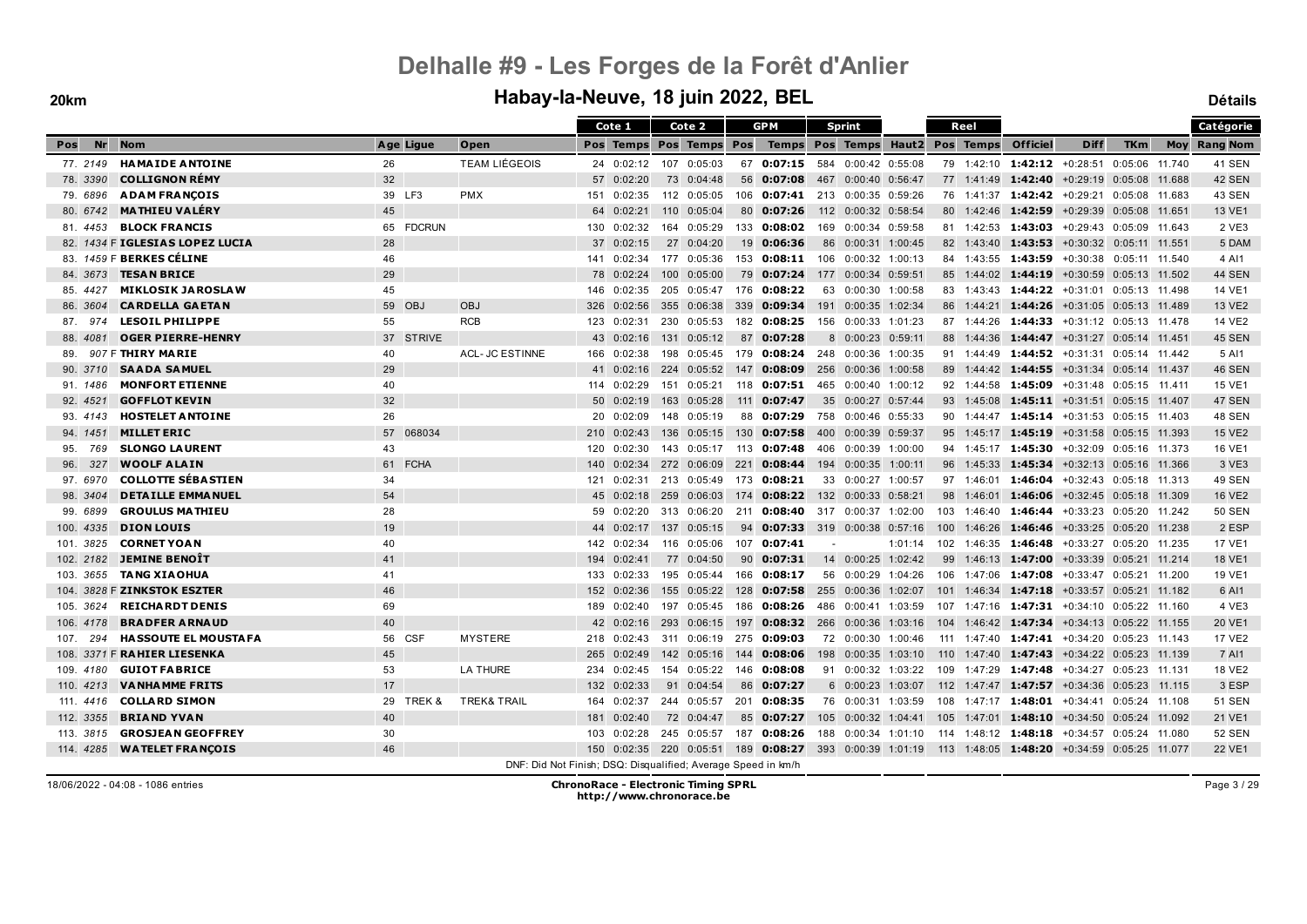#### **20km Habay-la-Neuve, 18 juin 2022, BEL Détails**

|                  |                               |           |                                                               |                  | Cote 1                  |     | Cote 2      |       | <b>GPM</b>                                                                              |                 | <b>Sprint</b>       |     | Reel |                                                                        |                         |            |        | Catégorie           |
|------------------|-------------------------------|-----------|---------------------------------------------------------------|------------------|-------------------------|-----|-------------|-------|-----------------------------------------------------------------------------------------|-----------------|---------------------|-----|------|------------------------------------------------------------------------|-------------------------|------------|--------|---------------------|
| <b>Nr</b><br>Pos | <b>Nom</b>                    | Age Ligue | Open                                                          |                  | Pos Temps Pos Temps Pos |     |             |       | Temps Pos Temps Haut2 Pos Temps                                                         |                 |                     |     |      | <b>Officiel</b>                                                        | <b>Diff</b>             | <b>TKm</b> |        | <b>Moy Rang Nom</b> |
| 115, 4109        | <b>ORBAN RAPHAEL</b>          | 47        |                                                               |                  | 124 0:02:31             |     | 306 0:06:18 |       | 244 0:08:49                                                                             |                 | 206 0:00:35 0:59:57 |     |      | 116 1:48:43 1:48:52 +0:35:31 0:05:26 11.022                            |                         |            |        | 23 VE1              |
|                  | 116. 3808 F BROSENS KATLEEN   | 39 AVN    |                                                               | 311              | 0:02:54                 |     | 132 0:05:12 | - 145 | 0:08:07 324 0:00:38 1:05:38                                                             |                 |                     |     |      | 115 1:48:36 1:49:00 +0:35:39 0:05:27 11.009                            |                         |            |        | 6 DAM               |
| 117. 3824        | <b>JACOMIN DAMIEN</b>         | 43        |                                                               | 88               | 0:02:26                 |     | 330 0:06:25 | 250   | $0:08:52$ 147                                                                           |                 | 0:00:33 1:00:02     |     |      | 121 1:49:22 1:49:25                                                    | +0:36:05 0:05:28 10.966 |            |        | 24 VE1              |
| 118. 6894        | <b>THIRY FRANCIS</b>          | 56        |                                                               | 228              | 0:02:45                 |     | 210 0:05:49 | 199   | 0:08:34                                                                                 | 269             | 0:00:36 1:02:14     |     |      | 122 1:49:23 1:49:26 +0:36:05 0:05:28 10.965                            |                         |            |        | <b>19 VE2</b>       |
| 729<br>119.      | <b>COPPOIS THOMAS</b>         | 29        | GAG                                                           | 131              | 0:02:33                 |     | 185 0:05:39 |       | 158 0:08:12                                                                             |                 | 34 0:00:27 1:03:56  |     |      | 118 1:49:08 1:49:28                                                    | +0:36:08 0:05:28 10.961 |            |        | 53 SEN              |
| 120, 6919        | <b>LAHURE CLÉMENT</b>         | 23        |                                                               | 85               | 0:02:25                 |     | 204 0:05:47 | 156   | 0:08:12                                                                                 | 50 <sup>°</sup> | 0:00:29 1:02:35     | 120 |      | 1:49:18 1:49:38                                                        | +0:36:17 0:05:28 10.945 |            |        | <b>54 SEN</b>       |
| 121, 1454        | YUNGBLUTH ALEXIS              | 66 068034 |                                                               | 256              | 0:02:48                 |     | 184 0:05:39 | 191   | 0:08:28                                                                                 |                 | 270 0:00:36 1:05:23 |     |      | 124 1:49:41 1:49:42 +0:36:22 0:05:29 10.938                            |                         |            |        | 5 VE3               |
| 122. 4217        | <b>FRANCOIS GÉRARD</b>        | 43        |                                                               |                  | 21 0:02:10              |     | 249 0:05:59 | 150   | 0:08:09                                                                                 | 89              | 0:00:31 1:07:47     | 126 |      | $1:49:45$ 1:49:45                                                      | +0:36:25 0:05:29 10.932 |            |        | 25 VE1              |
| 123. 4107        | <b>PERL SIMON</b>             | 38        |                                                               | 236              | 0:02:45                 |     | 256 0:06:02 | 236   | 0:08:48                                                                                 |                 | 547 0:00:42 1:03:13 |     |      | 117 1:48:57 1:49:53 +0:36:32 0:05:29                                   |                         |            | 10.920 | <b>55 SEN</b>       |
| 124.<br>841      | <b>SALVATO DOMENICO</b>       | 59 CSF    | <b>MYSTERE</b>                                                |                  | 222 0:02:44             |     | 129 0:05:10 |       | 120 0:07:54                                                                             |                 | 28 0:00:27 1:04:07  |     |      | 119 1:49:16 1:50:01 +0:36:40 0:05:30 10.907                            |                         |            |        | 20 VE2              |
| 125. 3811        | <b>MUNAUT JEREMY</b>          | 45        | <b>RCNAMUR</b>                                                |                  | 204 0:02:42             |     |             |       |                                                                                         |                 | 422 0:00:39 1:03:12 |     |      | 123  1:49:29 <b>1:50:03</b> +0:36:42  0:05:30  10.904                  |                         |            |        | 26 VE1              |
| 427<br>126.      | <b>DELAFONTAINE SIMON</b>     | 41        |                                                               | 100 <sup>°</sup> | 0:02:28                 |     | 316 0:06:20 |       | 240 0:08:49                                                                             |                 | 78 0:00:31 1:02:58  |     |      | 129 1:50:09 1:50:14 +0:36:53 0:05:30 10.885                            |                         |            |        | 27 VE1              |
| 127. 3399        | <b>GUILLEMYN TOM</b>          | 39        |                                                               | 71               | 0:02:22                 |     | 186 0:05:39 | 135   | $0:08:02$ 579                                                                           |                 | 0:00:42 1:01:44     |     |      | 128 1:50:04 1:50:16 +0:36:55 0:05:30 10.882                            |                         |            |        | 56 SEN              |
|                  | 128. 4121 F PLIER CHIARA      | 17 PMX    |                                                               | 116              | 0:02:30                 |     | 102 0:05:02 |       | 92 0:07:32                                                                              | 109             | 0:00:32 1:02:55     |     |      | 130 1:50:14 1:50:19                                                    | +0:36:58 0:05:30 10.877 |            |        | 1 ESF               |
| 129. 1488        | <b>CONRARD EDGARD</b>         | 57        |                                                               | 206              | 0:02:42                 |     | 254 0:06:01 |       | 220 0:08:44                                                                             | 267             | 0:00:36 1:04:51     |     |      | 125 1:49:42 1:50:20                                                    | +0:36:59 0:05:31 10.875 |            |        | 21 VE2              |
| 130. 4516        | <b>THILTGEN JEAN-FRANCOIS</b> | 44        |                                                               | 318              | 0:02:55                 |     | 165 0:05:29 | 180   | 0:08:24                                                                                 | 325             | 0:00:38 1:04:52     |     |      | 131 1:50:18 1:50:32 +0:37:12 0:05:31 10.855                            |                         |            |        | 28 VE1              |
| 131. 3611        | <b>MARSIN GAÉTAN</b>          | 47 RCB    | MYSTÈRE                                                       | 207              | 0:02:42                 |     | 168 0:05:30 | 157   | $0:08:12$ 387                                                                           |                 | 0:00:39 1:02:05     |     |      | 134 1:50:35 1:50:53 +0:37:32 0:05:32 10.821                            |                         |            |        | 29 VE1              |
| 132. 6915        | <b>PREUD'HOMME LAURENT</b>    | 38        |                                                               |                  | 32 0:02:14              |     | 104 0:05:02 | 69    | 0:07:16                                                                                 | 343             | 0:00:38 1:02:24     |     |      | 133 1:50:29 1:51:00                                                    | +0:37:39 0:05:33 10.810 |            |        | <b>57 SEN</b>       |
| 133.4418         | <b>BLEUWART YANNICK</b>       | 39        |                                                               | 205              | 0:02:42                 | 138 | 0:05:16     | 129   | 0:07:58                                                                                 | 216             | 0:00:35 1:05:44     |     |      | 127 1:50:01 1:51:04 +0:37:44 0:05:33                                   |                         |            | 10.803 | <b>58 SEN</b>       |
| 134, 3832        | <b>BEENDERS JULIEN</b>        | 40        |                                                               |                  | 105 0:02:29             |     | 207 0:05:47 | 165   | $0:08:17$ 310 0:00:37 1:00:16                                                           |                 |                     |     |      | 138 1:51:04 1:51:10 +0:37:50 0:05:33 10.793                            |                         |            |        | 30 VE1              |
| 135. 3670        | <b>TALBOT PIERRE</b>          | 31        |                                                               | 316              | 0:02:55                 | 280 | 0:06:11     | 283   | 0:09:06                                                                                 |                 | 354 0:00:38 1:04:46 |     |      | 139 1:51:07 1:51:14 +0:37:54 0:05:33 10.787                            |                         |            |        | <b>59 SEN</b>       |
| 136, 3392        | <b>HENRION OLIVIER</b>        | 51        |                                                               | 219              | 0:02:44                 |     | 175 0:05:34 | 167   | 0:08:19                                                                                 |                 |                     |     |      | 92  0:00:32  1:03:02  137  1:51:03  1:51:26  +0:38:05  0:05:34  10.768 |                         |            |        | 22 VE2              |
| 137.<br>27       | <b>CANIVET ROLAND</b>         | 75        | <b>BOUFFIOLS</b>                                              | 429              | 0:03:04                 |     | 191 0:05:43 | 234   | 0:08:47                                                                                 | 378             | 0:00:39 1:05:27     |     |      | 141 1:51:23 1:51:28 +0:38:07 0:05:34 10.764                            |                         |            |        | 1 VE4               |
| 138, 6900        | <b>PIERRE SÉBASTIEN</b>       | 43        |                                                               | 104              | 0:02:28                 | 239 | 0:05:56     | 181   | 0:08:25                                                                                 | 284             | 0:00:36 1:04:30     |     |      | 140 1:51:22 1:51:33                                                    | +0:38:12 0:05:34 10.756 |            |        | 31 VE1              |
| 139. 4517        | <b>DEKIMPE NICOLAS</b>        | 37        |                                                               | 86               | 0:02:25                 | 437 | 0:07:05     |       | 332 0:09:31 279                                                                         |                 | 0:00:36 1:06:46     |     |      | 132 1:50:26 1:51:35                                                    | +0:38:15 0:05:34 10.753 |            |        | 60 SEN              |
| 975<br>140.      | <b>LÉONARD MARC</b>           | 53 FCHA   |                                                               | 185              | 0:02:40                 |     | 468 0:07:12 | 382   | 0:09:53                                                                                 | 505             | 0:00:41 1:04:21     |     |      | 136 1:50:53 1:51:38                                                    | +0:38:17 0:05:34 10.749 |            |        | 23 VE2              |
| 141.4265         | <b>SAUME OLIVIER</b>          | 45        | <b>TRAINING7 - RIW</b>                                        | 263              | 0:02:49                 |     | 125 0:05:08 | 126   | 0:07:58                                                                                 |                 | 179 0:00:34 1:05:51 |     |      | 135 1:50:49 1:51:52 +0:38:31 0:05:35 10.727                            |                         |            |        | 32 VE1              |
| 142, 4214        | <b>DEPIENNE THOMAS</b>        | 30        |                                                               | 129              | 0:02:32                 |     | 126 0:05:09 | 109   | 0:07:41                                                                                 | 38              | 0:00:28 1:04:03     |     |      | 143 1:52:02 1:52:12 +0:38:52 0:05:36 10.694                            |                         |            |        | <b>61 SEN</b>       |
| 143. 1555        | <b>MONNART BENOIT</b>         | 31        | EAT 'N' RUN                                                   | 83               | 0:02:24                 |     | 314 0:06:20 | 224   | 0:08:45                                                                                 | 474             | 0:00:40 1:02:00     |     |      | 142 1:51:53 1:52:24 +0:39:03 0:05:37 10.676                            |                         |            |        | 62 SEN              |
| 144, 3661        | <b>KINET MARTIN</b>           | 25        | <b>CAPRI'RUN</b>                                              |                  | 94 0:02:27              |     | 278 0:06:11 | 207   | 0:08:39                                                                                 |                 | 224 0:00:35 1:04:14 |     |      | 144 1:52:05 1:52:26 +0:39:06 0:05:37 10.671                            |                         |            |        | <b>63 SEN</b>       |
| 145. 1000        | <b>DEFALQUE ALBAN</b>         | 54        | ANTILOB                                                       | 505              | 0:03:09                 |     | 179 0:05:38 | 235   | 0:08:48                                                                                 |                 | 375 0:00:38 1:06:07 |     |      | 146 1:52:15 1:52:30 +0:39:09 0:05:37 10.666                            |                         |            |        | 24 VE2              |
| 146.             | 899 F PISCART FRANCOISE       | 51 SER    | <b>MYSTERE</b>                                                | 373              | 0:02:59                 |     | 333 0:06:26 | 324   | 0:09:26                                                                                 | 309             | 0:00:37 1:04:25     |     |      | 150 1:52:36 1:52:39 +0:39:18 0:05:37 10.652                            |                         |            |        | 4 AI2               |
| 147, 1497        | <b>PETIT ALEX</b>             | 25        |                                                               | 230              | 0:02:45                 |     | 83 0:04:51  | 101   | 0:07:36                                                                                 |                 | 592 0:00:42 1:05:33 |     |      | 145 1:52:14 1:52:43 +0:39:22 0:05:38 10.646                            |                         |            |        | 64 SEN              |
| 148, 1508        | <b>DIDELOTIGOR</b>            | 30        |                                                               | 191              | 0:02:40                 |     | 332 0:06:26 | 287   | 0:09:07                                                                                 | 138             | 0:00:33 1:03:47     |     |      | $149$ 1:52:36 <b>1:52:53</b> +0:39:32 0:05:38                          |                         |            | 10.630 | 65 SEN              |
| 149. 6965        | <b>FIRRE JOHAN</b>            | 35        |                                                               | 167              | 0:02:38                 |     | 99 0:04:59  | 103   | 0:07:37                                                                                 |                 | 254 0:00:36 1:04:11 |     |      | 147 1:52:21 1:52:57 +0:39:36 0:05:38 10.624                            |                         |            |        | 66 SEN              |
| 150. 5779        | <b>DIEUDONNE FRANÇOIS</b>     | 29        |                                                               | 161              | 0:02:36                 |     | 253 0:06:00 | 205   | 0:08:37                                                                                 | 226             | 0:00:35 1:05:41     |     |      | 153 1:52:59 1:53:06                                                    | +0:39:45 0:05:39 10.610 |            |        | <b>67 SEN</b>       |
| 151.4352         | <b>NOLLET JOËL</b>            | 53        |                                                               | 163              | 0:02:37                 |     | 162 0:05:28 | 141   | 0:08:05                                                                                 |                 | 273 0:00:36 1:05:55 |     |      | 154 1:53:04 1:53:19                                                    | +0:39:58 0:05:39 10.589 |            |        | 25 VE2              |
| 152, 4501        | <b>PIROTTE VINNIE</b>         | 30        |                                                               | 136              | 0:02:34                 |     |             |       | 367 0:06:44 308 0:09:18 175 0:00:34 1:05:01 148 1:52:30 1:53:20 +0:40:00 0:05:40 10.587 |                 |                     |     |      |                                                                        |                         |            |        | 68 SEN              |
|                  |                               |           | DNF: Did Not Finish; DSQ: Disqualified; Average Speed in km/h |                  |                         |     |             |       |                                                                                         |                 |                     |     |      |                                                                        |                         |            |        |                     |

18/06/2022 - 04:08 - 1086 entries **ChronoRace - Electronic Timing SPRL http://www.chronorace.be**

Page 4 / 29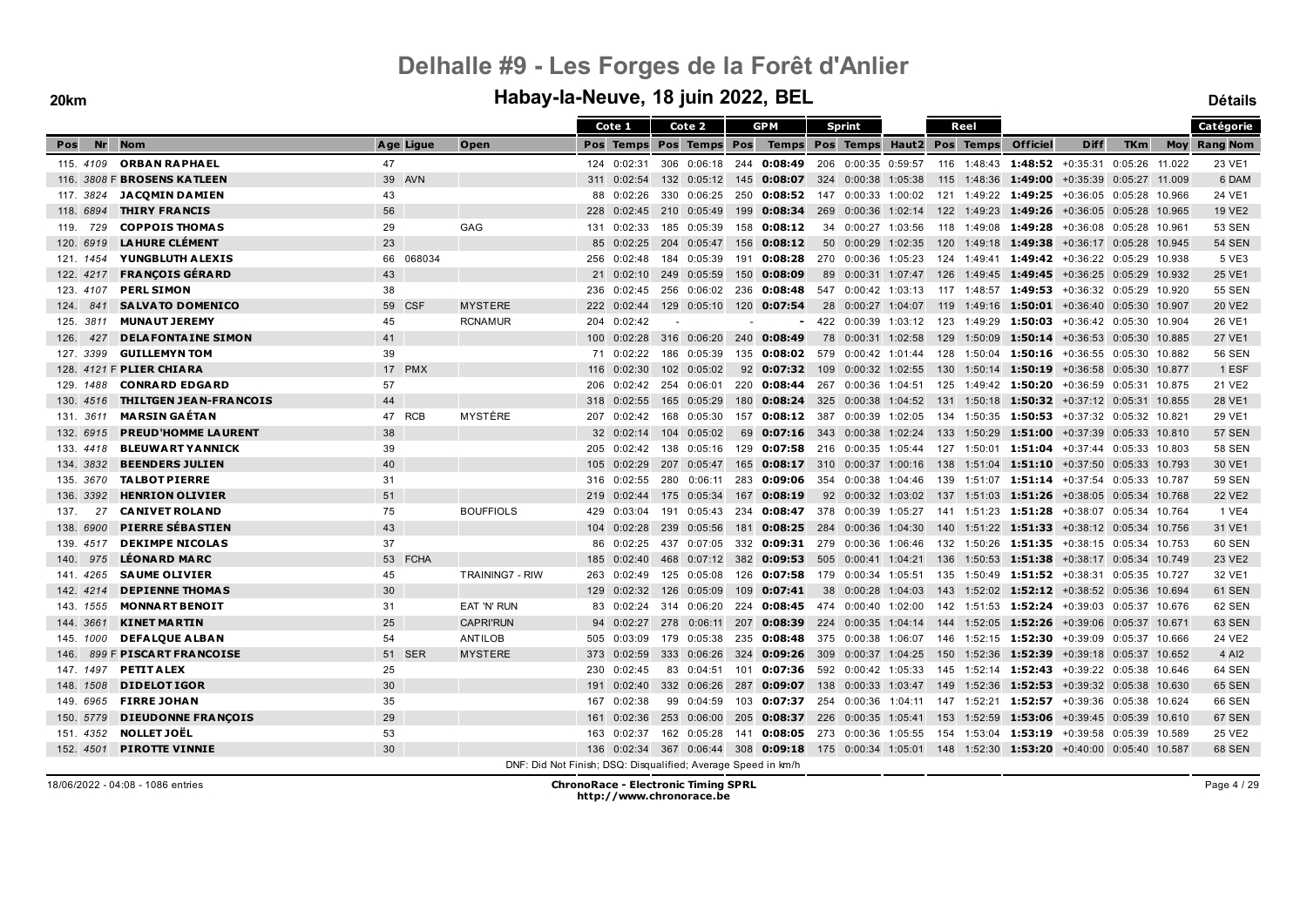### **20km Habay-la-Neuve, 18 juin 2022, BEL Détails**

|             |                                         |    |              |                                                               |     | Cote 1                  |     | Cote 2                |     | <b>GPM</b>                                                                                      |                          | Sprint              |         |     | Reel            |                                                                 |                           |            |        | Catégorie           |
|-------------|-----------------------------------------|----|--------------|---------------------------------------------------------------|-----|-------------------------|-----|-----------------------|-----|-------------------------------------------------------------------------------------------------|--------------------------|---------------------|---------|-----|-----------------|-----------------------------------------------------------------|---------------------------|------------|--------|---------------------|
| Nr<br>Pos   | <b>Nom</b>                              |    | Age Ligue    | Open                                                          |     | Pos Temps Pos Temps Pos |     |                       |     | Temps                                                                                           |                          | Pos Temps           |         |     | Haut2 Pos Temps | <b>Officiel</b>                                                 | <b>Diff</b>               | <b>TKm</b> |        | <b>Moy Rang Nom</b> |
| 153.<br>779 | <b>LAUREYS PIERRE</b>                   | 61 |              | ANTILOB                                                       |     | 307 0:02:54             |     | 295 0:06:16           | 294 | 0:09:10                                                                                         |                          | 160 0:00:34 1:06:56 |         |     | 151 1:52:39     | 1:53:34 +0:40:13 0:05:40 10.566                                 |                           |            |        | 6 VE3               |
|             | 154. 1499 F LOYEN ESTELLE               | 25 |              |                                                               |     | 211 0:02:43             |     | 270 0:06:08           | 249 | <b>0:08:51</b> 172 0:00:34 1:06:25                                                              |                          |                     |         |     |                 | 155 1:53:22 1:53:42 +0:40:21 0:05:41 10.553                     |                           |            |        | 7 DAM               |
| 404<br>155. | <b>TILBURGS FRANK</b>                   | 55 |              | <b>AVN</b>                                                    | 255 | 0:02:48                 |     | 525 0:07:25           | 446 | 0:10:13                                                                                         |                          | 75 0:00:30 1:06:04  |         | 160 |                 | 1:53:40 1:53:46                                                 | +0:40:26 0:05:41 10.546   |            |        | 26 VE2              |
| 156.        | 4116 F BASTIN GENEVIÈVE                 | 48 |              | <b>FDCRUNNING</b>                                             | 288 |                         |     | $0:02:52$ 214 0:05:50 |     | 216 0:08:42                                                                                     |                          | 180 0:00:34 1:05:27 |         | 156 |                 | 1:53:30 1:53:47 +0:40:26 0:05:41 10.546                         |                           |            |        | 8 AI1               |
| 886<br>157. | <b>DE BRESSING MICHEL</b>               | 65 |              |                                                               | 290 |                         |     | 0:02:52 241 0:05:56   |     | 238 0:08:48                                                                                     |                          | 294 0:00:37 1:06:05 |         | 162 |                 | 1:53:46 1:53:53 +0:40:32 0:05:41 10.537                         |                           |            |        | 7 VE3               |
| 158. 2146   | <b>DÉOME OLIVIER</b>                    | 41 |              |                                                               | 162 | 0:02:37                 |     | 613 0:07:41           | 461 | <b>0:10:18</b> 296 0:00:37 1:07:59                                                              |                          |                     |         | 158 |                 | $1:53:37$ <b>1:53:54</b>                                        | +0:40:33 0:05:41 10.535   |            |        | 33 VE1              |
| 159. 2148   | <b>THIRY ROMAIN</b>                     | 34 |              | TREK AND TRAIL                                                | 160 | 0:02:36                 |     | 621 0:07:42           | 466 | $0:10:19$ 264 0:00:36 1:08:00                                                                   |                          |                     |         |     | 157 1:53:37     | 1:53:54 +0:40:33 0:05:41 10.535                                 |                           |            |        | <b>69 SEN</b>       |
| 160. 3659   | <b>LANGE FRÉDÉRIC</b>                   | 36 |              |                                                               | 215 | 0:02:43                 |     | 346 0:06:32           | 302 | 0:09:16                                                                                         | 148                      | 0:00:33 1:05:27     |         | 164 | 1:53:59         | 1:54:06                                                         | +0:40:45 0:05:42 10.517   |            |        | <b>70 SEN</b>       |
| 161. 4469   | <b>HALBARDIER FRANÇOIS</b>              | 27 |              |                                                               | 301 | 0:02:53                 |     | 170 0:05:32           | 183 | 0:08:25                                                                                         | 243                      | 0:00:36 1:05:36     |         | 161 |                 | 1:53:44 1:54:06                                                 | +0:40:45 0:05:42 10.517   |            |        | <b>71 SEN</b>       |
| 162, 1490   | <b>PUSPOK GEOFFREY</b>                  | 47 |              |                                                               |     | 281 0:02:51             |     | 150 0:05:21           |     | 155 0:08:12                                                                                     |                          | 85 0:00:31 1:07:18  |         |     |                 | 152 1:52:53 1:54:12 +0:40:52 0:05:42 10.506                     |                           |            |        | 34 VE1              |
|             | 163. 4154 F LEMAIRE NANCY               |    | 48 ACBBS     |                                                               | 266 | 0:02:49                 |     | 269 0:06:07           | 263 | 0:08:57                                                                                         |                          | 333 0:00:38 1:06:24 |         |     |                 | 168 1:54:10 1:54:14 +0:40:53 0:05:42 10.504                     |                           |            |        | 9 AI1               |
| 164, 4329   | <b>NADIN FRANCK</b>                     | 42 |              |                                                               | 186 | 0:02:40                 |     | 359 0:06:39           | 309 | 0:09:19                                                                                         |                          | 80 0:00:31 1:05:38  |         |     |                 | 159 1:53:39 1:54:24 +0:41:03 0:05:43 10.489                     |                           |            |        | 35 VE1              |
| 165. 6921   | <b>VAN DAMME AYMERICK</b>               | 17 |              |                                                               | 7   | 0:01:56                 |     | 384 0:06:49           | 229 | 0:08:46                                                                                         |                          | 480 0:00:40 1:04:32 |         |     |                 | 170 1:54:19 1:54:27 +0:41:06 0:05:43 10.484                     |                           |            |        | 4 ESP               |
| 21<br>166.  | <b>TOUSSAINT FRANK</b>                  | 56 | <b>SCBUT</b> |                                                               | 478 | 0:03:08                 |     | 335 0:06:27           | 345 | 0:09:35                                                                                         |                          | 32 0:00:27 1:09:09  |         |     |                 | 167 1:54:08 1:54:28                                             | +0:41:07 0:05:43 10.482   |            |        | <b>27 VE2</b>       |
| 167. 4526   | <b>BRAGARD VINCENT</b>                  | 55 |              |                                                               | 208 | 0:02:42                 | 381 | 0:06:48               | 331 | 0:09:31                                                                                         |                          | 41 0:00:29 1:06:34  |         |     |                 | 172 1:54:23 1:54:29                                             | +0:41:08 0:05:43 10.481   |            |        | 28 VE2              |
| 168. 4508   | <b>CRAVATTE STEPHANE</b>                | 43 |              |                                                               | 27  | 0:02:13                 |     | 117 0:05:06           |     | 75 0:07:19                                                                                      |                          | 203 0:00:35 1:03:53 |         |     |                 | 171 1:54:23 1:54:38                                             | +0:41:17 0:05:43 10.468   |            |        | 36 VE1              |
| 169.4443    | <b>PIERRET CLAUDE</b>                   | 53 |              |                                                               | 175 | 0:02:39                 |     | 417 0:07:00           |     | 360 0:09:40                                                                                     | 211                      | 0:00:35 1:06:48     |         | 166 |                 | 1:54:07 1:54:39                                                 | $+0.41:18$ 0:05:43 10.466 |            |        | 29 VE2              |
| 170.        | 466 F DEMOULIN BRIGITTE                 | 62 | <b>SMAC</b>  | <b>RCNAMUR</b>                                                | 385 | 0:03:00                 |     | 218 0:05:50           | 247 | $0:08:51$ 272 0:00:36 1:06:37                                                                   |                          |                     |         | 173 |                 | 1:54:24 1:54:45                                                 | +0:41:25 0:05:44 10.456   |            |        | $1$ AI <sub>3</sub> |
| 171.3376    | <b>GIOT YANNIC</b>                      | 47 |              |                                                               | 319 | 0:02:55                 |     | 227 0:05:53           | 239 | 0:08:48                                                                                         |                          | 332 0:00:38 1:08:17 |         |     |                 | 169  1:54:13 <b>1:54:46</b>                                     | +0:41:25 0:05:44 10.455   |            |        | 37 VE1              |
| 172. 4354   | <b>DEWALQUE FRANÇOIS XAVIER</b>         | 37 |              |                                                               |     | 147 0:02:35             |     | 183 0:05:39           | 161 | 0:08:14                                                                                         |                          | 132 0:00:33 1:04:27 |         | 175 |                 | 1:54:34 1:54:48                                                 | +0:41:27 0:05:44 10.452   |            |        | <b>72 SEN</b>       |
| 173. 3395   | <b>VAN DEN SCHRIECK JEAN-CHRISTOPHE</b> | 42 |              |                                                               |     | 180 0:02:40             |     | 93 0:04:55            |     | 99 0:07:35                                                                                      |                          |                     |         |     |                 | 166 0:00:34 1:11:11 163 1:53:49 1:54:51 +0:41:31 0:05:44 10.447 |                           |            |        | 38 VE1              |
| 174. 167    | <b>COUPIN PATRICK</b>                   | 50 |              | <b>ENJAMBEE</b>                                               |     | 246 0:02:47             |     | 178 0:05:38           | 185 | $0:08:26$ 275 0:00:36 1:04:31                                                                   |                          |                     |         |     |                 | 176 1:54:39 1:54:51 +0:41:31 0:05:44 10.447                     |                           |            |        | 30 VE2              |
| 175, 4338   | <b>LAMBORAY GODEFROID</b>               | 56 |              |                                                               | 227 | 0:02:45                 |     | 385 0:06:50           |     | 344 0:09:35 468 0:00:40 1:03:04                                                                 |                          |                     |         |     |                 | 181 1:54:59 1:55:02 +0:41:41 0:05:45 10.431                     |                           |            |        | 31 VE2              |
| 737<br>176. | <b>VROMMAN THIERRY</b>                  | 61 |              | <b>SPTWAVRE</b>                                               | 244 | 0:02:47                 |     | 251 0:06:00           | 237 | 0:08:48                                                                                         | 427                      | 0:00:39 1:05:24     |         |     |                 | 178 1:54:46 1:55:03                                             | $+0.41:42 \quad 0.05:45$  |            | 10.429 | 8 VE3               |
| 78<br>177.  | <b>DUTRIEUX FERNAND</b>                 | 51 |              |                                                               | 575 | 0:03:16                 | 268 | 0:06:06               |     | 314 0:09:23                                                                                     | 261                      | 0:00:36             | 1:05:44 | 182 |                 | 1:55:03 1:55:06                                                 | $+0:41:45$ 0:05:45 10.424 |            |        | 32 VE2              |
| 178. 2177   | <b>CARELS PASCAL</b>                    | 51 |              |                                                               | 570 | 0:03:16                 |     | 106 0:05:03           | 169 | 0:08:19                                                                                         |                          | 125 0:00:32 1:07:19 |         | 179 |                 | 1:54:49 1:55:09                                                 | +0:41:48 0:05:45 10.421   |            |        | 33 VE2              |
| 179. 1442   | <b>FINGER JEAN-MICHEL</b>               |    | 63 FFA       |                                                               | 686 | 0:03:27                 |     | 273 0:06:09           | 351 | 0:09:37                                                                                         | 163                      | 0:00:34 1:09:04     |         |     |                 | 177 1:54:40 1:55:16 +0:41:55 0:05:45 10.410                     |                           |            |        | 9 VE3               |
| 180. 3643   | <b>DEFRERE MARC</b>                     | 56 | <b>DCLA</b>  |                                                               | 217 | 0:02:43                 | 108 | 0:05:03               | 112 | $0:07:47$ 202 0:00:35 1:04:46                                                                   |                          |                     |         | 180 |                 | $1:54:54$ 1:55:21 $+0:42:00$ 0:05:46 10.402                     |                           |            |        | 34 VE2              |
| 181. 2178   | <b>KRAUS AXEL</b>                       | 25 |              |                                                               | 127 | 0:02:32                 | 401 | 0:06:54               |     | 326 0:09:27                                                                                     |                          | 128 0:00:33 1:05:28 |         | 183 |                 | 1:55:09 1:55:24 +0:42:03 0:05:46 10.398                         |                           |            |        | <b>73 SEN</b>       |
| 182. 1485   | <b>JEANTY QUENTIN</b>                   | 27 |              |                                                               | 485 | 0:03:08                 |     | 166 0:05:29           | 206 | $0:08:38$ 280                                                                                   |                          | 0:00:36 1:10:01     |         | 165 |                 | 1:54:06 1:55:39                                                 | +0:42:18 0:05:46 10.375   |            |        | <b>74 SEN</b>       |
| 183. 3791   | <b>COLAS MICHEL</b>                     | 52 |              |                                                               | 320 | 0:02:55                 |     | 392 0:06:53           |     | 376 0:09:48                                                                                     |                          | 429 0:00:40 1:08:09 |         |     |                 | 187 1:55:37 1:55:50 +0:42:29 0:05:47 10.359                     |                           |            |        | 35 VE2              |
| 184, 3694   | <b>FOULON FLORIAN</b>                   | 29 |              | <b>RAC SAINT MARD</b>                                         |     | 195 0:02:41             |     | 240 0:05:56           | 204 | 0:08:37                                                                                         |                          | 282 0:00:36 1:11:17 |         | 185 |                 | 1:55:26 1:55:54 +0:42:33 0:05:47 10.353                         |                           |            |        | <b>75 SEN</b>       |
| 185. 2180   | <b>BARTHAUX SÉBASTIEN</b>               | 40 |              |                                                               | 135 | 0:02:33                 |     | 65 0:04:43            |     | 70 0:07:17 171                                                                                  |                          | 0:00:34 1:04:17     |         | 189 |                 | 1:55:44 1:55:55 +0:42:34 0:05:47 10.352                         |                           |            |        | 39 VE1              |
| 186, 4498   | <b>BARTHAUX BENOIT</b>                  | 41 |              | TRAIL IN GAUME                                                |     | 134 0:02:33             |     |                       |     |                                                                                                 | $\overline{\phantom{a}}$ |                     | 1:04:54 | 190 |                 | 1:55:45 1:55:56 +0:42:36 0:05:47 10.350                         |                           |            |        | 40 VE1              |
| 187. 3686   | <b>VANDEROOST PASCAL</b>                | 33 |              | <b>RUN ET BE HAPPY</b>                                        | 237 | 0:02:46                 |     | 267 0:06:05           |     | 248 0:08:51                                                                                     | 361                      | 0:00:38 1:08:00     |         |     |                 | 174 1:54:31 1:55:57                                             | +0:42:37 0:05:47          |            | 10.348 | 76 SEN              |
| 188. 4494   | <b>ANSIAS GUILLAUME</b>                 | 36 |              |                                                               | 264 | 0:02:49                 |     | 111 0:05:05           |     | 121 0:07:54 152 0:00:33 1:08:37                                                                 |                          |                     |         |     |                 | 188 1:55:37 1:55:59 +0:42:38 0:05:47 10.346                     |                           |            |        | <b>77 SEN</b>       |
| 285<br>189. | <b>WYNSJOS</b>                          |    | 70 HULS      | <b>HEISTSE BERGLOP</b>                                        | 303 | 0:02:54                 |     | 320 0:06:22           | 301 | 0:09:16 615 0:00:43 1:06:01                                                                     |                          |                     |         | 193 |                 | 1:55:58 1:56:06 +0:42:45 0:05:48 10.335                         |                           |            |        | 2 VE4               |
| 190, 6957   | <b>JEANMART SIMON</b>                   | 43 |              |                                                               | 179 |                         |     |                       |     | 0:02:40 133 0:05:13 119 0:07:53 204 0:00:35 1:06:34 195 1:56:03 1:56:15 +0:42:54 0:05:48 10.322 |                          |                     |         |     |                 |                                                                 |                           |            |        | 41 VE1              |
|             |                                         |    |              | DNF: Did Not Finish; DSQ: Disqualified; Average Speed in km/h |     |                         |     |                       |     |                                                                                                 |                          |                     |         |     |                 |                                                                 |                           |            |        |                     |

18/06/2022 - 04:08 - 1086 entries **ChronoRace - Electronic Timing SPRL http://www.chronorace.be**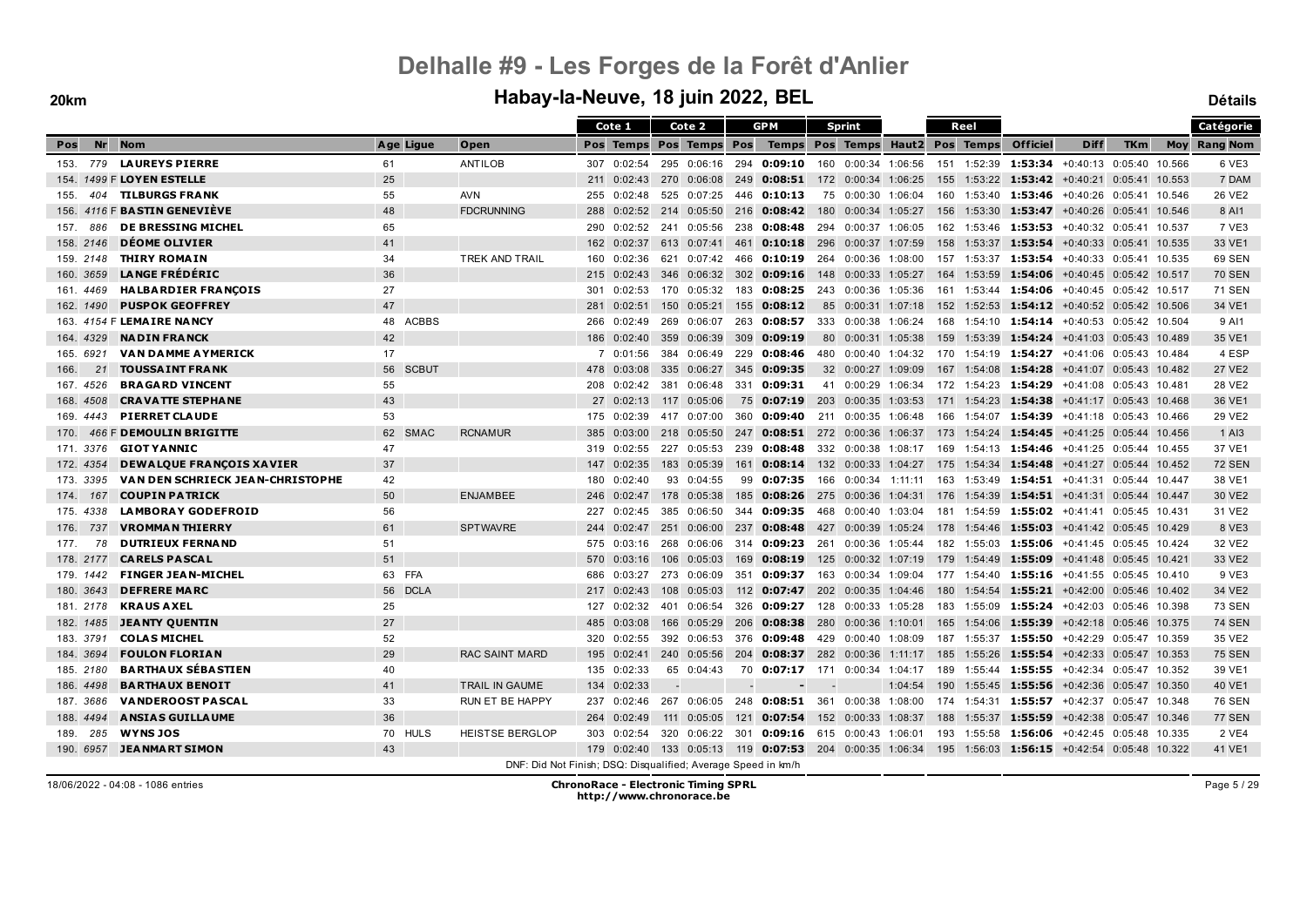|                  |                                    |              |                                                               |                 | Cote 1                  |     | Cote 2              |       | <b>GPM</b>                                                                                          |     | <b>Sprint</b>       |     | Reel        |                                                                                       |                          |            |        | Catégorie           |
|------------------|------------------------------------|--------------|---------------------------------------------------------------|-----------------|-------------------------|-----|---------------------|-------|-----------------------------------------------------------------------------------------------------|-----|---------------------|-----|-------------|---------------------------------------------------------------------------------------|--------------------------|------------|--------|---------------------|
| <b>Nr</b><br>Pos | <b>Nom</b>                         | Age Ligue    | Open                                                          |                 | Pos Temps Pos Temps Pos |     |                     |       | Temps Pos Temps Haut2 Pos Temps                                                                     |     |                     |     |             | <b>Officiel</b>                                                                       | <b>Diff</b>              | <b>TKm</b> |        | <b>Moy Rang Nom</b> |
|                  | 191. 1506 F DENAYER CLOTHILDE      | 28 PMX       |                                                               |                 | 178 0:02:40             |     | 348 0:06:37         |       | 305 0:09:17 311 0:00:37 1:06:58                                                                     |     |                     |     | 194 1:56:01 | 1:56:19 +0:42:58 0:05:48 10.316                                                       |                          |            |        | 8 DAM               |
| 192. 3809        | <b>BOONEN CHRIS</b>                | 51           |                                                               | 306             | 0:02:54                 |     | 203 0:05:46         |       | 212 0:08:40 327 0:00:38 1:08:07                                                                     |     |                     |     |             | 191 1:55:53 1:56:27 +0:43:06 0:05:49                                                  |                          |            | 10.304 | 36 VE2              |
| 193. 4479        | <b>DEMBLON FLORIAN</b>             | 32           |                                                               | 101             | 0:02:28                 |     | 307 0:06:18         | 232   | 0:08:47                                                                                             |     | 60 0:00:30 1:10:43  | 196 |             | $1:56:07$ 1:56:32 +0:43:11 0:05:49 10.297                                             |                          |            |        | <b>78 SEN</b>       |
| 58<br>194.       | <b>HENRY ANDRE</b>                 | 62           | <b>RCB</b>                                                    | 446             | 0:03:05                 |     | 229 0:05:53         | 273   | $0:08:59$ 586 0:00:42 1:07:16                                                                       |     |                     |     |             | 199 1:56:32 1:56:43 +0:43:22 0:05:50                                                  |                          |            | 10.280 | 10 VE3              |
| 195.             | 4137 F HANUS NATHALIE              | 48           |                                                               | 424             | 0:03:04                 |     | 192 0:05:43         | 233   | 0:08:47                                                                                             |     | 262 0:00:36 1:09:09 |     |             | 184 1:55:23 1:56:52 +0:43:31 0:05:50 10.268                                           |                          |            |        | 10 AI1              |
| 196. 1498        | <b>SAUVENAY ANDRÉ</b>              | 39           |                                                               | 184             | 0:02:40                 |     | $302 \quad 0:06:17$ | 265   | 0:08:57                                                                                             | 666 | $0:00:43$ 1:07:27   | 198 |             | 1:56:22 1:56:54                                                                       | $+0.43.34 \quad 0.05.50$ |            | 10.264 | <b>79 SEN</b>       |
| 197. 4287        | <b>JEANMARTHERVE</b>               | 49           |                                                               | 102             | 0:02:28                 |     | 327 0:06:24         |       | 252 0:08:52 164                                                                                     |     | 0:00:34 1:05:07     |     |             | 200 1:56:37 1:57:00 +0:43:39 0:05:51 10.256                                           |                          |            |        | 42 VE1              |
|                  | 198. 4359 F HERNA NDEZ PEGGY-LAURE | 46 UAI       |                                                               | 341             | 0:02:57                 |     | 403 0:06:55         | 381   | $0:09:52$ 233 0:00:36 1:09:14                                                                       |     |                     | 203 |             | 1:56:54 <b>1:57:02</b> +0:43:41 0:05:51 10.253                                        |                          |            |        | 11 AI1              |
| 4358<br>199.     | <b>BEURTON FREDERIC</b>            | 51 UAI       |                                                               | 340             | 0:02:57                 |     | 407 0:06:56         |       | 385 0:09:53 237 0:00:36 1:09:14                                                                     |     |                     |     |             | 204 1:56:54 1:57:02 +0:43:41 0:05:51                                                  |                          |            | 10.253 | 37 VE2              |
| 200. 1483        | <b>GILSON LIAM</b>                 | 26           |                                                               | 486             | 0:03:08                 |     | 146 0:05:18         | 190   | 0:08:27                                                                                             | 231 | 0:00:35 1:08:27     | 186 |             | 1:55:31 1:57:04                                                                       | +0:43:44 0:05:51         |            | 10.249 | <b>80 SEN</b>       |
| 201.<br>495      | <b>DAMBOIS THIERRY</b>             | 53 UAC       |                                                               | 459             | 0:03:07                 |     | 304 0:06:17         | 318   | $0:09:25$ 405 0:00:39 1:09:45                                                                       |     |                     |     |             | 192 1:55:54 1:57:08 +0:43:47 0:05:51 10.244                                           |                          |            |        | 38 VE2              |
|                  | 202. 3728 F SERVAIS CATHERINE      | 52           | <b>JOG IN BASTOGNE</b>                                        | 168             | 0:02:38                 |     | 263 0:06:04         | 217   | $0:08:43$ 386 0:00:39 1:10:10                                                                       |     |                     |     |             | 197 1:56:16 1:57:09                                                                   | +0:43:48 0:05:51 10.242  |            |        | 5 AI2               |
| 203. 4296        | <b>COLLIGNON LOTC</b>              | 25           |                                                               | 126             | 0:02:32                 |     | 217 0:05:50         |       | 178 0:08:22 520 0:00:41 1:07:05                                                                     |     |                     |     |             | 202 1:56:51 1:57:12 +0:43:51 0:05:51 10.239                                           |                          |            |        | <b>81 SEN</b>       |
| 225<br>204.      | <b>JOUAN BERNARD</b>               | 57           | LEG'S GO                                                      | 224             | 0:02:44                 |     | 552 0:07:31         | 456   | <b>0:10:16</b> 300 0:00:37 1:09:06                                                                  |     |                     |     |             | 201 1:56:39 1:57:19                                                                   | +0:43:58 0:05:51 10.228  |            |        | 39 VE2              |
| 205.<br>4254     | <b>BORGS MICHEL</b>                | 57           | JIA                                                           | 214             | 0:02:43                 | 351 | 0:06:37             |       | 312 0:09:20                                                                                         | 373 | 0:00:38 1:06:43     |     |             | 205 1:57:04 1:57:24 +0:44:03 0:05:52                                                  |                          |            | 10.221 | 40 VE2              |
| 206. 3805        | <b>BOSSICARD JÉRÔME</b>            | 35           |                                                               | 90 <sup>°</sup> | 0:02:27                 |     | 537 0:07:28         | 390   |                                                                                                     |     |                     |     |             | <b>0:09:55</b> 287 0:00:36 1:08:17 207 1:57:20 <b>1:57:36</b> +0:44:15 0:05:52 10.203 |                          |            |        | <b>82 SEN</b>       |
| 207.4401         | <b>LIEFFRIG JOHAN</b>              | 30           |                                                               | 87              | 0:02:25                 |     | 387 0:06:50         |       | 303 <b>0:09:16</b> 355 0:00:38 1:07:40                                                              |     |                     |     |             | 208 1:57:36 1:57:58 +0:44:37 0:05:53 10.172                                           |                          |            |        | <b>83 SEN</b>       |
| 208. 4208        | <b>THOMÉ JEAN</b>                  | 54 CCH       |                                                               | 268             | 0:02:49                 | 206 | 0:05:47             | 203   | <b>0:08:37</b> 651 0:00:43 1:05:05                                                                  |     |                     |     |             | 206 1:57:13 1:57:59 +0:44:38 0:05:53 10.171                                           |                          |            |        | 41 VE2              |
| 209. 3361        | <b>PIRENNE BORIS</b>               | 27           |                                                               | 64              | 0:02:21                 |     | 328 0:06:24         |       | 227 0:08:45                                                                                         |     | 22 0:00:26 1:06:59  |     |             | 212 1:58:08 1:58:24 +0:45:03 0:05:55 10.135                                           |                          |            |        | <b>84 SEN</b>       |
| 210.             | 802 F VAST VÉRONIQUE               | 44           | <b>GAG</b>                                                    | 154             | 0:02:36                 |     | 264 0:06:05         | 213   | 0:08:41                                                                                             |     | 390 0:00:39 1:05:45 |     |             | 215 1:58:23 1:58:43                                                                   | $+0.45.23$ 0.05.56       |            | 10.107 | 12 AI1              |
| 243<br>211.      | <b>DELBOVIER DIDIER</b>            | 51           |                                                               | 602             | 0:03:18                 | 290 | 0:06:14             | 338   | $0:09:33$ 342 0:00:38 1:10:15                                                                       |     |                     |     |             | 210 1:57:52 1:58:44 +0:45:23 0:05:56                                                  |                          |            | 10.106 | 42 VE2              |
|                  | 212. 3677 F WAGNER SONJA           | 57           | <b>AMAZING RUNNERS</b>                                        | 400             | 0:03:02                 |     | 171 0:05:32         | - 200 |                                                                                                     |     |                     |     |             | 211 1:57:56 1:58:52 +0:45:31 0:05:56 10.095                                           |                          |            |        | 6 AI2               |
| 213.3813         | <b>SERVAIS ARNAUD</b>              | 38           |                                                               | 190             | 0:02:40                 |     | 514 0:07:23         |       | 414 0:10:04                                                                                         |     | 74 0:00:30 1:08:03  |     |             | 217 1:58:46 1:58:53 +0:45:32 0:05:56 10.094                                           |                          |            |        | <b>85 SEN</b>       |
| 214. 6895        | <b>MERGET SÉBASTIEN</b>            | 47           |                                                               | 165             | 0:02:38                 |     | 281 0:06:11         | 243   | <b>0:08:49</b> 601 0:00:42 1:07:28 213 1:58:08 1:58:53 +0:45:32 0:05:56 10.093                      |     |                     |     |             |                                                                                       |                          |            |        | 43 VE1              |
| 215. 3812        | <b>GOOSSE YANNICK</b>              | 42           |                                                               | 196             | 0:02:41                 |     | 512 0:07:23         | 416   | 0:10:05                                                                                             |     | 170 0:00:34 1:08:02 |     |             | 219 1:58:50 1:58:56 +0:45:35 0:05:56 10.089                                           |                          |            |        | 44 VE1              |
| 216.             | 792 F DE BRESSING CHARLOTTE        | 35           |                                                               | 271             | 0:02:50                 |     | 472 0:07:13         | 409   | 0:10:04                                                                                             |     | 167 0:00:34 1:08:23 |     |             | 220 1:58:53 1:59:00 +0:45:39 0:05:57 10.084                                           |                          |            |        | 9 DAM               |
|                  | 217. 4082 MINNE EMMANUËL           | 42           |                                                               | 250             | 0:02:48                 |     | 379 0:06:47         | 348   | $0:09:36$ 258                                                                                       |     | 0:00:36 1:10:06     |     |             | 214 1:58:14 1:59:02 +0:45:41 0:05:57 10.080                                           |                          |            |        | 45 VE1              |
|                  | 218. 1460 F FEROT AMÉLIE           | 33           |                                                               | 433             | 0:03:04                 |     | 266 0:06:05         | 295   | $0:09:10$ 349                                                                                       |     | $0:00:38$ 1:11:34   |     | 216 1:58:37 | 1:59:03                                                                               | +0:45:42 0:05:57 10.079  |            |        | 10 DAM              |
|                  | 219. 4216 F PONSARD CRISTELLE      | 48           |                                                               | 508             | 0:03:09                 |     | 364 0:06:43         | 383   | 0:09:53 571                                                                                         |     | 0:00:42 1:09:10     |     |             | 218 1:58:47 1:59:03 +0:45:42 0:05:57 10.079                                           |                          |            |        | 13 AI1              |
| 220. 6953        | <b>BORSI CLAUDE</b>                | 68           |                                                               | 500             | 0:03:09                 |     | 176 0:05:35         | 225   | <b>0:08:45</b> 442 0:00:40 1:10:37                                                                  |     |                     | 209 |             | 1:57:42 1:59:04 +0:45:43 0:05:57 10.078                                               |                          |            |        | <b>11 VE3</b>       |
| 221.<br>4212     | <b>THOMAS CLEMENT</b>              | 31           |                                                               | 187             | 0:02:40                 | 181 | 0:05:39             | 168   | $0:08:19$ 155 0:00:33 1:09:09                                                                       |     |                     |     |             | 223 1:59:00 1:59:10 +0:45:49 0:05:57                                                  |                          |            | 10.070 | <b>86 SEN</b>       |
| 222.             | 808 F CHABEAU VINCIANE             | 61           | <b>ANTILOB</b>                                                | 384             | 0:03:00                 |     | 292 0:06:15         | 299   | $0:09:15$ 360                                                                                       |     | $0:00:38$ 1:08:49   | 221 | 1:58:59     | $1:59:13$ +0:45:52 0:05:57 10.065                                                     |                          |            |        | 2 AI3               |
|                  | 223. 4276 F INGELBRECHT HELENE     | 31           |                                                               | 199             | 0:02:41                 |     | 372 0:06:45         |       | 327 0:09:27                                                                                         |     |                     |     |             | 500 0:00:41 1:06:13 227 1:59:11 1:59:19 +0:45:58 0:05:57 10.057                       |                          |            |        | 11 DAM              |
| 224. 3368        | <b>FUCOUL SEVERIN</b>              | 33           |                                                               | 284             | 0:02:51                 |     | 324 0:06:23         | 298   |                                                                                                     |     |                     |     |             | <b>0:09:14</b> 578 0:00:42 1:09:14 222 1:58:59 <b>1:59:24</b> +0:46:03 0:05:58        |                          |            | 10.050 | <b>87 SEN</b>       |
| 225.<br>640      | <b>JUNGBLUTH RAYMOND</b>           | 72           |                                                               | 579             | 0:03:16                 |     | 461 0:07:10         |       | 490 0:10:27 544 0:00:42 1:10:16 231 1:59:40 1:59:43 +0:46:22 0:05:59 10.024                         |     |                     |     |             |                                                                                       |                          |            |        | 3 VE4               |
| 226, 1453        | <b>SCHMITT JOEL</b>                | 068034<br>60 |                                                               | 474             | 0:03:08                 |     | 243 0:05:56         | 279   | 0:09:04                                                                                             | 121 | $0:00:32$ 1:11:09   | 226 |             | 1:59:10 1:59:49                                                                       | $+0.46.28$ 0.05.59       |            | 10.015 | <b>12 VE3</b>       |
| 227.3687         | <b>LEFORT PIERRE</b>               | 49           |                                                               | 300             | 0:02:53                 |     | 345 0:06:32         |       | 319 0:09:25                                                                                         | 367 | 0:00:38 1:09:37     |     |             | 230 1:59:39 1:59:53 +0:46:32 0:05:59                                                  |                          |            | 10.009 | 46 VE1              |
| 228. 6966        | <b>BRION SÉBASTIEN</b>             | 37           | CO <sub>3</sub>                                               |                 |                         |     |                     |       | 375 0:03:00 258 0:06:03 276 0:09:03 136 0:00:33 1:09:59 228 1:59:23 1:59:58 +0:46:37 0:05:59 10.002 |     |                     |     |             |                                                                                       |                          |            |        | <b>88 SEN</b>       |
|                  |                                    |              | DNF: Did Not Finish; DSQ: Disqualified; Average Speed in km/h |                 |                         |     |                     |       |                                                                                                     |     |                     |     |             |                                                                                       |                          |            |        |                     |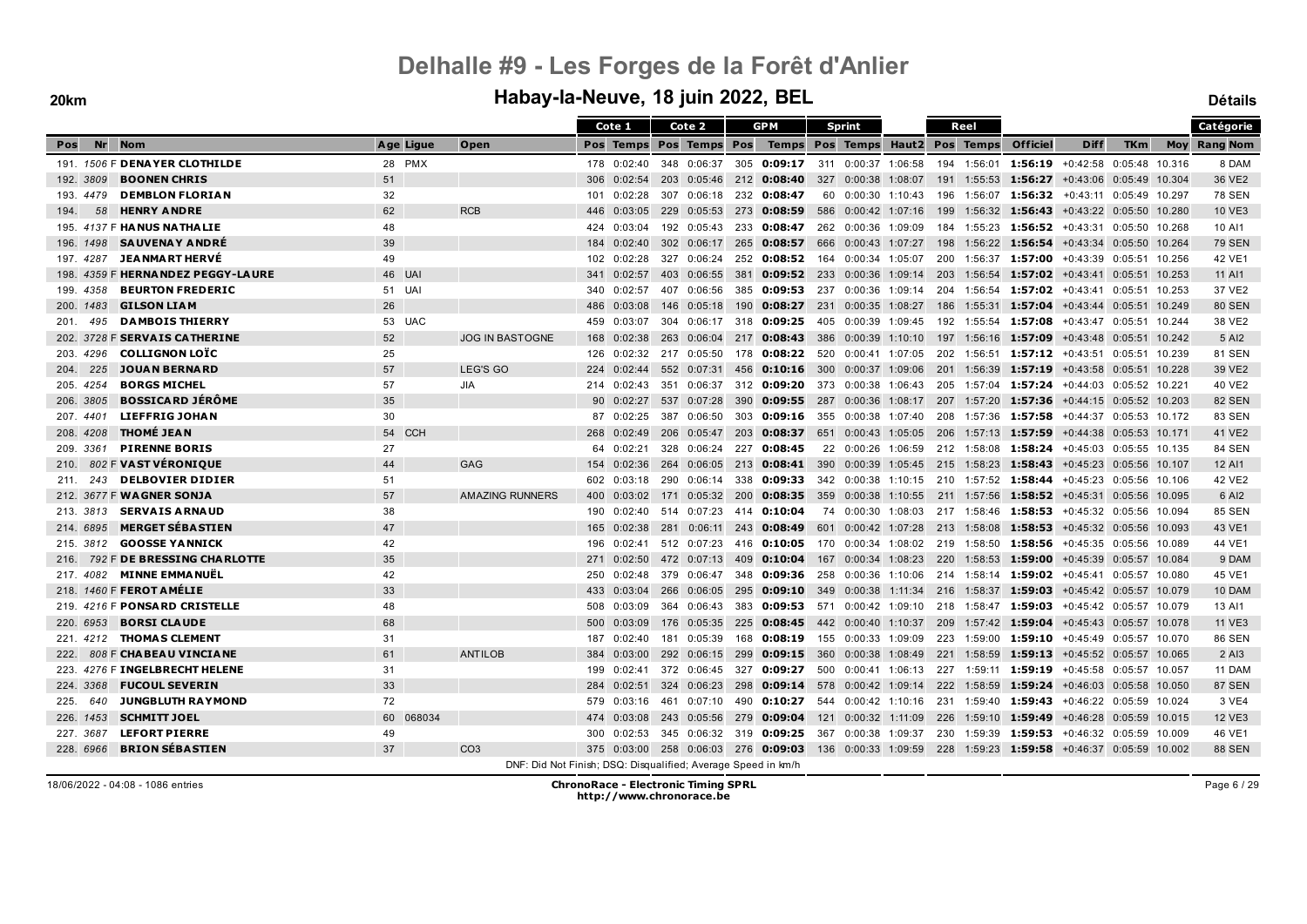|                  |                              |                   |                                                               |     | Cote 1              |     | Cote 2                  |     | <b>GPM</b>                                                                      |     | <b>Sprint</b>       |     | Reel        |                                                                                |                            |            |       | Catégorie           |
|------------------|------------------------------|-------------------|---------------------------------------------------------------|-----|---------------------|-----|-------------------------|-----|---------------------------------------------------------------------------------|-----|---------------------|-----|-------------|--------------------------------------------------------------------------------|----------------------------|------------|-------|---------------------|
| <b>Nr</b><br>Pos | <b>Nom</b>                   | Age Ligue         | Open                                                          |     |                     |     | Pos Temps Pos Temps Pos |     | Temps Pos Temps Haut2 Pos Temps                                                 |     |                     |     |             | Officiel                                                                       | <b>Diff</b>                | <b>TKm</b> |       | <b>Moy Rang Nom</b> |
| 229. 1461        | <b>GÉRARD MICHAEL</b>        | 45                |                                                               |     | 221 0:02:44         |     |                         |     | 237 0:05:56 210 0:08:40 602 0:00:42 1:08:27                                     |     |                     |     | 237 2:00:08 |                                                                                | $2:00:09$ +0:46:48 0:06:00 |            | 9.987 | 47 VE1              |
| 230, 6979        | <b>FRANCOIS GILLES</b>       | 38                |                                                               | 761 | 0:03:37             |     | 134 0:05:14             | 251 | $0:08:52$ 223 0:00:35 1:16:31                                                   |     |                     |     |             | 225 1:59:10 2:00:16 +0:46:55 0:06:00                                           |                            |            | 9.977 | <b>89 SEN</b>       |
| 231, 6912        | <b>BITAINE ANTOINE</b>       | 37                |                                                               | 393 | 0:03:01             |     | 160 0:05:26             | 188 | 0:08:27                                                                         |     | 249 0:00:36 1:08:59 |     | 224 1:59:09 |                                                                                | $2:00:17$ +0:46:56 0:06:00 |            | 9.976 | <b>90 SEN</b>       |
| 232, 3660        | <b>MAHOUX SIMON</b>          | 24                |                                                               | 254 | 0:02:48             |     | 289 0:06:14             | 274 | 0:09:02                                                                         |     | 93 0:00:32 1:07:29  |     |             | 234 1:59:59 2:00:21 +0:47:00 0:06:01                                           |                            |            | 9.971 | <b>91 SEN</b>       |
| 233.6906         | <b>HAEGHENS GILLES</b>       | 35 ARCH           |                                                               | 355 | 0:02:58             |     | 390 0:06:52 378         |     | 0:09:50                                                                         |     | 52 0:00:29 1:09:44  |     |             | 229 1:59:36 2:00:26 +0:47:06 0:06:01                                           |                            |            | 9.963 | 92 SEN              |
| 234, 3359        | <b>CIAMARRA GEOFFREY</b>     | 28                |                                                               |     | $111 \quad 0:02:29$ |     | 283 0:06:12 214         |     | 0:08:42                                                                         |     | 435 0:00:40 1:04:46 | 236 | 2:00:00     | 2:00:27                                                                        | $+0.47:06$ 0:06:01         |            | 9.962 | <b>93 SEN</b>       |
| 235. 6916        | <b>MOULIN QUENTIN</b>        | 30                |                                                               | 30  | 0:02:14             |     | 189 0:05:42             |     | 124 0:07:57                                                                     |     | 393 0:00:39 1:08:41 |     | 233 1:59:58 | 2:00:29                                                                        | +0:47:08 0:06:01           |            | 9.960 | <b>94 SEN</b>       |
| 236, 3363        | <b>DEFAYS ALEXANDRE</b>      | 39                |                                                               | 201 | 0:02:42             |     | 469 0:07:12 388         |     | 0:09:55                                                                         |     | 94 0:00:32 1:10:29  |     |             | 232 1:59:46 2:00:51 +0:47:30 0:06:02                                           |                            |            | 9.929 | 95 SEN              |
| 237. 3346        | <b>PATTUS JÉRÉMY</b>         | 38                | <b>RCNAMUR</b>                                                | 258 | 0:02:49             |     | 343 0:06:31             |     | 311 <b>0:09:20</b> 315 0:00:37 1:10:03                                          |     |                     |     | 235 1:59:59 | <b>2:00:59</b> $+0:47:38$ 0:06:02                                              |                            |            | 9.918 | <b>96 SEN</b>       |
|                  | 238. 1465 F VUIDAR CATHERINE | 38                |                                                               | 289 | 0:02:52             |     | 347 0:06:33             | 320 | $0:09:26$ 257 0:00:36 1:11:10                                                   |     |                     |     |             | 239 2:00:42 2:01:10 +0:47:49 0:06:03                                           |                            |            | 9.903 | 12 DAM              |
| 239, 4073        | <b>D'ANTUONO MICHELE</b>     | 54                |                                                               |     | 623 0:03:20         |     | 208 0:05:48             |     | 289 0:09:08 337 0:00:38 1:10:24                                                 |     |                     |     |             | 238 2:00:32 2:01:18 +0:47:57 0:06:03                                           |                            |            | 9.893 | 43 VE2              |
| 494<br>240.      | <b>MATHY JEAN-LUC</b>        | 69                | <b>RCNAMUR</b>                                                | 608 | 0:03:19             |     | 722 0:08:02             | 675 | <b>0:11:21</b> 217 0:00:35 1:11:22 245 2:01:17 2:01:21 +0:48:00 0:06:04         |     |                     |     |             |                                                                                |                            |            | 9.889 | 13 VE3              |
| 241. 3401        | <b>THAILLY LAURENT</b>       | 45                |                                                               |     | 314 0:02:54         |     | 456 0:07:09             |     | 413 0:10:04                                                                     |     | 36 0:00:28 1:09:09  |     |             | 243 2:01:07 2:01:22 +0:48:01 0:06:04                                           |                            |            | 9.887 | 48 VE1              |
| 242, 3807        | <b>COLBACH TIMOTHEE</b>      | 28                |                                                               | 260 | 0:02:49             |     | 380 0:06:48             | 350 | 0:09:37                                                                         |     |                     |     |             | 37 0:00:28 1:11:12 242 2:00:58 2:01:22 +0:48:01 0:06:04                        |                            |            | 9.887 | <b>97 SEN</b>       |
| 243.4353         | <b>WALTENER PHILIPPE</b>     | 59                |                                                               | 354 | 0:02:58             |     | 353 0:06:37             |     | 347 0:09:35 454 0:00:40 1:09:16                                                 |     |                     |     |             | 246 2:01:17 2:01:23 +0:48:02 0:06:04                                           |                            |            | 9.885 | 44 VE2              |
| 244, 4155        | <b>DECHAMPS XAVIER</b>       | 52                |                                                               | 158 | 0:02:36             |     | 554 0:07:31             | 428 | <b>0:10:08</b> 347 0:00:38 1:06:12 253 2:01:27 <b>2:01:33</b> +0:48:12 0:06:04  |     |                     |     |             |                                                                                |                            |            | 9.871 | 45 VE2              |
| 245. 4220        | <b>ROISEUX SÉBASTIEN</b>     | 38                |                                                               | 239 | 0:02:46             |     | 408 0:06:56             | 366 | <b>0:09:43</b> 291 0:00:37 1:11:13 240 2:00:49 2:01:34 +0:48:13 0:06:04         |     |                     |     |             |                                                                                |                            |            | 9.871 | 98 SEN              |
| 246, 3607        | <b>NOEL THOMAS</b>           | 39                |                                                               | 371 | 0:02:59             | 405 | 0:06:55                 | 389 |                                                                                 |     |                     |     |             | <b>0:09:55</b> 307 0:00:37 1:11:12 241 2:00:50 <b>2:01:34</b> +0:48:13 0:06:04 |                            |            | 9.871 | <b>99 SEN</b>       |
| 247. 4232        | <b>NIHOUL CHRISTOPHER</b>    | 32                |                                                               |     | 95 0:02:27          |     | 336 0:06:27             |     | 258 0:08:55 776 0:00:46 1:06:58                                                 |     |                     |     |             | 252 2:01:25 2:01:40 +0:48:19 0:06:05                                           |                            |            | 9.862 | <b>100 SEN</b>      |
| 248. 4228        | <b>HENRION JULIEN</b>        | 31                |                                                               | 93  | 0:02:27             |     | 337 0:06:27             | 259 | $0:08:55$ 774                                                                   |     | 0:00:46 1:06:59     |     | 251 2:01:25 |                                                                                | $2:01:41$ +0:48:20 0:06:05 |            | 9.862 | <b>101 SEN</b>      |
| 249. 4242        | <b>GALLE DIRK</b>            | 58<br><b>DCLA</b> |                                                               |     | 245 0:02:47         | 493 | 0:07:18                 | 423 | 0:10:06                                                                         | 525 | 0:00:41 1:11:17     |     |             | 244 2:01:16 2:01:42 +0:48:21 0:06:05                                           |                            |            | 9.860 | 46 VE2              |
| 250, 3806        | <b>PERRAD CHRISTOPHE</b>     | 37                |                                                               |     | 279 0:02:51         |     | 399 0:06:54             |     | 371 <b>0:09:45</b>                                                              |     | 181 0:00:34 1:10:51 |     |             | 249 2:01:21 2:01:44 +0:48:23 0:06:05                                           |                            |            | 9.857 | <b>102 SEN</b>      |
| 251, 3342        | <b>JANSSENS DIRK</b>         | 55                |                                                               | 225 | 0:02:44             |     | 633 0:07:44             | 493 | <b>0:10:29</b> 157 0:00:33 1:10:52                                              |     |                     |     |             | 247 2:01:19 2:01:45 +0:48:24 0:06:05                                           |                            |            | 9.856 | 47 VE2              |
| 252. 6993        | <b>VENTAT JONATHAN</b>       | 39                |                                                               | 159 | 0:02:36             |     | 211 0:05:49             | 184 | $0:08:25$ 140 0:00:33 0:59:05                                                   |     |                     |     |             | 248 2:01:19 2:01:45 +0:48:25 0:06:05                                           |                            |            | 9.855 | <b>103 SEN</b>      |
| 685<br>253.      | <b>LETELLIER JEAN-LUC</b>    | 57                | <b>MYSTERE</b>                                                | 390 | 0:03:00             |     | 470 0:07:13             |     | 447 0:10:14 743 0:00:45 1:08:28                                                 |     |                     |     |             | 258 2:01:53 2:01:55 +0:48:34 0:06:05                                           |                            |            | 9.842 | 48 VE2              |
| 254. 6959        | <b>MAQUEL JONATHAN</b>       | 36                |                                                               |     | 72 0:02:22          |     | 550 0:07:31             |     | 387 0:09:54 461 0:00:40 1:08:08                                                 |     |                     |     |             | 257 2:01:52 2:02:03 +0:48:42 0:06:06                                           |                            |            | 9.831 | <b>104 SEN</b>      |
| 255. 6954        | <b>RUEDA THOMAS</b>          | 39                |                                                               |     |                     |     |                         |     | 73  0:02:22  536  0:07:28  379  0:09:51  520  0:00:41  1:08:03                  |     |                     |     |             | 259 2:01:53 2:02:03 +0:48:43 0:06:06                                           |                            |            | 9.831 | 105 SEN             |
| 256, 3803        | <b>KONINCKX JEAN</b>         | 47                |                                                               |     |                     |     |                         |     |                                                                                 |     | $-7360:0:00:45$     |     | 261 2:02:06 | 2:02:06                                                                        | $+0.48:45$ 0:06:06         |            | 9.827 | 49 VE1              |
|                  | 257. 6717 F LAMBEAU THELMA   | 29                |                                                               | 304 | 0:02:54             |     | 358 0:06:39             | 337 | $0:09:33$ 642 0:00:43 1:10:54                                                   |     |                     | 265 | 2:02:21     | 2:02:28                                                                        | +0:49:07 0:06:07           |            | 9.799 | 13 DAM              |
|                  | 258. 6909 F ADAM SERVANE     | 34                |                                                               | 401 |                     |     | $0:03:02$ 260 0:06:04   |     | 282 0:09:06 372 0:00:38 1:10:43                                                 |     |                     |     |             | 250 2:01:23 2:02:28                                                            | +0:49:07 0:06:07           |            | 9.798 | 14 DAM              |
| 259. 3642        | <b>BOONEN STEFAN</b>         | 56                |                                                               | 406 | 0:03:02             |     | 488 0:07:16             |     | 464 0:10:19 746 0:00:45 1:11:18                                                 |     |                     |     | 260 2:02:01 | 2:02:29                                                                        | +0:49:08 0:06:07           |            | 9.797 | 49 VE2              |
| 260. 6726        | <b>RAUSCH ANAEL</b>          | 36                |                                                               | 391 | 0:03:00             | 446 | 0:07:07                 | 430 | 0:10:08                                                                         | 397 | 0:00:39 1:12:54     |     |             | 254 2:01:40 2:02:29                                                            | $+0.49.08$ 0.06:07         |            | 9.797 | <b>106 SEN</b>      |
| 261.3835         | <b>KAYSER FRANKY</b>         | 42                | AMICALE POST LU                                               |     | 91 0:02:27          |     | 225 0:05:53             |     | 171 <b>0:08:20</b> 336 0:00:38 1:08:55                                          |     |                     |     |             | 262 2:02:12 2:02:36 +0:49:15 0:06:07                                           |                            |            | 9.788 | 50 VE1              |
| 262. 4478        | <b>BURG DAVID</b>            | 38                |                                                               | 98  | 0:02:28             |     | 221 0:05:52             | 170 | <b>0:08:20</b> 313 0:00:37 1:08:55                                              |     |                     |     |             | 263 2:02:12 2:02:36                                                            | +0:49:15 0:06:07           |            | 9.788 | <b>107 SEN</b>      |
| 263. 3787        | <b>BOURS EMMANUEL</b>        | 53                |                                                               | 795 | 0:03:41             |     | 310 0:06:19             |     | 403 0:10:01 278 0:00:36 1:13:17 255 2:01:47 2:02:39 +0:49:18 0:06:07            |     |                     |     |             |                                                                                |                            |            | 9.783 | 50 VE2              |
|                  | 264. 4262 F BRAULT VERONIQUE | 60 FFA            | <b>CCA ROUFFACH</b>                                           | 379 | 0:03:00             |     | 242 0:05:56             | 261 | <b>0:08:56</b> 498 0:00:41 1:11:41                                              |     |                     |     |             | 264 2:02:17 2:02:55                                                            | $+0.49.34$ 0.06.08         |            | 9.763 | 3 AI3               |
| 265. 6949        | <b>DENIS MICHEL</b>          | 54                |                                                               | 359 | 0:02:58             |     | 250 0:06:00             | 269 | 0:08:58                                                                         |     | 626 0:00:43 1:13:06 |     | 267 2:02:31 |                                                                                | $2:02:55$ +0:49:34 0:06:08 |            | 9.762 | 51 VE2              |
| 266, 6943        | <b>LEQUEUX FRED</b>          | 51                | FIT'N RUN WITH                                                |     | 339 0:02:57         |     |                         |     | 89 0:04:53 114 0:07:51 473 0:00:40 1:08:29 256 2:01:51 2:02:58 +0:49:38 0:06:08 |     |                     |     |             |                                                                                |                            |            | 9.757 | 52 VE2              |
|                  |                              |                   | DNF: Did Not Finish; DSQ: Disqualified; Average Speed in km/h |     |                     |     |                         |     |                                                                                 |     |                     |     |             |                                                                                |                            |            |       |                     |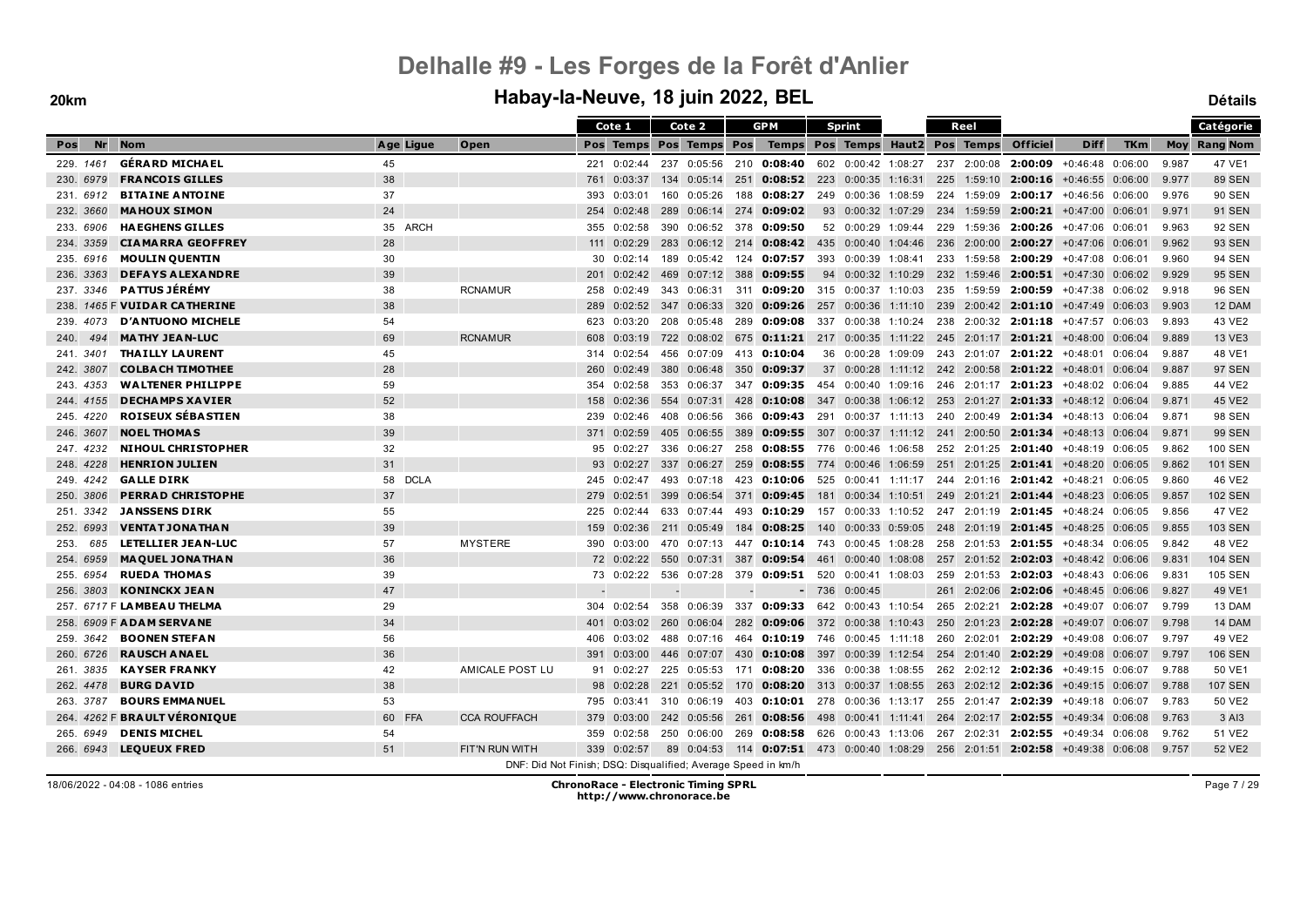#### **20km Habay-la-Neuve, 18 juin 2022, BEL Détails**

|                  |                                 |              |                       | Cote 1                                                        | Cote 2                                                                                       | <b>GPM</b>             |               | <b>Sprint</b>                                                           |     | Reel        |                                                        |                             |            |       | Catégorie           |
|------------------|---------------------------------|--------------|-----------------------|---------------------------------------------------------------|----------------------------------------------------------------------------------------------|------------------------|---------------|-------------------------------------------------------------------------|-----|-------------|--------------------------------------------------------|-----------------------------|------------|-------|---------------------|
| <b>Nr</b><br>Pos | <b>Nom</b>                      | Age Ligue    | Open                  |                                                               | Pos Temps Pos Temps Pos                                                                      |                        |               | Temps Pos Temps Haut2 Pos Temps                                         |     |             | <b>Officiel</b>                                        | <b>Diff</b>                 | <b>TKm</b> |       | <b>Moy Rang Nom</b> |
|                  | 267. 6983 FELLER MATHIEU        | 36           |                       | 487 0:03:08                                                   | 331 0:06:26                                                                                  | 343 <b>0:09:35</b> 369 |               | 0:00:38 1:08:05                                                         |     |             | 270 2:02:45 2:03:00 +0:49:39 0:06:09                   |                             |            | 9.755 | <b>108 SEN</b>      |
|                  | 268. 6963 F FELLER SOPHIE       | 34           |                       |                                                               |                                                                                              |                        |               | $-370$<br>0:00:38                                                       |     |             | 271 2:03:01 2:03:01 +0:49:40 0:06:09                   |                             |            | 9.754 | 15 DAM              |
| 269. 4332        | <b>BOUYON BERNARD</b>           | 67 UMS PC    |                       | 0:02:55<br>321                                                | 212 0:05:49                                                                                  | 228                    | $0:08:45$ 456 | 0:00:40 1:10:28                                                         | 269 |             | 2:02:45 2:03:04 +0:49:43 0:06:09                       |                             |            | 9.751 | 14 VE3              |
| 270, 3707        | <b>THIRY JEAN-LOUIS</b>         | 56           |                       | 252<br>0:02:48                                                | 322 0:06:22                                                                                  | 297 0:09:10            |               | 507 0:00:41 1:10:38                                                     |     | 266 2:02:27 | 2:03:23                                                | $+0.50.02 \quad 0.06.10$    |            | 9.725 | 53 VE2              |
| 271, 4075        | <b>MICHEL FLORENT</b>           | 25           |                       | 276<br>0:02:50                                                | 373 0:06:46                                                                                  | 349 0:09:37            |               | 350 0:00:38 1:11:30 275 2:03:15 2:03:25                                 |     |             |                                                        | +0:50:04 0:06:10            |            | 9.723 | 109 SEN             |
| 272.             | 694 F BAIJOT REGINE             | 51           | <b>JCCS</b>           | 0:03:10<br>515                                                | 341 0:06:31                                                                                  | 364                    | $0:09:42$ 306 | $0:00:37$ 1:13:41                                                       |     | 273 2:03:09 | 2:03:26                                                | $+0.50:05$ 0:06:10          |            | 9.722 | 7 AI2               |
| 273.4493         | <b>BAUDSON NICOLAS</b>          | 31           |                       | 0:02:32<br>128                                                | 190 0:05:43                                                                                  | 163                    | $0:08:15$ 308 | 0:00:37 1:09:54                                                         |     | 274 2:03:14 |                                                        | $2:03:35 +0:50:14 0:06:10$  |            | 9.709 | <b>110 SEN</b>      |
| 274, 4270        | <b>IANNONE MICHEL</b>           | 46           |                       | 332<br>0:02:56                                                | 634 0:07:45                                                                                  | 539                    | 0:10:41       | 187 0:00:34 1:10:39 272 2:03:01                                         |     |             |                                                        | 2:03:44 +0:50:23 0:06:11    |            | 9.698 | 51 VE1              |
| 275. 4421        | LIBLANC CÉDRIC                  | 46           | A-VANCE TEAM          | 0:03:08<br>482                                                | 344 0:06:32                                                                                  | 361                    | 0:09:40       | 549 0:00:42 1:12:24                                                     |     |             | 268 2:02:44 2:03:51 +0:50:30 0:06:11                   |                             |            | 9.689 | 52 VE1              |
| 276, 4294        | <b>WATHELET GILLES</b>          | 28           |                       | 97 0:02:28                                                    | 167 0:05:30                                                                                  | 127                    | 0:07:58       | 66 0:00:30 1:10:49                                                      |     |             | 279 2:04:03 2:04:07 +0:50:46 0:06:12                   |                             |            | 9.668 | <b>111 SEN</b>      |
| 277. 3715        | LE THIAS GUILLAUME              | 48           |                       | 170 0:02:38                                                   | 0:04:27<br>34                                                                                | 52 0:07:06             |               | 659 0:00:43 1:07:47                                                     |     |             | 276 2:03:28 2:04:12 +0:50:52 0:06:12                   |                             |            | 9.661 | 53 VE1              |
| 278.4188         | <b>BALIN MIKA</b>               | 50           |                       | 223<br>0:02:44                                                | 315 0:06:20                                                                                  | 278                    | 0:09:04       | 653 0:00:43 1:09:41                                                     |     |             | 277 2:03:29 2:04:13                                    | +0:50:52 0:06:12            |            | 9.660 | 54 VE2              |
| 734<br>279.      | <b>RASSCHAERT ALEXANDRE</b>     | 35 ARCH      |                       | 0:02:44<br>220                                                | 412 0:06:59                                                                                  |                        |               | 368 0:09:43 274 0:00:36 1:11:40                                         |     |             | 282 2:04:09 2:04:22 +0:51:01 0:06:13                   |                             |            | 9.649 | <b>112 SEN</b>      |
| 4527<br>280.     | <b>DOUXCHAMPS PIERRE-ALEXIS</b> | 45           |                       | 283<br>0:02:51                                                | 436 0:07:05                                                                                  | 392                    | 0:09:57       | 466 0:00:40 1:10:56                                                     |     |             | 281 2:04:07 2:04:31 +0:51:11 0:06:13                   |                             |            | 9.636 | 54 VE1              |
| 281.<br>12       | <b>BULTOT CHRISTIAN</b>         | 64 ARCH      |                       | 654<br>0:03:23                                                | 188<br>0:05:42                                                                               | 281                    | 0:09:05       | 729<br>$0:00:45$ 1:14:50                                                | 278 | 2:03:44     |                                                        | $2:04:36 + 0:51:15 0:06:13$ |            | 9.630 | 15 VE3              |
| 282. 3822        | <b>BROCARD CYRIL</b>            | 35           |                       | 0:03:03<br>416                                                | 386 0:06:50                                                                                  | 386                    | 0:09:53       | 491 0:00:41 1:13:11                                                     |     |             | 284 2:04:14 2:04:38                                    | +0:51:17 0:06:13            |            | 9.628 | <b>113 SEN</b>      |
|                  | 283. 1440 F BRELINSKY ANNICK    | 068034<br>49 |                       | 0:03:05<br>436                                                | 318 0:06:21                                                                                  | 321                    | 0:09:26       | 391<br>0:00:39 1:13:27                                                  |     |             | 280 2:04:03 2:04:42 +0:51:21 0:06:14                   |                             |            | 9.623 | 14 AI1              |
| 284, 3636        | <b>ROBLAIN LOUIS</b>            | 53           |                       | 0:02:57<br>344                                                | 352 0:06:37                                                                                  | 341                    | 0:09:35       | 741<br>0:00:45 1:10:52                                                  |     | 285 2:04:21 |                                                        | $2:04:44$ +0:51:24 0:06:14  |            | 9.619 | 55 VE2              |
| 285.<br>438      | <b>LEWILLION PHILIPPE</b>       | 56           | <b>VERTIGO</b>        | 568<br>0:03:16                                                | 389<br>0:06:51                                                                               | 425                    | 0:10:07       | 236<br>0:00:36 1:14:29                                                  |     |             | 286 2:04:32 2:05:21 +0:52:00 0:06:16                   |                             |            | 9.573 | 56 VE2              |
| 4263<br>286.     | <b>BONNET JEAN-FRANCOIS</b>     | 59 FFA       | <b>CCA ROUFFACH</b>   | 360<br>0:02:58                                                | 391<br>0:06:53                                                                               | 380                    | 0:09:51       | 612 0:00:43 1:12:05                                                     | 288 |             | $2:04:45$ 2:05:21 $+0:52:00$                           |                             | 0:06:16    | 9.573 | 57 VE2              |
| 22<br>287.       | <b>DE MASI GIANNI</b>           | 69 FLEU      |                       | 0:02:57<br>343                                                | 370 0:06:45                                                                                  | 365 <b>0:09:42</b> 923 |               | 0:00:51 1:10:39                                                         | 292 |             | 2:05:11 2:05:25                                        | $+0.52:04$ 0:06:16          |            | 9.568 | 16 VE3              |
| 288. 2176        | <b>GERARD JOSE</b>              | 54           |                       | 557<br>0:03:15                                                | 428 0:07:04                                                                                  | 463                    | 0:10:19       | 239<br>$0:00:36$ 1:12:14                                                |     |             | 291 2:05:08 2:05:27                                    | $+0.52:06$ 0:06:16          |            | 9.566 | 58 VE2              |
| 289. 2150        | <b>NICOLAS FABIEN</b>           | 38           |                       | 554<br>0:03:15                                                | 432 0:07:04                                                                                  | 468 0:10:19            |               | 235                                                                     |     |             | $0.00:36$ 1:12:14 290 2:05:08 2:05:27 +0:52:06 0:06:16 |                             |            | 9.565 | <b>114 SEN</b>      |
| 580<br>290.      | <b>HOMBROUX MARCEL</b>          | 69           | <b>HANNUT JOGGING</b> | 0:03:08<br>488                                                | 624 0:07:43                                                                                  | 566                    |               | <b>0:10:52</b> 625 0:00:43 1:14:05 283 2:04:09 2:05:29 +0:52:09 0:06:16 |     |             |                                                        |                             |            | 9.562 | <b>17 VE3</b>       |
| 291. 6958        | <b>OTTE OLIVIER</b>             | 41           |                       | 182<br>0:02:40                                                | 573 0:07:35                                                                                  | 452 0:10:15 379        |               | 0:00:39 1:10:31                                                         |     |             | 295 2:05:26 2:05:37 +0:52:16 0:06:16                   |                             |            | 9.552 | 55 VE1              |
| 292, 2151        | <b>MARINO SÉBASTIEN</b>         | 36           |                       | 0:02:40<br>183                                                | 587 0:07:37                                                                                  | 459                    | $0:10:17$ 328 | 0:00:38 1:09:59                                                         |     |             | 287 2:04:44 2:05:47 +0:52:26 0:06:17                   |                             |            | 9.539 | <b>115 SEN</b>      |
| 293. 6910        | <b>BERTIN LOIC</b>              | 36           |                       | 395<br>0:03:01                                                | 180 0:05:39                                                                                  | 209                    | 0:08:40       | 802 0:00:47 1:10:16                                                     | 289 |             | 2:04:45 2:05:52 +0:52:31 0:06:17                       |                             |            | 9.534 | <b>116 SEN</b>      |
| 294. 1493        | <b>MAURY TOM</b>                | 27           |                       | 0:02:45<br>232                                                | 319 0:06:21                                                                                  | 285                    | 0:09:06       | 690<br>$0:00:44$ 1:10:11                                                | 294 | 2:05:25     | 2:05:54                                                | $+0.52.33 \quad 0.06.17$    |            | 9.531 | <b>117 SEN</b>      |
| 295. 4125        | <b>THÉMELIN NICOLAS</b>         | 36           |                       | 336<br>0:02:56                                                | 340 0:06:29                                                                                  |                        |               | 322 0:09:26 740 0:00:45 1:11:22                                         |     |             | 297 2:05:27 2:06:02 +0:52:41 0:06:18                   |                             |            | 9.521 | <b>118 SEN</b>      |
| 296. 4124        | <b>WATTIAU LIONEL</b>           | 38           |                       | 0:02:56<br>335                                                | 338 0:06:27                                                                                  | 316                    | $0:09:24$ 763 | 0:00:46 1:11:21                                                         |     | 296 2:05:27 |                                                        | $2:06:02 + 0.52:41 0.06:18$ |            | 9.521 | <b>119 SEN</b>      |
|                  | 297. 6905 F HERMAN STEPHANIE    | 45           |                       | 0:02:36<br>156                                                | 530 0:07:26                                                                                  |                        |               | 406 0:10:02 214 0:00:35 1:08:27                                         |     |             | 293 2:05:19 2:06:03                                    | +0:52:42 0:06:18            |            | 9.520 | 15 AI1              |
| 298. 3816        | <b>PASETTI SALVATORE</b>        | 46 RTF       | <b>RTF</b>            | 417<br>0:03:03                                                | 438 0:07:06                                                                                  | 432                    | 0:10:09       | - 341<br>$0:00:38$ 1:11:16                                              | 301 | 2:06:21     | 2:06:30                                                | $+0.53.09$ $0.06.19$        |            | 9.486 | 56 VE1              |
| 299. 3651        | <b>LOBET RÉMY</b>               | 28           |                       | 0:02:52<br>291                                                | 98 0:04:59                                                                                   |                        |               | 116 <b>0:07:51</b> 385 0:00:39 1:12:00                                  |     |             | 298 2:05:39 2:06:42 +0:53:21 0:06:20                   |                             |            | 9.471 | <b>120 SEN</b>      |
| 300. 4167        | <b>HAVERT MICHAËL</b>           | 42           |                       | 438<br>0:03:05                                                | 619 0:07:42 554                                                                              |                        |               | <b>0:10:48</b> 572 0:00:42 1:15:50                                      |     |             | 299 2:05:42 2:07:02 +0:53:41 0:06:21                   |                             |            | 9.446 | 57 VE1              |
| 301. 215         | <b>DOMINICY FRANÇOIS</b>        | 47           | <b>MYSTERE</b>        | 0:03:20<br>621                                                | 616 0:07:42                                                                                  | 604 0:11:02            |               | 88 0:00:31 1:16:06                                                      |     |             | 303 2:06:29 2:07:16 +0:53:55 0:06:21                   |                             |            | 9.428 | 58 VE1              |
| 302. 3650        | <b>LA RICHARD</b>               | 41           |                       | 294<br>0:02:52                                                | 141 0:05:16                                                                                  | 148                    | 0:08:09       | 352 0:00:38 1:12:18                                                     | 300 |             | 2:06:14 2:07:17                                        | +0:53:56 0:06:21            |            | 9.427 | 59 VE1              |
| 303. 1513        | <b>HINQUE ARNAUD</b>            | 37 CO3       |                       | 138<br>0:02:34                                                | 294<br>0:06:15                                                                               | 245 0:08:50            |               | 382<br>0:00:39 1:10:42                                                  | 307 | 2:07:06     | 2:07:19                                                | +0:53:59 0:06:21            |            | 9.424 | <b>121 SEN</b>      |
| 304, 3389        | <b>PEIFFER LAURENT</b>          | 43           |                       |                                                               | 727 0:03:32 363 0:06:41 445 0:10:13 768 0:00:46 1:13:39 305 2:07:04 2:07:34 +0:54:13 0:06:22 |                        |               |                                                                         |     |             |                                                        |                             |            | 9.406 | 60 VE1              |
|                  |                                 |              |                       | DNF: Did Not Finish; DSQ: Disqualified; Average Speed in km/h |                                                                                              |                        |               |                                                                         |     |             |                                                        |                             |            |       |                     |

18/06/2022 - 04:08 - 1086 entries **ChronoRace - Electronic Timing SPRL http://www.chronorace.be**

Page 8 / 29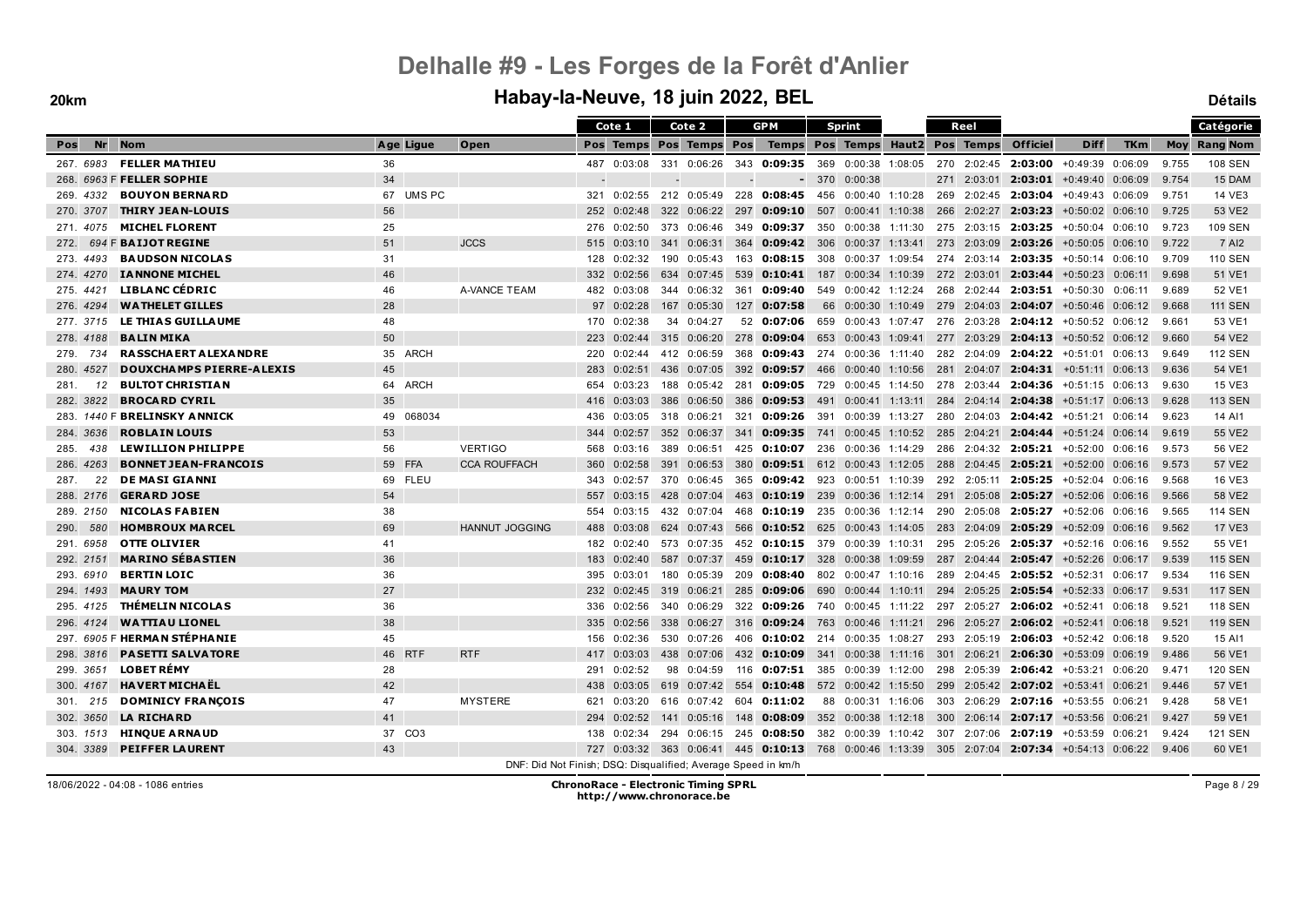|                  |                                    |    |           |                                                               |     | Cote 1      |     | Cote 2                  |      | <b>GPM</b>                                                                                                 |     | <b>Sprint</b>                   |  | Reel        |                                                        |                                                                                |            |       | <b>Catégorie</b>    |
|------------------|------------------------------------|----|-----------|---------------------------------------------------------------|-----|-------------|-----|-------------------------|------|------------------------------------------------------------------------------------------------------------|-----|---------------------------------|--|-------------|--------------------------------------------------------|--------------------------------------------------------------------------------|------------|-------|---------------------|
| <b>Nr</b><br>Pos | <b>Nom</b>                         |    | Age Ligue | Open                                                          |     |             |     | Pos Temps Pos Temps Pos |      |                                                                                                            |     | Temps Pos Temps Haut2 Pos Temps |  |             | <b>Officiel</b>                                        | <b>Diff</b>                                                                    | <b>TKm</b> |       | <b>Moy Rang Nom</b> |
| 305.4274         | <b>HUSSON JONATHAN</b>             | 26 |           |                                                               |     | 350 0:02:58 |     | 200 0:05:46             | 223  | 0:08:44                                                                                                    |     | 241 0:00:36 1:12:45             |  |             |                                                        | 308 2:07:18 2:07:39 +0:54:18 0:06:22                                           |            | 9.400 | <b>122 SEN</b>      |
| 695<br>306.      | <b>DE DAPPER DAVID</b>             |    | 49 CSF    | <b>MYSTERE</b>                                                | 66  | 0:02:21     | 69  | 0:04:45                 | 54   | 0:07:07                                                                                                    |     |                                 |  |             |                                                        | 682 0:00:44 1:10:45 313 2:07:40 2:07:43 +0:54:22 0:06:23                       |            | 9.395 | 61 VE1              |
| 307.4186         | <b>BALON DAMIEN</b>                | 31 |           |                                                               | 636 | 0:03:21     |     | 329 0:06:24             |      | 372 0:09:45 290 0:00:37 1:15:53                                                                            |     |                                 |  |             |                                                        | 302 2:06:27 2:07:46 +0:54:25 0:06:23                                           |            | 9.391 | <b>123 SEN</b>      |
| 621<br>308.      | <b>DEWEZ ALEX</b>                  | 66 |           |                                                               | 374 | 0:02:59     |     | 371 0:06:45             | 370  | 0:09:45                                                                                                    |     | 470 0:00:40 1:14:04             |  |             |                                                        | $312$ 2:07:38 <b>2:07:50</b> +0:54:30 0:06:23                                  |            | 9.386 | 18 VE3              |
| 309. 4279        | <b>BOUCHET DAVY</b>                |    | 36 HRC    |                                                               | 242 | 0:02:47     |     | 193 0:05:44             | 196  | 0:08:31                                                                                                    |     | 5 0:00:20 1:09:28               |  |             |                                                        | 309 2:07:22 2:07:56 +0:54:35 0:06:23                                           |            | 9.379 | <b>124 SEN</b>      |
| 310, 4147        | <b>STEIOFF STEPHANE</b>            | 35 |           |                                                               | 317 | 0:02:55     |     | 248 0:05:59             | 257  |                                                                                                            |     |                                 |  |             | <b>0:08:54</b> 444 0:00:40 1:11:30 315 2:07:46 2:07:58 | $+0.54.37$ 0.06:23                                                             |            | 9.377 | <b>125 SEN</b>      |
| 311. 6722        | <b>LAURENT BRUNO</b>               | 60 |           |                                                               | 298 | 0:02:52     |     | 449 0:07:08             | 402  | <b>0:10:01</b> 210 0:00:35 1:12:52                                                                         |     |                                 |  |             |                                                        | 310 2:07:27 2:07:58 +0:54:37 0:06:23                                           |            | 9.377 | 19 VE3              |
| 312. 3703        | <b>HANZIR AURELIEN</b>             | 33 |           |                                                               | 408 | 0:03:02     |     | 238 0:05:56             | 270  | 0:08:59                                                                                                    |     |                                 |  |             |                                                        | 31 0:00:27 1:14:49 304 2:06:43 2:08:03 +0:54:42 0:06:24                        |            | 9.370 | <b>126 SEN</b>      |
| 313. 3838        | <b>GERARD THOMAS</b>               | 23 |           |                                                               | 351 | 0:02:58     |     | 236 0:05:55             | 255  | 0:08:53                                                                                                    |     | 585 0:00:42 1:12:19             |  |             |                                                        | 306 2:07:04 2:08:06 +0:54:45 0:06:24                                           |            | 9.367 | <b>127 SEN</b>      |
| 314, 3353        | <b>MOLTER ROLAND</b>               |    | 52 TRILUX |                                                               | 642 | 0:03:22     |     | 298 0:06:16             |      | 352 0:09:38                                                                                                |     |                                 |  |             |                                                        | 408 0:00:39 1:14:54 319 2:08:02 2:08:16 +0:54:55 0:06:24                       |            | 9.356 | 59 VE2              |
| 315, 4455        | <b>LEYDER OLIVIER</b>              | 41 |           |                                                               | 333 | 0:02:56     |     | 274 0:06:10             | 284  | <b>0:09:06</b> 268 0:00:36 1:13:42 316 2:07:46 <b>2:08:17</b> +0:54:56 0:06:24                             |     |                                 |  |             |                                                        |                                                                                |            | 9.354 | 62 VE1              |
| 316, 4456        | <b>LA RUELLE GUILLA UME</b>        | 30 |           |                                                               | 329 | 0:02:56     |     | 271 0:06:08             | -280 | 0:09:05                                                                                                    |     |                                 |  |             |                                                        | 260 0:00:36 1:13:42 317 2:07:47 2:08:17 +0:54:56 0:06:24                       |            | 9.354 | <b>128 SEN</b>      |
| 317, 4312        | <b>DEBAILLEUL ALEXY</b>            | 26 |           |                                                               | 280 | 0:02:51     |     |                         |      | 222 0:05:52 218 0:08:43                                                                                    |     | 51 0:00:29 1:11:49              |  |             |                                                        | 320 2:08:07 2:08:20 +0:54:59 0:06:25                                           |            | 9.351 | <b>129 SEN</b>      |
| 318, 4410        | <b>BRASSEUR ROBERT</b>             | 68 |           | <b>JOG IN BASTOGNE</b>                                        | 413 | 0:03:03     |     | 879 0:08:39             |      | 752 0:11:42 218 0:00:35 1:16:46                                                                            |     |                                 |  |             | 311 2:07:35 2:08:28                                    | +0:55:08 0:06:25                                                               |            | 9.340 | 20 VE3              |
| 319.             | <b>455 F GOMES FERREIRA TERESA</b> | 48 |           | <b>MYSTERE</b>                                                | 440 | 0:03:05     | 481 | 0:07:15                 |      | 473 0:10:21                                                                                                |     | 62 0:00:30 1:16:05              |  |             |                                                        | 314 2:07:44 2:08:31 +0:55:10 0:06:25                                           |            | 9.337 | 16 AI1              |
| 320. 3691        | <b>BERTE MIGUEL</b>                | 51 |           |                                                               | 292 | 0:02:52     |     | 457 0:07:09             | 404  |                                                                                                            |     |                                 |  |             |                                                        | <b>0:10:02</b> 697 0:00:44 1:12:50 318 2:07:59 <b>2:08:31</b> +0:55:10 0:06:25 |            | 9.336 | 60 VE2              |
| 321, 3702        | <b>LENA ERTS GARY</b>              | 34 |           |                                                               | 415 | 0:03:03     |     | 672 0:07:53             | 579  | <b>0:10:56</b> 141 0:00:33 1:12:28                                                                         |     |                                 |  |             |                                                        | 323 2:08:17 2:08:36 +0:55:15 0:06:25                                           |            | 9.331 | 130 SEN             |
| 322. 4119        | <b>LÉONARD DENYS</b>               | 51 |           |                                                               | 238 | 0:02:46     |     | 547 0:07:31             | 457  | <b>0:10:17</b> 392 0:00:39 1:13:51 324 2:08:23 2:08:38 +0:55:17 0:06:25                                    |     |                                 |  |             |                                                        |                                                                                |            | 9.328 | 61 VE2              |
| 323.4314         | <b>SANCHEZ KEVIN</b>               | 27 |           |                                                               | 295 | 0:02:52     |     | 400 0:06:54             | 373  | 0:09:47                                                                                                    | 478 | $0:00:40$ 1:12:52               |  |             |                                                        | 326 2:08:26 2:08:38 +0:55:17 0:06:25                                           |            | 9.328 | 131 SEN             |
|                  | 324. 1491 F PERL SOPHIE            | 45 |           |                                                               | 357 | 0:02:58     |     | 607 0:07:41             |      | 527 0:10:39                                                                                                | 421 | $0:00:39$ 1:15:04               |  |             | 328 2:08:32 2:08:39                                    | +0:55:19 0:06:25                                                               |            | 9.327 | 17 AI1              |
| 325, 6971        | <b>GODFROID THOMAS</b>             | 38 |           |                                                               |     | 122 0:02:31 |     | 668 0:07:52             |      | 479 0:10:23                                                                                                |     | 552 0:00:42 1:14:04             |  |             |                                                        | 331 2:08:39 2:08:42 +0:55:22 0:06:26                                           |            | 9.323 | <b>132 SEN</b>      |
| 326. 3718        | <b>LEROY LUCA</b>                  | 23 |           |                                                               | 157 | 0:02:36     |     | 422 0:07:02 356         |      | $0:09:39$ 588                                                                                              |     | 0:00:42 1:09:54                 |  |             |                                                        | 325 2:08:23 2:08:46 +0:55:25 0:06:26                                           |            | 9.319 | <b>133 SEN</b>      |
|                  | 327. 4273 F NICOLAS SOPHIE         | 33 |           |                                                               | 599 | 0:03:18     |     |                         |      |                                                                                                            |     | $-780$ 0:00:46 1:16:37          |  |             |                                                        | 327 2:08:27 2:08:55 +0:55:34 0:06:26                                           |            | 9.308 | 16 DAM              |
| 328. 3602        | <b>DELFORGE JEAN-LUC</b>           | 52 |           |                                                               | 231 | 0:02:45     |     | 159 0:05:25             | 152  | $0:08:10$ 162                                                                                              |     | $0:00:34$ 1:11:18               |  | 332 2:08:51 | 2:08:55                                                | +0:55:35 0:06:26                                                               |            | 9.307 | 62 VE2              |
| 329. 4424        | <b>COLLET SÉBASTIEN</b>            | 37 |           |                                                               | 197 | 0:02:41     |     | 444 0:07:06             |      | 375 0:09:48                                                                                                | 318 | 0:00:38 1:08:32                 |  | 329 2:08:35 |                                                        | $2:08:56$ +0:55:35 0:06:26                                                     |            | 9.306 | 134 SEN             |
| 330, 3701        | <b>PERNEL PHILIPPE</b>             | 67 |           |                                                               | 324 | 0:02:56     |     | 575 0:07:35             | 499  | <b>0:10:31</b> 410 0:00:39 1:17:03 334 2:08:53 <b>2:09:07</b> +0:55:46 0:06:27                             |     |                                 |  |             |                                                        |                                                                                |            | 9.293 | 21 VE3              |
|                  | 331. 4430 F MIGNON SONIA           | 49 |           |                                                               | 243 | 0:02:47     |     | 462 0:07:10             | 397  | 0:09:58                                                                                                    |     | 389 0:00:39 1:13:22             |  |             |                                                        | 335 2:08:56 2:09:12 +0:55:51 0:06:27                                           |            | 9.287 | 18 AI1              |
| 332, 3679        | <b>STRANEN MARC</b>                | 63 |           | <b>DHHASD</b>                                                 | 699 | 0:03:29     |     | 483 0:07:16             | 547  | 0:10:45                                                                                                    |     | 195 0:00:35 1:13:45             |  |             |                                                        | 321 2:08:08 2:09:13 +0:55:52 0:06:27                                           |            | 9.286 | 22 VE3              |
| 333. 1550        | <b>HENNEAUX THIERRY</b>            | 59 |           |                                                               | 634 | 0:03:21     |     | 439 0:07:06             | 488  | $0:10:27$ 146                                                                                              |     | $0:00:33$ 1:14:48               |  |             |                                                        | 322 2:08:15 2:09:17 +0:55:56 0:06:27                                           |            | 9.282 | 63 VE2              |
| 334.             | 727 F BAILY CAMILLE                | 28 |           | <b>GAG</b>                                                    | 506 | 0:03:09     |     | 434 0:07:05             | 449  | $0:10:14$ 371                                                                                              |     |                                 |  |             | $0:00:38$ 1:15:14 330 2:08:39 2:09:26                  | +0:56:06 0:06:28                                                               |            | 9.270 | 17 DAM              |
| 335, 4457        | <b>BELANGE LAURENT</b>             | 50 |           | <b>ANTILOB</b>                                                | 389 | 0:03:00     |     | 498 0:07:20             |      | 472 0:10:21 556 0:00:42 1:12:05                                                                            |     |                                 |  |             |                                                        | 336 2:09:04 2:09:28 +0:56:08 0:06:28                                           |            | 9.268 | 64 VE2              |
| 336. 1554        | <b>HENNEAUX DAVID</b>              | 28 |           |                                                               | 361 | 0:02:58     |     | 114 0:05:05             | 140  | 0:08:04                                                                                                    | 528 | $0:00:41$ 1:15:48               |  |             |                                                        | 340 2:09:16 2:09:31 +0:56:10 0:06:28                                           |            | 9.265 | <b>135 SEN</b>      |
| 337. 3625        | <b>CORNET MAXIM</b>                | 28 |           |                                                               | 174 | 0:02:39     |     | 394 0:06:53             | 335  | $0:09:32$ 413 0:00:39 1:09:46                                                                              |     |                                 |  |             |                                                        | 341 2:09:19 2:09:35 +0:56:14 0:06:28                                           |            | 9.260 | <b>136 SEN</b>      |
|                  | 338. 6723 F COLLARD ANNICK         | 63 |           |                                                               | 346 | 0:02:57     |     | 784 0:08:17             | 654  | <b>0:11:14</b> 581 0:00:42 1:14:02 337 2:09:05 2:09:35                                                     |     |                                 |  |             |                                                        | $+0.56:14$ 0:06:28                                                             |            | 9.260 | 4 AI3               |
| 339. 6734        | <b>MARCHAL JULIEN</b>              | 34 |           |                                                               | 259 | 0:02:49     |     | 543 0:07:29             |      | 462 0:10:19                                                                                                |     | 514 0:00:41 1:14:51             |  |             |                                                        | 333 2:08:53 2:09:37 +0:56:16 0:06:28                                           |            | 9.258 | <b>137 SEN</b>      |
| 340. 6737        | <b>PONLOT JEAN-JACQUES</b>         | 60 |           |                                                               | 334 | 0:02:56     |     |                         |      | 666 0:07:52 555 0:10:48 568 0:00:42 1:11:48 347 2:09:43 2:09:49                                            |     |                                 |  |             |                                                        | +0:56:28 0:06:29                                                               |            | 9.243 | 23 VE3              |
| 341. 3366        | <b>CONROTTE JEAN-FRANÇOIS</b>      | 46 |           |                                                               | 312 | 0:02:54     |     | 606 0:07:40             |      | 513 0:10:35 503 0:00:41 1:16:07                                                                            |     |                                 |  |             |                                                        | 342 2:09:27 2:10:00 +0:56:40 0:06:30                                           |            | 9.230 | 63 VE1              |
| 342. 3362        | <b>VAN DER OUDERAA NICOLAS</b>     | 32 |           | <b>DÉCATHLON</b>                                              | 169 |             |     |                         |      | $0.02:38$ 542 $0.07:29$ 429 <b>0:10:08</b> 553 0:00:42 1:15:05 349 2:09:58 <b>2:10:15</b> +0:56:54 0:06:30 |     |                                 |  |             |                                                        |                                                                                |            | 9.212 | <b>138 SEN</b>      |
|                  |                                    |    |           | DNF: Did Not Finish; DSQ: Disqualified; Average Speed in km/h |     |             |     |                         |      |                                                                                                            |     |                                 |  |             |                                                        |                                                                                |            |       |                     |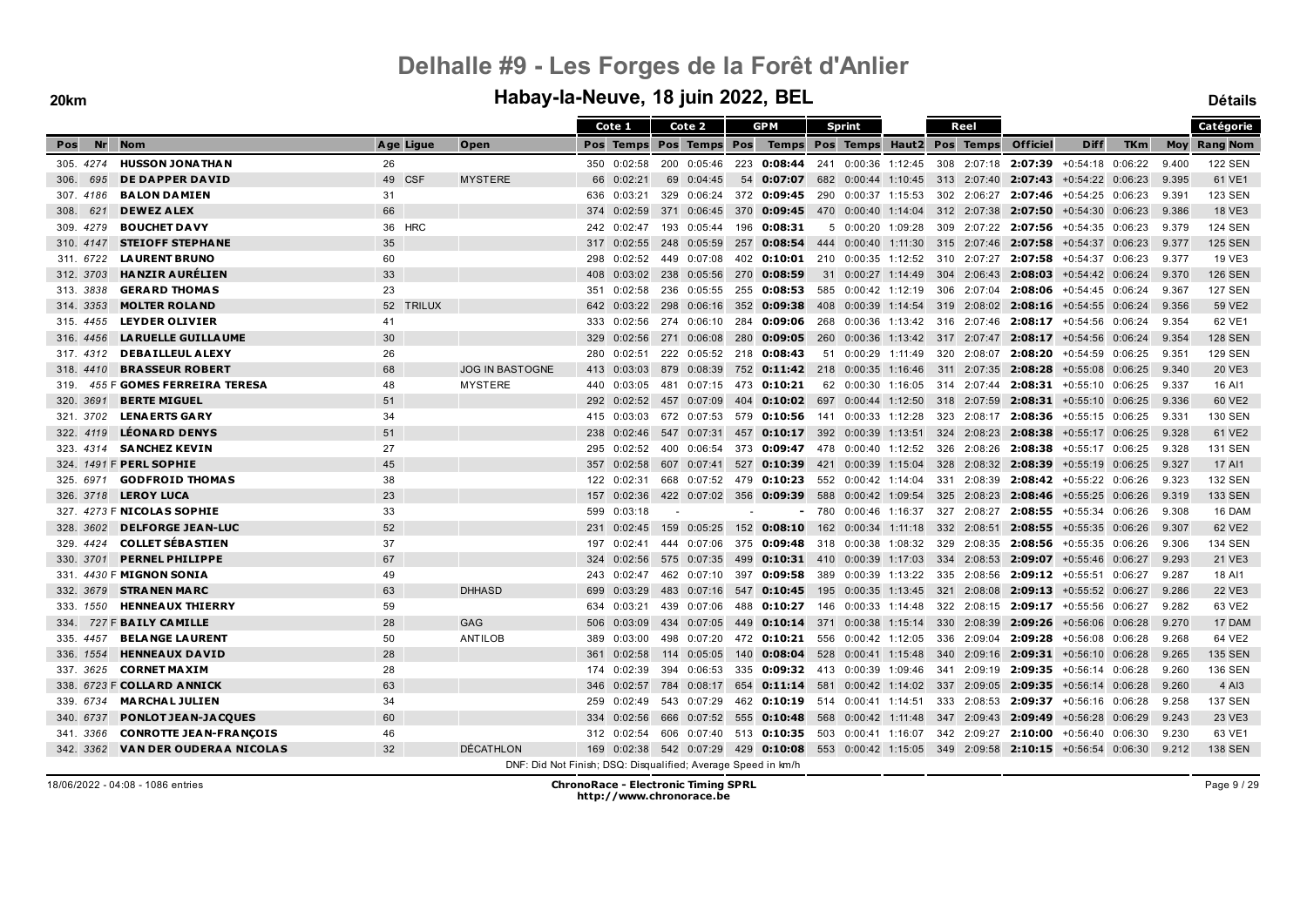|              |                                     |           |                                                               |     | Cote 1      |     | Cote 2                  |     | <b>GPM</b>                                                                                   |     | <b>Sprint</b>         |     | Reel        |                                                          |                                   |            |       | Catégorie           |
|--------------|-------------------------------------|-----------|---------------------------------------------------------------|-----|-------------|-----|-------------------------|-----|----------------------------------------------------------------------------------------------|-----|-----------------------|-----|-------------|----------------------------------------------------------|-----------------------------------|------------|-------|---------------------|
| Nr<br>Pos    | <b>Nom</b>                          | Age Ligue | Open                                                          |     |             |     | Pos Temps Pos Temps Pos |     | Temps Pos Temps Haut2 Pos Temps                                                              |     |                       |     |             | <b>Officiel</b>                                          | <b>Diff</b>                       | <b>TKm</b> |       | <b>Moy Rang Nom</b> |
| 992<br>343.  | <b>LETHÉ VINCENT</b>                | 62        | <b>RONVAU</b>                                                 |     | 543 0:03:13 |     | 418 0:07:00             |     | 448 0:10:14                                                                                  |     | 161 0:00:34 1:18:48   |     | 348 2:09:50 |                                                          | $2:10:17 + 0.56:56 0.06:30$       |            | 9.211 | 24 VE3              |
| 514<br>344.  | <b>GREVISSE DAVID</b>               | 48        | <b>RONVAU</b>                                                 | 598 | 0:03:18     |     | 890 0:08:43             |     | 807 0:12:02 151 0:00:33 1:18:48                                                              |     |                       |     |             | 338 2:09:14 2:10:17 +0:56:56 0:06:30                     |                                   |            | 9.211 | 64 VE1              |
| 345. 4363    | <b>CAMUS FLORENT</b>                | 33        |                                                               | 257 | 0:02:48     |     | 519 0:07:24             |     | 443 0:10:13 976 0:00:54 1:10:08                                                              |     |                       |     |             | 350 2:10:00 2:10:20 +0:56:59 0:06:31                     |                                   |            | 9.206 | <b>139 SEN</b>      |
| 3334<br>346. | PHILIPPART STÉPHANE                 | 56        |                                                               | 299 | 0:02:53     |     | 602 0:07:40             |     | 503 0:10:33 510 0:00:41 1:10:44                                                              |     |                       |     |             | 355 2:10:15 2:10:28                                      | +0:57:07 0:06:31                  |            | 9.197 | 65 VE2              |
| 32<br>347.   | <b>JACQUEMIN PATRICK</b>            | 57        |                                                               | 787 | 0:03:41     |     | 393 0:06:53             |     | 508 0:10:34                                                                                  |     | 502 0:00:41 1:16:25   |     |             | 346 2:09:37 2:10:34                                      | +0:57:13 0:06:31                  |            | 9.190 | 66 VE2              |
| 348. 4224    | <b>BOSSELER JEAN-FRANÇOIS</b>       | 49        |                                                               | 410 | 0:03:03     |     | 232 0:05:54             |     | 266 0:08:58                                                                                  |     | 734 0:00:45 1:12:57   |     |             | 353 2:10:06 2:10:42 +0:57:21 0:06:32                     |                                   |            | 9.181 | 65 VE1              |
| 349. 6948    | <b>CUYLITS MAXIME</b>               | 32        |                                                               | 718 | 0:03:31     |     | 426 0:07:03             |     | 510 0:10:34                                                                                  |     | 96 0:00:32 1:19:00    |     |             | 344 2:09:34 2:10:52 +0:57:31 0:06:32                     |                                   |            | 9.169 | <b>140 SEN</b>      |
| 350. 6944    | <b>PIERRET HUGO</b>                 | 25        |                                                               | 714 | 0:03:31     |     | 447 0:07:07             | 525 | 0:10:38                                                                                      |     | 99 0:00:32 1:19:05    |     |             | 343 2:09:34 2:10:52 +0:57:32 0:06:32                     |                                   |            | 9.169 | <b>141 SEN</b>      |
|              | 351. 6946 F PIERRET FANNY           | 31        |                                                               | 710 | 0:03:30     |     | 452 0:07:09             |     | 529 0:10:39                                                                                  |     | 193 0:00:35 1:19:05   |     |             | 345 2:09:36 2:10:55 +0:57:34 0:06:32                     |                                   |            | 9.166 | 18 DAM              |
| 352.<br>935  | <b>LESTRATE OLIVIER</b>             | 42        | <b>HEIN</b>                                                   | 358 | 0:02:58     |     | 692 0:07:56             |     | 570 0:10:54                                                                                  |     | 426 0:00:39 1:15:41   |     | 361 2:10:31 |                                                          | <b>2:10:56</b> $+0.57:35$ 0:06:32 |            | 9.165 | 66 VE1              |
| 4496<br>353. | <b>ANSIAS PIERRE-YVES</b>           | 38        | <b>HEIN</b>                                                   | 367 | 0:02:59     |     | 708 0:07:59             |     | 584 0:10:58                                                                                  |     | 475 0:00:40 1:15:45   |     | 360 2:10:31 |                                                          | $2:10:56$ +0:57:35 0:06:32        |            | 9.164 | <b>142 SEN</b>      |
| 354, 3405    | <b>DETAILLE STÉPHANE</b>            | 44        |                                                               |     | 315 0:02:55 |     |                         |     | 465 0:07:11 424 0:10:06 438 0:00:40 1:13:06                                                  |     |                       |     |             | 356 2:10:25 2:10:57 +0:57:36 0:06:32                     |                                   |            | 9.163 | 67 VE1              |
| 355.<br>676  | <b>LESTRATE GABRIEL</b>             | 70        | <b>HEIN</b>                                                   |     |             |     |                         |     |                                                                                              |     |                       |     |             | 362 2:10:33 2:10:58 +0:57:37 0:06:32                     |                                   |            | 9.163 | 4 VE4               |
|              | 356. 4223 F ANDRE VINCIANNE         | 51        |                                                               | 313 | 0:02:54     |     | 342 0:06:31             |     | 323 0:09:26 362 0:00:38 1:16:12 357 2:10:26 2:11:00 +0:57:39 0:06:33                         |     |                       |     |             |                                                          |                                   |            | 9.160 | 8 AI2               |
|              | 357. 4094 F MEURENS ANNICK          | 40        |                                                               | 439 | 0:03:05     |     | 415 0:06:59             |     | 418 0:10:05 871 0:00:49 1:13:10                                                              |     |                       |     |             | 363 2:10:35 2:11:00 +0:57:40 0:06:33                     |                                   |            | 9.159 | 19 AI1              |
| 358, 4096    | <b>MEURENS ARNAUD</b>               | 37        |                                                               | 348 | 0:02:57     |     | 226 0:05:53             |     | 246 0:08:51 930 0:00:51 1:11:22 364 2:10:36 2:11:01 +0:57:41 0:06:33                         |     |                       |     |             |                                                          |                                   |            | 9.158 | <b>143 SEN</b>      |
| 359, 2142    | <b>MAYON JEAN CLAUDE</b>            | 59        |                                                               | 394 | 0:03:01     |     | 495 0:07:19             |     | 469 0:10:20 518 0:00:41 1:16:54 351 2:10:00 2:11:06 +0:57:45 0:06:33                         |     |                       |     |             |                                                          |                                   |            | 9.153 | 67 VE2              |
|              | 360. 4419 F FIRRE ISABELLE          | 53        |                                                               | 611 | 0:03:19     |     | 375 0:06:47             | 421 | 0:10:06                                                                                      |     | 657 0:00:43 1:17:26   |     |             | 352 2:10:01 2:11:12 +0:57:51 0:06:33                     |                                   |            | 9.146 | 9 AI2               |
| 361. 3378    | <b>NR3378</b>                       |           |                                                               | 144 | 0:02:34     |     | 478 0:07:15             |     | 377 0:09:50 417 0:00:39 1:12:53                                                              |     |                       |     |             | 368 2:10:58 2:11:13 +0:57:53 0:06:33                     |                                   |            | 9.144 | 1 XXX               |
| 362. 4079    | <b>MENDONCA MARCO</b>               | 42        |                                                               | 895 | 0:04:00     |     | 818 0:08:22             | 866 | 0:12:23                                                                                      |     | 285 0:00:36 1:22:20   |     |             | 339 2:09:15 2:11:15                                      | $+0.57:54$ 0:06:33                |            | 9.142 | 68 VE1              |
| 363. 4458    | <b>HEYNEN MICHAEL</b>               | 34        |                                                               | 528 | 0:03:12     |     | 157 0:05:24             |     | 202 0:08:36                                                                                  |     | 506  0:00:41  1:16:28 |     |             | 354 2:10:12 2:11:19                                      | +0:57:58 0:06:33                  |            | 9.138 | <b>144 SEN</b>      |
| 364. 3667    | <b>GÉRARD ALAIN</b>                 | 51        | <b>RCB</b>                                                    |     | 262 0:02:49 |     | 460 0:07:10             | 401 | 0:10:00                                                                                      |     |                       |     |             | 356 0:00:38 1:11:05 374 2:11:16 2:11:25                  | $+0.58.04$ 0.06:34                |            | 9.131 | 68 VE2              |
|              | 365. 3668 F DANCETTE ELODIE         | 35        | <b>CEPAL</b>                                                  | 96  | 0:02:28     |     | 463 0:07:11             |     | 357 0:09:39 384 0:00:39 1:11:04 375 2:11:16 2:11:25 +0:58:04 0:06:34                         |     |                       |     |             |                                                          |                                   |            | 9.131 | 19 DAM              |
| 366, 4415    | <b>PIERRARD THOMAS</b>              | 21        |                                                               | 109 | 0:02:29     |     | 173 0:05:33             |     | 136 0:08:02 320 0:00:38 1:11:45 378 2:11:21 2:11:28 +0:58:08 0:06:34                         |     |                       |     |             |                                                          |                                   |            | 9.127 | <b>145 SEN</b>      |
| 367. 4205    | <b>PIERRARD MATHIEU</b>             | 25        |                                                               | 106 | 0:02:29     |     | 172 0:05:33             |     | 134 <b>0:08:02</b> 344 0:00:38 1:11:45 379 2:11:21 <b>2:11:29</b> +0:58:08 0:06:34           |     |                       |     |             |                                                          |                                   |            | 9.126 | <b>146 SEN</b>      |
| 368. 6725    | <b>DEVALET SÉBA</b>                 | 34        |                                                               | 398 | 0:03:01     |     | 406 0:06:56             | 393 | 0:09:57 1008 0:01:03 1:11:05 365 2:10:39 2:11:29 +0:58:08 0:06:34                            |     |                       |     |             |                                                          |                                   |            | 9.126 | <b>147 SEN</b>      |
| 369. 6967    | <b>GUERIN GONTRAN</b>               | 53        |                                                               | 442 | 0:03:05     |     | 623 0:07:43             |     | 556 0:10:48                                                                                  | 469 | $0:00:40$ 1:15:19     |     |             | 358 2:10:29 2:11:31 +0:58:10 0:06:34                     |                                   |            | 9.124 | 69 VE2              |
| 370. 6968    | <b>GROSSO PASCAL</b>                | 44        |                                                               | 362 | 0:02:58     |     | 637 0:07:45             | 545 | 0:10:44                                                                                      | 536 | 0:00:41 1:15:20       |     |             | 359 2:10:29 2:11:31 +0:58:11 0:06:34                     |                                   |            | 9.123 | 69 VE1              |
| 371. 1549    | <b>HEYOPPE JOFFREY</b>              | 36        |                                                               | 117 | 0:02:30     |     | 612 0:07:41             |     | 440 0:10:12 782 0:00:46 1:11:54                                                              |     |                       |     |             | 380 2:11:27 2:11:35 +0:58:15 0:06:34                     |                                   |            | 9.119 | <b>148 SEN</b>      |
| 372. 3801    | <b>CHIARADIA BENOIT</b>             | 51        |                                                               | 338 | 0:02:57     |     | 421 0:07:01             | 398 | 0:09:58                                                                                      | 143 | 0:00:33 1:17:37       | 383 |             | 2:11:28 2:11:38                                          | $+0.58:17$ 0:06:34                |            | 9.116 | 70 VE2              |
| 373.         | 4080 F BOUVY ANNE-CATHERINE         | 51        |                                                               | 490 | 0:03:08     | 667 | 0:07:52                 |     | 599 <b>0:11:01</b> 388                                                                       |     | 0:00:39 1:18:27       |     |             | 371  2:11:04 <b>2:11:38</b> +0:58:17  0:06:34            |                                   |            | 9.116 | 10 AI2              |
| 374.         | 218 F ALEXANDRE FRANCOISE           | 67        | <b>MYSTERE</b>                                                | 569 | 0:03:16     |     | 674 0:07:53             |     | 632 0:11:09                                                                                  |     | 801  0:00:47  1:14:39 |     |             | 385 2:11:37 2:11:41 +0:58:20 0:06:35                     |                                   |            | 9.112 | 5 AI3               |
| 375.         | 615 MAUS JAN                        | 64 ROBA   |                                                               | 578 | 0:03:16     |     | 691 0:07:55             |     | 641 <b>0:11:12</b> 840 0:00:48 1:15:13 377 2:11:19 <b>2:11:43</b> +0:58:22 0:06:35           |     |                       |     |             |                                                          |                                   |            | 9.110 | 25 VE3              |
| 376, 3786    | <b>MATHAY MATHIEU</b>               | 23        |                                                               | 188 | 0:02:40     |     | 414 0:06:59             | 359 | <b>0:09:40</b> 593 0:00:42 1:11:13 372 2:11:04 <b>2:11:46</b> +0:58:25 0:06:35               |     |                       |     |             |                                                          |                                   |            | 9.107 | <b>149 SEN</b>      |
|              | 377. 6977 F GAIOTTI DIANA           | 55        |                                                               | 521 | 0:03:11     |     | 534 0:07:27             |     | 526 0:10:39 820 0:00:47 1:18:03 373 2:11:15 2:11:59 +0:58:38 0:06:35                         |     |                       |     |             |                                                          |                                   |            | 9.092 | 11 AI2              |
| 378, 6976    | <b>DHOOGE JEAN-CLAUDE</b>           | 55        |                                                               | 471 | 0:03:08     |     | 532 0:07:27             |     | 512 0:10:35 846 0:00:48 1:18:04 376 2:11:16 2:11:59 +0:58:38 0:06:35                         |     |                       |     |             |                                                          |                                   |            | 9.091 | 71 VE2              |
|              | 379. 4141 F BOUCHER MADELINE        | 43        |                                                               | 656 | 0:03:24     |     | 431 0:07:04             |     | 492 0:10:28                                                                                  |     |                       |     |             | 353 0:00:38 1:18:12 386 2:11:41 2:12:02 +0:58:42 0:06:36 |                                   |            | 9.087 | 20 AI1              |
|              | 380. 3819 F <b>GOURDET MARYLENE</b> | 43        |                                                               | 643 |             |     |                         |     | $0.03:22$ 299 $0.06:16$ 358 0:09:39 731 0:00:45 1:17:34 389 2:11:55 2:12:05 +0:58:44 0:06:36 |     |                       |     |             |                                                          |                                   |            | 9.085 | 21 AI1              |
|              |                                     |           | DNF: Did Not Finish; DSQ: Disqualified; Average Speed in km/h |     |             |     |                         |     |                                                                                              |     |                       |     |             |                                                          |                                   |            |       |                     |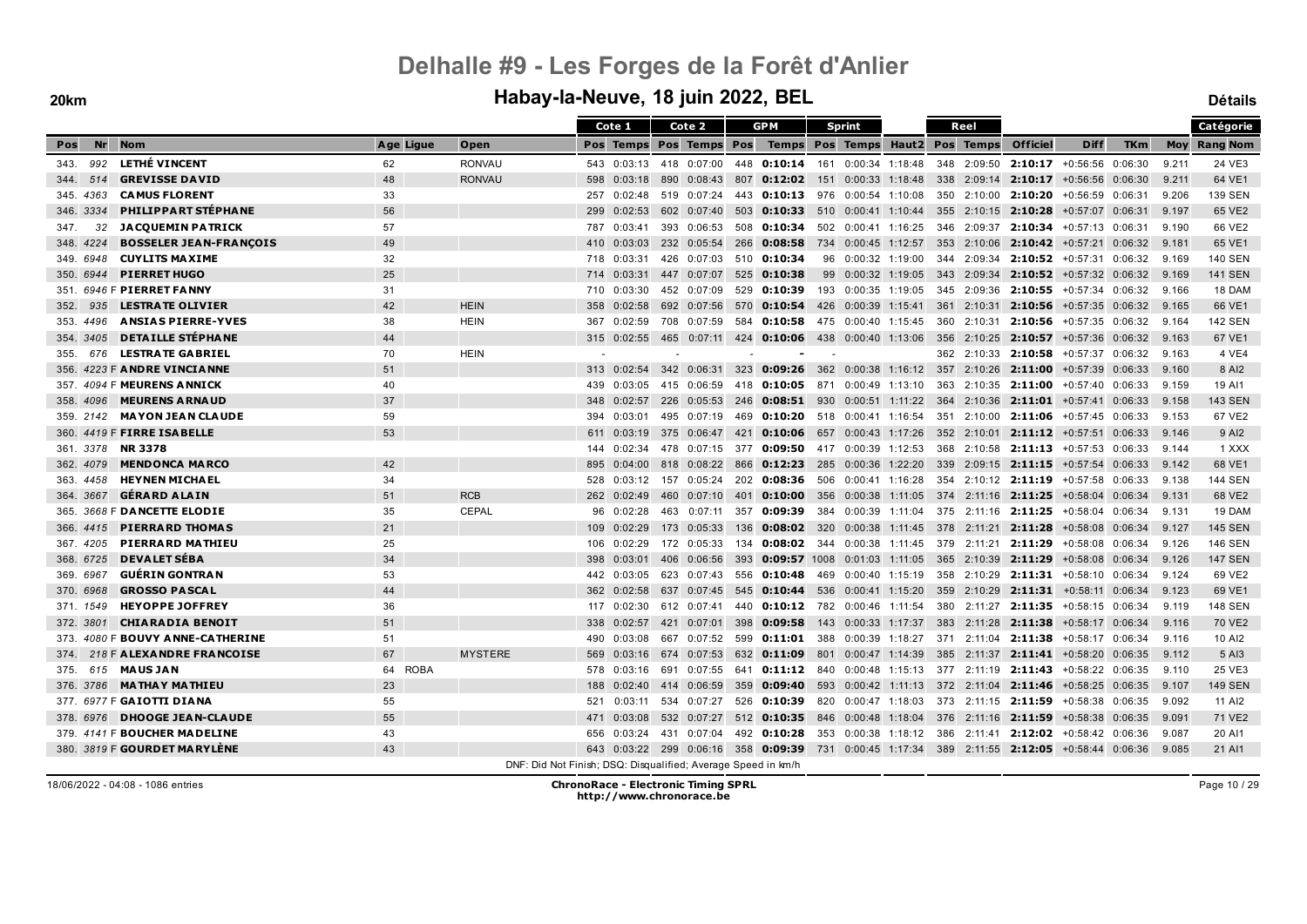|             |                                      |                   |                                                               |     | Cote 1      |     | Cote 2                  |     | <b>GPM</b>                                                                                         |        | <b>Sprint</b>       |  | Reel |                                                                                |                    |            |       | Catégorie           |
|-------------|--------------------------------------|-------------------|---------------------------------------------------------------|-----|-------------|-----|-------------------------|-----|----------------------------------------------------------------------------------------------------|--------|---------------------|--|------|--------------------------------------------------------------------------------|--------------------|------------|-------|---------------------|
| Nr<br>Pos   | <b>Nom</b>                           | Age Ligue         | Open                                                          |     |             |     | Pos Temps Pos Temps Pos |     | Temps Pos Temps Haut2 Pos Temps                                                                    |        |                     |  |      | <b>Officiel</b>                                                                | <b>Diff</b>        | <b>TKm</b> |       | <b>Moy</b> Rang Nom |
|             | 381. 4102 F DEFOOZ DELPHINE          | 40                |                                                               |     | 443 0:03:05 |     | 627 0:07:44             |     | 560 0:10:49                                                                                        |        |                     |  |      | 656 0:00:43 1:17:59 382 2:11:27 2:12:10 +0:58:49 0:06:36                       |                    |            | 9.079 | 22 AI1              |
| 382, 1480   | <b>PRESER FRÉDÉRIC</b>               | 50                | TRAIL' IN GAUME                                               | 427 | 0:03:04     |     | 497 0:07:20             | 480 |                                                                                                    |        |                     |  |      | <b>0:10:24</b> 698 0:00:44 1:12:42 381 2:11:27 <b>2:12:10</b> +0:58:49 0:06:36 |                    |            | 9.079 | 72 VE2              |
|             | 383. 3356 F MATERNE CÉLINE           | 43                |                                                               | 467 | 0:03:07     |     | 277 0:06:10             |     | 307 0:09:18                                                                                        | 404    | 0:00:39 1:17:01     |  |      | 369 2:10:59 2:12:14 +0:58:54 0:06:36                                           |                    |            | 9.074 | 23 AI1              |
| 384, 3358   | <b>MINE CEDRIC</b>                   | 45                | <b>NICOTORUN</b>                                              | 493 | 0:03:09     |     | 187 0:05:40             |     | 241 0:08:49 424 0:00:39 1:16:11 367 2:10:58 2:12:14 +0:58:54 0:06:36                               |        |                     |  |      |                                                                                |                    |            | 9.074 | 70 VE1              |
| 385. 3357   | <b>MIGNON EMMA NUEL</b>              | 44                |                                                               | 494 | 0:03:09     |     | 153 0:05:22             |     | 195 0:08:31 420 0:00:39 1:15:53                                                                    |        |                     |  |      | 370 2:11:00 2:12:14 +0:58:54 0:06:36                                           |                    |            | 9.074 | 71 VE1              |
| 386, 6736   | <b>SCHWALL FRANCIS</b>               | 45                |                                                               | 450 | 0:03:06     | 326 | 0:06:24                 | 330 | 0:09:30                                                                                            |        | 425 0:00:39 1:17:13 |  |      | 366 2:10:57 2:12:15                                                            | $+0.58.54$ 0:06:36 |            | 9.074 | 72 VE1              |
| 387.<br>357 | <b>FERAUCHE JEAN-MARIE</b>           | 73 UAC            | <b>UAC</b>                                                    | 420 | 0:03:03     |     | 596 0:07:39             |     | 542 0:10:42 645 0:00:43 1:14:56                                                                    |        |                     |  |      | 393 2:12:07 2:12:19 +0:58:59 0:06:36                                           |                    |            | 9.068 | 5 VE4               |
|             | 388. 4163 F SCHWEICH CHARLINE        | 25                |                                                               | 386 | 0:03:00     |     | 600 0:07:39             |     | 532 0:10:40 610 0:00:42 1:14:39 391 2:11:58 2:12:20 +0:58:59 0:06:37                               |        |                     |  |      |                                                                                |                    |            | 9.068 | 20 DAM              |
|             | 389. 4441 F MULLER GAËLLE            | 38                |                                                               | 472 | 0:03:08     |     | 473 0:07:14             |     | 476 0:10:22 419 0:00:39 1:18:30                                                                    |        |                     |  |      | 384 2:11:32 2:12:30 +0:59:09 0:06:37                                           |                    |            | 9.056 | 21 DAM              |
|             | 390. 4158 ANGELI FRÉDÉRIC            | 45                |                                                               | 603 | 0:03:18     |     | 350 0:06:37             | 391 |                                                                                                    |        |                     |  |      | <b>0:09:56</b> 733 0:00:45 1:16:48 397 2:12:21 <b>2:12:32</b> +0:59:11 0:06:37 |                    |            | 9.054 | 73 VE1              |
|             | 391. 4291 F CAILTEUX ELISABETH       | 26                |                                                               | 287 | 0:02:51     |     | 374 0:06:46             |     | 354 0:09:38                                                                                        |        |                     |  |      | 452 0:00:40 1:16:08 388 2:11:54 2:12:35 +0:59:15 0:06:37                       |                    |            | 9.050 | 22 DAM              |
|             | 392. 6955 F HAUPERT CÉCILE           | 43                |                                                               | 674 | 0:03:26     |     | 413 0:06:59             |     | 486 0:10:26 471 0:00:40 1:17:37 395 2:12:17 2:12:37 +0:59:16 0:06:37                               |        |                     |  |      |                                                                                |                    |            | 9.048 | 24 AI1              |
|             | 393. 4278 F CLARENS ELODIE           | 39 PMX            |                                                               | 646 | 0:03:22     |     | 402 0:06:55             |     | 460 0:10:17 570 0:00:42 1:15:45 394 2:12:14 2:12:50 +0:59:29 0:06:38                               |        |                     |  |      |                                                                                |                    |            | 9.033 | 23 DAM              |
| 394, 3713   | <b>ROCHET QUENTIN</b>                | 29                |                                                               | 670 | 0:03:26     |     | 71 0:04:46              |     | 154 0:08:12 648 0:00:43 1:21:35 387 2:11:50 2:12:50 +0:59:30 0:06:38                               |        |                     |  |      |                                                                                |                    |            | 9.033 | <b>150 SEN</b>      |
| 395.4364    | <b>KESER CHRISTOPHE</b>              | 29                |                                                               | 212 | 0:02:43     | 288 | 0:06:13                 | 264 | 0:08:57                                                                                            | 591    | 0:00:42 1:11:37     |  |      | 398 2:12:24 2:12:52 +0:59:31 0:06:38                                           |                    |            | 9.031 | <b>151 SEN</b>      |
| 396. 3388   | <b>LIPPERT FERNAND</b>               | 58                | <b>AMAZING RUNNERS</b>                                        | 405 | 0:03:02     |     | 569 0:07:34             | 519 | 0:10:37                                                                                            |        |                     |  |      | 377 0:00:39 1:18:33 390 2:11:58 2:12:52 +0:59:31 0:06:38                       |                    |            | 9.031 | 73 VE2              |
| 397.4292    | <b>POTTIER AURÉLIEN</b>              | 28                |                                                               | 293 | 0:02:52     |     | 231 0:05:54             |     | 230 0:08:46 667 0:00:43 1:15:15 396 2:12:18 2:13:00 +0:59:39 0:06:39                               |        |                     |  |      |                                                                                |                    |            | 9.023 | 152 SEN             |
|             | 398. 4355 F NAÏMI KHEÏRA-LISE        | 37                |                                                               | 296 | 0:02:52     |     | 442 0:07:06             | 399 | 0:09:59 583 0:00:42 1:16:47 402 2:12:46 2:13:07 +0:59:46 0:06:39                                   |        |                     |  |      |                                                                                |                    |            | 9.014 | 24 DAM              |
|             | 399. 3720 F BUDZINSKI PASCALE        | 29                |                                                               | 540 | 0:03:13     |     | 420 0:07:01             |     | 453 0:10:15 646 0:00:43 1:19:45 399 2:12:34 2:13:09 +0:59:48 0:06:39                               |        |                     |  |      |                                                                                |                    |            | 9.012 | 25 DAM              |
|             | 400. 3792 F NEPPER VIVIANE           | 50                |                                                               | 423 | 0:03:03     |     | 590 0:07:37             |     | 537 0:10:41 561 0:00:42 1:17:28                                                                    |        |                     |  |      | 403 2:12:47 2:13:09                                                            | $+0.59.48$ 0.06:39 |            | 9.012 | 12 AI2              |
|             | 401. 4357 GEORGES MORGAN             | 34                |                                                               | 363 | 0:02:58     |     | 301 0:06:17             |     | 300 0:09:16 351 0:00:38 1:19:01                                                                    |        |                     |  |      | 400 2:12:38 2:13:19 +0:59:58 0:06:39                                           |                    |            | 9.001 | 153 SEN             |
| 402. 4356   | <b>GRAFFIN AMAURY</b>                | 40                |                                                               | 542 | 0:03:13     |     |                         |     |                                                                                                    | $-437$ | 0:00:40             |  |      | 401 2:12:40 2:13:21 +1:00:00 0:06:40                                           |                    |            | 8.998 | 74 VE1              |
|             | 403. 4346 F PÉAULT SARAH             | 30 RCB            |                                                               | 468 | 0:03:07     |     | 737 0:08:05             |     | 648 0:11:13 357 0:00:38 1:17:59 409 2:13:07 2:13:27 +1:00:06 0:06:40                               |        |                     |  |      |                                                                                |                    |            | 8.992 | 26 DAM              |
|             | 404. 4442 F FOURNIER JULIE           | 30                | <b>RCB</b>                                                    | 464 | 0:03:07     |     | 736 0:08:05             |     | 647 0:11:13 345                                                                                    |        | $0:00:38$ 1:17:59   |  |      | 408 2:13:07 2:13:27 +1:00:06 0:06:40                                           |                    |            | 8.992 | 27 DAM              |
| 405.<br>608 | <b>ROSSI STEPHANE</b>                | 56                | <b>SCBUTG</b>                                                 | 475 | 0:03:08     | 430 | 0:07:04                 |     | 442 0:10:12                                                                                        |        | 952 0:00:52 1:12:22 |  |      | 412 2:13:15 2:13:34 +1:00:14 0:06:40                                           |                    |            | 8.983 | 74 VE2              |
| 406. 6964   | <b>DI ROBERTO BRUNO</b>              | 36                | <b>BRAVEHEART</b>                                             | 382 | 0:03:00     |     | 312 0:06:19             |     | 310 0:09:19 448 0:00:40 1:14:55 406 2:13:02 2:13:37 +1:00:16 0:06:40                               |        |                     |  |      |                                                                                |                    |            | 8.981 | <b>154 SEN</b>      |
| 407. 1484   | <b>KONOPEK ADRIEN</b>                | 26                |                                                               | 466 | 0:03:07     |     | 219 0:05:51             |     | 272 0:08:59                                                                                        |        |                     |  |      | 200 0:00:35 1:10:32 392 2:12:04 2:13:37 +1:00:16 0:06:40                       |                    |            | 8.980 | <b>155 SEN</b>      |
| 408. 4431   | <b>LEFEBVRE DIDIER</b>               | 42                | <b>BIOTRAIL</b>                                               | 538 | 0:03:13     |     | 648 0:07:49             | 606 |                                                                                                    |        |                     |  |      | <b>0:11:02</b> 338 0:00:38 1:16:38 410 2:13:11 <b>2:13:47</b> +1:00:26 0:06:41 |                    |            | 8.969 | 75 VE1              |
| 409.        | 4511 F ANSELMI LAVINIA               | 30                |                                                               | 448 | 0:03:06     |     | 257 0:06:02             | 290 | 0:09:09                                                                                            |        |                     |  |      | 759  0:00:46  1:15:51  416  2:13:29 <b>2:13:47</b> +1:00:26  0:06:41           |                    |            | 8.969 | 28 DAM              |
| 320<br>410. | <b>SIRAGUSA SALVATORE</b>            | 49<br><b>CABW</b> | <b>NAC</b>                                                    | 764 | 0:03:38     | 233 | 0:05:55                 | 336 | 0:09:33                                                                                            |        |                     |  |      | 817 0:00:47 1:20:32 404 2:12:53 2:13:52 +1:00:31 0:06:41                       |                    |            | 8.964 | 76 VE1              |
|             | 411. 1556 F WARICHET-HENNEAUX ANNICK | 55                |                                                               | 618 | 0:03:20     |     | 435 0:07:05             |     | 485 0:10:25                                                                                        |        |                     |  |      | 921 0:00:51 1:14:47 407 2:13:06 2:14:09 +1:00:49 0:06:42                       |                    |            | 8.944 | 13 AI2              |
| 412. 3699   | <b>FÉLIX PAUL</b>                    | 57                |                                                               | 518 | 0:03:11     |     | 503 0:07:21             | 501 |                                                                                                    |        |                     |  |      | <b>0:10:32</b> 814 0:00:47 1:16:55 418 2:13:37 2:14:12 +1:00:51 0:06:42        |                    |            | 8.942 | 75 VE2              |
| 413.<br>406 | <b>DELATTE OLIVIER</b>               | 58 CSF            | <b>MYSTERE</b>                                                | 619 | 0:03:20     |     | 467 0:07:12             |     | 502 <b>0:10:33</b> 238 0:00:36 1:20:17 417 2:13:30 <b>2:14:18</b> +1:00:58 0:06:42                 |        |                     |  |      |                                                                                |                    |            | 8.934 | 76 VE2              |
| 522<br>414. | <b>BERTRAND YVES</b>                 | 56                | <b>GAG GEMBLOUX</b>                                           | 972 | 0:04:15     |     | 480 0:07:15             |     | 707 <b>0:11:30</b> 476 0:00:40 1:20:52 405 2:12:55 <b>2:14:19</b> +1:00:59 0:06:42                 |        |                     |  |      |                                                                                |                    |            | 8.933 | <b>77 VE2</b>       |
| 415. 4467   | <b>SCHROBILTGEN VINCENT</b>          | 43                |                                                               | 470 | 0:03:07     |     | 471 0:07:13             |     | 475 0:10:21 916 0:00:50 1:18:29 415 2:13:25 2:14:22 +1:01:02 0:06:43                               |        |                     |  |      |                                                                                |                    |            | 8.930 | 77 VE1              |
|             | 416. 6719 F MOUREAU CHARLOTTE        | 25                |                                                               | 349 | 0:02:57     |     | 282 0:06:11             |     | 292 0:09:09 968 0:00:53 1:12:49 428 2:14:18 2:14:25 +1:01:04 0:06:43                               |        |                     |  |      |                                                                                |                    |            | 8.927 | 29 DAM              |
|             | 417. 4512 ANNET MAXIME               | 25                |                                                               | 593 | 0:03:18     |     | 586 0:07:37             |     | 577 0:10:55 654 0:00:43 1:20:45                                                                    |        |                     |  |      | 411 2:13:11 2:14:26 +1:01:05 0:06:43                                           |                    |            | 8.926 | <b>156 SEN</b>      |
|             | 418. 4382 F BLEES SOPHIE             | 55                |                                                               | 667 |             |     |                         |     | $0.03:25$ 362 $0.06:40$ 422 0:10:06 650 0:00:43 1:16:51 413 2:13:17 2:14:28 +1:01:07 0:06:43 8.923 |        |                     |  |      |                                                                                |                    |            |       | 14 AI2              |
|             |                                      |                   | DNF: Did Not Finish; DSQ: Disqualified; Average Speed in km/h |     |             |     |                         |     |                                                                                                    |        |                     |  |      |                                                                                |                    |            |       |                     |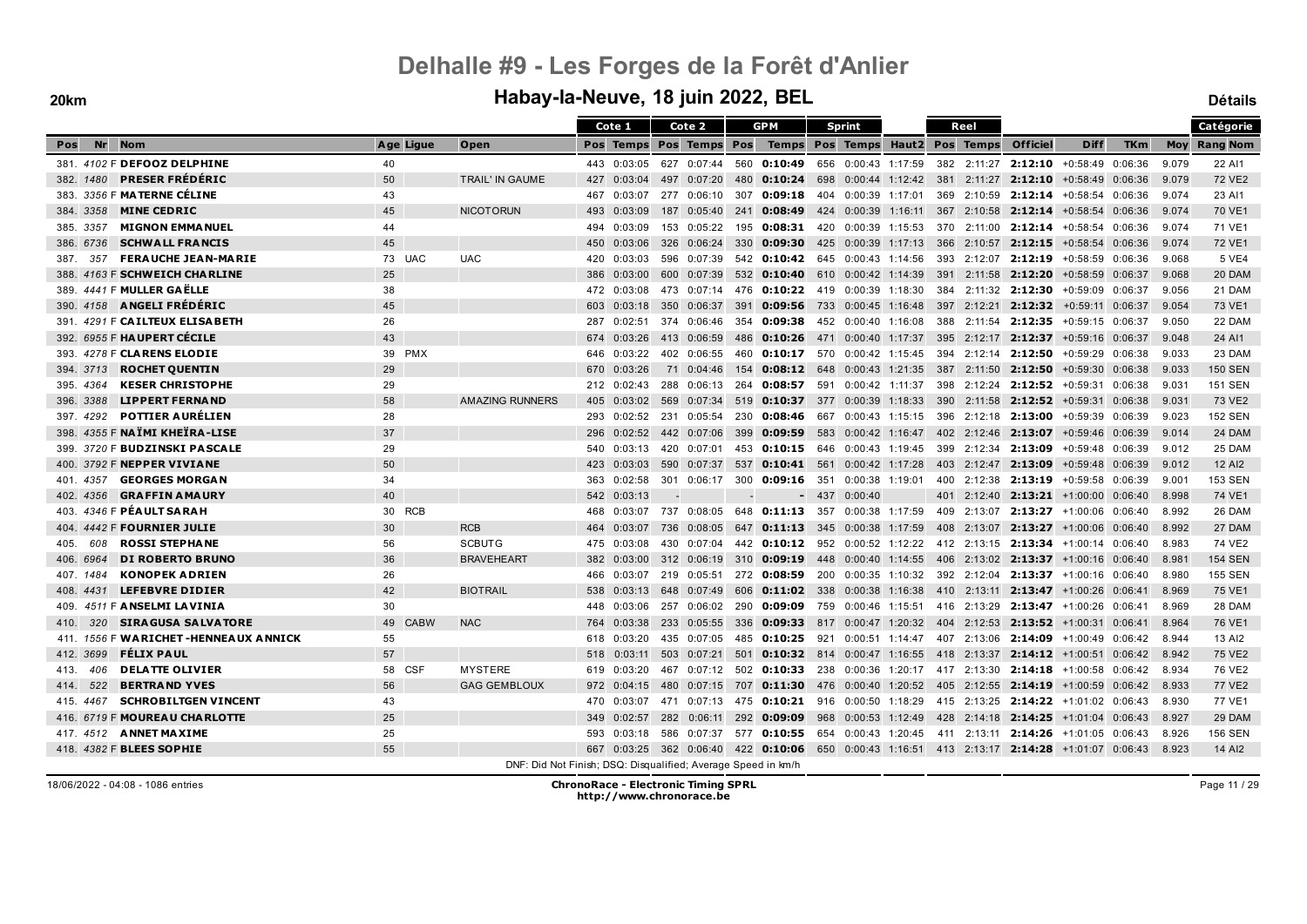### **20km Habay-la-Neuve, 18 juin 2022, BEL Détails**

|                                         |           |                                                               |     | Cote 1      |     | Cote 2                    |     | <b>GPM</b>                                                                                   |     | <b>Sprint</b>       |     | Reel        |                 |                                                                 |            |            | Catégorie       |
|-----------------------------------------|-----------|---------------------------------------------------------------|-----|-------------|-----|---------------------------|-----|----------------------------------------------------------------------------------------------|-----|---------------------|-----|-------------|-----------------|-----------------------------------------------------------------|------------|------------|-----------------|
| <b>Nr</b><br><b>Nom</b><br>Pos          | Age Ligue | Open                                                          |     | Pos Temps   |     | Pos Temps Pos             |     | Temps Pos Temps Haut2 Pos Temps                                                              |     |                     |     |             | <b>Officiel</b> | <b>Diff</b>                                                     | <b>TKm</b> | <b>Moy</b> | <b>Rang Nom</b> |
| <b>NICOLAS BERNARD</b><br>419. 4381     | 57        |                                                               |     | 664 0:03:25 |     | 357 0:06:39               |     | 415 <b>0:10:04</b>                                                                           |     | 683 0:00:44 1:16:51 |     |             |                 | 414 2:13:17 2:14:29 +1:01:08 0:06:43                            |            | 8.923      | 78 VE2          |
| 420. 4237 F BERTRAND LORE               | 51        | <b>BIL RUNNERS</b>                                            | 734 | 0:03:33     |     | 620 0:07:42               | 661 | <b>0:11:16</b> 499 0:00:41 1:19:11 419 2:13:39 <b>2:14:34</b> $+1:01:13$ 0:06:43             |     |                     |     |             |                 |                                                                 |            | 8.917      | 15 AI2          |
| <b>PLIER CHRISTOPHE</b><br>421.4122     | 50 PMX    |                                                               | 297 | 0:02:52     | 631 | 0:07:44                   | 521 | 0:10:37                                                                                      | 831 | 0:00:47 1:14:37     |     | 430 2:14:41 |                 | $2:14:46$ +1:01:25 0:06:44                                      |            | 8.904      | 79 VE2          |
| <b>COUPLET FRANCOIS</b><br>422.<br>936  | 47        | <b>GAG GEMBLOUX</b>                                           | 323 | 0:02:56     | 450 | 0:07:08                   |     | 412 0:10:04                                                                                  |     | 20 0:00:26 1:19:15  |     |             |                 | 420 2:13:56 2:14:46 +1:01:25 0:06:44                            |            | 8.904      | 78 VE1          |
| <b>MEYER ADRIEN</b><br>423. 4487        | 17        |                                                               | 482 | 0:03:08     |     | 309 0:06:18               | 325 | 0:09:27                                                                                      |     | 695 0:00:44 1:19:10 |     |             |                 | 425 2:14:06 2:14:49 +1:01:29 0:06:44                            |            | 8.900      | 5 ESP           |
| <b>LÉONARD STÉPHANE</b><br>424, 3601    | 49        |                                                               | 248 | 0:02:48     |     | 490 0:07:17               | 419 | 0:10:05                                                                                      | 595 | $0:00:42$ 1:13:21   |     |             |                 | 433 2:14:49 2:14:53 +1:01:32 0:06:44                            |            | 8.896      | 79 VE1          |
| <b>LEJEUNE LAURENT</b><br>425.4398      | 35        |                                                               | 454 | 0:03:06     |     | 202 0:05:46               | 254 | 0:08:53                                                                                      |     | 366 0:00:38 1:19:11 |     |             |                 | 431 2:14:46 2:14:55 +1:01:34 0:06:44                            |            | 8.894      | <b>157 SEN</b>  |
| 426. 4399 F AOUST CAROLINE              | 37        | $R+$                                                          | 451 | 0:03:06     |     | 216 0:05:50               | 262 | 0:08:56                                                                                      | 399 | $0:00:39$ 1:19:18   |     |             |                 | 432 2:14:47 2:14:55 +1:01:34 0:06:44                            |            | 8.894      | 30 DAM          |
| <b>CANIVET BRUNO</b><br>427.4266        | 51        |                                                               | 347 | 0:02:57     | 285 | 0:06:12                   | 296 | 0:09:10                                                                                      |     |                     |     |             |                 | 954  0:00:52  1:10:47  429  2:14:34  2:14:57  +1:01:36  0:06:44 |            | 8.892      | 80 VE2          |
| <b>CORDONNIER MICHAEL</b><br>428. 5771  | 34        |                                                               |     | 411 0:03:03 |     | 670 0:07:52               | 576 | $0:10:55$ 550                                                                                |     | 0:00:42 1:17:35     |     |             |                 | 423 2:14:01 2:15:09 +1:01:48 0:06:45                            |            | 8.878      | <b>158 SEN</b>  |
| <b>COLLIGNON QUENTIN</b><br>429. 5773   | 38        |                                                               | 403 | 0:03:02     |     | 653 0:07:50               | 567 | $0:10:52$ 509                                                                                |     | 0:00:41 1:17:35     |     |             |                 | 424 2:14:03 2:15:11 +1:01:50 0:06:45                            |            | 8.876      | <b>159 SEN</b>  |
| 430. 6947 F CASTIAUX WENDY              | 32        |                                                               | 974 | 0:04:15     |     | 664 0:07:52               | 819 | $0:12:07$ 523                                                                                |     | $0:00:41$ 1:23:46   |     |             |                 | 422 2:13:57 2:15:12 +1:01:51 0:06:45                            |            | 8.875      | 31 DAM          |
| <b>ROCHETTE BERTRAND</b><br>431.6945    | 30        |                                                               | 968 | 0:04:14     |     | 654 0:07:50               |     | 814 0:12:04 539 0:00:41 1:23:45                                                              |     |                     |     |             |                 | 421 2:13:57 2:15:12 +1:01:52 0:06:45                            |            | 8.875      | <b>160 SEN</b>  |
| 362 F SAUVEGARDE ANNE-PASCALE<br>432.   | 54        | <b>SPTW</b>                                                   | 637 | 0:03:21     |     | 321 0:06:22               | 367 | 0:09:43 777                                                                                  |     |                     |     |             |                 | $0:00:46$ 1:18:11 427 2:14:16 2:15:23 +1:02:02 0:06:46          |            | 8.863      | 16 AI2          |
| 433. 4140 F GODFRIND VALENTINE          | 19        |                                                               | 583 | 0:03:17     | 396 | 0:06:53                   | 437 | 0:10:11                                                                                      | 609 | $0:00:42$ 1:20:08   |     |             |                 | 434 2:15:09 2:15:24 +1:02:04 0:06:46                            |            | 8.862      | 2 ESF           |
| <b>DUMAS JOHANN</b><br>434, 4507        | 43        |                                                               | 241 |             |     | 0:02:47 1024 0:09:46      | 898 | $0:12:33$ 569                                                                                |     |                     |     |             |                 | $0:00:42$ 1:16:59 437 2:15:10 2:15:25 +1:02:05 0:06:46          |            | 8.861      | 80 VE1          |
| <b>GODEFRIDI THIERRY</b><br>251<br>435. | 71        | <b>MARATHONIEN C-E</b>                                        | 826 | 0:03:46     |     | 576 0:07:35               |     | 676 0:11:22 262 0:00:36 1:21:43                                                              |     |                     |     |             |                 | 426 2:14:11 2:15:28 +1:02:07 0:06:46                            |            | 8.858      | 6 VE4           |
| 436. 4183 F FOSTROY SABINE              | 54        |                                                               | 271 |             |     | 0:02:50 1059 0:13:46 1053 |     | 0:16:36                                                                                      |     | 531 0:00:41 1:13:30 |     |             |                 | 436 2:15:10 2:15:29 +1:02:08 0:06:46                            |            | 8.856      | 17 AI2          |
| <b>BERTRAND BRUNO</b><br>436. 4070      | 56        |                                                               | 435 |             |     | $0:03:05$ 1033 $0:09:59$  | 951 | 0:13:04                                                                                      | 508 |                     |     |             |                 | $0:00:41$ 1:13:30 435 2:15:10 2:15:29 +1:02:08 0:06:46          |            | 8.856      | 81 VE2          |
| <b>DENISON MAXIME</b><br>438, 4302      | 27        |                                                               | 173 | 0:02:39     |     | 50:03:44                  | 13  | 0:06:23                                                                                      | 108 | $0:00:32$ 1:15:12   |     |             |                 | 444 2:15:41 2:15:49 +1:02:28 0:06:47                            |            | 8.835      | <b>161 SEN</b>  |
| 439. 4300 F THERER ELOISE               | 28        |                                                               | 155 | 0:02:36     |     | 4 0:03:28                 | 6   | 0:06:05                                                                                      |     | 122 0:00:32 1:14:56 |     |             |                 | 445 2:15:41 2:15:49 +1:02:28 0:06:47                            |            | 8.835      | 32 DAM          |
| 440. 2145 F DEROANNE ANNE-CATHERINE     | 49        |                                                               | 662 | 0:03:25     |     | 485 0:07:16               | 540 | <b>0:10:41</b> 618 0:00:43 1:21:31 442 2:15:38 <b>2:15:54</b> +1:02:33 0:06:47               |     |                     |     |             |                 |                                                                 |            | 8.829      | 25 AI1          |
| 441. 2144 F RIGAUX PASCALE              | 44 BASH   |                                                               | 659 | 0:03:25     |     | 487 0:07:16               | 538 | 0:10:41 597                                                                                  |     |                     |     |             |                 | $0:00:42$ 1:21:32 443 2:15:38 2:15:54 +1:02:33 0:06:47          |            | 8.829      | 26 AI1          |
| 442. 4459 F PIERRE CATHY                | 47        | <b>JCPMF VAUX/SURE</b>                                        | 491 | 0:03:08     |     | 665 0:07:52               | 596 | 0:11:01 770 0:00:46 1:18:51 448 2:15:49 2:16:05 +1:02:44 0:06:48                             |     |                     |     |             |                 |                                                                 |            | 8.818      | 27 AI1          |
| <b>MORIS PHILIPPE</b><br>443.6893       | 52        |                                                               | 558 | 0:03:15     |     | 377 0:06:47               | 405 | <b>0:10:02</b> 882 0:00:49 1:15:39                                                           |     |                     |     |             |                 | 450 2:15:53 2:16:07 +1:02:47 0:06:48                            |            | 8.815      | 82 VE2          |
| <b>JACQUET NOĖ</b><br>444, 4097         | 24        |                                                               | 330 | 0:02:56     | 658 | 0:07:50                   |     | 552 0:10:47                                                                                  |     | 225 0:00:35 1:21:53 |     |             |                 | 446 2:15:43 2:16:08 +1:02:47 0:06:48                            |            | 8.815      | <b>162 SEN</b>  |
| 445. 4301 F MASSUT JUSTINE              | 28        |                                                               | 328 | 0:02:56     |     | 601 0:07:40               |     | 516 0:10:36                                                                                  |     | 98 0:00:32 1:19:44  |     |             |                 | 454 2:16:09 2:16:17 +1:02:56 0:06:48                            |            | 8.805      | 33 DAM          |
| <b>HAULET FRANÇOIS</b><br>446, 4074     | 25        |                                                               | 278 | 0:02:50     |     | 501 0:07:21               | 441 | $0:10:12$ 590 0:00:42 1:14:38                                                                |     |                     |     |             |                 | 453 2:16:06 2:16:17 +1:02:56 0:06:48                            |            | 8.805      | <b>163 SEN</b>  |
| <b>PIRLOT CHRISTOPHE</b><br>447.4218    | 51        |                                                               |     |             |     |                           |     |                                                                                              |     |                     | 451 |             |                 | $2:16:00$ <b>2:16:23</b> $+1:03:02$ 0:06:49                     |            | 8.799      | 83 VE2          |
| <b>THOMAS PIERRE-YVES</b><br>448. 6978  | 37        |                                                               | 758 | 0:03:37     | 410 | 0:06:59                   |     | 517 0:10:36                                                                                  | 103 |                     |     |             |                 | $0:00:32$ 1:18:17 438 2:15:16 2:16:23 +1:03:02 0:06:49          |            | 8.798      | <b>164 SEN</b>  |
| <b>JEMINE GABRIEL</b><br>449. 2184      | 17        |                                                               | 240 | 0:02:47     | 846 | 0:08:31                   | 669 | 0:11:18                                                                                      | 25  | 0:00:27 1:22:51     |     |             |                 | 452 2:16:01 2:16:27 +1:03:07 0:06:49                            |            | 8.794      | 6 ESP           |
| 450. 3386<br><b>WILVERS FRANÇOIS</b>    | 38        | <b>RUN &amp; BEER</b>                                         | 309 | 0:02:54     |     | 529 0:07:26               | 471 | 0:10:20                                                                                      |     | 395 0:00:39 1:17:38 |     | 455 2:16:11 | 2:16:36         | +1:03:15 0:06:49                                                |            | 8.785      | <b>165 SEN</b>  |
| 451. 4351 F DAY LYS                     | 53        |                                                               | 364 | 0:02:58     |     | 753 0:08:09               |     | 623 0:11:08 455 0:00:40 1:15:47 440 2:15:23 2:16:36 +1:03:15 0:06:49                         |     |                     |     |             |                 |                                                                 |            | 8.784      | 18 AI2          |
| <b>ARENDT VIC</b><br>452, 4350          | 63        |                                                               | 366 | 0:02:59     | 750 | 0:08:09                   | 622 | 0:11:08                                                                                      | 449 |                     |     |             |                 | $0.00:40$ 1:15:46 439 2:15:23 2:16:36 +1:03:16 0:06:49          |            | 8.784      | 26 VE3          |
| <b>MONZÉE JONATHAN</b><br>453. 3385     | 40        | <b>RUN AND BEER</b>                                           | 308 | 0:02:54     |     | 527 0:07:26               |     | 470 <b>0:10:20</b> 472 0:00:40 1:17:38 456 2:16:11 <b>2:16:36</b> +1:03:16 0:06:49           |     |                     |     |             |                 |                                                                 |            | 8.784      | 81 VE1          |
| <b>THILL VINCENT</b><br>454, 5775       | 51        |                                                               | 402 | 0:03:02     | 549 | 0:07:31                   | 504 | 0:10:33                                                                                      | 546 | $0:00:42$ 1:22:15   |     |             |                 | 441 2:15:37 2:16:44 +1:03:23 0:06:50                            |            | 8.776      | 84 VE2          |
| 455. 3798 F BRASSEUR MARTINE            | 34        |                                                               | 412 | 0:03:03     | 765 | 0:08:12                   |     | 656 0:11:15 441 0:00:40 1:20:52                                                              |     |                     |     | 460 2:16:37 |                 | $2:16:46$ +1:03:25 0:06:50                                      |            | 8.773      | 34 DAM          |
| 456. 6961 F WATLET CHARLOTTE            | 36        |                                                               |     |             |     |                           |     | 574 0:03:16 296 0:06:16 334 0:09:32 563 0:00:42 1:19:29 449 2:15:49 2:16:53 +1:03:32 0:06:50 |     |                     |     |             |                 |                                                                 |            | 8.766      | 35 DAM          |
|                                         |           | DNF: Did Not Finish; DSQ: Disqualified; Average Speed in km/h |     |             |     |                           |     |                                                                                              |     |                     |     |             |                 |                                                                 |            |            |                 |

18/06/2022 - 04:08 - 1086 entries **ChronoRace - Electronic Timing SPRL http://www.chronorace.be**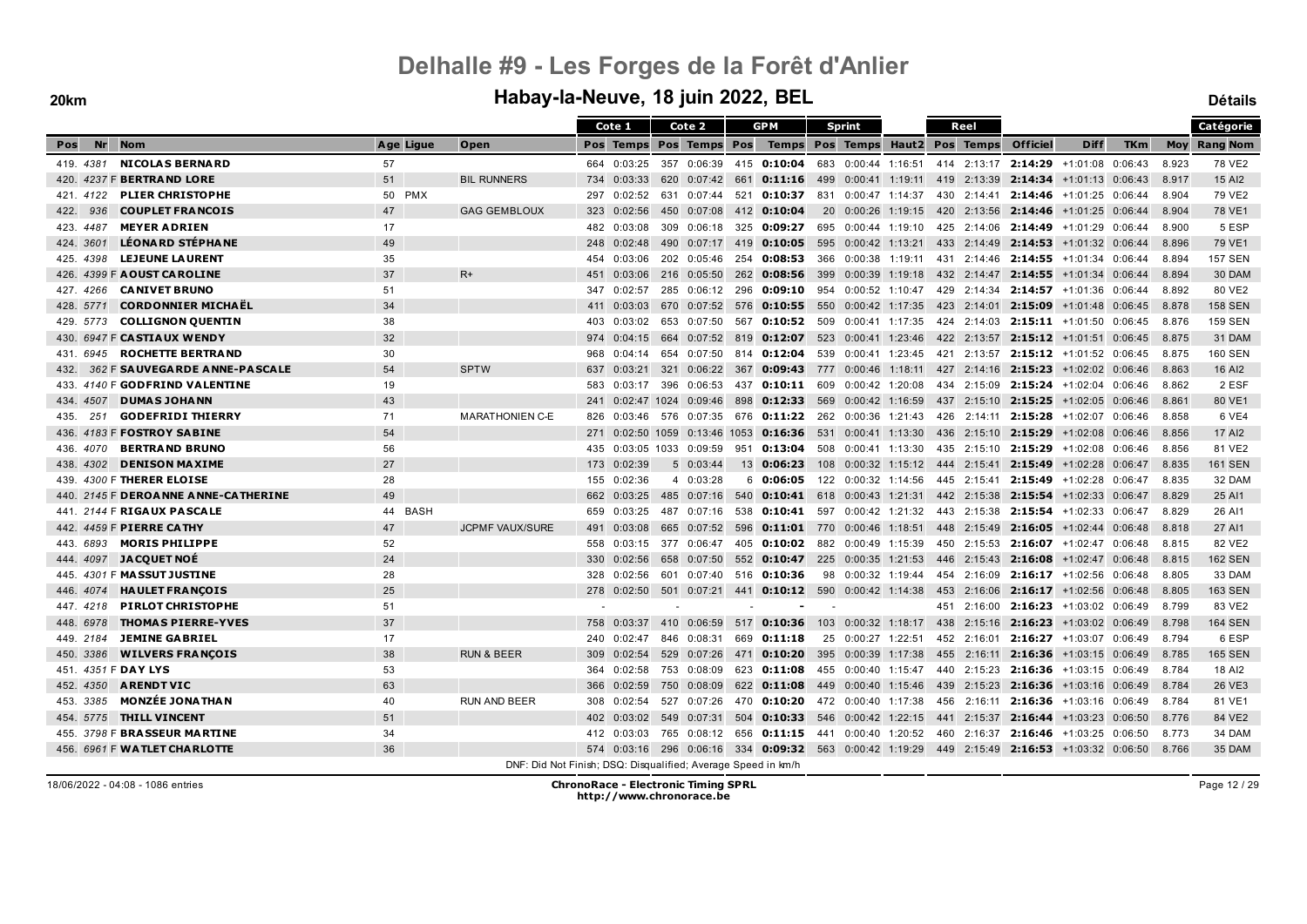### **20km Habay-la-Neuve, 18 juin 2022, BEL Détails**

|                                           |                    |                                                               |     | Cote 1      | Cote 2                  |     | <b>GPM</b>                                                                                   |                          | Sprint              |         |     | Reel            |                                                                                  |                            |            |       | Catégorie           |
|-------------------------------------------|--------------------|---------------------------------------------------------------|-----|-------------|-------------------------|-----|----------------------------------------------------------------------------------------------|--------------------------|---------------------|---------|-----|-----------------|----------------------------------------------------------------------------------|----------------------------|------------|-------|---------------------|
| <b>Nr</b><br><b>Nom</b><br>Pos            | Age Ligue          | Open                                                          |     |             | Pos Temps Pos Temps Pos |     | Temps Pos Temps                                                                              |                          |                     |         |     | Haut2 Pos Temps | <b>Officiel</b>                                                                  | <b>Diff</b>                | <b>TKm</b> |       | <b>Moy Rang Nom</b> |
| 457. 4439 F EMOND MARIE-LAURE             | 38                 |                                                               |     | 625 0:03:20 | 520 0:07:24             |     | 548 <b>0:10:45</b> 492 0:00:41 1:20:52 459 2:16:30                                           |                          |                     |         |     |                 |                                                                                  | $2:16:55$ +1:03:35 0:06:50 |            | 8.763 | 36 DAM              |
| 458.4437<br><b>HEYNEN NICOLAS</b>         | 40                 |                                                               | 481 | 0:03:08     |                         |     | 297  0:06:16  317  0:09:24  501  0:00:41  1:18:59                                            |                          |                     |         |     |                 | 447 2:15:46 2:16:56 +1:03:35 0:06:50                                             |                            |            | 8.763 | 82 VE1              |
| <b>ENGLEBERT A LEX</b><br>459, 1494       | 25                 |                                                               | 235 | 0:02:45     | 506 0:07:22             | 426 | <b>0:10:07</b> 573 0:00:42 1:14:38                                                           |                          |                     |         |     | 458 2:16:27     |                                                                                  | $2:16:56$ +1:03:35 0:06:50 |            | 8.763 | <b>166 SEN</b>      |
| <b>NIGRIN DAVID</b><br>460, 6918          | 40                 |                                                               | 858 | 0:03:53     | 356 0:06:38             | 500 |                                                                                              |                          |                     |         |     |                 | <b>0:10:32</b> 717 0:00:44 1:18:25 457 2:16:22 <b>2:17:06</b> $+1:03:46$ 0:06:51 |                            |            | 8.752 | 83 VE1              |
| <b>PINSON STEPHANE</b><br>461. 3613       | 50                 |                                                               | 275 | 0:02:50     | 677 0:07:53             |     | 544 0:10:43 575 0:00:42 1:18:27                                                              |                          |                     |         |     |                 | 464 2:17:04 2:17:15 +1:03:54 0:06:51                                             |                            |            | 8.743 | 85 VE2              |
| 604 F CLAVIER AURORE<br>462.              | 43 ARCH            |                                                               | 353 | 0:02:58     | 803 0:08:19             | 668 | 0:11:18                                                                                      |                          | 418 0:00:39 1:20:02 |         |     |                 | 465 2:17:05 2:17:18 +1:03:58 0:06:51                                             |                            |            | 8.739 | 28 AI1              |
| PÉ GUILLAUME<br>463.4282                  | 28                 |                                                               | 198 | 0:02:41     | 79 0:04:50              | 91  | 0:07:32                                                                                      |                          | 27 0:00:27 1:18:10  |         |     |                 | 468 2:17:12 2:17:19 +1:03:58 0:06:51                                             |                            |            | 8.738 | <b>167 SEN</b>      |
| <b>PÉTRONIN ANTOINE</b><br>464, 3657      | 27                 |                                                               | 192 | 0:02:41     | 334 0:06:27             | 288 | 0:09:08                                                                                      |                          | 69 0:00:30 1:19:46  |         |     |                 | 473 2:17:15 2:17:23 +1:04:02 0:06:52                                             |                            |            | 8.734 | <b>168 SEN</b>      |
| <b>HERBIET FRANCKY</b><br>465.<br>614     | 38 ARCH            |                                                               | 342 | 0:02:57     | 802 0:08:19             |     | 664 0:11:17 760 0:00:46 1:19:58                                                              |                          |                     |         |     |                 | 472 2:17:14 2:17:27 +1:04:06 0:06:52                                             |                            |            | 8.730 | <b>169 SEN</b>      |
| <b>WANLIN FRANCK</b><br>466. 3666         | 55                 |                                                               |     |             | 527 0:03:12 909 0:08:47 |     | 796 0:11:59 675 0:00:44 1:16:10                                                              |                          |                     |         |     |                 | 466 2:17:06 2:17:29 +1:04:08 0:06:52                                             |                            |            | 8.728 | 86 VE2              |
| <b>DERNOEDEN FABIAN</b><br>467. 3649      | 37                 |                                                               |     |             |                         |     | 529 0:03:12 275 0:06:10 313 0:09:22 301 0:00:37 1:23:41 463 2:16:46 2:17:36 +1:04:15 0:06:52 |                          |                     |         |     |                 |                                                                                  |                            |            | 8.720 | <b>170 SEN</b>      |
| 940<br><b>MAAS STIJN</b><br>468.          | 45                 |                                                               | 559 | 0:03:15     | 339 0:06:29             | 369 |                                                                                              |                          |                     |         |     |                 | <b>0:09:44</b> 679 0:00:44 1:20:02 479 2:17:40 <b>2:17:42</b> +1:04:21 0:06:53   |                            |            | 8.714 | 84 VE1              |
| 131 F DEFRAENE PAULINE<br>469.            | 27                 | ANTILOB                                                       |     | 711 0:03:30 | 567 0:07:34             |     | 610 0:11:05 594 0:00:42 1:22:28                                                              |                          |                     |         |     |                 | 462 2:16:46 2:17:46 +1:04:26 0:06:53                                             |                            |            | 8.709 | 37 DAM              |
| 3836 F PECHON FLORENCE<br>470.            | 37                 |                                                               | 414 | 0:03:03     | 584 0:07:37             | 531 | $0:10:40$ 459 0:00:40 1:20:26                                                                |                          |                     |         |     |                 | 467 2:17:09 2:17:48 +1:04:28 0:06:53                                             |                            |            | 8.707 | 38 DAM              |
| <b>MINSIER YVES</b><br>471 4445           | 49                 | <b>RCCA LES FOSSES</b>                                        | 267 | 0:02:49     | 828 0:08:25             | 657 | $0:11:15$ 463                                                                                |                          | 0:00:40 1:17:26     |         |     |                 | 471 2:17:13 2:17:50 +1:04:29 0:06:53                                             |                            |            | 8.706 | 85 VE1              |
| <b>VANDEWIELE BRUNO</b><br>472. 6982      | 49                 |                                                               | 273 | 0:02:50     | 823 0:08:24             |     | 655 0:11:15 433 0:00:40 1:17:26 470 2:17:13 2:17:50 +1:04:29 0:06:53                         |                          |                     |         |     |                 |                                                                                  |                            |            | 8.706 | 86 VE1              |
| <b>NALINNES MARCUS</b><br>473. 3658       | 27                 |                                                               | 270 | 0:02:50     | 604 0:07:40             | 497 | <b>0:10:30</b> 445 0:00:40 1:16:44                                                           |                          |                     |         |     |                 | 469 2:17:12 2:17:50 +1:04:29 0:06:53                                             |                            |            | 8.706 | <b>171 SEN</b>      |
| <b>FROGNET RÉMY</b><br>474, 4514          | 25                 |                                                               | 561 | 0:03:15     | 458 0:07:09             | 484 |                                                                                              |                          |                     |         |     |                 | <b>0:10:25</b> 624 0:00:43 1:17:52 461 2:16:42 2:17:56 +1:04:35 0:06:53          |                            |            | 8.699 | <b>172 SEN</b>      |
| <b>MOREL-JEAN MAXIMILIEN</b><br>475. 1551 | 32                 | <b>EAT'N RUN</b>                                              | 274 | 0:02:50     | 792 0:08:18             |     | 627 <b>0:11:08</b> 232 0:00:36 1:24:28 478 2:17:30 <b>2:18:01</b> +1:04:40 0:06:54           |                          |                     |         |     |                 |                                                                                  |                            |            | 8.694 | <b>173 SEN</b>      |
| 476. 3364 F VERLAINE JUSTINE              | 29                 |                                                               | 612 | 0:03:19     | 558 0:07:31             | 565 |                                                                                              |                          |                     |         |     |                 | <b>0:10:51</b> 753 0:00:45 1:20:47 476 2:17:22 <b>2:18:08</b> +1:04:48 0:06:54   |                            |            | 8.686 | 39 DAM              |
| 477. 4477 F HANUS MÉLISSA                 | 30                 |                                                               | 277 | 0:02:50     | 540 0:07:28             |     | 465 0:10:19 748 0:00:45 1:21:09                                                              |                          |                     |         |     |                 | 482 2:17:45 2:18:09 +1:04:48 0:06:54                                             |                            |            | 8.686 | 40 DAM              |
| 478. 1487 F VANTOMME ELODIE               | <b>ACBBS</b><br>43 |                                                               | 594 | 0:03:18     | 920 0:08:51             |     | 830 0:12:10 504 0:00:41 1:20:18 477 2:17:25 2:18:14 +1:04:53 0:06:54                         |                          |                     |         |     |                 |                                                                                  |                            |            | 8.681 | 29 AI1              |
| 479. 4093 F DARCHE VINCIANE               | 41                 |                                                               | 251 | 0:02:48     | 489 0:07:17             | 420 |                                                                                              |                          |                     |         |     |                 | <b>0:10:05</b> 685 0:00:44 1:19:40 487 2:18:12 2:18:20 +1:04:59 0:06:55          |                            |            | 8.674 | 30 AI1              |
| 480, 4092<br><b>WAXWEILER NICOLAS</b>     | 45                 |                                                               | 249 | 0:02:48     | 486 0:07:16             |     | 417 <b>0:10:05</b> 692 0:00:44 1:19:40 486 2:18:12 <b>2:18:20</b> +1:04:59 0:06:55           |                          |                     |         |     |                 |                                                                                  |                            |            | 8.674 | 87 VE1              |
| <b>REICHLING JONATHAN</b><br>481. 4091    | 39                 |                                                               | 226 | 0:02:44     | 494 0:07:18             | 408 | <b>0:10:03</b> 696 0:00:44 1:19:41                                                           |                          |                     |         |     |                 | 488 2:18:14 2:18:20 +1:04:59 0:06:55                                             |                            |            | 8.674 | <b>174 SEN</b>      |
| <b>LAMBOT FRÉDÉRIC</b><br>482. 5774       | 49                 |                                                               | 532 | 0:03:13     | 423 0:07:02             |     | 455 0:10:15 412 0:00:39 1:22:19 474 2:17:19 2:18:26 +1:05:05 0:06:55                         |                          |                     |         |     |                 |                                                                                  |                            |            | 8.668 | 88 VE1              |
| 483. 3387 F <b>DETROZ CLARISSE</b>        | 23 BATT            |                                                               | 428 | 0:03:04     | 589 0:07:37             | 541 | $0:10:42$ 182 0:00:34 1:14:34                                                                |                          |                     |         |     |                 | 489 2:18:21 2:18:35 +1:05:14 0:06:55                                             |                            |            | 8.658 | 41 DAM              |
| <b>KLAUNER FRANK</b><br>484, 2143         | 44                 |                                                               | 177 | 0:02:39     | 652 0:07:49             | 495 | 0:10:29                                                                                      |                          | 567 0:00:42 1:14:48 |         |     |                 | 483 2:17:52 2:18:38 +1:05:17 0:06:55                                             |                            |            | 8.655 | 89 VE1              |
| <b>THERER VINCENT</b><br>485.6995         | 47                 |                                                               | 465 | 0:03:07     | 121 0:05:07             | 162 | $0:08:15$ 283 0:00:36 1:20:58                                                                |                          |                     |         |     |                 | 475 2:17:22 2:18:47 +1:05:26 0:06:56                                             |                            |            | 8.646 | 90 VE1              |
| 486. 4502 F VANDENDYCK ANAIS              | 28                 | <b>TEAM RUNADDICTI</b>                                        | 803 |             | 0:03:42 690 0:07:54     | 733 | 0:11:37                                                                                      | $\overline{\phantom{a}}$ |                     | 1:21:46 | 485 |                 | 2:18:11 2:18:54 +1:05:33 0:06:56                                                 |                            |            | 8.639 | 42 DAM              |
| 487. 4504 F DAHIN MAELE                   | 46                 |                                                               | 800 | 0:03:42     | 482 0:07:15             | 587 | 0:10:58 767 0:00:46 1:22:38                                                                  |                          |                     |         |     |                 | 481 2:17:44 2:19:01 +1:05:40 0:06:57                                             |                            |            | 8.631 | 31 AI1              |
| <b>DUSSART FABRICE</b><br>804<br>488.     | 59                 |                                                               | 909 | 0:04:03     | 524 0:07:24             | 699 | <b>0:11:28</b> 276 0:00:36 1:22:24                                                           |                          |                     |         |     |                 | 484 2:17:54 2:19:08 +1:05:47 0:06:57                                             |                            |            | 8.625 | 87 VE2              |
| <b>GOFFLOT FLORENT</b><br>489. 4231       | 30                 |                                                               | 176 | 0:02:39     | 705 0:07:58             |     | 523 0:10:38 750 0:00:45 1:16:04                                                              |                          |                     |         |     |                 | 496 2:19:06 2:19:09 +1:05:48 0:06:57                                             |                            |            | 8.624 | <b>175 SEN</b>      |
| 200 F CORNET A NNE<br>490.                | 56                 | <b>GAG</b>                                                    | 663 | 0:03:25     | 559 0:07:31             | 583 | <b>0:10:57</b> 793 0:00:46 1:19:51                                                           |                          |                     |         |     |                 | 492 2:18:36 2:19:22 +1:06:01 0:06:58                                             |                            |            | 8.610 | 19 AI2              |
| 491. 1552 F KUSINDA ANNE-LISE             | 51                 |                                                               | 536 | 0:03:13     |                         |     | 669 0:07:52 611 0:11:05 719 0:00:44 1:20:27                                                  |                          |                     |         |     |                 | 490 2:18:25 2:19:27 +1:06:06 0:06:58                                             |                            |            | 8.605 | 20 AI2              |
| <b>HUTTING RÉNALD</b><br>492. 1481        | 45                 | TRAIL IN GAUME                                                | 261 | 0:02:49     | 639 0:07:46             | 515 | <b>0:10:36</b> 730 0:00:45 1:18:46                                                           |                          |                     |         |     |                 | 498 2:19:15 2:19:35 +1:06:14 0:06:58                                             |                            |            | 8.596 | 91 VE1              |
| 4111 F PARMENTIER CÉLINE<br>493.          | 43                 |                                                               | 525 | 0:03:11     | 308 0:06:18             | 329 | $0:09:30$ 407 0:00:39 1:18:40                                                                |                          |                     |         |     |                 | 491 2:18:32 2:19:41 +1:06:20 0:06:59                                             |                            |            | 8.590 | 32 AI1              |
| 494. 4078 F SOUSA ELISABETE               | 44                 |                                                               |     |             |                         |     | 893 0:04:00 812 0:08:21 861 0:12:21 848 0:00:48 1:22:20 480 2:17:41 2:19:43 +1:06:22 0:06:59 |                          |                     |         |     |                 |                                                                                  |                            |            | 8.588 | 33 AI1              |
|                                           |                    | DNF: Did Not Finish; DSQ: Disqualified; Average Speed in km/h |     |             |                         |     |                                                                                              |                          |                     |         |     |                 |                                                                                  |                            |            |       |                     |

18/06/2022 - 04:08 - 1086 entries **ChronoRace - Electronic Timing SPRL http://www.chronorace.be**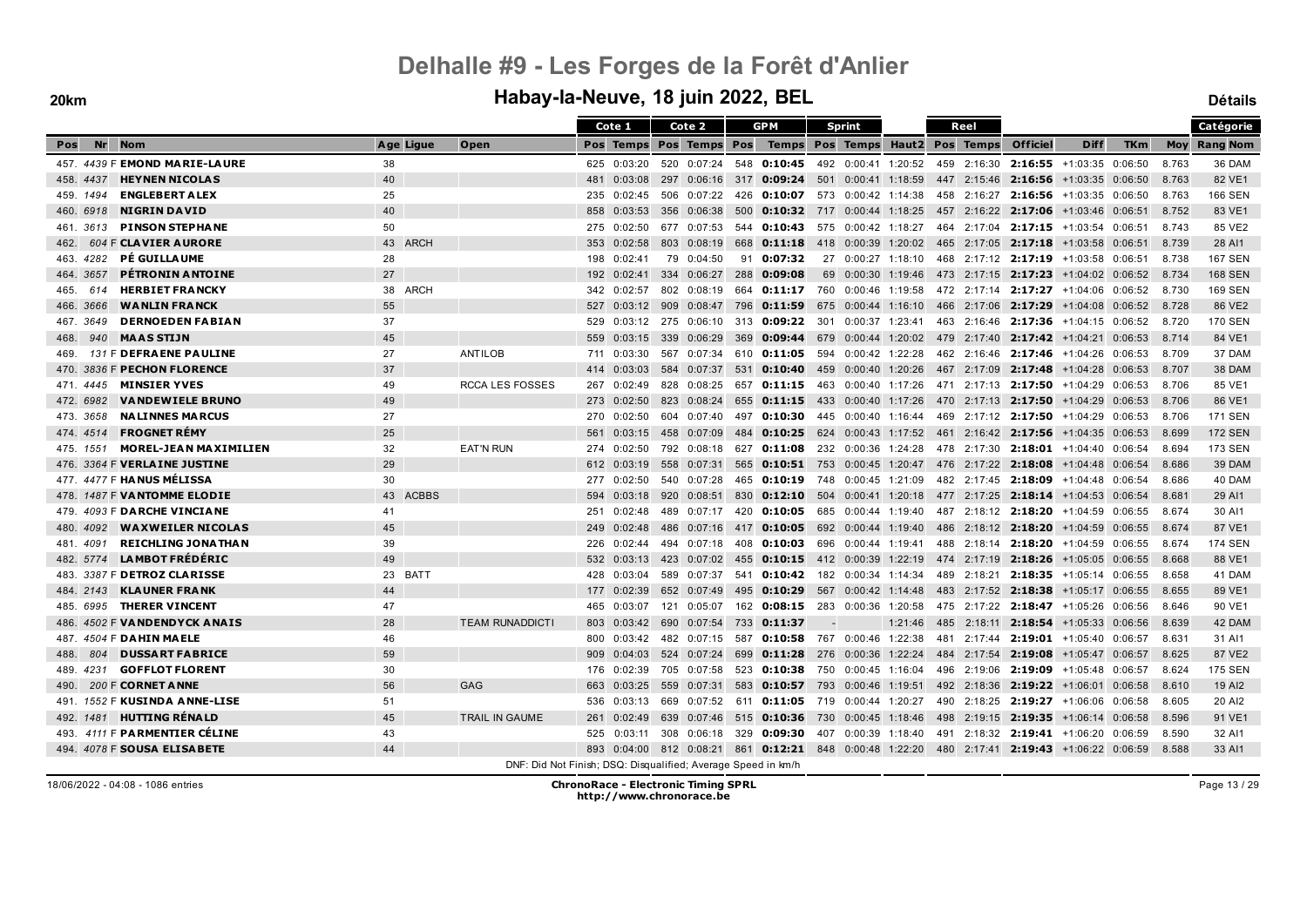|                  |                                         |           |                        | Cote 1                                                        | Cote 2                                                                                       |     | <b>GPM</b>         | <b>Sprint</b>                                                                      |                   | Reel        |                     |                                        |            |       | Catégorie           |
|------------------|-----------------------------------------|-----------|------------------------|---------------------------------------------------------------|----------------------------------------------------------------------------------------------|-----|--------------------|------------------------------------------------------------------------------------|-------------------|-------------|---------------------|----------------------------------------|------------|-------|---------------------|
| <b>Nr</b><br>Pos | <b>Nom</b>                              | Age Ligue | Open                   |                                                               | Pos Temps Pos Temps Pos                                                                      |     |                    | Temps Pos Temps Haut2 Pos Temps                                                    |                   |             | <b>Officiel</b>     | <b>Diff</b>                            | <b>TKm</b> |       | <b>Moy Rang Nom</b> |
| 495, 6920        | <b>LAUMONT MORGAN</b>                   | 24        |                        | 498 0:03:09                                                   | 647 0:07:49                                                                                  |     |                    | 585 <b>0:10:58</b> 726 0:00:45 1:20:49                                             |                   |             |                     | 502 2:19:33 2:19:44 +1:06:23 0:06:59   |            | 8.588 | <b>176 SEN</b>      |
| 429<br>496.      | <b>DENEFFE PHILIPPE</b>                 | 61        | <b>RUNNING CLUB NA</b> | 798                                                           | $0:03:42$ 553 0:07:31                                                                        |     |                    | 651 <b>0:11:14</b> 117 0:00:32 1:25:01 497 2:19:14 <b>2:19:47</b> +1:06:26 0:06:59 |                   |             |                     |                                        |            | 8.584 | 27 VE3              |
| 497.<br>464      | <b>VIDICK JEAN-LUC</b>                  | 69        | <b>MYSTERE</b>         | 0:03:15<br>555                                                | 671 0:07:52                                                                                  | 621 | 0:11:08            | 159 0:00:34 1:14:34                                                                |                   | 503 2:19:44 |                     | $2:19:49$ +1:06:28 0:06:59             |            | 8.582 | 28 VE3              |
| 498. 1523        | <b>MAUS JÉRÔME</b>                      | 35        | NICO TO RUN            | 526<br>0:03:12                                                | 479 0:07:15                                                                                  |     |                    | 489 0:10:27 765 0:00:46 1:16:48 501 2:19:23 2:19:55 +1:06:34 0:06:59               |                   |             |                     |                                        |            | 8.576 | <b>177 SEN</b>      |
|                  | 499. 3678 F <b>WILFART CHRISTA BEL</b>  | 51        |                        | 807<br>0:03:43                                                | 448 0:07:07                                                                                  |     |                    | 564 0:10:51 431 0:00:40 1:21:48 493 2:18:47 2:19:58 +1:06:37 0:06:59               |                   |             |                     |                                        |            | 8.573 | 21 AI2              |
|                  | 500. <i>1520</i> F <b>CHERRY HÉLÈNE</b> | 32        |                        | 0:03:15<br>565                                                | 522 0:07:24                                                                                  | 534 | 0:10:40            | 649 0:00:43 1:21:17 495 2:18:59 2:20:15                                            |                   |             |                     | +1:06:54 0:07:00                       |            | 8.556 | 43 DAM              |
| 501. 1522        | <b>WAUTHIER QUENTIN</b>                 | 38        |                        | 0:03:16<br>573                                                | 523 0:07:24                                                                                  |     |                    | 536 0:10:41 643 0:00:43 1:21:18                                                    |                   |             |                     | 494 2:18:57 2:20:15 +1:06:54 0:07:00   |            | 8.556 | <b>178 SEN</b>      |
| 502. 3680        | <b>ROMAN OLIVIER</b>                    | 50        |                        | 809<br>0:03:44                                                | 517 0:07:24                                                                                  |     |                    | 630 0:11:08 434 0:00:40 1:22:05 500 2:19:19 2:20:30 +1:07:10 0:07:01               |                   |             |                     |                                        |            | 8.540 | 88 VE2              |
| 503. 3654        | <b>BULTIAUX THIBAUT</b>                 | 47        |                        | 0:03:04<br>425                                                | 785 0:08:17                                                                                  |     | 673 0:11:21 983    |                                                                                    | 0:00:57 1:21:25   |             |                     | 499 2:19:16 2:20:41 +1:07:21 0:07:02   |            | 8.529 | 92 VE1              |
|                  | 504. 4428 F CISZEWSKA ALEKSANDRA        | 42        |                        | 673 0:03:26                                                   | 563 0:07:33                                                                                  |     |                    | 594 <b>0:11:00</b> 688 0:00:44 1:23:58 506 2:20:11 <b>2:20:50</b> +1:07:29 0:07:02 |                   |             |                     |                                        |            | 8.521 | 34 AI1              |
|                  | 505. 4384 F <b>CEULEMA NS A N</b>       | 48        |                        | 0:02:59<br>369                                                | 433 0:07:05                                                                                  |     | 411 <b>0:10:04</b> | 534 0:00:41 1:21:58                                                                |                   |             |                     | 505 2:19:57 2:20:51 +1:07:30 0:07:02   |            | 8.519 | 35 AI1              |
|                  | 506. 4182 <b>HUART OLIVIER</b>          | 50 ESM    |                        | 0:02:58<br>352                                                | 758 0:08:11                                                                                  | 633 |                    | <b>0:11:09</b> 543 0:00:41 1:15:39                                                 |                   |             |                     | 513 2:20:33 2:20:52 $+1:07:31$ 0:07:02 |            | 8.518 | 89 VE2              |
|                  | 507. 1452 F <b>NIGRO ANNE-CLAUDE</b>    | 52 068034 |                        | 0:03:21<br>641                                                | 928 0:08:54                                                                                  |     |                    | 846 0:12:16 714 0:00:44 1:22:58                                                    |                   |             |                     | 511 2:20:19 2:20:56 +1:07:36 0:07:02   |            | 8.514 | 22 AI2              |
| 508. 6951        | <b>LEFEVRE GERARD</b>                   | 56        |                        | 0:03:28<br>696                                                |                                                                                              |     |                    | 528 0:07:26 573 0:10:55 904 0:00:50 1:20:03                                        |                   |             |                     | 504 2:19:48 2:21:06 +1:07:45 0:07:03   |            | 8.504 | 90 VE2              |
| 509.             | 6932 F PIERRET CARINE                   | 47        |                        | 562<br>0:03:15                                                | 678 0:07:53                                                                                  |     |                    | 631 0:11:08 331 0:00:38 1:21:01                                                    |                   | 508 2:20:14 |                     | $2:21:08$ +1:07:48 0:07:03             |            | 8.502 | 36 AI1              |
| 510. 6933        | <b>ZIMMER ETIENNE</b>                   | 51        |                        | 0:03:13<br>545                                                | 676 0:07:53                                                                                  |     |                    | 615 0:11:07 381 0:00:39 1:21:00                                                    |                   |             |                     | 507 2:20:14 2:21:08 +1:07:48 0:07:03   |            | 8.502 | 91 VE2              |
| 511.             | 606 F MIDDEL INE                        | 64 ROBA   |                        | 0:03:17<br>582                                                |                                                                                              |     |                    | 849 0:08:33 770 0:11:50 490 0:00:41 1:22:16 516 2:20:51 2:21:13 +1:07:52 0:07:03   |                   |             |                     |                                        |            | 8.497 | 6 AI3               |
| 512, 4303        | <b>HENNUY VALENTIN</b>                  | 28        |                        | 203                                                           | $0:02:42$ 618 0:07:42 482 0:10:24 326 0:00:38 1:19:44 522 2:21:08 2:21:15 +1:07:55 0:07:03   |     |                    |                                                                                    |                   |             |                     |                                        |            | 8.495 | <b>179 SEN</b>      |
| 513. 4304        | <b>FONTAINE GAËTAN</b>                  | 29        |                        |                                                               |                                                                                              |     |                    |                                                                                    |                   |             |                     | 524 2:21:16 2:21:16 +1:07:55 0:07:03   |            | 8.494 | <b>180 SEN</b>      |
| 514, 3706        | <b>BAILLEUX VINCENT</b>                 | 35        |                        | 0:03:35<br>748                                                | 743<br>0:08:06                                                                               |     |                    | 749 0:11:42 409 0:00:39 1:24:09                                                    |                   |             | 510 2:20:19 2:21:19 | +1:07:59 0:07:03                       |            | 8.491 | <b>181 SEN</b>      |
| 515. 3834        | <b>CLINQUART LAURENT</b>                | 48        |                        | 0:03:07<br>457                                                | 429 0:07:04                                                                                  |     |                    | 438 0:10:11 288 0:00:36 1:21:57                                                    |                   |             |                     | 525 2:21:24 2:21:28 +1:08:07 0:07:04   |            | 8.482 | 93 VE1              |
| 516. 4451        | <b>MARQUES CASTANHEIRA JOAO</b>         | 52        |                        | 0:03:03<br>418                                                | 130 0:05:10                                                                                  |     | 159 0:08:13        | 24 0:00:26 1:22:17                                                                 |                   |             |                     | 509 2:20:16 2:21:31 +1:08:10 0:07:04   |            | 8.480 | 92 VE2              |
| 517. 4524        | <b>RENARD JEAN PHILIPPE</b>             | 55        |                        | 0:03:13<br>537                                                | 694 0:07:56                                                                                  |     |                    | 635 0:11:09 812 0:00:47 1:19:11 514 2:20:35 2:21:33 +1:08:12 0:07:04               |                   |             |                     |                                        |            | 8.477 | 93 VE2              |
| 518. 4449        | <b>TORDEUR FABIEN</b>                   | 36        |                        | 426<br>0:03:04                                                | 128 0:05:09                                                                                  |     | 160 0:08:13        | 70 0:00:30 1:22:17 512 2:20:24 2:21:37 +1:08:16 0:07:04                            |                   |             |                     |                                        |            | 8.473 | <b>182 SEN</b>      |
|                  | 519. 4489 F NELIS PATRICIA              | 57        | <b>CEPAL</b>           | 0:03:29<br>703                                                | 572 0:07:35                                                                                  |     | 609 0:11:04        | 663                                                                                | 0:00:43 1:22:29   |             |                     | 515 2:20:40 2:21:42 +1:08:21 0:07:05   |            | 8.469 | 23 AI2              |
| 197<br>520.      | <b>WOUTERS QUENTIN</b>                  | 25        | <b>RONVAU</b>          | 0:03:33<br>733                                                | 484 0:07:16                                                                                  |     |                    | 561 0:10:49 221 0:00:35 1:22:22 519 2:20:58 2:21:48 +1:08:28 0:07:05               |                   |             |                     |                                        |            | 8.462 | <b>183 SEN</b>      |
| 521. 4239        | <b>MOYRET ALEX</b>                      | 48        |                        | 0:03:08<br>484                                                | 526 0:07:25                                                                                  |     |                    | 509 0:10:34 779 0:00:46 1:18:21                                                    |                   |             |                     | 528 2:21:41 2:22:01 +1:08:40 0:07:06   |            | 8.450 | 94 VE1              |
| 522. 6897        | <b>PONCIN PASCAL</b>                    | 54        |                        | 530<br>0:03:12                                                | 718 0:08:01                                                                                  | 649 |                    | <b>0:11:13</b> 737 0:00:45 1:15:48                                                 |                   |             |                     | 521 2:21:08 2:22:05 +1:08:44 0:07:06   |            | 8.445 | 94 VE2              |
| 523. 4450        | <b>CASTANHEIRA SERGIO</b>               | 39        |                        | 0:03:03<br>422                                                |                                                                                              |     |                    | 234  0:05:55  271  0:08:59  139  0:00:33  1:23:09                                  |                   |             |                     | 518 2:20:57 2:22:10 +1:08:49 0:07:06   |            | 8.440 | <b>184 SEN</b>      |
|                  | 524. 4452 F <b>TROJA NOWSKI ELODIE</b>  | 34        |                        | 0:03:02<br>407                                                | 235 0:05:55                                                                                  | 268 | 0:08:58            | 227                                                                                | $0:00:35$ 1:23:10 |             | 520 2:21:02 2:22:15 | +1:08:54 0:07:06                       |            | 8.435 | 44 DAM              |
| 525.             | 3621 F LANNOY VALERIE                   | 51        |                        | 692<br>0:03:28                                                | 595 0:07:39                                                                                  |     | 617 0:11:07        | 439                                                                                | 0:00:40 1:21:40   |             |                     | 527 2:21:34 2:22:15 +1:08:54 0:07:06   |            | 8.435 | 24 AI2              |
|                  | 526. 4198 <b>SCHODER SIMON</b>          | 35        |                        | 507 0:03:09                                                   | 513 0:07:23                                                                                  |     |                    | 505 <b>0:10:33</b> 281 0:00:36 1:20:24 535 2:22:06 2:22:17 +1:08:56 0:07:06        |                   |             |                     |                                        |            | 8.433 | <b>185 SEN</b>      |
|                  | 527. 3672 F CLÉMENT JULIE               | 39        |                        | 0:03:56<br>875                                                |                                                                                              |     |                    | 585 0:07:37 715 0:11:33 515 0:00:41 1:26:02 517 2:20:52 2:22:24 +1:09:04 0:07:07   |                   |             |                     |                                        |            | 8.426 | 45 DAM              |
| 528.             | 970 F TUMELAIRE SOPHIE                  | 55        | <b>JTP BLANCS GILE</b> | 785<br>0:03:41                                                | 837 0:08:28                                                                                  | 826 |                    | $0:12:09$ 707 0:00:44 1:22:06                                                      |                   |             |                     | 523 2:21:14 2:22:27 +1:09:06 0:07:07   |            | 8.424 | 25 AI2              |
|                  | 529. 4470 XHURDEBISE VICTOR             | 32        |                        | 0:03:31<br>715                                                | 365 0:06:43                                                                                  |     |                    | 450 <b>0:10:15</b> 755 0:00:46 1:24:21 526 2:21:33 <b>2:22:34</b> +1:09:13 0:07:07 |                   |             |                     |                                        |            | 8.416 | <b>186 SEN</b>      |
| 713<br>530.      | <b>DUSSART JEAN-PIERRE</b>              | 73 UAC    |                        | 967<br>0:04:14                                                | 771 0:08:13                                                                                  |     |                    | 879 0:12:27 230 0:00:35 1:23:20                                                    |                   |             |                     | 537 2:22:24 2:22:42 +1:09:21 0:07:08   |            | 8.409 | <b>7 VE4</b>        |
| 531. 4367        | <b>FIVET MATHIEU</b>                    | 43        |                        | 539<br>0:03:13                                                | 548 0:07:31                                                                                  |     | 546 0:10:44        | 7 0:00:23 1:20:48                                                                  |                   |             |                     | 529 2:21:47 2:22:46 +1:09:25 0:07:08   |            | 8.405 | 95 VE1              |
| 532, 4100        | <b>GERAERTS JEAN-LUC</b>                | 57        |                        |                                                               | 661 0:03:25 579 0:07:36 600 0:11:01 807 0:00:47 1:23:09 536 2:22:11 2:22:48 +1:09:28 0:07:08 |     |                    |                                                                                    |                   |             |                     |                                        |            | 8.403 | 95 VE2              |
|                  |                                         |           |                        | DNF: Did Not Finish; DSQ: Disqualified; Average Speed in km/h |                                                                                              |     |                    |                                                                                    |                   |             |                     |                                        |            |       |                     |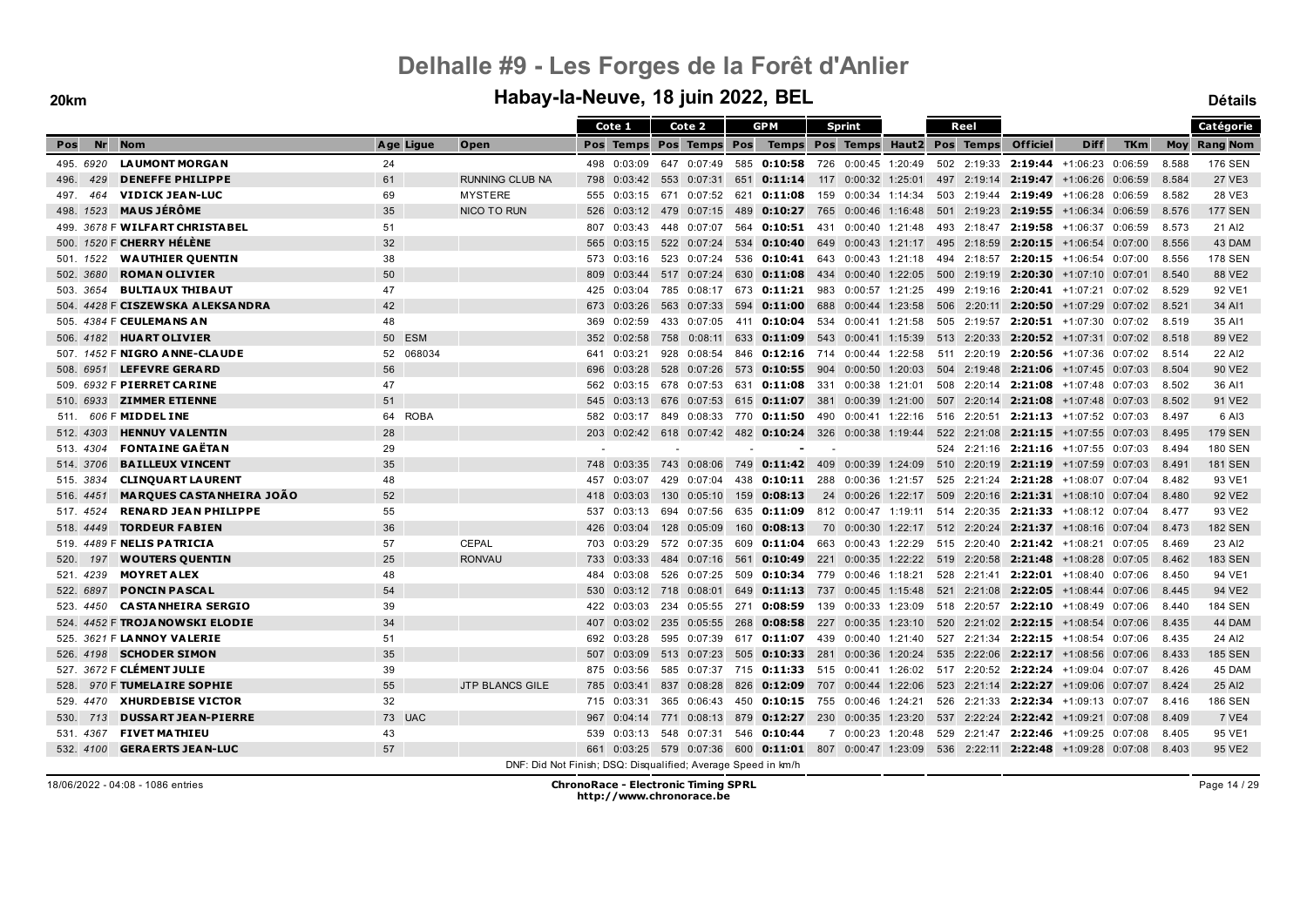#### **20km Habay-la-Neuve, 18 juin 2022, BEL Détails**

|                                            |           |                                                               |     | Cote 1      |     | Cote 2                  |     | <b>GPM</b>                                                                                         |     | <b>Sprint</b>       |         | Reel        |                     |                                                 |            |       | Catégorie           |
|--------------------------------------------|-----------|---------------------------------------------------------------|-----|-------------|-----|-------------------------|-----|----------------------------------------------------------------------------------------------------|-----|---------------------|---------|-------------|---------------------|-------------------------------------------------|------------|-------|---------------------|
| <b>Nr</b><br><b>Nom</b><br>Pos             | Age Ligue | Open                                                          |     |             |     | Pos Temps Pos Temps Pos |     | Temps Pos Temps Haut2 Pos Temps                                                                    |     |                     |         |             | <b>Officiel</b>     | <b>Diff</b>                                     | <b>TKm</b> |       | <b>Moy Rang Nom</b> |
| <b>CHARBAUT FABIAN</b><br>533.4361         | 41        |                                                               |     | 534 0:03:13 |     |                         |     | 641  0:07:47  595 <b>0:11:00</b>                                                                   |     | 322 0:00:38 1:21:04 |         |             |                     | 532 2:22:03 2:23:01 +1:09:41 0:07:09            |            | 8.390 | 96 VE1              |
| 534. 6962 F LEMMENS AURORE                 | 39        |                                                               | 563 | 0:03:15     |     | 474 0:07:14             | 496 | <b>0:10:30</b> 713 0:00:44 1:20:28                                                                 |     |                     |         |             |                     | 533 2:22:03 2:23:07 +1:09:46 0:07:09            |            | 8.385 | 46 DAM              |
| 441 F KOOB MARIE-CECILE<br>535.            | 52        | <b>VERTIGO</b>                                                | 958 | 0:04:12     |     | 799 0:08:19             |     | 892 0:12:31 681                                                                                    |     | 0:00:44 1:24:42     |         |             |                     | 539 2:22:28 2:23:15 +1:09:54 0:07:09            |            | 8.377 | 26 AI2              |
| <b>DESPATVINCENT</b><br>536, 4104          | 58        | <b>TREK &amp; TRAIL</b>                                       | 724 | 0:03:32     |     | 538 0:07:28             |     | 598 0:11:01 716 0:00:44 1:23:25                                                                    |     |                     |         |             |                     | 538 2:22:28 2:23:32 +1:10:11 0:07:10            |            | 8.360 | 96 VE2              |
| <b>VARELA GONZALEZ PEDRO</b><br>537.4179   | 46 RCB    | <b>RCB</b>                                                    | 452 | 0:03:06     |     | 808 0:08:20             |     | 692 0:11:27                                                                                        | 446 | 0:00:40 1:22:17     |         |             | 545 2:23:16 2:23:35 | +1:10:14 0:07:10                                |            | 8.357 | 97 VE1              |
| <b>LA CAILLE GUY</b><br>665<br>538.        | 70        | <b>TITAN</b>                                                  | 461 | 0:03:07     |     | 801 0:08:19             | 690 | <b>0:11:27</b> 207 0:00:35 1:24:53                                                                 |     |                     |         | 546 2:23:21 | 2:23:39             | $+1:10:18$ 0:07:10                              |            | 8.354 | 8 VE4               |
| 539. 4113 F LIGONNIÈRE MICHÈLE             | 60        | <b>BUSSY RUNNING</b>                                          | 716 | 0:03:31     |     | 425 0:07:02             | 507 | $0:10:34$ 416                                                                                      |     | 0:00:39 1:21:52     |         |             |                     | 540 2:22:39 2:23:44 +1:10:23 0:07:11            |            | 8.348 | 7 AI3               |
| <b>DUMORTIER CHRISTOPHE</b><br>540.<br>611 | 60        | <b>SPTWAVRE</b>                                               | 638 | 0:03:21     |     | 565 0:07:34             | 578 | $0:10:55$ 907 0:00:50 1:19:31                                                                      |     |                     |         |             |                     | 541 2:22:47 2:23:48 +1:10:28 0:07:11            |            | 8.344 | 29 VE3              |
| <b>KERRENS GERARD</b><br>541, 4235         | 49        |                                                               | 365 | 0:02:58     |     | 360 0:06:39             | 353 | 0:09:38                                                                                            | 524 | 0:00:41 1:24:26     |         |             |                     | 543 2:23:00 2:23:54 +1:10:33 0:07:11            |            | 8.339 | 98 VE1              |
| <b>KADANER ALEX</b><br>542.4134            | 46        |                                                               | 961 | 0:04:12     | 383 | 0:06:49                 | 603 | 0:11:02                                                                                            | 189 | 0:00:34 1:27:34     |         |             |                     | 542 2:22:47 2:23:57 +1:10:37 0:07:11            |            | 8.335 | 99 VE1              |
| 543. 4077 F RONGVAUX JULIE                 | 36        |                                                               | 911 | 0:04:03     |     |                         |     | 556 0:07:31 722 0:11:35                                                                            |     | 962 0:00:53 1:25:30 |         |             |                     | 530 2:21:58 2:23:59 +1:10:38 0:07:11            |            | 8.334 | 47 DAM              |
| 544. 6989 F DELECOEUILLERIE ISABELLE       | 46        |                                                               | 913 | 0:04:04     |     | 557 0:07:31             |     | 725 0:11:35 970 0:00:53 1:25:30                                                                    |     |                     |         |             |                     | 531 2:21:59 2:24:00 +1:10:39 0:07:12            |            | 8.333 | 37 AI1              |
| <b>MACHADO ANTONIO</b><br>523<br>545.      | 70 RONVAU |                                                               | 949 | 0:04:10     |     | 711 0:07:59             |     | 829 0:12:09                                                                                        |     | 489 0:00:41 1:24:25 |         |             |                     | 548 2:23:23 2:24:02 +1:10:42 0:07:12            |            | 8.331 | 9 VE4               |
| <b>MEYER CLAUDY</b><br>546, 4488           | 54        |                                                               | 503 | 0:03:09     |     | 629 0:07:44             | 569 | $0:10:54$ 709                                                                                      |     | $0:00:44$ 1:22:14   |         |             |                     | 547 2:23:22 2:24:05 +1:10:45 0:07:12            |            | 8.328 | 97 VE2              |
| 547. 4076 F DELCROIX LAETITIA              | 39        |                                                               | 910 | 0:04:03     |     | 551 0:07:31             | 720 | 0:11:35                                                                                            | 996 | 0:00:59 1:25:30     |         |             |                     | 534 2:22:05 2:24:06 +1:10:45 0:07:12            |            | 8.327 | 48 DAM              |
| <b>CHRIS CHRISTOPHE</b><br>548.4400        | 53        |                                                               | 552 | 0:03:14     |     | 681 0:07:54             |     | 629 0:11:08 728 0:00:45 1:20:33                                                                    |     |                     |         |             |                     | $544$ 2:23:13 <b>2:24:10</b> $+1:10:49$ 0:07:12 |            | 8.323 | 98 VE2              |
| 549. 3347 F BERTRAND BRIGITTE              | 67        |                                                               | 750 | 0:03:36     |     | 535 0:07:27             |     | 608 0:11:03                                                                                        | 751 | 0:00:45 1:24:40     |         |             |                     | 550  2:23:42  2:24:12  +1:10:51  0:07:12        |            | 8.322 | 8 AI3               |
| <b>BRAQUET MICHEL</b><br>550. 3717         | 54        |                                                               | 153 | 0:02:36     |     | 958 0:09:06             | 751 | <b>0:11:42</b> 577  0:00:42  1:16:31                                                               |     |                     |         |             | 554 2:24:02 2:24:25 | +1:11:04 0:07:13                                |            | 8.309 | 99 VE2              |
| 967 F URBAIN GINETTE<br>551.               | 70        | <b>JC BAUDOUR</b>                                             | 849 | 0:03:51     |     | 500 0:07:20             |     | 642 <b>0:11:12</b> 889 0:00:49 1:24:00 555 2:24:02 <b>2:24:29</b> +1:11:08 0:07:13                 |     |                     |         |             |                     |                                                 |            | 8.305 | 1 AI4               |
| <b>SALAUN GEOFFREY</b><br>552.4464         | 43        |                                                               | 675 | 0:03:26     |     | 561 0:07:32             | 590 | 0:10:59                                                                                            | 806 | $0:00:47$ 1:23:13   |         |             |                     | 551 2:23:45 2:24:42 +1:11:21 0:07:14            |            | 8.293 | 100 VE1             |
| <b>WERGIFOSSE VINCENT</b><br>553.4465      | 48        | PLEIN AIR COACH                                               | 677 | 0:03:26     |     | 562 0:07:33             | 593 | 0:10:59                                                                                            | 824 | 0:00:47 1:23:14     |         |             |                     | 552 2:23:46 2:24:42 +1:11:21 0:07:14            |            | 8.293 | 101 VE1             |
| <b>TILMANT NICOLAS</b><br>554. 4071        | 44        |                                                               |     | 512 0:03:10 |     | 454 0:07:09             |     | 467 0:10:19 841 0:00:48 1:20:37                                                                    |     |                     |         |             |                     | 549 2:23:38 2:24:48 +1:11:27 0:07:14            |            | 8.287 | 102 VE1             |
| <b>PONCIN GÉRARD</b><br>555. 3826          | 66        |                                                               | 820 | 0:03:46     |     | 516 0:07:24             |     | 638 0:11:10 796 0:00:46 1:25:00                                                                    |     |                     |         |             |                     | 553 2:23:54 2:24:48 +1:11:27 0:07:14            |            | 8.287 | 30 VE3              |
| <b>DUSSELDORF CÉDRIC</b><br>556, 1504      | 42        |                                                               | 510 | 0:03:10     |     | 496 0:07:19             |     | 494 0:10:29                                                                                        |     | 587 0:00:42 1:20:51 |         |             |                     | 562 2:24:38 2:24:52 +1:11:31 0:07:14            |            | 8.283 | 103 VE1             |
| <b>DUSSELDORF STEPHANE</b><br>557. 1503    | 39        |                                                               | 514 | 0:03:10     |     | $30 \quad 0:04:24$      | 95  | 0:07:35 670                                                                                        |     | $0:00:43$ 1:17:53   |         |             |                     | 563 2:24:39 2:24:53 +1:11:32 0:07:14            |            | 8.282 | <b>187 SEN</b>      |
| <b>LOUTSCH JEAN-MARC</b><br>558, 3796      | 47        | <b>FDC RUNNING</b>                                            | 520 | 0:03:11     |     | 571 0:07:35             | 550 | $0:10:46$ 792 0:00:46 1:21:33                                                                      |     |                     |         |             |                     | 558 2:24:16 2:24:57 +1:11:36 0:07:14            |            | 8.278 | 104 VE1             |
| DE LEEUW PHILIPPE<br>559. 4189             | 62        |                                                               | 666 | 0:03:25     |     | 611 0:07:41             |     | 616 0:11:07                                                                                        | 789 | 0:00:46 1:25:39     |         |             | 567 2:24:50 2:24:58 | +1:11:37 0:07:14                                |            | 8.277 | 31 VE3              |
| 560. 4219 F <b>FORTIN ANNE</b>             | 57        | <b>ENJAMBEE</b>                                               | 688 | 0:03:28     |     | 703 0:07:58             | 687 | $0:11:26$ 804                                                                                      |     | 0:00:47 1:26:00     |         | 569 2:24:57 |                     | $2:25:03$ +1:11:42 0:07:15                      |            | 8.273 | 27 AI2              |
| <b>DUPONT ARNAUD</b><br>561, 6952          | 24        |                                                               | 345 | 0:02:57     |     | 832 0:08:27             | 681 | <b>0:11:24</b> 873 0:00:49 1:21:09                                                                 |     |                     |         |             |                     | 566 2:24:45 2:25:05 +1:11:44 0:07:15            |            | 8.271 | <b>188 SEN</b>      |
| WÜRTH LUKAS<br>562, 3690                   | 54        |                                                               | 647 | 0:03:22     |     | 730 0:08:04             | 693 | 0:11:27                                                                                            |     | 639 0:00:43 1:20:39 |         |             |                     | 557 2:24:07 2:25:05 +1:11:44 0:07:15            |            | 8.271 | 100 VE2             |
| <b>ROBINET WILLIAM</b><br>563. 3616        | 44        | <b>FDC RUNNING</b>                                            | 550 | 0:03:14     |     | 419 0:07:00             | 454 | 0:10:15                                                                                            |     |                     | 1:23:28 |             |                     | 565 2:24:42 2:25:14 +1:11:54 0:07:15            |            | 8.262 | 105 VE1             |
| <b>COLLARD CLAUDY</b><br>564. 3333         | 70        |                                                               | 862 | 0:03:54     |     | 578 0:07:36             | 708 | 0:11:30                                                                                            |     | 742 0:00:45 1:24:37 |         |             | 556 2:24:07 2:25:23 | $+1:12:02$ 0:07:16                              |            | 8.254 | <b>10 VE4</b>       |
| <b>TARNUS VALENTIN</b><br>565.4142         | 28        |                                                               | 614 | 0:03:19     |     | 354 0:06:37             | 395 | $0:09:57$ 702 0:00:44 1:17:42                                                                      |     |                     |         |             |                     | 559 2:24:26 2:25:26 +1:12:06 0:07:16            |            | 8.250 | <b>189 SEN</b>      |
| <b>CRUMBACH CHRISTOPHER</b><br>566. 3712   | 31        |                                                               | 665 | 0:03:25     |     | 404 0:06:55             | 474 | 0:10:21                                                                                            |     | 1 0:00:18 1:23:36   |         |             |                     | 560 2:24:28 2:25:30 +1:12:09 0:07:16            |            | 8.247 | <b>190 SEN</b>      |
| <b>VIGEANEL BRUNO</b><br>567.4333          | 62 FFA    | UMS PONTAULT-CO                                               | 847 | 0:03:50     |     | 545 0:07:30             |     | 674 0:11:21 895 0:00:49 1:26:47 574 2:25:26 2:25:45 +1:12:24 0:07:17                               |     |                     |         |             |                     |                                                 |            | 8.233 | 32 VE3              |
| <b>MARSILY HUGUES</b><br>568. 4185         | 36        |                                                               | 430 | 0:03:04     |     | 492 0:07:18             | 478 | $0:10:22$ 686                                                                                      |     | 0:00:44 1:25:56     |         |             |                     | 561 2:24:33 2:25:47 +1:12:27 0:07:17            |            | 8.230 | <b>191 SEN</b>      |
| <b>FRANCOIS SERGE</b><br>569.<br>646       | 63        |                                                               | 681 | 0:03:27     | 899 | 0:08:45                 |     | 838 0:12:13 839 0:00:48 1:21:36                                                                    |     |                     |         |             |                     | 572 2:25:23 2:25:56 +1:12:35 0:07:17            |            | 8.222 | 33 VE3              |
| 763 F RICAILLE VINCIANE<br>570.            | 58        |                                                               |     |             |     |                         |     | 678 0:03:27 901 0:08:45 837 0:12:13 842 0:00:48 1:21:37 573 2:25:23 2:25:56 +1:12:35 0:07:17 8.222 |     |                     |         |             |                     |                                                 |            |       | 28 AI2              |
|                                            |           | DNF: Did Not Finish; DSQ: Disqualified; Average Speed in km/h |     |             |     |                         |     |                                                                                                    |     |                     |         |             |                     |                                                 |            |       |                     |

Page 15 / 29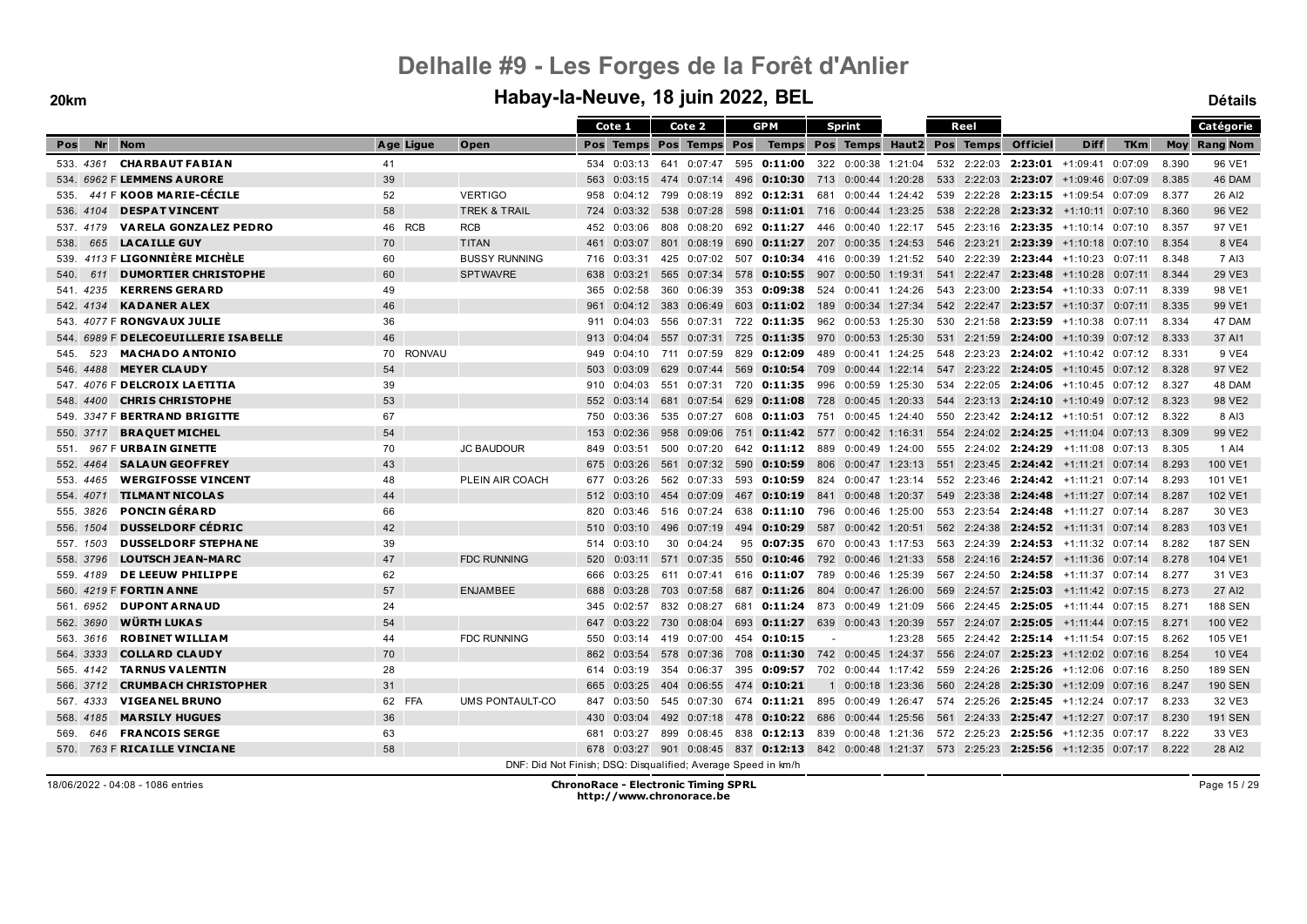#### **20km Habay-la-Neuve, 18 juin 2022, BEL Détails**

|                                           |           |                                                               |     | Cote 1                  | Cote 2                  |     | <b>GPM</b>                                                                                     |     | <b>Sprint</b>       |  | Reel        |                     |                                      |            |       | Catégorie           |
|-------------------------------------------|-----------|---------------------------------------------------------------|-----|-------------------------|-------------------------|-----|------------------------------------------------------------------------------------------------|-----|---------------------|--|-------------|---------------------|--------------------------------------|------------|-------|---------------------|
| <b>Nr</b><br><b>Nom</b><br>Pos            | Age Ligue | Open                                                          |     | Pos Temps Pos Temps Pos |                         |     | Temps Pos Temps Haut2 Pos Temps                                                                |     |                     |  |             | <b>Officiel</b>     | <b>Diff</b>                          | <b>TKm</b> |       | <b>Moy Rang Nom</b> |
| <b>HASENFRATZ JEANLUC</b><br>571, 1447    | 61 068034 |                                                               |     |                         |                         |     | 834 0:03:47 416 0:07:00 553 0:10:48 118 0:00:32 1:23:59 564 2:24:41 2:26:00 +1:12:39 0:07:18   |     |                     |  |             |                     |                                      |            | 8.219 | 34 VE3              |
| 572. 6969 F FONTAINE INGRID               | 50        |                                                               | 848 | 0:03:51                 |                         |     | 617 0:07:42 716 0:11:33 495 0:00:41 1:25:56                                                    |     |                     |  |             |                     | 568 2:24:56 2:26:10 +1:12:49 0:07:18 |            | 8.209 | 29 AI2              |
| 573. 3682 F SOARES SONIA                  | 46        | <b>FCD RUNNING</b>                                            | 819 | 0:03:46                 | 744 0:08:07             |     | 780 <b>0:11:53</b> 721 0:00:45 1:24:52 571 2:25:15 <b>2:26:13</b> +1:12:52 0:07:18             |     |                     |  |             |                     |                                      |            | 8.207 | 38 AI1              |
| <b>BIASINO MICHAEL</b><br>574, 4225       | 43        |                                                               | 551 | 0:03:14                 | 555 0:07:31             | 549 | <b>0:10:46</b> 253 0:00:36 1:25:14 570 2:25:14 <b>2:26:34</b> +1:13:13 0:07:19                 |     |                     |  |             |                     |                                      |            | 8.187 | 106 VE1             |
| <b>DESQUILBET MAXIMILIEN</b><br>575. 1463 | 35        |                                                               | 615 | 0:03:20                 | 644 0:07:47             |     | 619 0:11:07                                                                                    | 428 | 0:00:40 1:25:58     |  |             | 580 2:26:15 2:26:44 | +1:13:23 0:07:20                     |            | 8.178 | <b>192 SEN</b>      |
| 576. 3833 F <b>BODART PATRICIA</b>        | 52 GAG    |                                                               | 836 | 0:03:48                 | 625 0:07:44             | 711 | $0:11:32$ 365                                                                                  |     | $0:00:38$ 1:29:27   |  | 578 2:25:54 | 2:26:45             | +1:13:24 0:07:20                     |            | 8.177 | 30 AI2              |
| <b>COLLARD ETIENNE</b><br>577.3831        | 54 ARCH   |                                                               | 814 | 0:03:45                 | 626 0:07:44             |     | 702 0:11:29                                                                                    | 363 | 0:00:38 1:29:28     |  |             |                     | 577 2:25:53 2:26:45 +1:13:24 0:07:20 |            | 8.176 | 101 VE2             |
| <b>BITAINE KEVIN</b><br>578. 6911         | 40        |                                                               | 477 | 0:03:08                 | 739 0:08:06             |     | 652 0:11:14 694 0:00:44 1:20:47 579 2:26:00 2:27:06 +1:13:46 0:07:21                           |     |                     |  |             |                     |                                      |            | 8.157 | 107 VE1             |
| 579. 4138 F HANUS MERYBELLE               | 32        |                                                               | 749 | 0:03:35                 | 427 0:07:04             |     | 530 0:10:39 744 0:00:45 1:27:10 575 2:25:39 2:27:08 +1:13:47 0:07:21                           |     |                     |  |             |                     |                                      |            | 8.155 | 49 DAM              |
| <b>LEMOINE YANNICK</b><br>580, 4491       | 57        |                                                               | 592 | 0:03:18                 | 747 0:08:08             |     | 688 0:11:27                                                                                    |     | 603 0:00:42 1:25:20 |  |             |                     | 585 2:26:42 2:27:11 +1:13:51 0:07:21 |            | 8.152 | 102 VE2             |
| 581. 4347 F FLOCK CORINNE                 | 31        | <b>JCPMF TRAIL MUS</b>                                        |     | 601 0:03:18 751 0:08:09 |                         |     | 696 0:11:28                                                                                    |     | 557 0:00:42 1:25:21 |  |             |                     | 584 2:26:42 2:27:12 +1:13:51 0:07:21 |            | 8.152 | <b>50 DAM</b>       |
| 582. 3723 F LEMOINE MÉLISSA               | 28        | <b>JCPMF TRAIL MUS</b>                                        | 591 |                         | 0:03:18 746 0:08:07     |     | 686 0:11:26 599                                                                                |     | $0:00:42$ 1:25:20   |  |             |                     | 583 2:26:42 2:27:12 +1:13:51 0:07:21 |            | 8.152 | 51 DAM              |
| <b>ROBINET LÉOPOLD</b><br>583. 6724       | 29        |                                                               | 453 | 0:03:06                 |                         |     | 768 0:08:12 670 <b>0:11:19</b> 329 0:00:38 1:24:35 587 2:26:59 <b>2:27:16</b> +1:13:56 0:07:21 |     |                     |  |             |                     |                                      |            | 8.148 | <b>193 SEN</b>      |
| 584, 4275<br><b>CORNEROTTE JULIEN</b>     | 27        |                                                               | 431 | 0:03:04                 | 680 0:07:53             | 586 | <b>0:10:58</b> 815 0:00:47 1:22:25                                                             |     |                     |  |             |                     | 590 2:27:02 2:27:24 +1:14:03 0:07:22 |            | 8.141 | <b>194 SEN</b>      |
| <b>PAGE THIBAUT</b><br>585.<br>152        | 41        | JE COURS A INCO                                               | 920 | 0:04:05                 | 570 0:07:34             |     | 742 0:11:40                                                                                    | 165 | 0:00:34 1:25:10     |  |             |                     | 576 2:25:41 2:27:28 +1:14:07 0:07:22 |            | 8.137 | 108 VE1             |
| <b>SCHMITZ HARALD</b><br>586, 4365        | 62        | <b>LG LANGSUR</b>                                             |     | 672 0:03:26             | 564 0:07:33             |     | 591 0:10:59                                                                                    |     | 488 0:00:41 1:24:46 |  |             |                     | 588 2:26:59 2:27:33 +1:14:12 0:07:22 |            | 8.133 | 35 VE3              |
| <b>FEOLA MICHELE</b><br>586. 3635         | 57 LGLANG |                                                               | 676 | 0:03:26                 | 645 0:07:48             |     | 653 0:11:14 479 0:00:40 1:24:58                                                                |     |                     |  |             |                     | 591 2:27:02 2:27:33 +1:14:12 0:07:22 |            | 8.133 | 103 VE2             |
| <b>SCHIFFELS PETER</b><br>588, 3629       | 50        | <b>LG LANGSUR</b>                                             | 685 | 0:03:27                 | 574 0:07:35             |     | 607 0:11:03 464 0:00:40 1:25:01                                                                |     |                     |  |             |                     | 589 2:27:00 2:27:33 +1:14:12 0:07:22 |            | 8.132 | 104 VE2             |
| 589. 6935 F LOUIS CÉLINE                  | 41        |                                                               | 775 | 0:03:40                 |                         |     | 814 0:08:21 803 0:12:01 496 0:00:41 1:27:19 581 2:26:16 2:27:36 +1:14:15 0:07:22               |     |                     |  |             |                     |                                      |            | 8.129 | 39 AI1              |
| 590. 6936 F KOHLER VALERIE                | 41        |                                                               | 772 | 0:03:39                 | 813 0:08:21             | 801 | $0:12:01$ 477                                                                                  |     | $0:00:40$ 1:27:19   |  |             |                     | 582 2:26:17 2:27:36 +1:14:16 0:07:22 |            | 8.129 | 40 AI1              |
| <b>POTTIER MAXIME</b><br>591.3338         | 32        |                                                               | 547 | 0:03:14                 |                         |     | 223 0:05:52 286 0:09:06 512 0:00:41 1:22:29                                                    |     |                     |  |             |                     | 586 2:26:43 2:27:43 +1:14:22 0:07:23 |            | 8.123 | <b>195 SEN</b>      |
| 592. 1448 F <b>HATTON FRANCINE</b>        | 34 068034 |                                                               | 765 | 0:03:38                 |                         |     | 786 0:08:17 786 0:11:56 289 0:00:37 1:25:47                                                    |     |                     |  |             |                     | 595 2:27:25 2:28:03 +1:14:42 0:07:24 |            | 8.105 | 52 DAM              |
| 593. 1443 F GERARD SYBILLE                | 48 068034 |                                                               | 687 | 0:03:28                 |                         |     | 732 0:08:05 713 0:11:33 302 0:00:37 1:26:50                                                    |     |                     |  |             |                     | 596 2:27:26 2:28:03 +1:14:43 0:07:24 |            | 8.105 | 41 AI1              |
| GILLET KÉVIN<br>594.4368                  | 36        |                                                               | 544 | 0:03:13                 | 748 0:08:08             |     | 677 0:11:22 931 0:00:51 1:21:36 593 2:27:15 2:28:12 +1:14:51 0:07:24                           |     |                     |  |             |                     |                                      |            | 8.097 | <b>196 SEN</b>      |
| <b>NEUBERG CLAUDE</b><br>595. 4128        | 64        |                                                               | 902 | 0:04:01                 | 539 0:07:28             | 705 | 0:11:30                                                                                        | 680 | 0:00:44 1:27:40     |  |             |                     | 592 2:27:14 2:28:19 +1:14:58 0:07:24 |            | 8.090 | 36 VE3              |
| <b>GEORGES STEVEN</b><br>596, 3348        | 41        |                                                               | 396 | 0:03:01                 | 679 0:07:53             |     | 572 0:10:54 969 0:00:53 1:22:24                                                                |     |                     |  |             |                     | 600 2:27:54 2:28:25 +1:15:04 0:07:25 |            | 8.085 | 109 VE1             |
| 597. 3354 F DERBAUDRENGHIEN HELENE        | 38        |                                                               | 606 | 0:03:19                 | 704 0:07:58             |     | 665 0:11:17 493 0:00:41 1:26:38                                                                |     |                     |  |             |                     | 594 2:27:24 2:28:40 +1:15:19 0:07:26 |            | 8.071 | 53 DAM              |
| 598. 3623 F SEYLER CHRISTIANE             | 57        |                                                               | 876 | 0:03:56                 | 546 0:07:30             | 691 | 0:11:27                                                                                        |     | 580 0:00:42 1:26:43 |  |             |                     | 599 2:27:35 2:28:52 +1:15:32 0:07:26 |            | 8.060 | 31 AI2              |
| 599. 3634 STEIL THOMAS                    | 60 LG LAN | <b>LG LANGSUR</b>                                             | 885 | 0:03:58                 | 698 0:07:57             |     | 787 0:11:56 589 0:00:42 1:27:09                                                                |     |                     |  |             |                     | 598 2:27:35 2:28:53 +1:15:32 0:07:26 |            | 8.060 | 37 VE3              |
| 600. 4515 F JOORIS JESSY                  | 39        |                                                               | 768 | 0:03:39                 | 510 0:07:23             | 602 | <b>0:11:02</b> 671 0:00:43 1:29:50                                                             |     |                     |  |             |                     | 597 2:27:34 2:28:54 +1:15:34 0:07:26 |            | 8.058 | <b>54 DAM</b>       |
| 601. 6975 F VILLERS ANNE                  | 50        |                                                               | 455 | 0:03:07                 | 615 0:07:42             | 559 | 0:10:49                                                                                        |     | 711 0:00:44 1:27:43 |  | 604 2:28:39 |                     | $2:28:57$ +1:15:36 0:07:26           |            | 8.056 | 32 AI2              |
| 602. 4099 F HENRION CLÉMENCE              | 25        |                                                               | 337 | 0:02:56                 | 882 0:08:40             |     | 731 0:11:37 673 0:00:44 1:22:43                                                                |     |                     |  |             |                     | 607 2:28:42 2:29:05 +1:15:44 0:07:27 |            | 8.049 | <b>55 DAM</b>       |
| 603. 4098 F GRANDJEAN LAETITIA            | 25        |                                                               | 327 | 0:02:56                 |                         |     | 884 0:08:41 730 0:11:37 691 0:00:44 1:22:43                                                    |     |                     |  |             |                     | 606 2:28:41 2:29:05 +1:15:44 0:07:27 |            | 8.049 | <b>56 DAM</b>       |
| <b>DE FORMANOIR JEAN</b><br>604, 6923     | 35        |                                                               | 799 |                         | 0:03:42 777 0:08:14     | 788 | <b>0:11:57</b> 706 0:00:44 1:24:52                                                             |     |                     |  |             |                     | 603 2:28:21 2:29:12 +1:15:51 0:07:27 |            | 8.043 | <b>197 SEN</b>      |
| <b>GOETSCHALCKX BENNY</b><br>605.4499     | 58 KAVVV  | <b>AVN</b>                                                    | 801 |                         | 0:03:42 614 0:07:42 683 |     | 0:11:24 481 0:00:40 1:25:42 605 2:28:41 2:29:14 +1:15:53 0:07:27                               |     |                     |  |             |                     |                                      |            | 8.040 | 105 VE2             |
| 606. 4112 <b>CAMUS JEAN-LUC</b>           | 61        | <b>BUSSY RUNNING</b>                                          | 906 | 0:04:02                 | 763 0:08:12             |     | 842 0:12:14 484 0:00:41 1:28:45                                                                |     |                     |  |             | 601 2:28:09 2:29:15 | +1:15:54 0:07:27                     |            | 8.040 | 38 VE3              |
| 607. 6941 F GILLET ELODIE                 | 41        | FIT'N RUN WITH                                                | 586 | 0:03:17                 | 594 0:07:38             |     | 580 0:10:56 633 0:00:43 1:27:41                                                                |     |                     |  |             |                     | 602 2:28:17 2:29:22 +1:16:01 0:07:28 |            | 8.034 | 42 AI1              |
| 608. 3631 F THOMAS CINDY                  | 37        |                                                               |     |                         |                         |     | 535 0:03:13 693 0:07:56 634 0:11:09 762 0:00:46 1:25:48 614 2:29:03 2:29:25 +1:16:04 0:07:28   |     |                     |  |             |                     |                                      |            | 8.031 | 57 DAM              |
|                                           |           | DNF: Did Not Finish; DSQ: Disqualified; Average Speed in km/h |     |                         |                         |     |                                                                                                |     |                     |  |             |                     |                                      |            |       |                     |

18/06/2022 - 04:08 - 1086 entries **ChronoRace - Electronic Timing SPRL http://www.chronorace.be**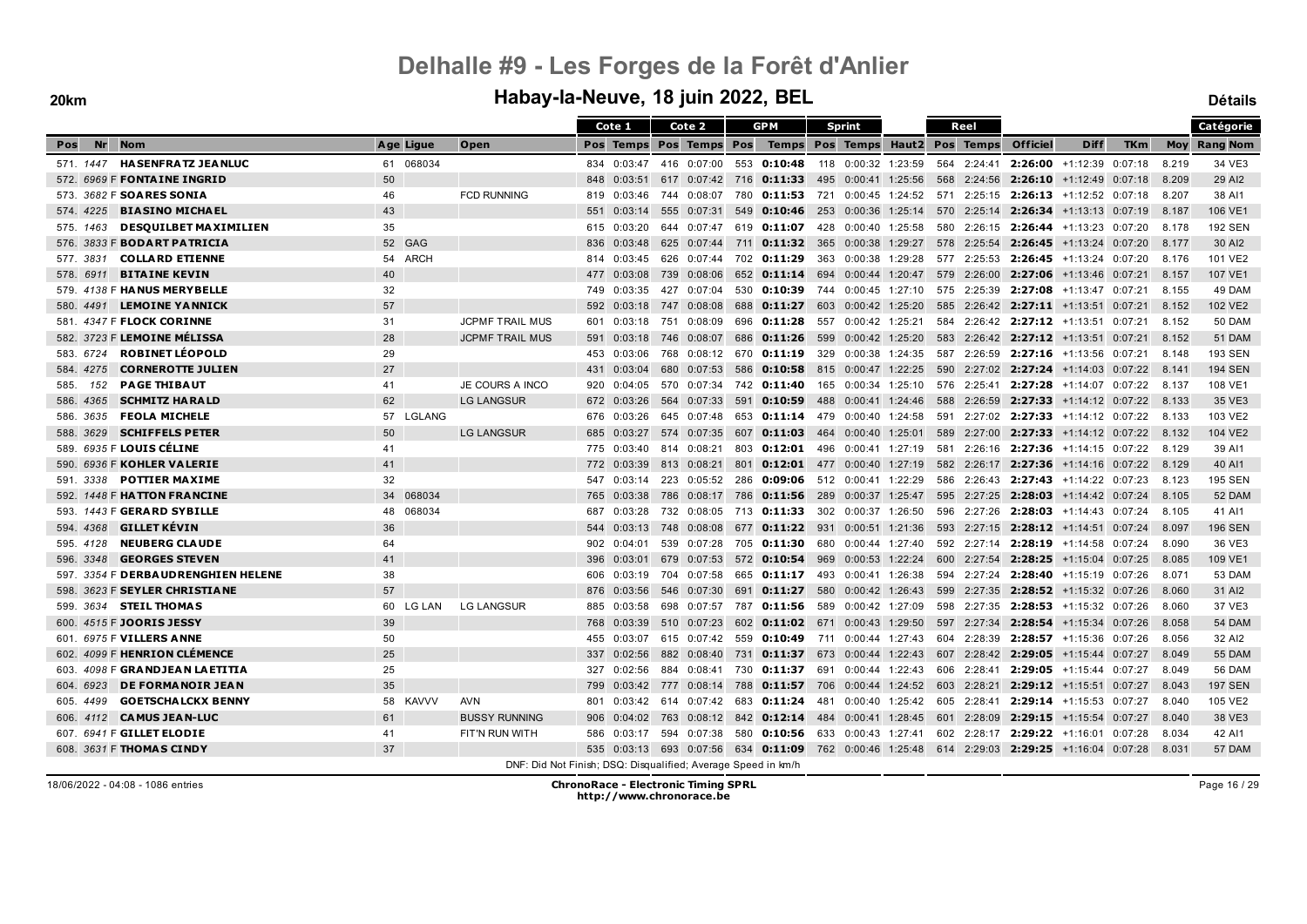|                                        |           |                   | Cote 1                                                        | Cote 2                                                                                       | <b>GPM</b>  |                 | Sprint                                                                             |  | Reel        |                 |                                               |            |       | Catégorie           |
|----------------------------------------|-----------|-------------------|---------------------------------------------------------------|----------------------------------------------------------------------------------------------|-------------|-----------------|------------------------------------------------------------------------------------|--|-------------|-----------------|-----------------------------------------------|------------|-------|---------------------|
| Nr<br><b>Nom</b><br>Pos                | Age Ligue | Open              |                                                               | Pos Temps Pos Temps Pos                                                                      |             |                 | Temps Pos Temps Haut2 Pos Temps                                                    |  |             | <b>Officiel</b> | <b>Diff</b>                                   | <b>TKm</b> |       | <b>Moy</b> Rang Nom |
| 609. 3421 F THOMA CLÉO                 | 51        |                   | 549 0:03:14                                                   | 499 0:07:20                                                                                  |             |                 | 511 0:10:34 749 0:00:45 1:23:19 609 2:28:48 2:29:27 +1:16:07 0:07:28               |  |             |                 |                                               |            | 8.029 | 33 AI2              |
| 610. 3420<br><b>WAGNER CLAUDE</b>      | 52        |                   | 0:03:10<br>516                                                | 509 0:07:22                                                                                  |             |                 | 506 <b>0:10:33</b> 819 0:00:47 1:23:21 610 2:28:48 <b>2:29:28</b> +1:16:08 0:07:28 |  |             |                 |                                               |            | 8.028 | 106 VE2             |
| <b>GISCHER LOÏC</b><br>611. 4409       | 34        |                   | 0:03:10<br>517                                                | 948 0:09:01                                                                                  | 835         |                 | <b>0:12:12</b> 964 0:00:53 1:22:13                                                 |  |             |                 | 616 2:29:19 2:29:30 +1:16:09 0:07:28          |            | 8.026 | <b>198 SEN</b>      |
| 265 F HALLET CAROLINE<br>612.          | 38        |                   | 680<br>0:03:27                                                | 716  0:08:01                                                                                 |             |                 | 698 0:11:28 722 0:00:45 1:27:16                                                    |  |             |                 | 608 2:28:44 2:29:32 +1:16:11 0:07:28          |            | 8.025 | <b>58 DAM</b>       |
| 613. 3648 LEFEBVRE ANDRÉ               | 56        |                   | 0:03:59<br>888                                                | 649 0:07:49                                                                                  |             |                 | 767 0:11:49 174 0:00:34 1:31:09 613 2:28:59 2:29:58 +1:16:37 0:07:29               |  |             |                 |                                               |            | 8.002 | 107 VE2             |
| 614. 1476 F MAYÉRUS MAËLLE             | 23        |                   | 0:03:32<br>726                                                | 865 0:08:36                                                                                  | 827         | 0:12:09         | 644 0:00:43 1:29:25                                                                |  | 623 2:29:49 |                 | 2:29:59 +1:16:38 0:07:29                      |            | 8.000 | <b>59 DAM</b>       |
| <b>MARION FLORIAN</b><br>615. 1496     | 27        | <b>TURPI</b>      | 0:02:54<br>305                                                | 636 0:07:45                                                                                  | 528         |                 | $0:10:39$ 457 0:00:40 1:25:24                                                      |  | 625 2:29:57 |                 | $2:30:03$ +1:16:42 0:07:30                    |            | 7.997 | <b>199 SEN</b>      |
| 616. 6903 F HEINEN LAURENCE            | 47        |                   | 655<br>0:03:24                                                | 887 0:08:42                                                                                  | 818         | 0:12:06         | 462 0:00:40 1:23:58                                                                |  |             |                 | $617$ 2:29:22 <b>2:30:05</b> +1:16:44 0:07:30 |            | 7.995 | 43 AI1              |
| 617. 3827 F <b>ECHEGUT NATHALIE</b>    | 44        |                   | 0:03:18<br>600                                                | 515 0:07:24                                                                                  |             |                 | 543 0:10:42 530 0:00:41 1:28:36                                                    |  | 618 2:29:26 |                 | $2:30:11$ +1:16:50 0:07:30                    |            | 7.990 | 44 AI1              |
| 618. 4290 F LEROY NICOLE               | 51        |                   | 757 0:03:37                                                   | 657 0:07:50                                                                                  |             |                 | 695 <b>0:11:28</b> 551 0:00:42 1:29:49 615 2:29:05 <b>2:30:13</b> +1:16:53 0:07:30 |  |             |                 |                                               |            | 7.988 | 34 AI2              |
| <b>GODFROID DOMINIC</b><br>619. 1553   | 32        | <b>EAT'N RUN</b>  | 269<br>0:02:49                                                | 791 0:08:18                                                                                  |             |                 | 620 0:11:08 192 0:00:35 1:24:27                                                    |  |             |                 | 624 2:29:50 2:30:21 +1:17:00 0:07:31          |            | 7.981 | <b>200 SEN</b>      |
| <b>WELVAERT STEVE</b><br>620, 3671     | 41        |                   | 872<br>0:03:56                                                | 689 0:07:54                                                                                  |             |                 | 774 <b>0:11:51</b> 745 0:00:45 1:26:21                                             |  |             |                 | 611 2:28:53 2:30:25 +1:17:04 0:07:31 7.977    |            |       | 110 VE1             |
| 621. 3669<br><b>DION RENAULD</b>       | 31        |                   | 0:03:55<br>870                                                | 695 0:07:56                                                                                  |             |                 | 778 0:11:52 735 0:00:45 1:26:21                                                    |  |             |                 | 612 2:28:53 2:30:25 +1:17:04 0:07:31          |            | 7.977 | <b>201 SEN</b>      |
| 622. 4204<br><b>HARTER JEAN LUC</b>    | 59        | <b>TEAM LOOSE</b> | 0:03:29<br>702                                                | 866 0:08:37                                                                                  |             |                 | 817 0:12:06 430 0:00:40 1:25:46                                                    |  |             |                 | 626 2:30:01 2:30:28 +1:17:07 0:07:31          |            | 7.975 | 108 VE2             |
| 1477 F ROSSIGNON FLORENCE<br>623.      | 42        |                   | 783<br>0:03:40 1026                                           | 0:09:47                                                                                      | 993 0:13:28 |                 | 423 0:00:39 1:28:56                                                                |  | 630 2:30:20 |                 | $2:30:32$ +1:17:11 0:07:31                    |            | 7.971 | 45 AI1              |
| 624. 1475 F ECTOR SOPHIE               | 32        |                   | 808                                                           | 0:03:44 1025 0:09:46                                                                         |             |                 | 995 0:13:30 432 0:00:40 1:28:56                                                    |  |             |                 | 629 2:30:20 2:30:32 +1:17:11 0:07:31          |            | 7.971 | 60 DAM              |
| 61 F KETELE CORALIE<br>625.            | 28 FLEU   | GAG               | 0:03:35<br>747                                                | 749<br>0:08:09                                                                               | 755         |                 | <b>0:11:44</b> 293 0:00:37 1:23:25                                                 |  |             |                 | 621 2:29:45 2:30:33 +1:17:12 0:07:31          |            | 7.971 | 61 DAM              |
| 758 VERHAEGHE BENJAMIN<br>626.         | 43        | <b>GAG</b>        | 825<br>0:03:46                                                |                                                                                              |             |                 | $-2920:000:37$                                                                     |  |             |                 | 620 2:29:42 2:30:33 +1:17:12 0:07:31          |            | 7.971 | 111 VE1             |
| 328 F BARBIER LUDIVINE<br>627.         | 38 GAG    |                   | 0:03:46<br>823                                                | 817 0:08:22 821 0:12:08 303 0:00:37 1:26:53                                                  |             |                 |                                                                                    |  | 622 2:29:47 |                 | $2:30:33$ +1:17:12 0:07:31                    |            | 7.970 | 62 DAM              |
| 628. 6731 F <b>VOTRON CAMILLE</b>      | 33        |                   | 837<br>0:03:48                                                | 518 0:07:24                                                                                  |             |                 | 646 0:11:13 519 0:00:41 1:30:10                                                    |  | 632 2:30:28 |                 | $2:31:12$ +1:17:51 0:07:33                    |            | 7.936 | 63 DAM              |
| 629. 6733 F LANDRY JO-ANNIE            | 40        |                   | 841<br>0:03:49                                                | 521 0:07:24                                                                                  |             |                 | 650 0:11:14 517 0:00:41 1:30:10                                                    |  |             |                 | 631 2:30:28 2:31:12 +1:17:51 0:07:33          |            | 7.936 | 46 AI1              |
| <b>DE RUYCK ROBIN</b><br>630. 3705     | 29        |                   | 811 0:03:44                                                   | 876 0:08:39                                                                                  | 867         | 0:12:23         | 58 0:00:29 1:29:05                                                                 |  |             |                 | 627 2:30:15 2:31:18 +1:17:57 0:07:33          |            | 7.931 | <b>202 SEN</b>      |
| <b>BRION STÈPHANE</b><br>631. 4390     | 49        |                   | 0:03:34<br>743                                                | 880 0:08:39                                                                                  | 841         | 0:12:14         | 61 0:00:30 1:29:06                                                                 |  |             |                 | 628 2:30:17 2:31:18 +1:17:57 0:07:33          |            | 7.931 | 112 VE1             |
| <b>GILLES FLORIAN</b><br>632. 3714     | 31        |                   | 753<br>0:03:36                                                | 317 0:06:21                                                                                  | 396         |                 | <b>0:09:57</b> 629 0:00:43 1:26:45                                                 |  |             |                 | 619 2:29:38 2:31:29 +1:18:09 0:07:34          |            | 7.921 | <b>203 SEN</b>      |
| 4090 F RANSON PAULINE<br>633.          | 33        |                   | 0:03:02<br>404                                                | 773 0:08:13                                                                                  | 658         | 0:11:15         | 9 0:00:24 1:26:04                                                                  |  |             |                 | 637 2:31:19 2:31:32 +1:18:11 0:07:34          |            | 7.918 | 64 DAM              |
| 634. 2183 F PROTIN LYSIANE             | 27        |                   | 0:03:37<br>760                                                | 889 0:08:43                                                                                  |             |                 | 857 0:12:21 925 0:00:51 1:27:15                                                    |  |             |                 | 633 2:30:55 2:31:38 +1:18:17 0:07:34          |            | 7.913 | 65 DAM              |
| 635. 1500 F <b>VERBIEST VICTORIA</b>   | 25        |                   | 564<br>0:03:15                                                | 209 0:05:48                                                                                  | 277 0:09:04 |                 | 49 0:00:29 1:24:59                                                                 |  |             |                 | 638 2:31:28 2:31:47 +1:18:26 0:07:35          |            | 7.906 | 66 DAM              |
| <b>BOUCHER MIKE</b><br>636, 1495       | 26        |                   | 607<br>0:03:19                                                | 382 0:06:49                                                                                  | 427         |                 | <b>0:10:08</b> 250 0:00:36 1:26:00                                                 |  |             |                 | 639 2:31:39 2:31:57 +1:18:36 0:07:35          |            | 7.897 | <b>204 SEN</b>      |
| <b>DEFRAENE PATRICK</b><br>228<br>637. | 60        | <b>ANTILOB</b>    | 0:03:40<br>780                                                | 475 0:07:14                                                                                  |             |                 | 575 0:10:55 877 0:00:49 1:27:45                                                    |  |             |                 | 634 2:30:57 2:31:59 +1:18:38 0:07:35          |            | 7.895 | 39 VE3              |
| 229<br><b>CAULIEZ BRICE</b><br>638.    | 47        | LES AMIS JOGGEU   | 0:03:41<br>789                                                | 477 0:07:15                                                                                  |             |                 | 582 0:10:56 874 0:00:49 1:27:45                                                    |  |             |                 | 635 2:30:58 2:32:00 +1:18:39 0:07:36          |            | 7.895 | 113 VE1             |
| 3627 F CHRISTIA ENS A NNE<br>639.      | 55        |                   | 0:03:56<br>880                                                | 826<br>0:08:25                                                                               |             | 862 0:12:22 800 | 0:00:47 1:27:42                                                                    |  |             |                 | 643 2:31:49 2:32:05 +1:18:45 0:07:36          |            | 7.890 | 35 AI2              |
| <b>BOURGAUX ROGER</b><br>640. 4240     | 62        |                   | 997<br>0:04:20                                                | 610 0:07:41                                                                                  | 809         |                 | $0:12:02$ 661 0:00:43 1:30:00                                                      |  |             |                 | 636 2:31:05 2:32:27 +1:19:06 0:07:37          |            | 7.871 | 40 VE3              |
| <b>ROUSSEY FRÉDÉRIC</b><br>641.3382    | 41        |                   | 0:03:27<br>679                                                | 568 0:07:34                                                                                  | 601         |                 | <b>0:11:01</b> 885 0:00:49 1:29:26                                                 |  |             |                 | 652 2:32:31 2:32:33 +1:19:12 0:07:37 7.866    |            |       | 114 VE1             |
| 902 F JONCKHEERE ALEXIA<br>642.        | 52        | <b>SPTW</b>       | 0:03:33<br>736                                                | 877 0:08:39                                                                                  |             |                 | 839 0:12:13 771 0:00:46 1:28:14                                                    |  |             |                 | 640 2:31:43 2:32:53 +1:19:32 0:07:38          |            | 7.849 | 36 AI2              |
| <b>NR 3379</b><br>643.3379             |           |                   | 0:03:10<br>509                                                | 721  0:08:02  643 <b>0:11:12</b> 936  0:00:51  1:25:33                                       |             |                 |                                                                                    |  |             |                 | 653 2:32:45 2:33:03 +1:19:42 0:07:39          |            | 7.840 | 2 XXX               |
| 644, 6998<br><b>BALON PHILIPPE</b>     | 46        |                   | 462<br>0:03:07                                                | 774 0:08:13                                                                                  |             |                 | 672 0:11:20 614 0:00:43 1:24:07                                                    |  |             |                 | 641 2:31:46 2:33:12 +1:19:52 0:07:39          |            | 7.832 | 115 VE1             |
| <b>BALON PASCAL</b><br>645. 6999       | 46        |                   | 469<br>0:03:07                                                | $1 \quad 0:03:21$                                                                            |             |                 | 16 0:06:29 687 0:00:44 1:19:12                                                     |  |             |                 | 642 2:31:47 2:33:13 +1:19:52 0:07:39          |            | 7.832 | 116 VE1             |
| <b>LAMORT SAMUEL</b><br>646, 6997      | 48        |                   |                                                               | 460 0:03:07 766 0:08:12 671 0:11:20 858 0:00:48 1:24:07 645 2:31:54 2:33:20 +1:19:59 0:07:40 |             |                 |                                                                                    |  |             |                 |                                               |            | 7.826 | <b>117 VE1</b>      |
|                                        |           |                   | DNF: Did Not Finish; DSQ: Disqualified; Average Speed in km/h |                                                                                              |             |                 |                                                                                    |  |             |                 |                                               |            |       |                     |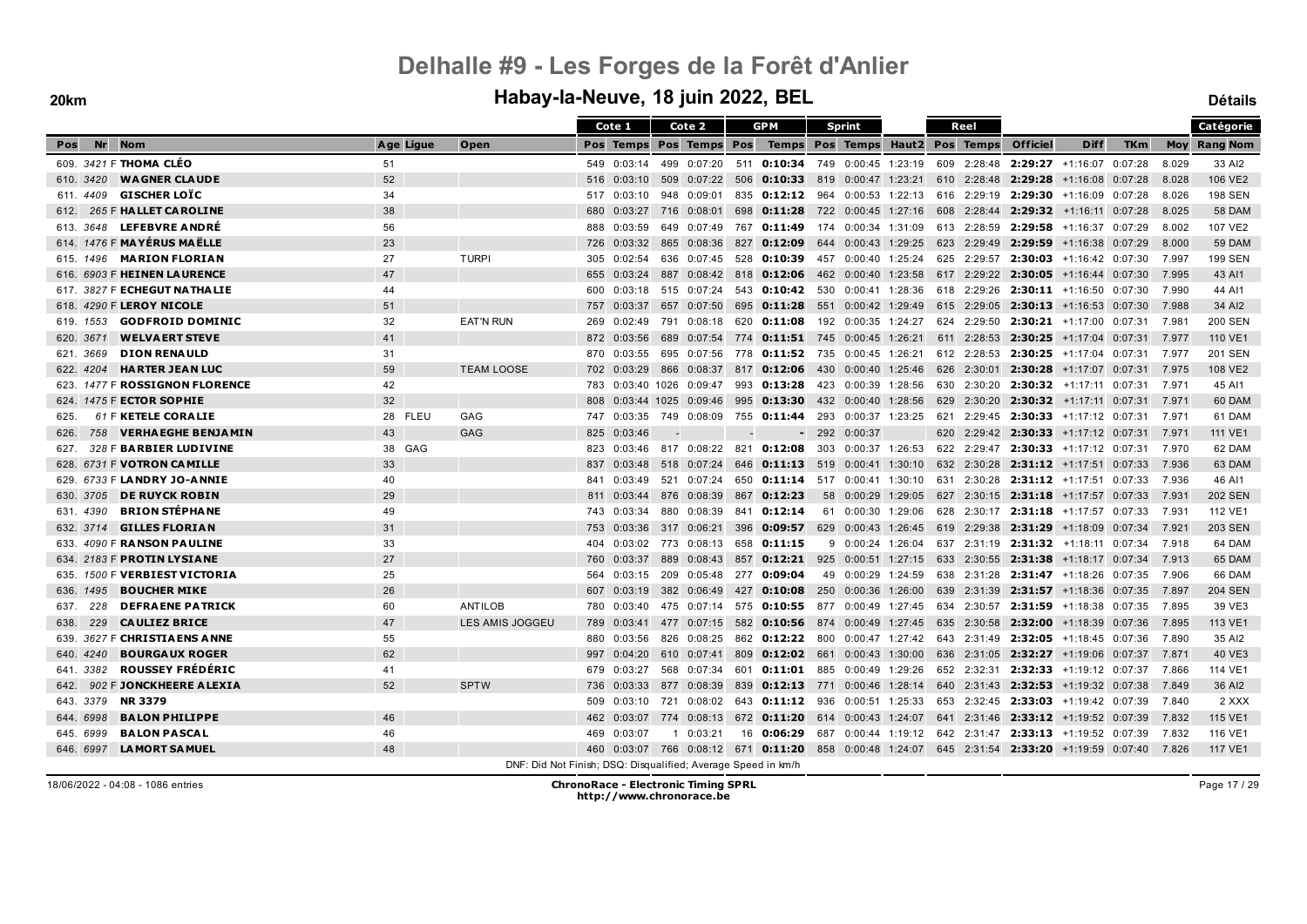#### **20km Habay-la-Neuve, 18 juin 2022, BEL Détails**

|             |                                    |           |                                                               |     | Cote 1      |     | Cote 2                  |        | <b>GPM</b>                                                                                         |      | <b>Sprint</b>       |  | Reel        |                 |                                                               |            |       | Catégorie           |
|-------------|------------------------------------|-----------|---------------------------------------------------------------|-----|-------------|-----|-------------------------|--------|----------------------------------------------------------------------------------------------------|------|---------------------|--|-------------|-----------------|---------------------------------------------------------------|------------|-------|---------------------|
| Nr<br>Pos   | <b>Nom</b>                         | Age Ligue | Open                                                          |     |             |     | Pos Temps Pos Temps Pos |        | Temps Pos Temps Haut2 Pos Temps                                                                    |      |                     |  |             | <b>Officiel</b> | <b>Diff</b>                                                   | <b>TKm</b> |       | <b>Moy Rang Nom</b> |
| 647.6996    | <b>FELTZ REGIS</b>                 | 43        |                                                               |     | 463 0:03:07 |     |                         |        | 843 0:08:30 734 0:11:37 899 0:00:49 1:24:25 644 2:31:54 2:33:20 +1:19:59 0:07:40                   |      |                     |  |             |                 |                                                               |            | 7.825 | 118 VE1             |
| 648. 6930   | <b>RÉSIMONT PIERRE</b>             | 37        |                                                               | 683 | 0:03:27     |     | 622 0:07:43             | 639    | 0:11:10 637 0:00:43 1:28:17                                                                        |      |                     |  |             |                 | 651 2:32:28 2:33:21 +1:20:00 0:07:40                          |            | 7.825 | <b>205 SEN</b>      |
| 649. 6931   | <b>DOUCET DAVID</b>                | 39        |                                                               | 682 | 0:03:27     |     | 261 0:06:04             | 333    | $0:09:31$ 628                                                                                      |      | 0:00:43 1:26:38     |  |             |                 | 650 2:32:28 2:33:21 +1:20:00 0:07:40                          |            | 7.825 | <b>206 SEN</b>      |
| 650, 1507   | <b>CLIPPE GUILLAUME</b>            | 37        |                                                               | 556 | 0:03:15     |     | 597 0:07:39             |        | 571 0:10:54 724 0:00:45 1:27:01                                                                    |      |                     |  |             |                 | 657 2:33:03 2:33:22 +1:20:01 0:07:40                          |            | 7.824 | <b>207 SEN</b>      |
| 651, 4475   | <b>CASTERMAN FRANÇOIS</b>          | 40        |                                                               | 610 | 0:03:19     |     | 215 0:05:50             | 291    | 0:09:09                                                                                            |      | 632 0:00:43 1:25:26 |  |             |                 | 649 2:32:22 2:33:30 +1:20:09 0:07:40                          |            | 7.818 | 119 VE1             |
| 652. 3337   | <b>WATTHEZ FRANCOIS</b>            | 34        |                                                               | 604 | 0:03:18     |     | 246 0:05:57             | 304    | 0:09:16                                                                                            | 660  | $0:00:43$ 1:25:33   |  | 647 2:32:21 |                 | $2:33:30$ +1:20:09 0:07:40                                    |            | 7.817 | <b>208 SEN</b>      |
| 653.4420    | <b>LIENARD VINCENT</b>             | 54 LDLV   |                                                               | 531 | 0:03:13     |     | 476 0:07:15             | 491    | 0:10:28                                                                                            | 655  | 0:00:43 1:24:46     |  |             |                 | 646 2:32:14 2:33:34 +1:20:14 0:07:40                          |            | 7.813 | 109 VE2             |
| 654, 3628   | <b>GREGOIRE PATRICK</b>            | 58        |                                                               | 620 | 0:03:20     |     | 822 0:08:24             | 759    | <b>0:11:44</b> 847 0:00:48 1:27:40                                                                 |      |                     |  |             |                 | 665 2:33:25 2:33:42 +1:20:21 0:07:41                          |            | 7.807 | 110 VE2             |
| 655.4157    | <b>LECUYER FRED</b>                | 51        |                                                               | 669 | 0:03:26     |     | 964 0:09:07             |        | 896 0:12:33 725 0:00:45 1:29:34                                                                    |      |                     |  |             |                 | 648 2:32:21 2:33:48 +1:20:27 0:07:41                          |            | 7.802 | 111 VE2             |
|             | 656. 1501 F <b>NEVRA UMONT LÉA</b> | 25        |                                                               | 596 | 0:03:18     |     | 797 0:08:19             |        | 732 0:11:37                                                                                        |      | 727 0:00:45 1:28:07 |  |             |                 | 668 2:33:30 2:33:49 +1:20:29 0:07:41                          |            | 7.801 | 67 DAM              |
|             | 657. 6917 F DAZY SABINE            | 46        |                                                               | 857 | 0:03:53     | 861 | 0:08:36                 |        | 886 0:12:29                                                                                        |      | 911 0:00:50 1:29:31 |  |             |                 | 658 2:33:16 2:33:59 +1:20:38 0:07:41                          |            | 7.792 | 47 AI1              |
| 658. 6901   | <b>LECOT DAMIEN</b>                | 48        |                                                               | 731 | 0:03:33     |     | 859 0:08:35             |        | 824 0:12:09                                                                                        |      | 928 0:00:51 1:29:31 |  |             |                 | 661 2:33:18 2:33:59 +1:20:39 0:07:41                          |            | 7.792 | 120 VE1             |
| 659.        | 3799 F CHEVALIER MYRIAM            | 55        |                                                               | 806 | 0:03:43     |     | 825 0:08:25             |        | 822 0:12:08                                                                                        |      | 811 0:00:47 1:29:06 |  |             |                 | 654 2:32:51 2:34:01 +1:20:40 0:07:42                          |            | 7.791 | 37 AI2              |
| 70<br>660.  | LECLERCQ CÉDRIC                    | 43        |                                                               | 914 | 0:04:04     |     | 728 0:08:04             |        | 820 0:12:08 674 0:00:44 1:28:37                                                                    |      |                     |  |             |                 | 655 2:32:53 2:34:15 +1:20:54 0:07:42                          |            | 7.779 | 121 VE1             |
| 301<br>661. | <b>QUINET JEAN PAUL</b>            | 72        |                                                               | 917 | 0:04:04     | 733 | 0:08:05                 |        | 828 0:12:09                                                                                        | 718  | 0:00:44 1:28:38     |  |             |                 | 656 2:32:55 2:34:17 +1:20:56 0:07:42                          |            | 7.778 | <b>11 VE4</b>       |
|             | 662. 6202 F OTTOLINI LUCILE        | 33        |                                                               | 788 | 0:03:41     |     | 714 0:08:00             |        | 746 0:11:41 190                                                                                    |      | $0:00:35$ 1:27:53   |  |             |                 | 659 2:33:17 2:34:23 +1:21:02 0:07:43                          |            | 7.772 | 68 DAM              |
| 663.4500    | <b>DELMOTTE MARTIN</b>             | 43        | <b>SPT WAVRE</b>                                              | 629 | 0:03:20     |     | 349 0:06:37             |        | 394 0:09:57 242 0:00:36 1:31:17                                                                    |      |                     |  |             |                 | 660 2:33:17 2:34:24 +1:21:03 0:07:43                          |            | 7.772 | 122 VE1             |
| 664. 6720   | <b>HARLAUX NICOLAS</b>             | 28        |                                                               | 35  | 0:02:15     |     | 424 0:07:02             | 306    | 0:09:18                                                                                            |      | 401 0:00:39 1:02:53 |  |             |                 | 679 2:34:19 2:34:26 +1:21:05 0:07:43                          |            | 7.770 | <b>209 SEN</b>      |
| 665. 6718   | <b>DIDIER ARNAUD</b>               | 32        |                                                               |     | 782 0:03:40 |     | 717 0:08:01             |        | 747 0:11:42 339 0:00:38 1:27:54 664 2:33:20 2:34:26 +1:21:05 0:07:43                               |      |                     |  |             |                 |                                                               |            | 7.770 | <b>210 SEN</b>      |
| 666, 6721   | <b>MALPAS DENIS</b>                | 28        |                                                               | 779 | 0:03:40     | 706 | 0:07:58                 | 737    | 0:11:39                                                                                            | 374  | 0:00:38 1:27:51     |  |             |                 | 662 2:33:19 2:34:27 +1:21:06 0:07:43                          |            | 7.769 | <b>211 SEN</b>      |
| 667.3335    | <b>GILLET AURÉLIEN</b>             | 34        |                                                               | 302 | 0:02:53     |     | 820 0:08:23             |        | 666 0:11:17 286 0:00:36 1:27:10                                                                    |      |                     |  |             |                 | 663 2:33:19 2:34:30 +1:21:09 0:07:43                          |            | 7.767 | <b>212 SEN</b>      |
| 668. 3810   | <b>CLÉMENT YVES</b>                | 63        |                                                               |     | 924 0:04:06 |     |                         |        | 770  0:08:13  854 <b>0:12:19</b>                                                                   | 799  |                     |  |             |                 | $0.00:47$ 1:31:02 672 2:33:38 <b>2:34:36</b> +1:21:15 0:07:43 |            | 7.761 | 41 VE3              |
| 669.4438    | <b>HEYNEN FRANÇOIS</b>             | 42        |                                                               | 502 | 0:03:09     |     | 491 0:07:17             |        | 487 0:10:27                                                                                        | -451 |                     |  |             |                 | $0:00:40$ 1:26:36 667 2:33:30 2:34:38 +1:21:18 0:07:43 7.760  |            |       | 123 VE1             |
| 670. 4471   | <b>VAN MOESEKE GEOFFREY</b>        | 33        |                                                               | 777 | 0:03:40     |     | 451 0:07:08             | 558    | 0:10:49 708 0:00:44 1:32:30 673 2:33:40 2:34:40 +1:21:19 0:07:44                                   |      |                     |  |             |                 |                                                               |            | 7.758 | <b>213 SEN</b>      |
| 671. 1469   | <b>GUIOT DANIEL</b>                | 63        |                                                               | 899 | 0:04:01     |     | 712 0:07:59             | 800    | 0:12:00                                                                                            | 863  | 0:00:48 1:27:15     |  |             |                 | 666 2:33:28 2:34:42 +1:21:21 0:07:44                          |            | 7.757 | 42 VE3              |
|             | 672. 1586 F ANSAY FLORENCE         | 41 T & T  | TREK & TRAIL BE                                               | 994 | 0:04:20     |     |                         |        | 767 0:08:12 895 0:12:32 700 0:00:44 1:30:06                                                        |      |                     |  |             |                 | 671 2:33:36 2:34:47 +1:21:27 0:07:44                          |            | 7.752 | 48 AI1              |
| 673. 4337   | <b>DELMEE RODOLPHE</b>             | 42        |                                                               | 755 | 0:03:37     |     | 864 0:08:36             |        | 840 0:12:14 559                                                                                    |      | 0:00:42 1:27:57     |  |             |                 | 674 2:33:58 2:34:58 +1:21:37 0:07:44                          |            | 7.744 | 124 VE1             |
|             | 674. 4336 F LESGA RDEUR CÉLINE     | 39        |                                                               | 762 | 0:03:38     |     | 956 0:09:04             | 910    | $0:12:42$ 558                                                                                      |      | 0:00:42 1:27:56     |  |             |                 | 675 2:33:58 2:34:58 +1:21:37 0:07:44                          |            | 7.744 | 69 DAM              |
| 675.4462    | <b>ROBERT JEAN-BAPTISTE</b>        | 32        |                                                               | 751 | 0:03:36     |     | 60:03:50                | 83     | 0:07:27                                                                                            |      | 937 0:00:51 1:24:16 |  |             |                 | 669 2:33:33 2:34:58 +1:21:37 0:07:44                          |            | 7.743 | <b>214 SEN</b>      |
|             | 676. 3685 F SCHOCKMEL DELPHINE     | 29        |                                                               | 752 | 0:03:36     |     | 566 0:07:34             |        | 640 0:11:10 939                                                                                    |      | 0:00:52 1:27:59     |  |             |                 | 670 2:33:33 2:34:58 +1:21:37 0:07:44                          |            | 7.743 | 70 DAM              |
|             | 677. 4202 F CARPENTIER STÉPHANIE   | 45        |                                                               | 732 | 0:03:33     |     | 659 0:07:50             |        | 682 0:11:24 334 0:00:38 1:30:54                                                                    |      |                     |  |             |                 | 684 2:34:54 2:34:59 +1:21:38 0:07:44                          |            | 7.743 | 49 AI1              |
| 678.4492    | <b>ANTOINE ROMAIN</b>              | 29        |                                                               | 657 | 0:03:24     | 369 | 0:06:45                 | 434    | 0:10:09                                                                                            | 154  | $0:00:33$ 1:29:36   |  |             |                 | 681 2:34:24 2:35:11 +1:21:50 0:07:45                          |            | 7.733 | <b>215 SEN</b>      |
| 679.4525    | <b>MATON JEAN-LUC</b>              | 62        |                                                               | 504 | 0:03:09     |     | 583 0:07:36             | 551    | 0:10:46 861                                                                                        |      | 0:00:48 1:24:36     |  |             |                 | 678 2:34:14 2:35:17 +1:21:56 0:07:45                          |            | 7.727 | 43 VE3              |
| 680, 4105   | <b>CORMAN THIERRY</b>              | 39        |                                                               | 693 | 0:03:28     |     | 276 0:06:10             | 355    | 0:09:39                                                                                            | 851  |                     |  |             |                 | $0.00:48$ 1:28:11 680 2:34:23 2:35:23 +1:22:02 0:07:46        |            | 7.723 | <b>216 SEN</b>      |
| 681. 4315   | <b>SORÉE HERVÉ</b>                 | 63        | GAG                                                           |     |             |     | 827 0:08:25             | $\sim$ |                                                                                                    |      |                     |  |             |                 | $-761$ 0:00:46 1:32:07 677 2:34:05 2:35:25 +1:22:04 0:07:46   |            | 7.721 | 44 VE3              |
| 682, 3400   | <b>LEGRAND NICOLAS</b>             | 43        |                                                               | 513 | 0:03:10     |     | 701 0:07:58             | 628    | 0:11:08                                                                                            | 790  | $0:00:46$ 1:26:38   |  |             |                 | 676 2:34:02 2:35:29 +1:22:08 0:07:46                          |            | 7.717 | 125 VE1             |
|             | 683. 4463 F SAOUDI YAMINA          | 45        |                                                               | 684 | 0:03:27     | 886 | 0:08:41                 |        | 823 0:12:09                                                                                        |      | 974 0:00:53 1:28:14 |  |             |                 | 682 2:34:38 2:35:31 +1:22:10                                  | 0:07:46    | 7.716 | 50 AI1              |
|             | 684. 3708 SALVAI DAVID             | 45        |                                                               |     |             |     |                         |        | 322 0:02:56 726 0:08:03 592 0:10:59 598 0:00:42 1:21:18 687 2:35:31 2:35:41 +1:22:20 0:07:47 7.707 |      |                     |  |             |                 |                                                               |            |       | 126 VE1             |
|             |                                    |           | DNF: Did Not Finish; DSQ: Disqualified; Average Speed in km/h |     |             |     |                         |        |                                                                                                    |      |                     |  |             |                 |                                                               |            |       |                     |

18/06/2022 - 04:08 - 1086 entries **ChronoRace - Electronic Timing SPRL http://www.chronorace.be**

Page 18 / 29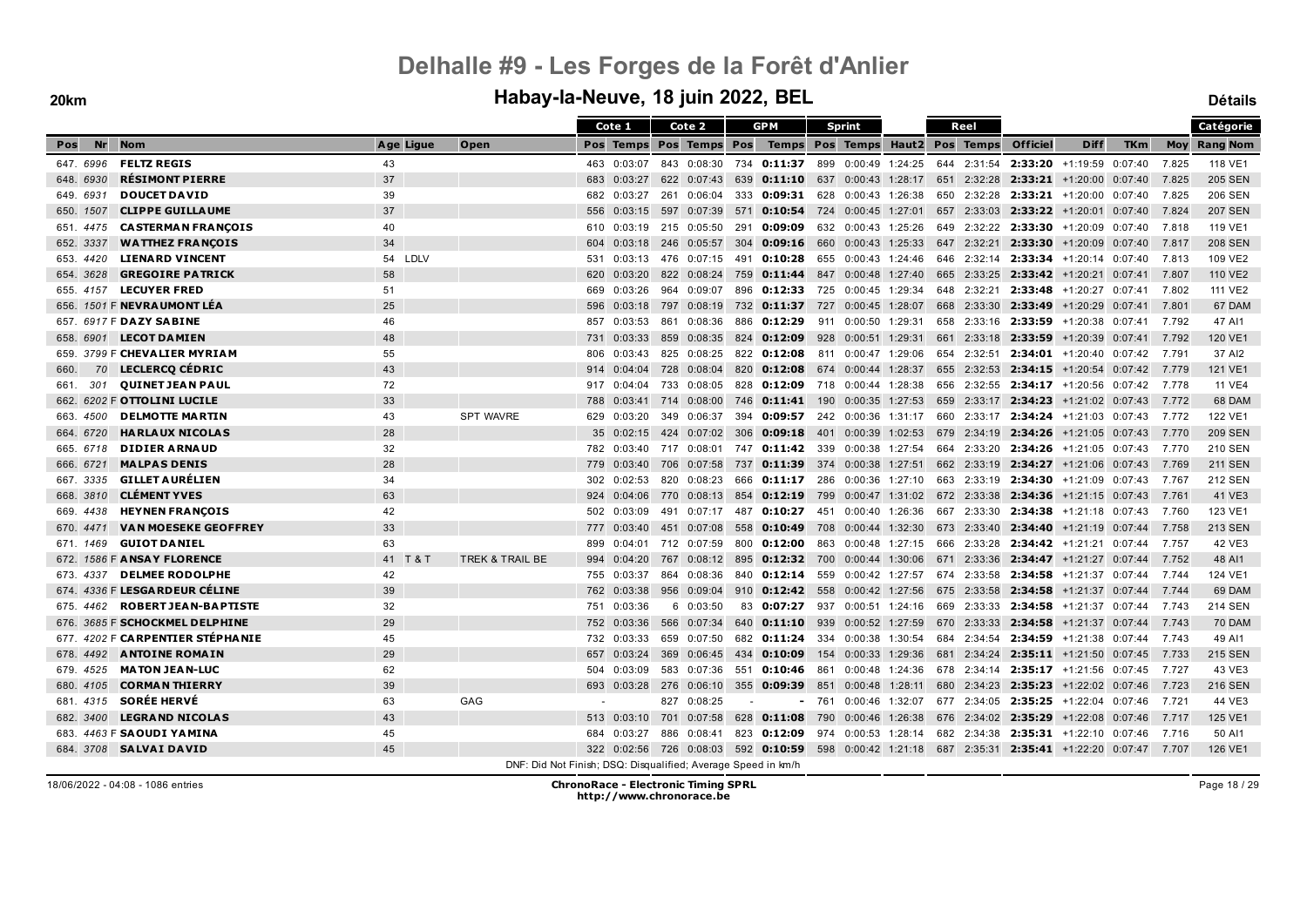### **20km Habay-la-Neuve, 18 juin 2022, BEL Détails**

|                                       |              |                        | Cote 1                                                        | Cote 2                                                                                       | <b>GPM</b> |               | Sprint                                                                             |  | Reel        |                                      |                            |            |       | Catégorie           |
|---------------------------------------|--------------|------------------------|---------------------------------------------------------------|----------------------------------------------------------------------------------------------|------------|---------------|------------------------------------------------------------------------------------|--|-------------|--------------------------------------|----------------------------|------------|-------|---------------------|
| <b>Nr</b><br><b>Nom</b><br>Pos        | Age Ligue    | Open                   |                                                               | Pos Temps Pos Temps Pos                                                                      |            |               | Temps Pos Temps Haut2 Pos Temps                                                    |  |             | <b>Officiel</b>                      | <b>Diff</b>                | <b>TKm</b> |       | <b>Moy Rang Nom</b> |
| 685. 6740 F DERKENNE VIRGINIE         | 45           |                        | 835 0:03:48                                                   | 924 0:08:53                                                                                  | 908        | 0:12:41       | 596  0:00:42  1:30:17                                                              |  | 686 2:35:29 |                                      | $2:35:41$ +1:22:20 0:07:47 |            | 7.707 | 51 AI1              |
| 686. 4133 <b>ANCION CEDRIC</b>        | 46           |                        | 925<br>0:04:06                                                | 972 0:09:11                                                                                  | 979        | 0:13:18       | 65 0:00:30 1:32:01                                                                 |  |             | 685 2:35:05 2:36:15 +1:22:54 0:07:48 |                            |            | 7.680 | 127 VE1             |
| 687. 6728 F ZEVENNE NATHALIE          | 44           |                        | 0:03:20<br>622                                                | 755 0:08:10                                                                                  | 710        | $0:11:31$ 984 | 0:00:57 1:28:36                                                                    |  | 688 2:35:41 |                                      | $2:36:21$ +1:23:01 0:07:49 |            | 7.674 | 52 AI1              |
| 688. 6729 F LAMY SOPHIE               | 47           |                        | 616<br>0:03:20                                                | 893<br>0:08:44                                                                               |            |               | 813 0:12:04 825 0:00:47 1:29:16                                                    |  |             | 689 2:35:42 2:36:21 +1:23:01 0:07:49 |                            |            | 7.674 | 53 AI1              |
| 689. 4513 <b>FROGNET DANY</b>         | 59           |                        | 0:04:08<br>929                                                | 533 0:07:27                                                                                  |            |               | 724 0:11:35 330 0:00:38 1:30:27                                                    |  |             | 683 2:34:42 2:36:25 +1:23:04 0:07:49 |                            |            | 7.672 | 112 VE2             |
| <b>MICHAEL JACQUES</b><br>690. 4412   | 45           |                        | 0:03:30<br>708                                                | 445 0:07:07                                                                                  | 522        | $0:10:37$ 259 | 0:00:36 1:31:50                                                                    |  | 690 2:35:56 |                                      | $2:36:26$ +1:23:05 0:07:49 |            | 7.671 | 128 VE1             |
| <b>VANDEZANDE LUC</b><br>691. 3360    | 66 RCNAMU    |                        | 0:03:32<br>729                                                | 697 0:07:57                                                                                  |            |               | 704 0:11:30 913 0:00:50 1:28:55                                                    |  | 691 2:35:57 |                                      | $2:36:42$ +1:23:21 0:07:50 |            | 7.657 | 45 VE3              |
| <b>BOKUNGU N'DJOKU</b><br>692. 4339   | 49           |                        | 706                                                           | 0:03:30 1009 0:09:32                                                                         | 947        |               | $0:13:02$ 979 0:00:54 1:23:20                                                      |  |             | 692 2:36:25 2:37:08                  | +1:23:47 0:07:51           |            | 7.636 | 129 VE1             |
| <b>MARCHAL PATRICK</b><br>693.<br>449 | 61           | GAG                    | 648                                                           | 0:03:23 1048 0:10:34 1021                                                                    |            |               | <b>0:13:57</b> 565    0:00:42    1:30:42                                           |  |             | 693 2:36:33 2:37:20 +1:23:59 0:07:52 |                            |            | 7.627 | 46 VE3              |
| 694. 4383 F LUBIN DENISE              | 67 CAS       |                        | 966<br>0:04:14                                                | 897 0:08:45                                                                                  |            |               | 936 0:12:59 945 0:00:52 1:29:11                                                    |  |             | 697 2:37:04 2:37:26 +1:24:05 0:07:52 |                            |            | 7.622 | 9 AI3               |
| <b>ANTOINE CEDRIC</b><br>695. 3804    | 38           |                        | 0:03:23<br>653                                                | 0:06:39<br>361                                                                               |            |               | 407 0:10:03 137 0:00:33 1:29:36                                                    |  |             | 694 2:36:47 2:37:33 +1:24:13 0:07:52 |                            |            | 7.616 | <b>217 SEN</b>      |
| 696. 6902 F CORNET SOPHIE             | 50 BATT      |                        | 0:03:21<br>635                                                | 841 0:08:29                                                                                  | 773        |               | <b>0:11:50</b> 894 0:00:49 1:32:29                                                 |  |             | 696 2:36:51 2:37:56 +1:24:35 0:07:53 |                            |            | 7.598 | 38 AI2              |
| <b>HUBIN FRANCOIS</b><br>697. 6904    | 46           | <b>RUNNING CONCEPT</b> | 0:03:21<br>630                                                | 839 0:08:29                                                                                  |            |               | 769 0:11:50 879 0:00:49 1:32:28                                                    |  |             | 695 2:36:51 2:37:56 +1:24:35 0:07:53 |                            |            | 7.598 | 130 VE1             |
| 4149 F GUEBELS FRANCOISE<br>698.      | 65           |                        | 691<br>0:03:28                                                | 723 0:08:02                                                                                  | 709        |               | <b>0:11:31</b> 635 0:00:43 1:34:03                                                 |  |             | 698 2:37:58 2:39:09 +1:25:49 0:07:57 |                            |            | 7.539 | 10 AI3              |
| <b>MONIER DANIEL</b><br>699.<br>4413  | 43           |                        | 705<br>0:03:29                                                | 443<br>0:07:06                                                                               | 518        | $0:10:36$ 540 | 0:00:41 1:31:51                                                                    |  | 703 2:39:06 |                                      | $2:39:35$ +1:26:14 0:07:58 |            | 7.519 | 131 VE1             |
| <b>DEPREZ JULIEN</b><br>700, 3407     | 36           |                        | 740<br>0:03:34                                                | 651 0:07:49                                                                                  | 679        |               | $0:11:24$ 244 0:00:36 1:31:40                                                      |  |             | 705 2:39:17 2:39:46 +1:26:25 0:07:59 |                            |            | 7.511 | <b>218 SEN</b>      |
| 701. 3352 F VANDECASTEELE LAURENCE    | 51           |                        | 0:04:04<br>915                                                | 685 0:07:54                                                                                  | 793        |               | $0:11:58$ 298 0:00:37 1:33:58                                                      |  |             | 706 2:39:20 2:39:47 +1:26:26 0:07:59 |                            |            | 7.510 | 39 AI2              |
| 577 F BONNET DOROTHÉE<br>702.         | 56           | <b>PRFM</b>            | 1023<br>0:04:26                                               | 985 0:09:19 1009                                                                             |            |               | $0:13:46$ 516 0:00:41 1:34:33                                                      |  |             | 704 2:39:06 2:39:48 +1:26:27 0:07:59 |                            |            | 7.509 | 40 AI2              |
| 3349 F DA CHOUFFE CLAUDINE<br>703.    | 55           |                        | 0:04:03<br>908                                                | 811 0:08:21                                                                                  | 869        |               | $0:12:24$ 183 0:00:34 1:34:57                                                      |  | 709 2:39:34 |                                      | $2:40:02$ +1:26:41 0:08:00 |            | 7.498 | 41 AI2              |
| <b>BOTHOREL YVES</b><br>704. 6926     | 63           | <b>COURIR A MORLAI</b> | 0:03:39<br>769                                                | 760<br>0:08:11                                                                               | 772        |               | <b>0:11:50</b> 859 0:00:48 1:30:56                                                 |  | 700 2:38:54 |                                      | $2:40:11$ +1:26:51 0:08:00 |            | 7.491 | 47 VE3              |
| 705. 6928 F ADDE JANINE               | 68           | <b>COURIR A MORLAI</b> | 0:03:59<br>886                                                | 455 0:07:09                                                                                  |            |               | 626 0:11:08 867 0:00:49 1:34:02 699 2:38:53 2:40:12 +1:26:51 0:08:00               |  |             |                                      |                            |            | 7.491 | 11 AI3              |
| 706. 6929 F BOTHOREL CHRISTINE        | 59           | <b>COURIR A MORLAI</b> | 0:03:37<br>756                                                | 560 0:07:32                                                                                  | 637        |               | <b>0:11:10</b> 875 0:00:49 1:29:55                                                 |  |             | 701 2:38:55 2:40:12 +1:26:51 0:08:00 |                            |            | 7.490 | 42 AI2              |
| 707. 4209 CATTO LUDOVIC               | 49           |                        | 0:03:49<br>842                                                | 96<br>0:04:55                                                                                | 226        |               | <b>0:08:45</b> 277 0:00:36 1:27:39 702 2:39:01 <b>2:40:17</b> +1:26:56 0:08:00     |  |             |                                      |                            |            | 7.487 | 132 VE1             |
| 708. 4159 F ROGIER LUDIVINE           | 46           |                        | 0:03:20<br>626                                                | 805 0:08:20                                                                                  |            |               | 745 0:11:41 816 0:00:47 1:32:17 719 2:40:15 2:40:20 +1:27:00 0:08:01               |  |             |                                      |                            |            | 7.484 | 54 AI1              |
| 709. 4160 F LEMONNIER SOPHIE          | 40           | <b>CANISPORT DU BE</b> | 0:03:20<br>627                                                | 815 0:08:21                                                                                  | 750        |               | <b>0:11:42</b> 808 0:00:47 1:32:17 717 2:40:15 2:40:21 +1:27:00 0:08:01            |  |             |                                      |                            |            | 7.484 | 55 AI1              |
| <b>MAUER GEOFFREY</b><br>710, 4130    | 38           | <b>CANISPORTS DU B</b> | 0:02:48<br>253                                                | 663 0:07:51                                                                                  |            |               | 533 0:10:40 879 0:00:49 1:25:30                                                    |  |             | 721 2:40:16 2:40:22 +1:27:01 0:08:01 |                            |            | 7.482 | <b>219 SEN</b>      |
| 711. 6934 F GUILLAUME SOPHIE          | 51           |                        | 0:03:55<br>864                                                | 661 0:07:51                                                                                  | 761        |               | $0:11:46$ 701 0:00:44 1:31:59                                                      |  |             | 720 2:40:15 2:40:29 +1:27:08 0:08:01 |                            |            | 7.477 | 43 AI2              |
| <b>NOTERMANS GUY</b><br>712. 3603     | 57           |                        | 522<br>0:03:11                                                | 819 0:08:23                                                                                  | 721        |               | <b>0:11:35</b> 665 0:00:43 1:26:58                                                 |  |             | 708 2:39:33 2:40:29 +1:27:08 0:08:01 |                            |            | 7.477 | 113 VE2             |
| 946 F GOBLET CHANTAL<br>713.          | 58           | <b>SPTWAVRE</b>        | 0:03:35<br>746                                                | 870 0:08:37                                                                                  |            |               | 836 0:12:12 893 0:00:49 1:32:29 707 2:39:23 2:40:32 +1:27:12 0:08:01               |  |             |                                      |                            |            | 7.474 | 44 AI2              |
| <b>GRUHN PASCAL</b><br>714, 1446      | 068034<br>63 |                        | 0:03:21<br>633                                                | 688 0:07:54                                                                                  | 660        | 0:11:16       | 84 0:00:31 1:31:16                                                                 |  |             | 713 2:39:59 <b>2:40:35</b>           | +1:27:14 0:08:01           |            | 7.473 | 48 VE3              |
| <b>XHURDEBISE THOMAS</b><br>715.3696  | 34           |                        | 712<br>0:03:30                                                | 398 0:06:54                                                                                  | 483        |               | <b>0:10:25</b> 641 0:00:43 1:30:18                                                 |  |             | 710 2:39:35 2:40:36 +1:27:15 0:08:01 |                            |            | 7.472 | <b>220 SEN</b>      |
| 716. 4222 F ARNOULD AURÉLIE           | 40           |                        | 952<br>0:04:10                                                | 603 0:07:40                                                                                  | 776        |               | <b>0:11:51</b> 554  0:00:42  1:34:49                                               |  |             | 711 2:39:40 2:40:51 +1:27:31 0:08:02 |                            |            | 7.460 | 56 AI1              |
| 717. 4417 F PETIT SYLVIE              | 36           |                        | 0:04:11<br>953                                                | 605 0:07:40                                                                                  |            |               | 777 <b>0:11:52</b> 566 0:00:42 1:34:49 712 2:39:40 <b>2:40:52</b> +1:27:31 0:08:02 |  |             |                                      |                            |            | 7.460 | <b>71 DAM</b>       |
| 718. 6980 F FLAS CÉLINE               | 38           |                        | 0:03:23<br>651                                                | 845 0:08:31                                                                                  |            |               | 785 0:11:54 720 0:00:45 1:29:31 722 2:40:25 2:41:16 +1:27:55 0:08:03               |  |             |                                      |                            |            | 7.441 | 72 DAM              |
| 719. 4129 BREDARD SÉBASTIEN           | 45           |                        | 0:03:28<br>690                                                | 502 0:07:21                                                                                  |            |               | 562 0:10:49 297 0:00:37 1:34:39 728 2:40:53 2:41:24 +1:28:03 0:08:04               |  |             |                                      |                            |            | 7.435 | 133 VE1             |
| 720. 4272 F MAHIA BÉRANGÈRE           | 46           |                        | 0:03:28<br>689                                                | 531 0:07:26                                                                                  | 574        |               | <b>0:10:55</b> 252 0:00:36 1:34:40 727 2:40:53 2:41:24 +1:28:03 0:08:04            |  |             |                                      |                            |            | 7.434 | 57 AI1              |
| <b>CORDEWENER BENOIT</b><br>721.3615  | 34           | <b>AC FRONTIERES</b>   | 617<br>0:03:20                                                | 95<br>0:04:55                                                                                | 164        | 0:08:16       | 111 0:00:32 1:27:37                                                                |  |             | 723 2:40:37 2:41:29 +1:28:08 0:08:04 |                            |            | 7.431 | <b>221 SEN</b>      |
| <b>DESIMEUR JEROME</b><br>722. 3618   | 43           | <b>AC FRONTIERES</b>   |                                                               | 640 0:03:21 255 0:06:01 315 0:09:23 102 0:00:32 1:28:44 724 2:40:38 2:41:29 +1:28:09 0:08:04 |            |               |                                                                                    |  |             |                                      |                            |            | 7.430 | 134 VE1             |
|                                       |              |                        | DNF: Did Not Finish; DSQ: Disqualified; Average Speed in km/h |                                                                                              |            |               |                                                                                    |  |             |                                      |                            |            |       |                     |

Page 19 / 29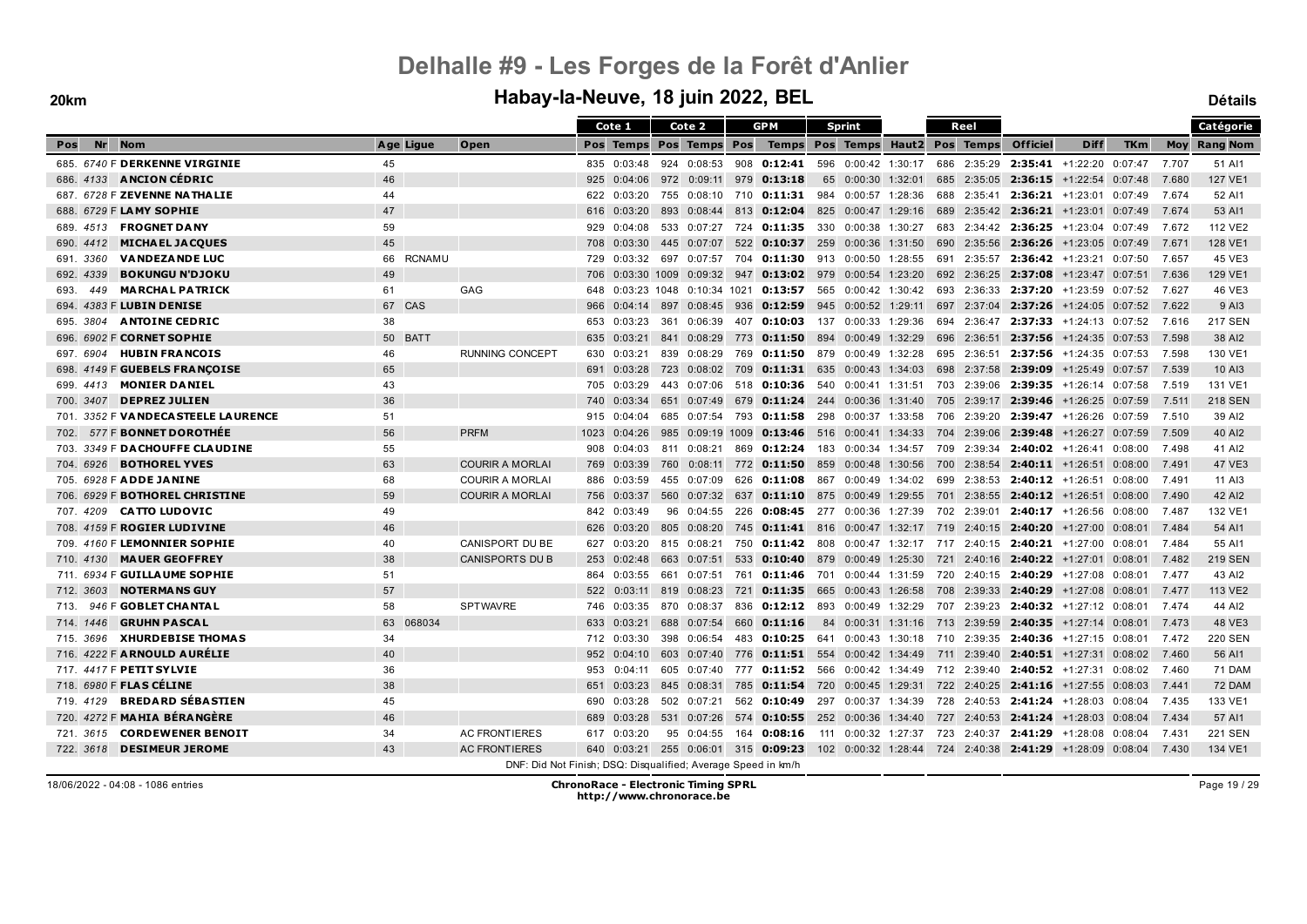#### **20km Habay-la-Neuve, 18 juin 2022, BEL Détails**

| <b>TKm</b><br><b>Nr</b><br><b>Nom</b><br>Age Ligue<br>Open<br>Pos Temps Pos Temps Pos<br>Temps Pos Temps Haut2 Pos Temps<br><b>Officiel</b><br><b>Diff</b><br><b>Moy Rang Nom</b><br>Pos<br>723. 3617 CORDEWENER JOEL<br><b>AC FRONTIERES</b><br>47<br>597 0:03:18 182 0:05:39 267 0:08:58 115 0:00:32 1:28:27 726 2:40:42 2:41:30 +1:28:09 0:08:04<br>7.430<br>135 VE1<br>724. 4145 THEATE PHILIPPE<br>53<br>729<br>0:11:37 739 0:00:45 1:32:07 715 2:40:13 2:41:35 +1:28:14 0:08:04<br>114 VE2<br>723<br>0:03:32 729 0:08:04<br>7.426<br>O'CA LLA GHA N KEITH<br>49<br>0:03:31<br>727 0:08:04<br>726 0:11:36 738 0:00:45 1:32:08 714 2:40:11 2:41:35 +1:28:14 0:08:04<br>7.426<br>136 VE1<br>725.4144<br>721<br>726. 3788 F RENSON LOUISE<br>27 CO <sub>3</sub><br>73 DAM<br>0:03:22<br>287 0:06:13<br>346 0:09:35 522 0:00:41 1:33:09<br>725 2:40:41 2:41:38 +1:28:18 0:08:04<br>7.424<br>644<br>727. 3793 F SALADIN STÉPHANIE<br>38<br>716 2:40:14 2:41:39<br>74 DAM<br>0:03:47<br>780 0:08:15<br>811 0:12:02 935 0:00:51 1:34:33<br>+1:28:18 0:08:04<br>7.423<br>830<br>728. 3794 F DUPUIS JULIE<br>44<br>0:12:02 932 0:00:51 1:34:32 718 2:40:15 2:41:39 +1:28:18 0:08:04<br>0:03:47<br>778 0:08:14 810<br>7.423<br>58 AI1<br>833<br>729. 4181 F VANHOORNE MARIE NOËLLE<br>56<br>$0:12:41$ 829<br>$0:00:47$ 1:32:49 733 2:41:38 2:41:56 +1:28:35 0:08:05<br>45 AI2<br>0:03:38<br>954 0:09:03<br>907<br>7.410<br>763<br>730. 3704 F DAUBY MATTY<br>36<br>966 0:09:07<br>961<br><b>0:13:08</b> 938 0:00:51 1:29:04 730 2:41:13 <b>2:42:00</b> +1:28:40 0:08:06<br>75 DAM<br>897<br>0:04:01<br>7.407<br>731. 3350 F JACQUES NATHALIE<br>49<br>0:04:05<br>806 0:08:20<br>874 0:12:26 672 0:00:44 1:34:57<br>734 2:41:38 2:42:05 +1:28:44 0:08:06<br>59 AI1<br>921<br>7.403<br><b>FC PILI</b><br>28<br><b>222 SEN</b><br><b>BOSSELER GUILLAUME</b><br>2 0:01:51<br>31 0:04:25<br>10 0:06:16<br>186 0:00:34 1:23:28<br>738 2:42:04 2:42:13 +1:28:52 0:08:06<br>732.4281<br>7.397<br>733. 4259 F PREGNON MATHILDE<br>994 0:00:58 1:28:43<br>736 2:41:46 2:42:27 +1:29:06 0:08:07<br>60 AI1<br>44<br>479 0:03:08<br>916 0:08:49<br>790 0:11:57<br>7.387<br><b>FORTON FREDERIC</b><br>52<br>992 0:00:58 1:28:43<br>735 2:41:44 2:42:27 +1:29:06 0:08:07<br>7.386<br>115 VE2<br>734, 4260<br>0:03:09<br>913 0:08:48<br>789 0:11:57<br>496<br><b>BURHIN MICHAEL</b><br>735, 4497<br>30<br>728 <b>0:11:36</b> 949 0:00:52 1:27:54 731 2:41:21 <b>2:42:27</b> +1:29:07 0:08:07<br>7.386<br>223 SEN<br>0:03:17<br>795 0:08:18<br>584 |
|------------------------------------------------------------------------------------------------------------------------------------------------------------------------------------------------------------------------------------------------------------------------------------------------------------------------------------------------------------------------------------------------------------------------------------------------------------------------------------------------------------------------------------------------------------------------------------------------------------------------------------------------------------------------------------------------------------------------------------------------------------------------------------------------------------------------------------------------------------------------------------------------------------------------------------------------------------------------------------------------------------------------------------------------------------------------------------------------------------------------------------------------------------------------------------------------------------------------------------------------------------------------------------------------------------------------------------------------------------------------------------------------------------------------------------------------------------------------------------------------------------------------------------------------------------------------------------------------------------------------------------------------------------------------------------------------------------------------------------------------------------------------------------------------------------------------------------------------------------------------------------------------------------------------------------------------------------------------------------------------------------------------------------------------------------------------------------------------------------------------------------------------------------------------------------------------------------------------------------------------------------------------------------------------------------------------------------------------------------------------------------------------------------------------------------------------------------------------------------------------------------------------------|
|                                                                                                                                                                                                                                                                                                                                                                                                                                                                                                                                                                                                                                                                                                                                                                                                                                                                                                                                                                                                                                                                                                                                                                                                                                                                                                                                                                                                                                                                                                                                                                                                                                                                                                                                                                                                                                                                                                                                                                                                                                                                                                                                                                                                                                                                                                                                                                                                                                                                                                                              |
|                                                                                                                                                                                                                                                                                                                                                                                                                                                                                                                                                                                                                                                                                                                                                                                                                                                                                                                                                                                                                                                                                                                                                                                                                                                                                                                                                                                                                                                                                                                                                                                                                                                                                                                                                                                                                                                                                                                                                                                                                                                                                                                                                                                                                                                                                                                                                                                                                                                                                                                              |
|                                                                                                                                                                                                                                                                                                                                                                                                                                                                                                                                                                                                                                                                                                                                                                                                                                                                                                                                                                                                                                                                                                                                                                                                                                                                                                                                                                                                                                                                                                                                                                                                                                                                                                                                                                                                                                                                                                                                                                                                                                                                                                                                                                                                                                                                                                                                                                                                                                                                                                                              |
|                                                                                                                                                                                                                                                                                                                                                                                                                                                                                                                                                                                                                                                                                                                                                                                                                                                                                                                                                                                                                                                                                                                                                                                                                                                                                                                                                                                                                                                                                                                                                                                                                                                                                                                                                                                                                                                                                                                                                                                                                                                                                                                                                                                                                                                                                                                                                                                                                                                                                                                              |
|                                                                                                                                                                                                                                                                                                                                                                                                                                                                                                                                                                                                                                                                                                                                                                                                                                                                                                                                                                                                                                                                                                                                                                                                                                                                                                                                                                                                                                                                                                                                                                                                                                                                                                                                                                                                                                                                                                                                                                                                                                                                                                                                                                                                                                                                                                                                                                                                                                                                                                                              |
|                                                                                                                                                                                                                                                                                                                                                                                                                                                                                                                                                                                                                                                                                                                                                                                                                                                                                                                                                                                                                                                                                                                                                                                                                                                                                                                                                                                                                                                                                                                                                                                                                                                                                                                                                                                                                                                                                                                                                                                                                                                                                                                                                                                                                                                                                                                                                                                                                                                                                                                              |
|                                                                                                                                                                                                                                                                                                                                                                                                                                                                                                                                                                                                                                                                                                                                                                                                                                                                                                                                                                                                                                                                                                                                                                                                                                                                                                                                                                                                                                                                                                                                                                                                                                                                                                                                                                                                                                                                                                                                                                                                                                                                                                                                                                                                                                                                                                                                                                                                                                                                                                                              |
|                                                                                                                                                                                                                                                                                                                                                                                                                                                                                                                                                                                                                                                                                                                                                                                                                                                                                                                                                                                                                                                                                                                                                                                                                                                                                                                                                                                                                                                                                                                                                                                                                                                                                                                                                                                                                                                                                                                                                                                                                                                                                                                                                                                                                                                                                                                                                                                                                                                                                                                              |
|                                                                                                                                                                                                                                                                                                                                                                                                                                                                                                                                                                                                                                                                                                                                                                                                                                                                                                                                                                                                                                                                                                                                                                                                                                                                                                                                                                                                                                                                                                                                                                                                                                                                                                                                                                                                                                                                                                                                                                                                                                                                                                                                                                                                                                                                                                                                                                                                                                                                                                                              |
|                                                                                                                                                                                                                                                                                                                                                                                                                                                                                                                                                                                                                                                                                                                                                                                                                                                                                                                                                                                                                                                                                                                                                                                                                                                                                                                                                                                                                                                                                                                                                                                                                                                                                                                                                                                                                                                                                                                                                                                                                                                                                                                                                                                                                                                                                                                                                                                                                                                                                                                              |
|                                                                                                                                                                                                                                                                                                                                                                                                                                                                                                                                                                                                                                                                                                                                                                                                                                                                                                                                                                                                                                                                                                                                                                                                                                                                                                                                                                                                                                                                                                                                                                                                                                                                                                                                                                                                                                                                                                                                                                                                                                                                                                                                                                                                                                                                                                                                                                                                                                                                                                                              |
|                                                                                                                                                                                                                                                                                                                                                                                                                                                                                                                                                                                                                                                                                                                                                                                                                                                                                                                                                                                                                                                                                                                                                                                                                                                                                                                                                                                                                                                                                                                                                                                                                                                                                                                                                                                                                                                                                                                                                                                                                                                                                                                                                                                                                                                                                                                                                                                                                                                                                                                              |
|                                                                                                                                                                                                                                                                                                                                                                                                                                                                                                                                                                                                                                                                                                                                                                                                                                                                                                                                                                                                                                                                                                                                                                                                                                                                                                                                                                                                                                                                                                                                                                                                                                                                                                                                                                                                                                                                                                                                                                                                                                                                                                                                                                                                                                                                                                                                                                                                                                                                                                                              |
|                                                                                                                                                                                                                                                                                                                                                                                                                                                                                                                                                                                                                                                                                                                                                                                                                                                                                                                                                                                                                                                                                                                                                                                                                                                                                                                                                                                                                                                                                                                                                                                                                                                                                                                                                                                                                                                                                                                                                                                                                                                                                                                                                                                                                                                                                                                                                                                                                                                                                                                              |
| 45<br><b>LEG'S GO</b><br>736. 4318 F RAYMAKERS JUDY<br>757 0:08:11 856<br><b>0:12:20</b> 631 0:00:43 1:36:51 729 2:41:06 <b>2:42:29</b> +1:29:08 0:08:07<br>61 AI1<br>938<br>0:04:09<br>7.385                                                                                                                                                                                                                                                                                                                                                                                                                                                                                                                                                                                                                                                                                                                                                                                                                                                                                                                                                                                                                                                                                                                                                                                                                                                                                                                                                                                                                                                                                                                                                                                                                                                                                                                                                                                                                                                                                                                                                                                                                                                                                                                                                                                                                                                                                                                                |
| 737. 4414 F EWERARD MARTINE<br>52<br>46 AI2<br>0:03:19<br>608 0:07:41<br>597 0:11:01<br>652 0:00:43 1:32:30<br>732  2:41:32  2:42:38  +1:29:17  0:08:07<br>7.378<br>613                                                                                                                                                                                                                                                                                                                                                                                                                                                                                                                                                                                                                                                                                                                                                                                                                                                                                                                                                                                                                                                                                                                                                                                                                                                                                                                                                                                                                                                                                                                                                                                                                                                                                                                                                                                                                                                                                                                                                                                                                                                                                                                                                                                                                                                                                                                                                      |
| <b>MOSKOVIC ROBIN</b><br>28 PMX<br>18 0:00:26 1:25:05 742 2:42:31 2:42:39 +1:29:18 0:08:07<br><b>224 SEN</b><br>738.4283<br>147 0:05:19<br>122 0:07:54<br>7.377<br>145<br>0:02:34                                                                                                                                                                                                                                                                                                                                                                                                                                                                                                                                                                                                                                                                                                                                                                                                                                                                                                                                                                                                                                                                                                                                                                                                                                                                                                                                                                                                                                                                                                                                                                                                                                                                                                                                                                                                                                                                                                                                                                                                                                                                                                                                                                                                                                                                                                                                            |
| <b>HUBERMONT PHILIPPE</b><br>55<br>662 0:07:51<br>806 0:12:01 854 0:00:48 1:34:40 739 2:42:16 2:42:44 +1:29:24 0:08:08<br>7.373<br>116 VE2<br>739. 3351<br>0:04:10<br>948                                                                                                                                                                                                                                                                                                                                                                                                                                                                                                                                                                                                                                                                                                                                                                                                                                                                                                                                                                                                                                                                                                                                                                                                                                                                                                                                                                                                                                                                                                                                                                                                                                                                                                                                                                                                                                                                                                                                                                                                                                                                                                                                                                                                                                                                                                                                                    |
| <b>METZDORF ULLI</b><br><b>LG LANGSUR</b><br>59<br><b>0:11:35</b> 822 0:00:47 1:32:07 740 2:42:21 <b>2:42:54</b> +1:29:33 0:08:08<br><b>117 VE2</b><br>740, 4360<br>694<br>0:03:28<br>741 0:08:06<br>719<br>7.366                                                                                                                                                                                                                                                                                                                                                                                                                                                                                                                                                                                                                                                                                                                                                                                                                                                                                                                                                                                                                                                                                                                                                                                                                                                                                                                                                                                                                                                                                                                                                                                                                                                                                                                                                                                                                                                                                                                                                                                                                                                                                                                                                                                                                                                                                                            |
| 741. 4454 F LEPÈRE ISMÉRIE<br>43<br><b>TRECK AND TRAIL</b><br>962 0:04:12 885 0:08:41 931 0:12:54 905 0:00:50 1:32:31<br>737 2:41:46 2:42:59 +1:29:38 0:08:08<br>7.362<br>62 AI1                                                                                                                                                                                                                                                                                                                                                                                                                                                                                                                                                                                                                                                                                                                                                                                                                                                                                                                                                                                                                                                                                                                                                                                                                                                                                                                                                                                                                                                                                                                                                                                                                                                                                                                                                                                                                                                                                                                                                                                                                                                                                                                                                                                                                                                                                                                                             |
| <b>CONSTANT RICHARD</b><br>37<br><b>225 SEN</b><br>742. 3662<br>0:03:34<br>834 0:08:27<br>805 0:12:01 853<br>$0:00:48$ 1:32:02 747 2:42:48 2:43:06<br>+1:29:45 0:08:09<br>7.357<br>741                                                                                                                                                                                                                                                                                                                                                                                                                                                                                                                                                                                                                                                                                                                                                                                                                                                                                                                                                                                                                                                                                                                                                                                                                                                                                                                                                                                                                                                                                                                                                                                                                                                                                                                                                                                                                                                                                                                                                                                                                                                                                                                                                                                                                                                                                                                                       |
| <b>KMIOTEK ERIC</b><br>137 VE1<br>743. 3391<br>41<br>860 0:12:21<br>606 0:00:42 1:32:45 741 2:42:30 2:43:18 +1:29:57 0:08:09<br>7.348<br>822<br>0:03:46<br>856 0:08:35                                                                                                                                                                                                                                                                                                                                                                                                                                                                                                                                                                                                                                                                                                                                                                                                                                                                                                                                                                                                                                                                                                                                                                                                                                                                                                                                                                                                                                                                                                                                                                                                                                                                                                                                                                                                                                                                                                                                                                                                                                                                                                                                                                                                                                                                                                                                                       |
| 744. 4529 F RENAULD ANAIS<br>36<br>957 0:04:12 642 0:07:47<br>795 <b>0:11:59</b> 699 0:00:44 1:35:05 743 2:42:34 <b>2:43:35</b> +1:30:14 0:08:10<br>7.335<br><b>76 DAM</b>                                                                                                                                                                                                                                                                                                                                                                                                                                                                                                                                                                                                                                                                                                                                                                                                                                                                                                                                                                                                                                                                                                                                                                                                                                                                                                                                                                                                                                                                                                                                                                                                                                                                                                                                                                                                                                                                                                                                                                                                                                                                                                                                                                                                                                                                                                                                                   |
| 745. 4530 F CUVELIER ALINE<br>36<br>77 DAM<br>0:04:11<br>643 0:07:47 794 <b>0:11:59</b> 722 0:00:45 1:35:05 744 2:42:35 <b>2:43:36</b> +1:30:15 0:08:10 7.335<br>956                                                                                                                                                                                                                                                                                                                                                                                                                                                                                                                                                                                                                                                                                                                                                                                                                                                                                                                                                                                                                                                                                                                                                                                                                                                                                                                                                                                                                                                                                                                                                                                                                                                                                                                                                                                                                                                                                                                                                                                                                                                                                                                                                                                                                                                                                                                                                         |
| 746. 4127 SOSSON SEBASTIEN<br>46<br>0:04:35<br>776 0:08:14 924 <b>0:12:50</b> 537 0:00:41 1:33:40 746 2:42:48 <b>2:43:42</b> +1:30:21 0:08:11<br>138 VE1<br>1045<br>7.330                                                                                                                                                                                                                                                                                                                                                                                                                                                                                                                                                                                                                                                                                                                                                                                                                                                                                                                                                                                                                                                                                                                                                                                                                                                                                                                                                                                                                                                                                                                                                                                                                                                                                                                                                                                                                                                                                                                                                                                                                                                                                                                                                                                                                                                                                                                                                    |
| 747. 4444 F DROPSY SHERLAN<br>23<br><b>78 DAM</b><br>0:03:16<br>883 0:08:41 791 0:11:57 922 0:00:51 1:35:01<br>748 2:42:49 2:43:47 +1:30:26 0:08:11<br>7.326<br>577                                                                                                                                                                                                                                                                                                                                                                                                                                                                                                                                                                                                                                                                                                                                                                                                                                                                                                                                                                                                                                                                                                                                                                                                                                                                                                                                                                                                                                                                                                                                                                                                                                                                                                                                                                                                                                                                                                                                                                                                                                                                                                                                                                                                                                                                                                                                                          |
| 748. 1457 F MARCHAND ANNE<br>51<br>872 0:08:38<br>870 0:12:24 599 0:00:42 1:32:24<br>768 2:43:30 2:43:59 +1:30:38 0:08:11<br>7.318<br>47 AI2<br>817<br>0:03:46                                                                                                                                                                                                                                                                                                                                                                                                                                                                                                                                                                                                                                                                                                                                                                                                                                                                                                                                                                                                                                                                                                                                                                                                                                                                                                                                                                                                                                                                                                                                                                                                                                                                                                                                                                                                                                                                                                                                                                                                                                                                                                                                                                                                                                                                                                                                                               |
| 749. 4126 F REZER CARINE<br>41<br>958 0:13:06 965 0:00:53 1:35:41<br>63 AI1<br>0:03:50<br>978 0:09:15<br>751 2:43:05 2:44:01 +1:30:40 0:08:12<br>7.316<br>846                                                                                                                                                                                                                                                                                                                                                                                                                                                                                                                                                                                                                                                                                                                                                                                                                                                                                                                                                                                                                                                                                                                                                                                                                                                                                                                                                                                                                                                                                                                                                                                                                                                                                                                                                                                                                                                                                                                                                                                                                                                                                                                                                                                                                                                                                                                                                                |
| 29<br>750. 3837 F COUGNON ISABELLE<br>849 0:12:17 234 0:00:36 1:35:17<br>771 2:43:34 <b>2:44:06</b> +1:30:45 0:08:12<br>79 DAM<br>878<br>0:03:56<br>809 0:08:20<br>7.312                                                                                                                                                                                                                                                                                                                                                                                                                                                                                                                                                                                                                                                                                                                                                                                                                                                                                                                                                                                                                                                                                                                                                                                                                                                                                                                                                                                                                                                                                                                                                                                                                                                                                                                                                                                                                                                                                                                                                                                                                                                                                                                                                                                                                                                                                                                                                     |
| <b>VANDURME LUC</b><br><b>226 SEN</b><br>36 OBJ<br>0:10:09<br>229<br>$0.00:35$ 1:28:42 757 2:43:20 2:44:09 +1:30:48 0:08:12<br>751, 4203<br>356<br>0:02:58<br>464 0:07:11<br>433<br>7.310                                                                                                                                                                                                                                                                                                                                                                                                                                                                                                                                                                                                                                                                                                                                                                                                                                                                                                                                                                                                                                                                                                                                                                                                                                                                                                                                                                                                                                                                                                                                                                                                                                                                                                                                                                                                                                                                                                                                                                                                                                                                                                                                                                                                                                                                                                                                    |
| 752, 3725<br><b>WATTIEZ DIDIER</b><br>61<br><b>OBJ</b><br>378 0:06:47<br>0:09:59<br>196 0:00:35 1:27:48 753 2:43:18 2:44:10 +1:30:49 0:08:12<br>49 VE3<br>523<br>0:03:11<br>400<br>7.310                                                                                                                                                                                                                                                                                                                                                                                                                                                                                                                                                                                                                                                                                                                                                                                                                                                                                                                                                                                                                                                                                                                                                                                                                                                                                                                                                                                                                                                                                                                                                                                                                                                                                                                                                                                                                                                                                                                                                                                                                                                                                                                                                                                                                                                                                                                                     |
| 58<br><b>GODART JACQUES</b><br><b>OBJ</b><br>0:03:29<br>742 0:08:06<br>727 0:11:36<br>335 0:00:38 1:32:09<br>752 2:43:18 2:44:10 +1:30:49 0:08:12<br>7.310<br>118 VE2<br>753, 4196<br>704                                                                                                                                                                                                                                                                                                                                                                                                                                                                                                                                                                                                                                                                                                                                                                                                                                                                                                                                                                                                                                                                                                                                                                                                                                                                                                                                                                                                                                                                                                                                                                                                                                                                                                                                                                                                                                                                                                                                                                                                                                                                                                                                                                                                                                                                                                                                    |
| <b>BARBUTO MICHEL</b><br>48<br><b>OBJ</b><br>139 VE1<br>754, 3722<br>376 0:06:47<br>498<br>0:10:30<br>212 0:00:35 1:27:48<br>761 2:43:22 2:44:10<br>$+1:30:49$ 0:08:12<br>805<br>0:03:43<br>7.309                                                                                                                                                                                                                                                                                                                                                                                                                                                                                                                                                                                                                                                                                                                                                                                                                                                                                                                                                                                                                                                                                                                                                                                                                                                                                                                                                                                                                                                                                                                                                                                                                                                                                                                                                                                                                                                                                                                                                                                                                                                                                                                                                                                                                                                                                                                            |
| <b>VERDE MICHEL</b><br>OBJ<br>119 VE2<br>755, 4407<br>54<br>$0.03.07$ 710 $0.07.59$ 612 0:11:06 312 0:00:37 1:30:15 754 2:43:19 2:44:11 +1:30:50 0:08:12 7.309<br>456                                                                                                                                                                                                                                                                                                                                                                                                                                                                                                                                                                                                                                                                                                                                                                                                                                                                                                                                                                                                                                                                                                                                                                                                                                                                                                                                                                                                                                                                                                                                                                                                                                                                                                                                                                                                                                                                                                                                                                                                                                                                                                                                                                                                                                                                                                                                                        |
| 756. 4405 F BOUCQ MYLENE<br>47 OBJ<br>614 0:11:06 209 0:00:35 1:29:44 755 2:43:19 2:44:11 +1:30:50 0:08:12<br>64 AI1<br>0:03:17<br>650 0:07:49<br>7.309<br>581                                                                                                                                                                                                                                                                                                                                                                                                                                                                                                                                                                                                                                                                                                                                                                                                                                                                                                                                                                                                                                                                                                                                                                                                                                                                                                                                                                                                                                                                                                                                                                                                                                                                                                                                                                                                                                                                                                                                                                                                                                                                                                                                                                                                                                                                                                                                                               |
| 757. 3729 GIUNTA SANTO<br>57<br><b>OBJ</b><br>0:02:54<br>138 0:08:03 173 0:00:34 1:25:48 762 2:43:22 2:44:11 +1:30:51 0:08:12 7.308<br>120 VE2<br>123 0:05:08<br>310                                                                                                                                                                                                                                                                                                                                                                                                                                                                                                                                                                                                                                                                                                                                                                                                                                                                                                                                                                                                                                                                                                                                                                                                                                                                                                                                                                                                                                                                                                                                                                                                                                                                                                                                                                                                                                                                                                                                                                                                                                                                                                                                                                                                                                                                                                                                                         |
| <b>LEPAPE ALAIN</b><br>64<br><b>OBJ</b><br>346 0:00:38 1:29:28<br>50 VE3<br>758, 4406<br>0:03:51<br>646 0:07:48<br>0:11:39<br>764 2:43:26 2:44:12 +1:30:51 0:08:12<br>850<br>741<br>7.308                                                                                                                                                                                                                                                                                                                                                                                                                                                                                                                                                                                                                                                                                                                                                                                                                                                                                                                                                                                                                                                                                                                                                                                                                                                                                                                                                                                                                                                                                                                                                                                                                                                                                                                                                                                                                                                                                                                                                                                                                                                                                                                                                                                                                                                                                                                                    |
| <b>MAHIEU JOSÉ</b><br>54<br>OBJ<br>121 VE2<br>759, 4197<br>109<br>0:05:04<br>222 0:08:44<br>215 0:00:35 1:26:05<br>760 2:43:22 2:44:13 +1:30:52 0:08:12<br>7.307<br>771<br>0:03:39                                                                                                                                                                                                                                                                                                                                                                                                                                                                                                                                                                                                                                                                                                                                                                                                                                                                                                                                                                                                                                                                                                                                                                                                                                                                                                                                                                                                                                                                                                                                                                                                                                                                                                                                                                                                                                                                                                                                                                                                                                                                                                                                                                                                                                                                                                                                           |
| 760. 3644 F BIDON CLAIRE<br>30<br><b>HAPPY TEAM</b><br>980 0:04:15 764 0:08:12 882 0:12:28<br>45 0:00:29 1:33:56 745 2:42:46 2:44:15 +1:30:55 0:08:12 7.305<br>80 DAM<br>DNF: Did Not Finish; DSQ: Disqualified; Average Speed in km/h                                                                                                                                                                                                                                                                                                                                                                                                                                                                                                                                                                                                                                                                                                                                                                                                                                                                                                                                                                                                                                                                                                                                                                                                                                                                                                                                                                                                                                                                                                                                                                                                                                                                                                                                                                                                                                                                                                                                                                                                                                                                                                                                                                                                                                                                                       |

Page 20 / 29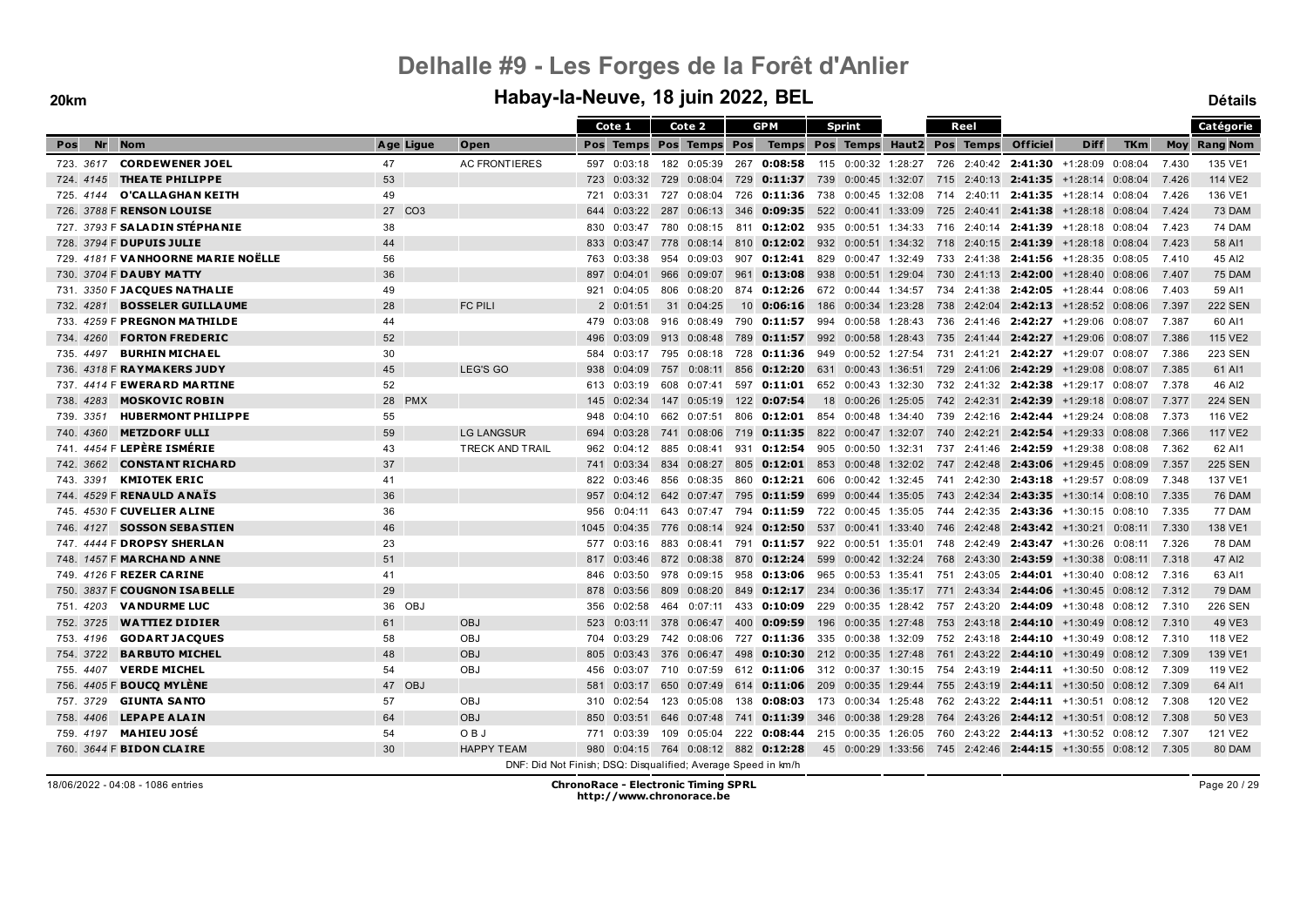#### **20km Habay-la-Neuve, 18 juin 2022, BEL Détails**

|                                       |           |                                                               |      | Cote 1                   |     | Cote 2                 |     | <b>GPM</b>                                                                                      |     | <b>Sprint</b>       |  | Reel |                                                                       |             |            |       | <b>Catégorie</b>    |
|---------------------------------------|-----------|---------------------------------------------------------------|------|--------------------------|-----|------------------------|-----|-------------------------------------------------------------------------------------------------|-----|---------------------|--|------|-----------------------------------------------------------------------|-------------|------------|-------|---------------------|
| <b>Nom</b><br><b>Nr</b><br>Pos        | Age Ligue | Open                                                          |      | Pos Temps Pos Temps Pos  |     |                        |     | Temps Pos Temps Haut2 Pos Temps                                                                 |     |                     |  |      | <b>Officiel</b>                                                       | <b>Diff</b> | <b>TKm</b> |       | <b>Moy Rang Nom</b> |
| 401 F REMY NOËLLE<br>761.             | 40        |                                                               |      | 881 0:03:57 816 0:08:21  |     |                        |     | 850 0:12:18 604 0:00:42 1:35:18 775 2:43:43 2:44:15 +1:30:55 0:08:12                            |     |                     |  |      |                                                                       |             |            | 7.305 | 65 AI1              |
| <b>CAILLAT DAVID</b><br>762. 3709     | 45        |                                                               | 605  |                          |     | $0:03:19$ 1012 0:09:33 |     | 927 0:12:52 576 0:00:42 1:28:43 776 2:44:07 2:44:17 +1:30:56 0:08:12                            |     |                     |  |      |                                                                       |             |            | 7.304 | 140 VE1             |
| <b>DESSOY ARNAUD</b><br>763. 1535     | 37        |                                                               | 797  |                          |     | 0:03:42 800 0:08:19    |     | 804 0:12:01 443 0:00:40 1:33:58                                                                 |     |                     |  |      | 767 2:43:28 2:44:17 +1:30:56 0:08:12                                  |             |            | 7.304 | <b>227 SEN</b>      |
| 764, 4221<br><b>MARCHESE FABIAN</b>   | 50 OBJ    |                                                               | 233  | 0:02:45                  |     | 158 0:05:24            |     | 149 0:08:09                                                                                     |     | 526 0:00:41 1:25:39 |  |      | 769 2:43:30 2:44:17 +1:30:56 0:08:12                                  |             |            | 7.304 | 122 VE2             |
| <b>BUI VAN TUAN</b><br>765. 1534      | 52        |                                                               | 652  | 0:03:23                  |     | 781 0:08:15            |     | 736 0:11:38                                                                                     |     | 446 0:00:40 1:33:51 |  |      | 773  2:43:39 <b>2:44:17</b> +1:30:57  0:08:12                         |             |            | 7.304 | 123 VE2             |
| <b>PERL DENIS</b><br>766, 4245        | 64        | <b>HAPPY TEAM</b>                                             |      | 991 0:04:18              |     | 754 0:08:10            |     | 884 0:12:28 245 0:00:36 1:33:53 749 2:42:52 2:44:23 +1:31:02 0:08:13                            |     |                     |  |      |                                                                       |             |            | 7.300 | 51 VE3              |
| 76 F MORRIS NICOLA-ELIZA BETH<br>767. | 62        | <b>ENJAMBEE</b>                                               |      |                          |     | 368 0:06:45            |     |                                                                                                 |     |                     |  |      | $-$ 1019 0:01:15 1:19:26 782 2:44:27 2:44:27 +1:31:06 0:08:13 7.297   |             |            |       | 12 AI3              |
| <b>BOUCHEZ SÉBASTIEN</b><br>768.4404  | 46        | <b>OBJ</b>                                                    |      | 719 0:03:31              |     | 577 0:07:36            |     | 618 0:11:07 914 0:00:50 1:29:45 772 2:43:36 2:44:28 +1:31:07 0:08:13                            |     |                     |  |      |                                                                       |             |            | 7.296 | 141 VE1             |
| <b>WAGNER FRANCK</b><br>769. 4108     | 36        |                                                               | 840  | 0:03:49                  |     | 638 0:07:46            |     | 723 0:11:35 797 0:00:47 1:37:29                                                                 |     |                     |  |      | 763 2:43:22 2:44:28 +1:31:08 0:08:13                                  |             |            | 7.296 | <b>228 SEN</b>      |
| <b>NEMRY ALAIN</b><br>770. 1585       | 41 T & T  | TREK & TRAIL BE                                               | 995  | 0:04:20                  |     | 919 0:08:50            |     | 965 0:13:10 769 0:00:46 1:34:53                                                                 |     |                     |  |      | 759 2:43:21 2:44:31 +1:31:10 0:08:13                                  |             |            | 7.294 | 142 VE1             |
| <b>BIDON JEAN</b><br>771, 4388        | 63        | <b>HAPPY TEAM</b>                                             | 976  | 0:04:15                  |     |                        |     | 762  0:08:12  877 <b>0:12:27</b>                                                                |     | 689 0:00:44 1:33:56 |  |      | 750 2:43:02 2:44:33 +1:31:13 0:08:13                                  |             |            | 7.292 | 52 VE3              |
| <b>GUIOT XAVIER</b><br>772.4503       | 37        |                                                               |      | 447 0:03:05              |     |                        |     | 715 0:08:00 613 <b>0:11:06</b> 786 0:00:46 1:31:22 770 2:43:31 <b>2:44:40</b> +1:31:19 0:08:14  |     |                     |  |      |                                                                       |             |            | 7.287 | <b>229 SEN</b>      |
| 773. 1532 F HANUS CÉLINE              | 44        |                                                               | 931  | 0:04:08                  |     | 738 0:08:06            |     | 843 0:12:15 775 0:00:46 1:36:25 756 2:43:19 2:44:41 +1:31:20 0:08:14 7.286                      |     |                     |  |      |                                                                       |             |            |       | 66 AI1              |
| 774. 1530 F WOILLARD VALERIE          | 48        |                                                               | 939  | 0:04:09                  |     |                        |     | 734 0:08:05 845 <b>0:12:15</b> 784 0:00:46 1:36:26 758 2:43:20 <b>2:44:42</b> +1:31:21 0:08:14  |     |                     |  |      |                                                                       |             |            | 7.286 | 67 AI1              |
| 775. 4238 F GRIES AURORE              | 43        |                                                               | 930  | 0:04:08                  |     | 873 0:08:38            |     | 919 0:12:47                                                                                     | 898 |                     |  |      | $0:00:49$ 1:38:15 765 2:43:28 2:44:49 +1:31:28 0:08:14                |             |            | 7.280 | 68 AI1              |
| 776. 4362 F PIREAUX-ARNOULD PRISCILLA | 44        | <b>RUN TO DRINK</b>                                           | 933  | 0:04:08                  |     |                        |     | 869 0:08:37 915 0:12:46 888 0:00:49 1:38:14 766 2:43:28 2:44:49 +1:31:28 0:08:14                |     |                     |  |      |                                                                       |             |            | 7.280 | 69 A11              |
| 777. 1456 F PIRE EVELINE              | 41        |                                                               | 831  | 0:03:47                  |     | 855 0:08:34            |     | 863 0:12:22 912 0:00:50 1:32:25                                                                 |     |                     |  |      | 781 2:44:23 2:44:51 +1:31:31 0:08:14                                  |             |            | 7.279 | 70 AI1              |
| <b>BRON JEAN MICHEL</b><br>778, 4211  | 60        | <b>RUY MONTCEAU</b>                                           | 839  | 0:03:49                  |     | 702 0:07:58            |     | 762 0:11:47 982 0:00:56 1:30:49 774 2:43:40 2:44:55 +1:31:34 0:08:14 7.276                      |     |                     |  |      |                                                                       |             |            |       | 53 VE3              |
| 779. 4495 DE BEER OLIVIER             | 48        |                                                               | 650  | 0:03:23                  |     |                        |     | 790  0:08:17  744 <b>0:11:40</b>                                                                |     |                     |  |      | 850 0:00:48 1:33:57 778 2:44:20 <b>2:44:58</b> +1:31:38 0:08:14 7.274 |             |            |       | 143 VE1             |
| 780. 1536 F DARRAJ KHADIJA            | 32        |                                                               | 802  | 0:03:42                  |     |                        |     | 798 0:08:19 808 <b>0:12:02</b> 852 0:00:48 1:33:59 777 2:44:11 <b>2:44:59</b> +1:31:38 0:08:14  |     |                     |  |      |                                                                       |             |            | 7.273 | 81 DAM              |
| 781. 1473 <b>GUIOT CLÉMENT</b>        | 34        |                                                               | 492  | 0:03:09                  |     | 946 0:09:00            |     | 825 0:12:09 712 0:00:44 1:37:48 784 2:45:09 2:45:22 +1:32:01 0:08:16                            |     |                     |  |      |                                                                       |             |            | 7.257 | 230 SEN             |
| 782. 1472 F BERNARD LAURA             | 32        |                                                               | 489  | 0:03:08                  |     | 952 0:09:03            |     | 834 0:12:11 705 0:00:44 1:37:51 785 2:45:10 2:45:22 +1:32:01 0:08:16                            |     |                     |  |      |                                                                       |             |            | 7.257 | 82 DAM              |
| 783. 4289 BLAISE JAMES                | 28        |                                                               |      | 898 0:04:01              |     | 598 0:07:39            |     | 743 <b>0:11:40</b> 513 0:00:41 1:31:23 779 2:44:22 <b>2:45:25</b> +1:32:04 0:08:16              |     |                     |  |      |                                                                       |             |            | 7.254 | 231 SEN             |
| 31 F VILAIN CHRISTIANE<br>784.        | 77        | <b>SPTWAVRE</b>                                               | 1028 | 0:04:27                  |     |                        |     | 908 0:08:47 972 0:13:14 878 0:00:49 1:41:20 780 2:44:23 2:45:30 +1:32:09 0:08:16                |     |                     |  |      |                                                                       |             |            | 7.250 | 2 Al4               |
| 785. 4168 F LEBRUN ELIZA BETH         | 26        | <b>LES NINAS</b>                                              | 871  | 0:03:55                  |     | 807 0:08:20            |     | 847 0:12:16 450 0:00:40 1:42:06 783 2:45:08 2:46:03 +1:32:42 0:08:18                            |     |                     |  |      |                                                                       |             |            | 7.226 | 83 DAM              |
| 786. 3372 TRIS ALDO                   | 61        |                                                               | 970  | 0:04:14                  |     | 857 0:08:35            |     | 925 <b>0:12:50</b> 870 0:00:49 1:35:52 786 2:45:34 <b>2:46:43</b> +1:33:22 0:08:20              |     |                     |  |      |                                                                       |             |            | 7.197 | 54 VE3              |
| 787. 3697 F SURLERAUX FANNY           | 36        |                                                               | 815  |                          |     | 0:03:45 1017 0:09:39   | 989 | $0:13:24$ 918 0:00:51 1:36:18                                                                   |     |                     |  |      | 789 2:45:46 2:46:45 +1:33:24 0:08:20                                  |             |            | 7.196 | 84 DAM              |
| <b>ARNOULD JEAN-MARC</b><br>788. 6741 | 53        |                                                               | 926  | 0:04:07                  |     | 862 0:08:36            |     | 911 <b>0:12:44</b> 1018 0:01:13 1:32:13 787 2:45:43 <b>2:46:58</b> +1:33:37 0:08:20             |     |                     |  |      |                                                                       |             |            | 7.187 | 124 VE2             |
| <b>ADDE JEAN MICHEL</b><br>789. 6927  | 73        | <b>COURIR A MORLAI</b>                                        | 990  | 0:04:17                  |     | 967 0:09:08            |     | 992 0:13:26 917 0:00:51 1:37:35 788 2:45:45 2:47:05 +1:33:44 0:08:21 7.182                      |     |                     |  |      |                                                                       |             |            |       | <b>12 VE4</b>       |
| 790. 4206 F PIRLOT CÉCILE             | 33        |                                                               | 707  | 0:03:30                  |     | 842 0:08:29            | 798 | <b>0:12:00</b> 582 0:00:42 1:32:23                                                              |     |                     |  |      | 791 2:46:20 2:47:28 +1:34:07 0:08:22                                  |             |            | 7.166 | 85 DAM              |
| 791. 6940 JANSSENS ROLAND             | 62        | <b>TORTUES MESLINO</b>                                        |      | 1002 0:04:22 936 0:08:58 |     |                        |     | 984 0:13:20 836 0:00:48 1:36:50 790 2:45:58 2:47:30 +1:34:09 0:08:22                            |     |                     |  |      |                                                                       |             |            | 7.164 | 55 VE3              |
| 966<br><b>GRANDFILS ERIC</b><br>792.  | 65        | <b>JC BAUDOUR</b>                                             | 955  | 0:04:11                  |     | 829 0:08:26            |     | 900 0:12:38                                                                                     | 830 |                     |  |      | $0.00:47$ 1:30:22 794 2:46:56 2:47:30 +1:34:09 0:08:22                |             |            | 7.164 | 56 VE3              |
| 793. 1455 F HUSTINX CATHERINE         | 44        |                                                               | 832  | 0:03:47                  | 881 | 0:08:40                |     | 883 0:12:28                                                                                     |     | 860 0:00:48 1:35:53 |  |      | 797 2:47:26 2:47:39 +1:34:18 0:08:22                                  |             |            | 7.158 | 71 AI1              |
| 794. 6973 F SCHMITT VALERIE           | 45        | TREVIRE TRAIL C                                               |      | 937 0:04:09              |     |                        |     | 735 0:08:05 844 <b>0:12:15</b> 1017 0:01:08 1:33:41 798 2:47:41 <b>2:47:41</b> +1:34:20 0:08:23 |     |                     |  |      |                                                                       |             |            | 7.156 | 72 AI1              |
| 795. 6972 F LEFIN NATHALIE            | 49        |                                                               |      |                          |     |                        |     |                                                                                                 |     |                     |  |      | 799 2:47:42 2:47:42 +1:34:22 0:08:23                                  |             |            | 7.155 | 73 AI1              |
| 391 F VAUSE FABIENNE<br>796.          | 57        | <b>RCNAMUR</b>                                                |      |                          |     |                        |     | 1033 0:04:27 323 0:06:22 563 0:10:50 897 0:00:49 1:33:21 792 2:46:52 2:48:04 +1:34:43 0:08:24   |     |                     |  |      |                                                                       |             |            | 7.140 | 48 AI2              |
| 678 FOLCOUE PHILIPPE<br>797.          | 58        | <b>RCNAMUR</b>                                                |      |                          |     |                        |     | 1032 0:04:27 1001 0:09:27 1018 0:13:54 890 0:00:49 1:36:25 793 2:46:52 2:48:04 +1:34:43 0:08:24 |     |                     |  |      |                                                                       |             |            | 7.139 | 125 VE2             |
| 798. 4131 F RIE PAULINE               | 31        |                                                               |      |                          |     |                        |     | 739 0:03:34 682 0:07:54 700 0:11:28 756 0:00:46 1:34:47 796 2:47:22 2:48:09 +1:34:48 0:08:24    |     |                     |  |      |                                                                       |             |            | 7.136 | 86 DAM              |
|                                       |           | DNF: Did Not Finish: DSO: Disqualified: Average Speed in km/h |      |                          |     |                        |     |                                                                                                 |     |                     |  |      |                                                                       |             |            |       |                     |

DNF: Did Not Finish; DSQ: Disqualified; Average Speed in km/h

18/06/2022 - 04:08 - 1086 entries **ChronoRace - Electronic Timing SPRL http://www.chronorace.be**

Page 21 / 29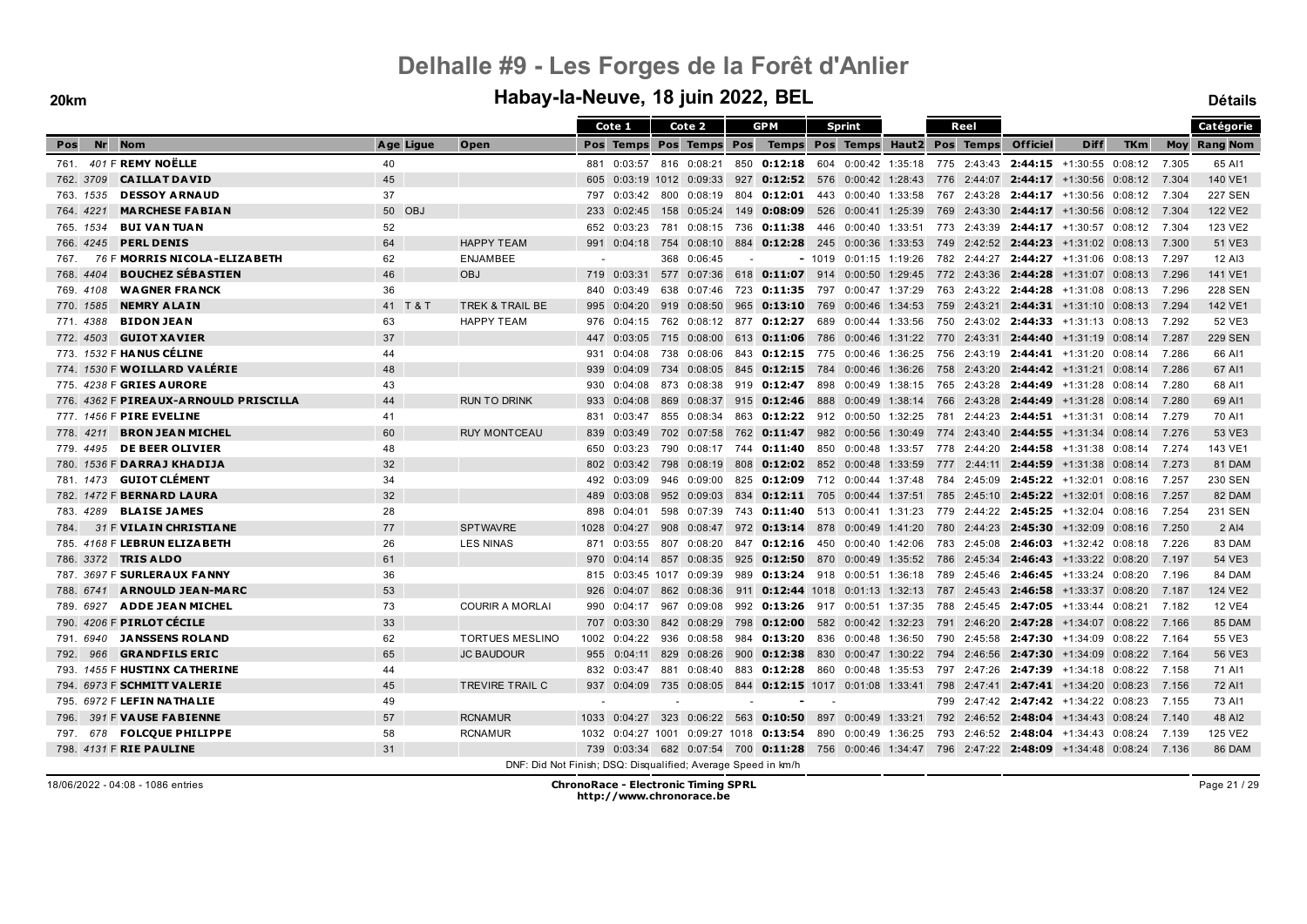#### **20km Habay-la-Neuve, 18 juin 2022, BEL Détails**

|                                         |           |                                                               |      | Cote 1         |     | Cote 2                  |     | <b>GPM</b>                                                                                    |     | <b>Sprint</b>                   |  | Reel        |                     |                                                                                  |            |       | Catégorie           |
|-----------------------------------------|-----------|---------------------------------------------------------------|------|----------------|-----|-------------------------|-----|-----------------------------------------------------------------------------------------------|-----|---------------------------------|--|-------------|---------------------|----------------------------------------------------------------------------------|------------|-------|---------------------|
| <b>Nr</b><br><b>Nom</b><br><b>Pos</b>   | Age Ligue | Open                                                          |      |                |     | Pos Temps Pos Temps Pos |     |                                                                                               |     | Temps Pos Temps Haut2 Pos Temps |  |             | <b>Officiel</b>     | <b>Diff</b>                                                                      | <b>TKm</b> |       | <b>Moy</b> Rang Nom |
| 799. 4146 <b>ENGLEBERT SIMON</b>        | 35        |                                                               |      | 742 0:03:34    |     | 687 0:07:54             | 703 | 0:11:29                                                                                       |     | 791 0:00:46 1:34:48             |  |             |                     | 795 2:47:22 2:48:09 +1:34:48 0:08:24                                             |            | 7.136 | <b>232 SEN</b>      |
| 800. 2179 F GASPARD LAURENCE            | 42        |                                                               | 934  | 0:04:08        | 888 | 0:08:42                 | 926 | $0:12:51$ 436                                                                                 |     | 0:00:40 1:36:50                 |  | 800 2:47:51 | 2:48:38             | +1:35:17 0:08:25                                                                 |            | 7.116 | 74 AI1              |
| 801. 4095 F VERLAINE ISABELLE           | 47        |                                                               | 548  |                |     | 0:03:14 1022 0:09:46    | 939 | <b>0:13:00</b> 872 0:00:49 1:37:00                                                            |     |                                 |  |             |                     | 801 2:48:28 2:48:54 +1:35:33 0:08:26                                             |            | 7.105 | 75 AI1              |
| 802. 4165 F LHOTE MARIE                 | 37        |                                                               | 766  | 0:03:38        |     | 902 0:08:46             | 871 | <b>0:12:24</b> 397 0:00:39 1:38:53                                                            |     |                                 |  |             |                     | 803 2:48:32 2:49:24 +1:36:04 0:08:28                                             |            | 7.083 | 87 DAM              |
| <b>THIERY LUDOVIC</b><br>803. 4166      | 36        |                                                               | 658  | 0:03:24        |     | $900 \quad 0:08:45$     |     | 831 0:12:10                                                                                   |     | 403 0:00:39 1:38:53             |  |             | 802 2:48:31 2:49:25 | +1:36:04 0:08:28                                                                 |            | 7.083 | 233 SEN             |
| <b>LAMBERT CEDRIC</b><br>804, 1462      | 40        |                                                               | 331  | 0:02:56        |     | 935 0:08:57             | 782 | $0:11:54$ 1003                                                                                |     | 0:00:59 1:29:42                 |  | 805 2:49:14 | 2:49:37             | +1:36:16 0:08:28                                                                 |            | 7.074 | 144 VE1             |
| 805. 3830 F JEANBAPTISTE ISABELLE       | 32        | <b>BATIFER</b>                                                | 773  | 0:03:40        |     | 961 0:09:06             | 916 | $0:12:46$ 1005 0:01:01 1:32:02                                                                |     |                                 |  | 807 2:49:31 |                     | $2:49:54$ +1:36:33 0:08:29                                                       |            | 7.063 | 88 DAM              |
| <b>DIDRICHE QUENTIN</b><br>806, 4474    | 36        | TREK&TRAIL                                                    | 770  | 0:03:39        |     | 962 0:09:07             |     | 917 0:12:46 1007 0:01:02 1:32:01                                                              |     |                                 |  |             |                     | 808 2:49:31 2:49:55 +1:36:34 0:08:29                                             |            | 7.062 | <b>234 SEN</b>      |
| <b>CLEMENT BENJAMIN</b><br>807.6992     | 36        |                                                               | 480  | 0:03:08        |     | 779 0:08:15             |     | 678 0:11:23                                                                                   | 305 | 0:00:37 1:36:25                 |  |             |                     | 804 2:49:01 2:50:06 +1:36:45 0:08:30                                             |            | 7.054 | 235 SEN             |
| <b>CLAUSSE ALEXANDRE</b><br>808.4506    | 31 PMX    |                                                               | 671  | 0:03:26        |     | 761 0:08:11             | 735 | 0:11:38                                                                                       | 380 | 0:00:39 1:36:06                 |  |             | 806 2:49:15 2:50:18 | +1:36:58 0:08:30                                                                 |            | 7.046 | <b>236 SEN</b>      |
| <b>KARIGER ADRIEN</b><br>809. 1435      | 26        |                                                               | 209  | 0:02:42        |     | 683 0:07:54             |     | 520 0:10:37                                                                                   | 358 | $0:00:38$ 1:27:40               |  |             |                     | 813 2:50:38 2:50:45 +1:37:24 0:08:32                                             |            | 7.028 | <b>237 SEN</b>      |
| <b>SWENNEN GILBERT</b><br>810.<br>545   | 72        | <b>FOULEES DU PLAI</b>                                        | 774  | 0:03:40        |     | 932 0:08:56             | 899 | 0:12:36                                                                                       | 647 | 0:00:43 1:26:54                 |  | 812 2:50:37 |                     | $2:50:47$ +1:37:26 0:08:32                                                       |            | 7.026 | <b>13 VE4</b>       |
| <b>DEMIN MICHEL</b><br>463<br>811.      | 54        | <b>TEAM MARCEL</b>                                            | 709  | 0:03:30        |     |                         |     | 262 0:06:04 342 0:09:35 623 0:00:43 1:24:03                                                   |     |                                 |  |             |                     | 811 2:50:32 2:50:47 +1:37:26 0:08:32                                             |            | 7.026 | 126 VE2             |
| <b>HENIN JEREMY</b><br>812. 3626        | 30        |                                                               | 1006 | 0:04:23        |     | 911 0:08:47             |     | 966 0:13:11 135                                                                               |     | $0:00:33$ 1:39:52               |  |             |                     | 809 2:49:51 2:50:56 +1:37:35 0:08:32                                             |            | 7.020 | <b>238 SEN</b>      |
| <b>CIMINO HADRIEN</b><br>813. 1429      | 28        |                                                               | 376  | 0:03:00        | 609 | 0:07:41                 | 535 | 0:10:41                                                                                       | 704 | 0:00:44 1:26:45                 |  |             | 814 2:50:50 2:51:03 | +1:37:43 0:08:33                                                                 |            | 7.015 | 239 SEN             |
| 814. 3632 F SCHLEICH CARINE             | 44        |                                                               | 1064 |                |     |                         |     | $0.05:27$ 1031 0:09:57 1045 0:15:24 1024 0:05:39 1:51:56 815 2:51:28 2:51:28 +1:38:08 0:08:34 |     |                                 |  |             |                     |                                                                                  |            | 6.998 | 76 AI1              |
| 815. 4366 F SCHMITZ BARBARA             | 63        | <b>LG LANGSUR</b>                                             | 919  | 0:04:05        |     |                         |     | 635 0:07:45 771 0:11:50                                                                       | 865 |                                 |  |             |                     | $0:00:48$ 1:37:15 810 2:50:03 2:51:30 +1:38:09 0:08:34                           |            | 6.997 | 13 AI3              |
| 816. 4317 F GÉRARD FRANÇOISE            | 48        |                                                               | 907  | 0:04:02        |     | 941 0:08:58             | 943 | <b>0:13:01</b> 915 0:00:50 1:36:27                                                            |     |                                 |  |             |                     | 819 2:52:17 2:52:22 +1:39:01 0:08:37                                             |            | 6.962 | 77 AI1              |
| 817. 4201 F GOFFIN BÉNÉDICTE            | 52        |                                                               | 903  | 0:04:02        |     | 931 0:08:55             | 933 | 0:12:57                                                                                       | 906 | 0:00:50 1:36:25                 |  |             |                     | 820 2:52:18 2:52:22 +1:39:02 0:08:37                                             |            | 6.961 | 49 AI2              |
| 818. 5777 ENEMAN GEERT                  | 54        |                                                               | 717  | $0:03:31$ 1010 |     | 0:09:33                 | 952 | 0:13:04                                                                                       | 658 | 0:00:43 1:40:07                 |  |             |                     | 816 2:51:29 2:52:50 +1:39:29 0:08:38                                             |            | 6.943 | <b>127 VE2</b>      |
| 819. 4169 F <b>PAUL MARIE-HÉLÈNE</b>    | 51        | TNTB                                                          | 873  | 0:03:56        |     | 782 0:08:15             |     | 833 0:12:11 864 0:00:48 1:42:05                                                               |     |                                 |  |             |                     | 818 2:52:12 2:53:06 +1:39:45 0:08:39                                             |            | 6.932 | 50 AI2              |
| 820. 3344 F MARTIN VICKY                | 34        |                                                               | 1009 | 0:04:24        |     | 907 0:08:47             | 967 | $0:13:11$ 883                                                                                 |     | 0:00:49 1:39:51                 |  |             |                     | 821 2:52:18 2:53:21 +1:40:00 0:08:40                                             |            | 6.922 | 89 DAM              |
| 821. 3688 F MARTIN SOPHIE               | 31        | RUN ET BE HAPPY                                               | 524  | 0:03:11        |     | 970 0:09:10             | 864 | 0:12:22 246 0:00:36 1:42:25 817 2:52:09 2:53:35 +1:40:15 0:08:40                              |     |                                 |  |             |                     |                                                                                  |            | 6.913 | <b>90 DAM</b>       |
| <b>QUERE JEAN</b><br>822. 3641          | 30        |                                                               | 387  | 0:03:00        |     | 20 0:04:17              | 71  |                                                                                               |     |                                 |  |             |                     | <b>0:07:18</b> 402 0:00:39 1:27:47 826 2:52:38 <b>2:53:36</b> $+1:40:15$ 0:08:40 |            | 6.912 | <b>240 SEN</b>      |
| 823. 3637 F BROUARD AUDREY              | 29        |                                                               | 381  | 0:03:00        |     | 174 0:05:33             | 198 | $0:08:34$ 414                                                                                 |     | 0:00:39 1:30:00                 |  |             |                     | 824 2:52:37 2:53:36 +1:40:16 0:08:40                                             |            | 6.912 | <b>91 DAM</b>       |
| <b>DESSOY ANTHONY</b><br>824, 4461      | 38        |                                                               | 810  | 0:03:44        |     | 858 0:08:35             | 855 | $0:12:20$ 638 0:00:43 1:37:34                                                                 |     |                                 |  |             |                     | 829 2:52:59 2:53:42 +1:40:21 0:08:41                                             |            | 6.908 | <b>241 SEN</b>      |
| <b>GRANDJEAN SÉBASTIEN</b><br>825. 3612 | 41 TREK&T |                                                               | 855  | 0:03:53        |     | 769 0:08:13             |     | 816 0:12:06                                                                                   |     | 376 0:00:38 1:39:45             |  |             |                     | 825 2:52:37 2:53:48 +1:40:28 0:08:41                                             |            | 6.904 | 145 VE1             |
| 826. 3711 F GODIN CHRISTELLE            | 42        |                                                               | 950  | 0:04:10        |     | $918 \quad 0:08:49$     | 941 | 0:13:00                                                                                       | 866 | 0:00:49 1:40:30                 |  |             |                     | 827 2:52:38 2:53:52 +1:40:31 0:08:41                                             |            | 6.902 | 78 AI1              |
| <b>FROGNET STEPHANE</b><br>827. 4433    | 49        |                                                               | 812  | 0:03:45        |     | 752 0:08:09             |     | 783 0:11:54 787 0:00:46 1:35:23                                                               |     |                                 |  |             |                     | 830 2:53:11 2:53:52 +1:40:31 0:08:41                                             |            | 6.902 | 146 VE1             |
| 828. 4187 F RAUSCH LÆTITIA              | 42        |                                                               | 951  | 0:04:10        |     | 917 0:08:49             | 940 | 0:13:00                                                                                       | 783 | 0:00:46 1:40:29                 |  |             |                     | 828 2:52:39 2:53:52 +1:40:31 0:08:41                                             |            | 6.902 | 79 AI1              |
| <b>TOUSSAINT ERIC</b><br>829. 4434      | 46        |                                                               | 776  | 0:03:40        |     | 756 0:08:11             |     | 775 0:11:51                                                                                   |     | 892 0:00:49 1:35:22             |  |             |                     | 831 2:53:14 2:53:56 +1:40:35 0:08:41                                             |            | 6.899 | 147 VE1             |
| <b>DANTZER GILBERT</b><br>830. 6743     | 68        | <b>AJT VDF</b>                                                | 781  | 0:03:40        |     | 581 0:07:36             | 667 | $0:11:17$ 862                                                                                 |     | 0:00:48 1:32:46                 |  | 832 2:53:21 |                     | 2:53:56 +1:40:35 0:08:41                                                         |            | 6.899 | 57 VE3              |
| 831. 4255 F DESNOYERS PASCALE           | 60        |                                                               | 860  | 0:03:54        |     | 655 0:07:50             | 758 | $0:11:44$ 828                                                                                 |     | 0:00:47 1:33:15                 |  |             |                     | 833 2:53:22 2:53:56 +1:40:35 0:08:41                                             |            | 6.899 | 14 AI3              |
| <b>PAVAN JEAN-PAUL</b><br>832.4256      | 66        |                                                               | 912  | 0:04:03        |     | 504 0:07:21             | 684 | $0:11:25$ 868                                                                                 |     |                                 |  |             |                     | $0.00:49$ 1:37:57 836 2:53:25 2:53:56 +1:40:35 0:08:41                           |            | 6.899 | 58 VE3              |
| <b>LANCHAS PASCAL</b><br>833. 6744      | 65        |                                                               | 940  | 0:04:09        |     | 673 0:07:53             |     | 812 0:12:03                                                                                   | 835 | 0:00:48 1:33:17                 |  |             |                     | 835 2:53:23 2:53:56 +1:40:36 0:08:41                                             |            | 6.899 | 59 VE3              |
| <b>PARIS GILLES</b><br>834, 4132        | 63        |                                                               | 896  | 0:04:00        |     | 511 0:07:23             |     | 680 0:11:24 845 0:00:48 1:32:47                                                               |     |                                 |  |             |                     | 834 2:53:23 2:53:57 +1:40:36 0:08:41                                             |            | 6.898 | 60 VE3              |
| <b>DI GIUSEPPE ANGELO</b><br>835. 3653  | 52        | LES BOTTINES DE                                               | 697  | 0:03:28        |     | 286 0:06:13             | 363 | $0:09:42$ 778 0:00:46 1:38:16                                                                 |     |                                 |  |             |                     | 822 2:52:31 2:53:59 +1:40:38 0:08:41                                             |            | 6.897 | 128 VE2             |
| DI BARTOLOMEO ROBERTO<br>836, 3652      | 53        |                                                               | 695  | 0:03:28        |     |                         |     | 284 0:06:12 362 0:09:41 781 0:00:46 1:38:15 823 2:52:32 2:53:59 +1:40:38 0:08:41              |     |                                 |  |             |                     |                                                                                  |            | 6.897 | 129 VE2             |
|                                         |           | DNF: Did Not Finish; DSQ: Disqualified; Average Speed in km/h |      |                |     |                         |     |                                                                                               |     |                                 |  |             |                     |                                                                                  |            |       |                     |

Page 22 / 29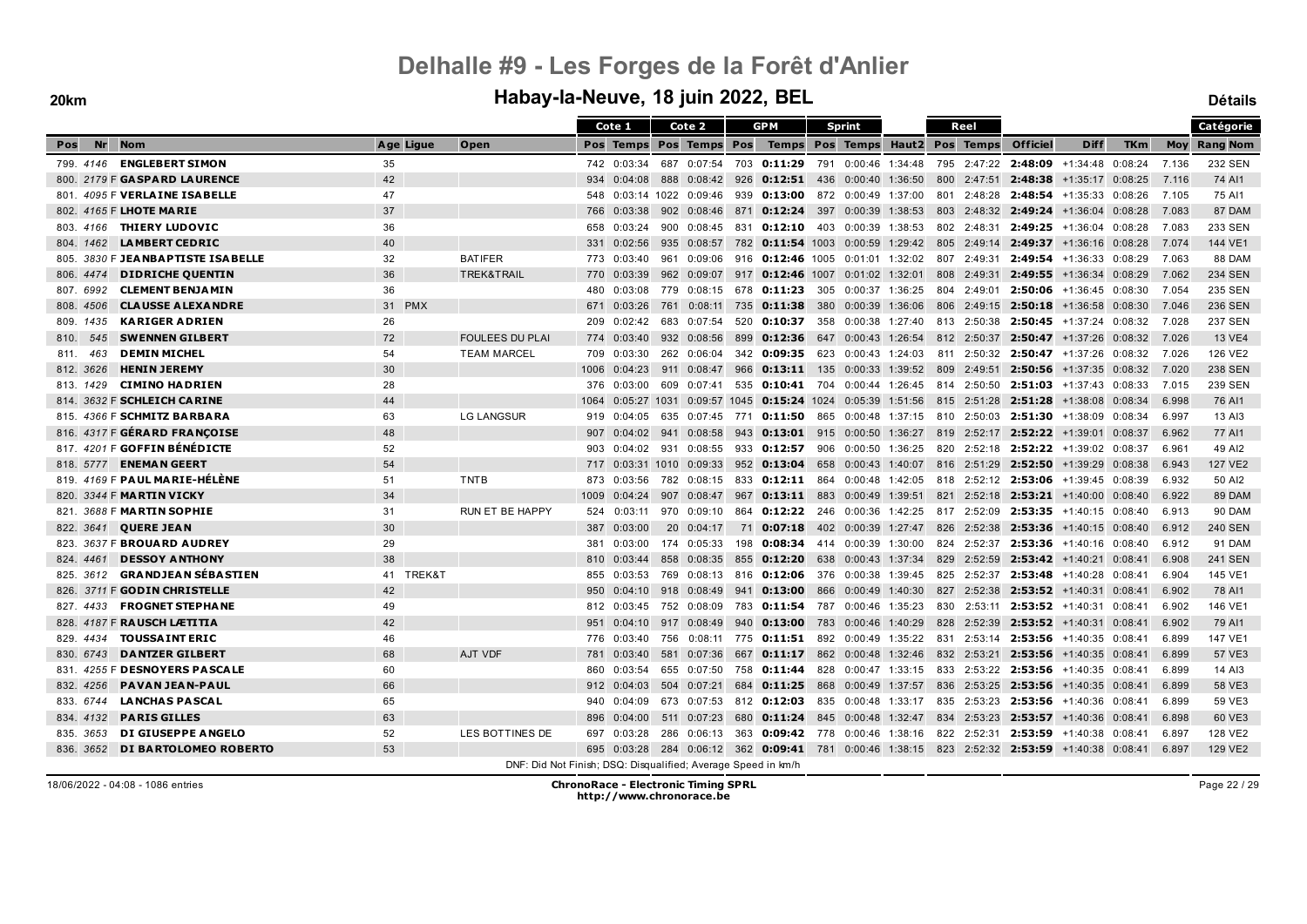#### **20km Habay-la-Neuve, 18 juin 2022, BEL Détails**

|                                         |           |                                                                             |      | Cote 1           |     | Cote 2                   |     | <b>GPM</b>                                   |                          | <b>Sprint</b>                   |         |     | Reel        |                     |                                                                                               |            |       | Catégorie           |
|-----------------------------------------|-----------|-----------------------------------------------------------------------------|------|------------------|-----|--------------------------|-----|----------------------------------------------|--------------------------|---------------------------------|---------|-----|-------------|---------------------|-----------------------------------------------------------------------------------------------|------------|-------|---------------------|
| Nr<br><b>Nom</b><br>Pos                 | Age Ligue | Open                                                                        |      | <b>Pos Temps</b> |     | Pos Temps Pos            |     |                                              |                          | Temps Pos Temps Haut2 Pos Temps |         |     |             | <b>Officiel</b>     | <b>Diff</b>                                                                                   | <b>TKm</b> |       | <b>Moy Rang Nom</b> |
| 837. 3640 F GILLIOT ELÉONORE            | 30        |                                                                             |      | 784 0:03:41      |     |                          |     | 745 0:08:07 765 0:11:48 794 0:00:46 1:38:22  |                          |                                 |         |     |             |                     | 837 2:53:25 2:54:01 +1:40:40 0:08:42                                                          |            | 6.896 | 92 DAM              |
| <b>GERMAIN FRÉDÉRIC</b><br>838. 3402    | 30 AUCHAN | <b>AUCHAN MAUREPAS</b>                                                      | 660  | 0:03:25          | 265 | 0:06:05                  | 328 | $0:09:30$ 1011 0:01:06 1:35:23               |                          |                                 |         |     |             |                     | 839 2:54:15 2:54:41 +1:41:20 0:08:44                                                          |            | 6.869 | <b>242 SEN</b>      |
| 149 F JERKOVIC LYDIE<br>839.            | 43 CSF    | <b>MYSTERE</b>                                                              | 1010 | 0:04:24          |     | 959 0:09:06              |     | 996 0:13:31 887 0:00:49 1:39:39              |                          |                                 |         |     |             |                     | 840 2:54:17 2:55:04 +1:41:43 0:08:45                                                          |            | 6.854 | 80 AI1              |
| <b>BAIJOT FABRICE</b><br>840, 4440      | 43        |                                                                             | 1050 | 0:04:41          |     |                          |     | 300 0:06:17 588 0:10:58 640 0:00:43 1:55:01  |                          |                                 |         |     |             |                     | 841 2:54:20 2:55:34 +1:42:13 0:08:46                                                          |            | 6.835 | 148 VE1             |
| <b>DURET THIERRY</b><br>841.4394        | 56        |                                                                             | 1005 | 0:04:23          |     |                          |     | 977 0:09:15 1002 0:13:38                     | 803                      | 0:00:47 1:41:14                 |         |     | 838 2:54:04 |                     | $2:55:34$ +1:42:13 0:08:46                                                                    |            | 6.835 | 130 VE2             |
| <b>MOISE PATRICK</b><br>842.<br>493     | 62        | <b>RCNAMUR</b>                                                              | 1052 | 0:04:43          |     |                          |     | 971 0:09:11 1019 0:13:55 304 0:00:37 1:41:28 |                          |                                 |         |     |             |                     | 850 2:55:19 2:55:44 +1:42:24 0:08:47                                                          |            | 6.828 | 61 VE3              |
| 843. 4184 F MERCIER VIRGINIE            | 29        |                                                                             | 701  | 0:03:29          |     |                          |     |                                              | 881                      | 0:00:49                         |         |     |             |                     | 852 2:55:36 2:55:46 +1:42:25 0:08:47                                                          |            | 6.827 | 93 DAM              |
| <b>CORTVRINT MICHEL</b><br>844, 4378    | 70        | <b>JAMES</b>                                                                | 928  | 0:04:08          |     | 981 0:09:18              | 991 | 0:13:26 1006 0:01:01 1:39:08                 |                          |                                 |         |     |             |                     | 842 2:54:43 2:55:54 +1:42:33 0:08:47                                                          |            | 6.822 | <b>14 VE4</b>       |
| <b>BEURIER LOTS</b><br>845.4241         | 30        |                                                                             | 399  | 0:03:02          |     | 17 0:04:16               |     | 72 0:07:18 220 0:00:35 1:26:28               |                          |                                 |         |     |             |                     | 847 2:54:59 2:55:56 +1:42:35 0:08:47                                                          |            | 6.821 | 243 SEN             |
| <b>LEDUC THIBAULT</b><br>846. 3339      | 29        |                                                                             | 567  | 0:03:15          |     | 11 0:03:59               |     | 66 0:07:15                                   | 228                      | 0:00:35 1:27:52                 |         |     | 845 2:54:57 |                     | 2:55:56 +1:42:35 0:08:47                                                                      |            | 6.821 | <b>244 SEN</b>      |
| <b>DELVA JEAN-PAUL</b><br>847.4468      | 64 ZATAC  |                                                                             | 916  | 0:04:04          | 945 | 0:09:00                  |     | 953 0:13:04                                  | 541                      | $0:00:41$ 1:42:14               |         |     | 843 2:54:53 |                     | $2:56:21$ +1:43:00 0:08:49                                                                    |            | 6.804 | 62 VE3              |
| <b>HOFFMANN JEAN-LUC</b><br>848. 3398   | 58        | <b>RUN AND BE HAPP</b>                                                      | 959  |                  |     | $0:04:12$ 949 0:09:01    |     | 968 0:13:13 541 0:00:41 1:42:15              |                          |                                 |         |     |             |                     | 844 2:54:56 2:56:21 +1:43:00 0:08:49                                                          |            | 6.804 | 131 VE2             |
| 849. 4447 F CRAHAY FABIENNE             | 59        |                                                                             | 960  | 0:04:12          |     | 854 0:08:34              |     | 920 0:12:47 440 0:00:40 1:40:21              |                          |                                 |         |     |             |                     | 846 2:54:57 2:56:23 +1:43:02 0:08:49                                                          |            | 6.803 | 51 AI2              |
| <b>FEUILLOLAY SYLVAIN</b><br>850.4311   | 50        |                                                                             | 989  | 0:04:17          |     | 835 0:08:27              |     | 913 0:12:45 383 0:00:39 1:40:44              |                          |                                 |         |     |             |                     | 848 2:55:02 2:56:26 +1:43:05 0:08:49                                                          |            | 6.801 | 132 VE2             |
| 851. 4305 F DUCLOS CORINNE              |           |                                                                             | 985  | 0:04:16          |     | 836 0:08:27              |     | 912 0:12:44 395 0:00:39 1:40:44              |                          |                                 |         |     |             |                     | 849 2:55:02 2:56:26 +1:43:05 0:08:49                                                          |            | 6.801 | 3 XXX               |
| 852. 4518 F HENRION EMILIE              | 37        |                                                                             | 511  | 0:03:10          |     | 804 0:08:20              |     | 706 0:11:30                                  |                          | 732 0:00:45 1:31:19             |         |     |             | 857 2:56:11 2:56:38 | +1:43:17 0:08:49                                                                              |            | 6.794 | 94 DAM              |
| <b>PHILIPPART QUENTIN</b><br>853.4377   | 40        |                                                                             | 730  | 0:03:33          |     | 810 0:08:21              |     | 784 <b>0:11:54</b>                           | 482                      | 0:00:41 1:32:56                 |         | 858 | 2:56:11     | 2:56:38             | +1:43:17 0:08:49                                                                              |            | 6.794 | 149 VE1             |
| 854. 4423 F LOUIS ANNE-LAURE            | 36        |                                                                             | 735  |                  |     | $0:03:33$ 1019 0:09:42   |     | 976 0:13:16 676 0:00:44 1:34:19              |                          |                                 |         |     | 859 2:56:11 |                     | $2:56:38$ +1:43:17 0:08:49                                                                    |            | 6.793 | <b>95 DAM</b>       |
| 855. 3839 F TOUSSAINT AMANDINE          | 39        |                                                                             | 441  | 0:03:05          |     | 759 0:08:11              |     | 663 0:11:16 710 0:00:44 1:31:11              |                          |                                 |         |     |             |                     | 856 2:56:10 2:56:38 +1:43:17 0:08:49                                                          |            | 6.793 | <b>96 DAM</b>       |
| <b>PIQUARD BEN</b><br>856, 3656         | 55        | <b>JAMES</b>                                                                | 905  | 0:04:02          |     | 840 0:08:29              | 893 | $0:12:32$ 703                                |                          | $0:00:44$ 1:34:53               |         |     |             |                     | 862 2:56:33 2:57:03 +1:43:42 0:08:51                                                          |            | 6.777 | 133 VE2             |
| 857. 3698 F JIN CAROLINE                | 44        | <b>RUN AND BE HAPP</b>                                                      | 963  | 0:04:13          |     | 969 0:09:10              |     | 986 0:13:23 715 0:00:44 1:42:27              |                          |                                 |         |     |             |                     | 851 2:55:35 2:57:04 +1:43:43 0:08:51                                                          |            | 6.777 | 81 AI1              |
| <b>DUPAL GILLES</b><br>858, 4257        | 53        |                                                                             | 698  | 0:03:29          | 713 | 0:08:00                  | 701 | 0:11:29                                      | 411                      | $0:00:39$ 1:40:34               |         |     |             | 853 2:55:43 2:57:09 | $+1:43:48$ 0:08:51                                                                            |            | 6.773 | 134 VE2             |
| <b>GERARD NICOLAS</b><br>859. 4472      | 55        | <b>ZATAC LIEGE</b>                                                          | 918  | 0:04:04          |     | 853 0:08:34              |     | 901 0:12:38                                  |                          | 692 0:00:44 1:40:20             |         |     |             |                     | 854 2:55:47 2:57:15 +1:43:54 0:08:51                                                          |            | 6.770 | 135 VE2             |
| <b>BERTHOLOME ERIC</b><br>860. 3396     | 60        |                                                                             | 964  | 0:04:14          |     | 968 0:09:10              |     | 987 0:13:24 757 0:00:46 1:42:24              |                          |                                 |         |     |             |                     | 855 2:55:56 2:57:24 +1:44:03 0:08:52                                                          |            | 6.764 | 63 VE3              |
| 861. 6974 F BREYER SOPHIE               | 45        |                                                                             | 922  | 0:04:05          |     | 944 0:09:00              |     | 956 0:13:05                                  | 857                      | 0:00:48 1:42:56                 |         |     |             |                     | 861 2:56:25 2:57:38 +1:44:17 0:08:52                                                          |            | 6.755 | 82 AI1              |
| <b>MAURY NICOLAS</b><br>862, 3795       | 45        |                                                                             | 778  |                  |     | $0:03:40$ 1005 $0:09:29$ |     | 962 0:13:09                                  | $\overline{\phantom{a}}$ |                                 | 1:39:08 |     |             |                     | 860 2:56:19 2:57:45 +1:44:24 0:08:53                                                          |            | 6.751 | 150 VE1             |
| <b>EVIN CLÉMENT</b><br>863. 3336        | 29        |                                                                             | 700  | 0:03:29          |     | 939 0:08:58              |     | 876 0:12:27                                  |                          | 884 0:00:49 1:34:47             |         |     |             |                     | 863 2:56:52 2:57:49 +1:44:29 0:08:53                                                          |            | 6.748 | <b>245 SEN</b>      |
| <b>MCLEAN JACK</b><br>864, 4233         | 32        |                                                                             | 728  | 0:03:32          |     | 544 0:07:30              |     | 605 0:11:02 833                              |                          | $0:00:48$ 1:36:49               |         |     |             |                     | 864 2:57:06 2:58:05 +1:44:44 0:08:54                                                          |            | 6.738 | <b>246 SEN</b>      |
| <b>BISCAY JEAN-CÔME</b><br>865. 3638    | 30        |                                                                             | 458  | 0:03:07          |     | 440 0:07:06              |     | 444 0:10:13                                  |                          | 562 0:00:42 1:31:30             |         |     |             | 865 2:57:32 2:58:25 | +1:45:05 0:08:55                                                                              |            | 6.725 | <b>247 SEN</b>      |
| 866. 4429 F ZITELLA CARINE              | 52        |                                                                             | 927  | 0:04:07          |     | 925 0:08:53              |     | 942 0:13:01 978                              |                          | 0:00:54 1:40:33                 |         |     |             |                     | 866 2:57:34 2:58:32 +1:45:11 0:08:55                                                          |            | 6.721 | 52 AI2              |
| <b>GOEDERS AXEL</b><br>867. 4397        | 30        |                                                                             | 546  | 0:03:14          |     | 982 0:09:18              |     | 894 0:12:32 773                              |                          | 0:00:46 1:35:00                 |         |     |             |                     | 869 2:57:55 2:58:44 +1:45:23 0:08:56                                                          |            | 6.714 | 248 SEN             |
| <b>LESCANNE FLAVIEN</b><br>868, 3639    | 28        |                                                                             | 409  | 0:03:02          |     | 934 0:08:57              |     | 799 0:12:00                                  |                          | 856 0:00:48 1:34:46             |         |     |             |                     | 870 2:57:58 2:58:56 +1:45:35 0:08:56                                                          |            | 6.706 | <b>249 SEN</b>      |
| <b>HANSEN RAPHAEL</b><br>869. 4229      | 46        |                                                                             | 791  |                  |     | 0:03:41 1016 0:09:38     |     | 982 0:13:19 555 0:00:42 1:39:50              |                          |                                 |         |     |             |                     | 871 2:58:27 2:59:03 +1:45:43 0:08:57                                                          |            | 6.701 | 151 VE1             |
| 870. 4313 F VAN PUYVELDE CLOTHILDE      | 43        | <b>GAG</b>                                                                  | 942  | 0:04:09          | 788 | 0:08:17                  | 878 | 0:12:27                                      | 110                      | 0:00:32 1:40:35                 |         |     |             |                     | 868 2:57:47 2:59:11 +1:45:50 0:08:57                                                          |            | 6.697 | 83 AI1              |
| 503 F CHAMPAGNE SIBYLLE<br>871.         | 53        | GAG                                                                         | 935  | 0:04:09          |     | 793 0:08:18              |     | 880 0:12:27                                  |                          | 119 0:00:32 1:40:38             |         |     | 867 2:57:47 |                     | $2:59:11$ +1:45:51 0:08:57                                                                    |            | 6.696 | 53 AI2              |
| <b>REIS FRÉDÉRIC</b><br>872. 4411       | 46        |                                                                             | 473  | 0:03:08          |     | 824 0:08:24              |     | 712 0:11:33 529                              |                          | 0:00:41 1:36:55                 |         |     |             |                     | 873 2:59:24 2:59:54 +1:46:33 0:08:59                                                          |            | 6.670 | 152 VE1             |
| <b>CEULEMANS NICOLAS</b><br>873.<br>923 | 52        | ANTILOB                                                                     | 852  |                  |     | 0:03:52 1018 0:09:40     |     | 997 0:13:33 876 0:00:49 1:37:48              |                          |                                 |         |     |             |                     | 872 2:59:15 3:00:18 +1:46:57 0:09:00                                                          |            | 6.655 | 136 VE2             |
| 874. 203 ALBERT MICHEL                  | 61        | <b>GAG</b><br>DNE: Did Not Einigh: DRO: Digunalified: Average Speed in Im/h |      |                  |     |                          |     |                                              |                          |                                 |         |     |             |                     | 818 0:03:46 775 0:08:13 797 0:12:00 1021 0:01:24 1:40:34 877 2:59:45 3:00:31 +1:47:10 0:09:01 |            | 6.647 | 64 VE3              |

DNF: Did Not Finish; DSQ: Disqualified; Average Speed in km/h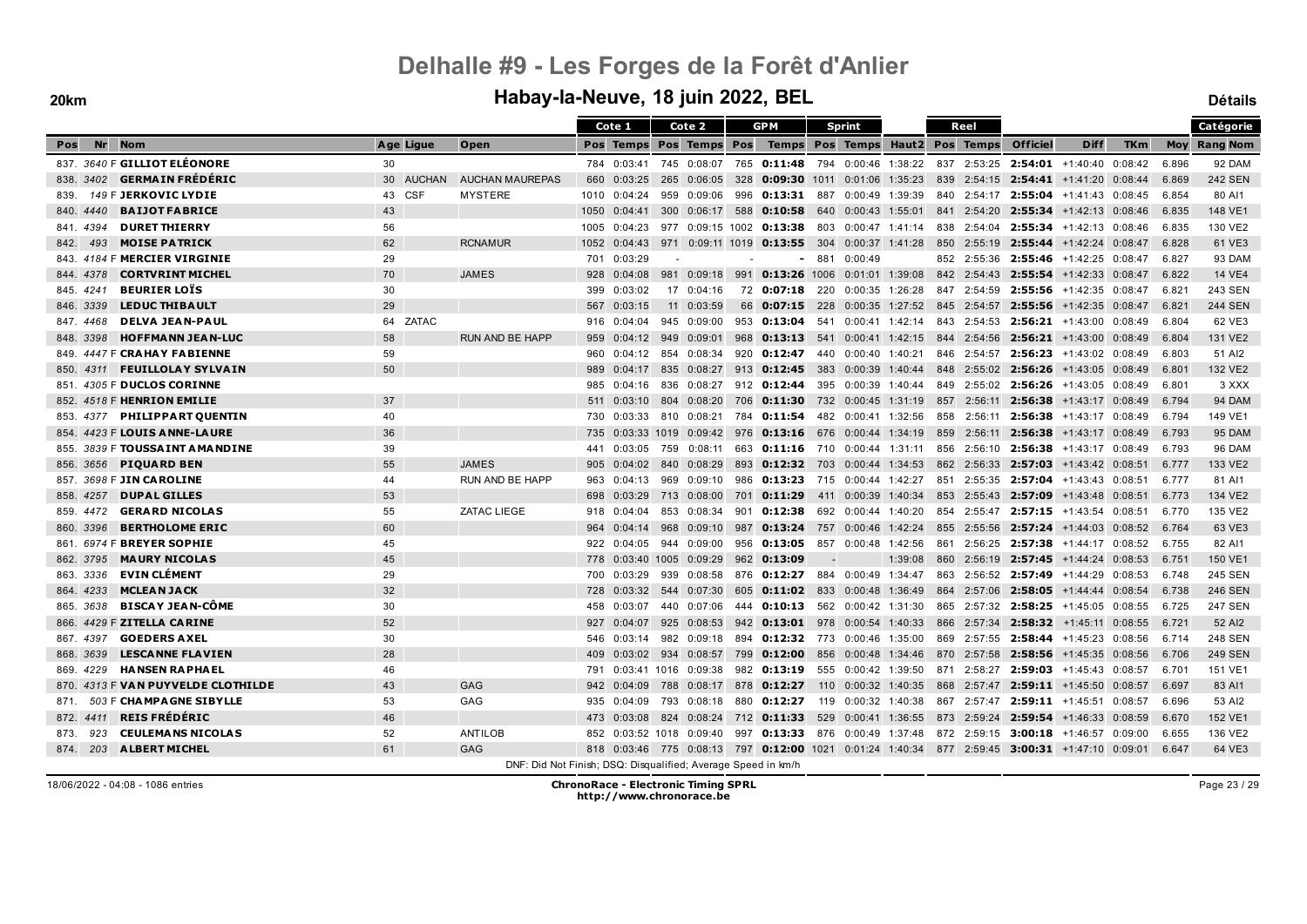#### **20km Habay-la-Neuve, 18 juin 2022, BEL Détails**

|                                         |           |                        | Cote 1                                                        | Cote 2                                                                                                       |     | <b>GPM</b>  | Sprint                                                 |     | Reel        |                                             |                                   |            |       | Catégorie           |
|-----------------------------------------|-----------|------------------------|---------------------------------------------------------------|--------------------------------------------------------------------------------------------------------------|-----|-------------|--------------------------------------------------------|-----|-------------|---------------------------------------------|-----------------------------------|------------|-------|---------------------|
| Nr<br><b>Nom</b><br>Pos                 | Age Ligue | Open                   |                                                               | Pos Temps Pos Temps Pos                                                                                      |     |             | Temps Pos Temps Haut2 Pos Temps                        |     |             | <b>Officiel</b>                             | <b>Diff</b>                       | <b>TKm</b> |       | <b>Moy Rang Nom</b> |
| 875. 4380 F LANGLADE JOANNA             | 28        |                        |                                                               | 595 0:03:18 1006 0:09:29                                                                                     |     |             | 922 0:12:48 764 0:00:46 1:43:33                        |     | 878 3:00:00 |                                             | 3:00:36 $+1:47:15$ 0:09:01        |            | 6.644 | 97 DAM              |
| 876. 3676 F DEBLIRE SEVERINE            | 46        |                        | 975<br>0:04:15                                                |                                                                                                              |     |             | 906 0:08:47 944 0:13:02 458 0:00:40 1:42:54            |     |             | 876 2:59:40 <b>3:00:51</b> +1:47:30 0:09:02 |                                   |            | 6.635 | 84 AI1              |
| 877. 4344 F PIERDOMENICO AURÉLIA        | 41 TREK&T |                        | 0:03:53<br>854                                                | 915 0:08:48                                                                                                  | 909 |             | <b>0:12:41</b> 485 0:00:41 1:42:55                     |     | 875 2:59:40 |                                             | <b>3:00:51</b> $+1:47:30$ 0:09:02 |            | 6.635 | 85 AI1              |
| 878. 4379 F NICOLAS SANDRA              | 45        |                        | 0:03:52<br>851                                                | 910 0:08:47                                                                                                  |     |             | 905 0:12:39 453 0:00:40 1:42:55                        |     |             | 874 2:59:40 3:00:51 +1:47:30 0:09:02        |                                   |            | 6.635 | 86 AI1              |
| 879. 4136 F HANUS DANAELLE              | 39        |                        | 0:04:27<br>1030                                               | 904 0:08:46                                                                                                  |     |             | 969 0:13:14 961 0:00:53 1:44:47                        |     |             | 880 3:00:08 3:01:37 +1:48:16 0:09:04        |                                   |            | 6.607 | 98 DAM              |
| 880. 4135 F BERTRAND ANAIS              | 33        |                        | 1034<br>0:04:28                                               | 903 0:08:46                                                                                                  | 971 |             | <b>0:13:14</b> 963 0:00:53 1:44:47                     |     | 879 3:00:08 |                                             | 3:01:37 +1:48:16 0:09:04          |            | 6.607 | <b>99 DAM</b>       |
| <b>ROUYER JEAN-PHILIPPE</b><br>881.4268 | 55        | <b>LA FONTE ARDENN</b> | 796<br>0:03:42                                                | 914 0:08:48                                                                                                  |     |             | 888 0:12:30 869 0:00:49 1:41:55                        |     |             | 886 3:01:21 3:01:51 +1:48:30 0:09:05        |                                   |            | 6.599 | 137 VE2             |
| 882. 4267 F PIERRARD SYLVIE             | 54        | <b>LA FONTE ARDENN</b> | 794<br>0:03:41                                                | 912 0:08:48                                                                                                  |     | 887 0:12:29 | 844 0:00:48 1:41:55                                    |     |             | 887 3:01:22 3:01:51 +1:48:30 0:09:05        |                                   |            | 6.599 | 54 AI2              |
| <b>BARRAS THIERRY</b><br>883.4523       | 63        |                        | 838<br>0:03:49                                                | 592 0:07:38                                                                                                  |     |             | 689 0:11:27 622 0:00:43 1:31:10                        |     |             | 883 3:00:59 3:02:05 +1:48:44 0:09:06        |                                   |            | 6.590 | 65 VE3              |
| <b>OGER MICHEL</b><br>884, 1518         | 58        |                        | $900 \quad 0:04:01$                                           | 592 0:07:38                                                                                                  |     |             | 739 0:11:39 608 0:00:42 1:31:09                        |     |             | 882 3:00:57 3:02:05 +1:48:45 0:09:06        |                                   |            | 6.590 | 138 VE2             |
| <b>PERLIC PATRICK</b><br>885, 3605      | 61        |                        | 519 0:03:11                                                   | 247 0:05:58                                                                                                  |     |             | 293 0:09:09 919 0:00:51 1:33:29                        |     |             | 885 3:01:12 3:02:08 +1:48:47 0:09:06        |                                   |            | 6.588 | 66 VE3              |
| 886. 3608 F WEBER NICOLE                | 55        |                        | 804                                                           | $0.03:43$ 731 0:08:04 764 0:11:47 920 0:00:51 1:36:59                                                        |     |             |                                                        |     |             | 884 3:01:03 3:02:08 +1:48:48 0:09:06        |                                   |            | 6.588 | 55 AI2              |
| <b>WOUTERS WILLIAM</b><br>887.<br>458   | 54        | <b>RONVAU</b>          | 979                                                           | $0:04:15$ 1000 $0:09:26$ 1004 <b>0:13:42</b> 997 0:00:59 1:40:52                                             |     |             |                                                        |     |             | 888 3:01:22 3:02:13 +1:48:52 0:09:06        |                                   |            | 6.585 | 139 VE2             |
| <b>VAN DAMME DAVID</b><br>888.6922      | 51        |                        |                                                               | 571 0:03:16 1036 0:10:06                                                                                     |     |             | 985 0:13:22 818 0:00:47 1:38:16                        |     |             | 881 3:00:50 3:02:13 +1:48:52 0:09:06        |                                   |            | 6.585 | 140 VE2             |
| 65 F SEGHERS RITA<br>889.               | 75        |                        | 932<br>0:04:08                                                | 933 0:08:57                                                                                                  |     | 957 0:13:06 | 985<br>$0:00:57$ 1:40:28                               | 891 | 3:02:20     |                                             | 3:02:36 $+1:49:15$ 0:09:07        |            | 6.572 | 3 AI4               |
| <b>BALISTAIRE LAURENT</b><br>890. 4236  | 48 GAG    | <b>GAG</b>             | 1013                                                          | $0:04:24$ 1037 $0:10:09$ 1032 0:14:34 677 0:00:44 1:45:01                                                    |     |             |                                                        |     |             | 890 3:01:39 3:03:02 +1:49:41 0:09:09        |                                   |            | 6.556 | 153 VE1             |
| 772 F <b>GIETS CINDY</b><br>891.        | 46 GAG    | GAG                    | 1017                                                          | 0:04:25 1038 0:10:10 1034 0:14:36 684 0:00:44 1:45:02                                                        |     |             |                                                        |     | 889 3:01:37 |                                             | $3:03:02$ +1:49:41 0:09:09        |            | 6.556 | 87 AI1              |
| 892. 1510 F HABRAN CHLOE                | 27        |                        | 560                                                           | $0:03:15$ 787 $0:08:17$ 714 <b>0:11:33</b> 827 0:00:47 1:39:04                                               |     |             |                                                        |     |             | 897 3:02:53 3:04:01 +1:50:40 0:09:12        |                                   |            | 6.521 | <b>100 DAM</b>      |
| 893. 1517 F MALDAGUE MARIE              | 27 PMX    |                        | 0:03:16<br>580                                                |                                                                                                              |     |             | 789 0:08:17 718 0:11:34 766 0:00:46 1:39:04            | 895 |             | $3:02:53$ 3:04:01 +1:50:40 0:09:12          |                                   |            | 6.521 | <b>101 DAM</b>      |
| 894. 1512 F REICHLING MÉGANE            | 29        |                        | 609<br>0:03:19                                                | 699<br>0:07:57                                                                                               |     |             | 662 0:11:16 747 0:00:45 1:39:14                        |     |             | 894 3:02:52 3:04:01 +1:50:40 0:09:12        |                                   |            | 6.521 | <b>102 DAM</b>      |
| <b>LÉONARD FRANCOIS</b><br>895. 1511    | 28        |                        | 0:03:18<br>590                                                | 700 0:07:57                                                                                                  |     |             | 659 0:11:15 772 0:00:46 1:39:13                        |     |             | 896 3:02:53 3:04:01 +1:50:40 0:09:12        |                                   |            | 6.521 | <b>250 SEN</b>      |
| 896. 1516 <b>COPPIN CLÉMENT</b>         | 28 PMX    |                        | 566                                                           | $0.03:15$ 794 $0.08:18$ 717 0:11:34 832 0:00:48 1:39:04                                                      |     |             |                                                        |     | 898 3:02:54 |                                             | <b>3:04:01</b> +1:50:41 0:09:12   |            | 6.521 | <b>251 SEN</b>      |
| 897. 4393 F EVRARD ANNE                 | 53        |                        | 981                                                           | $0:04:15$ 1013 0:09:35 1014 0:13:51 891 0:00:49 1:44:42                                                      |     |             |                                                        |     |             | 893 3:02:41 3:04:11 +1:50:50 0:09:12        |                                   |            | 6.515 | 56 AI2              |
| 898. 4250 F DEVAHIF MARIE               | 48        |                        | 983                                                           | $0.04:16$ 1014 $0.09:35$ 1016 0:13:51 901 0:00:49 1:44:42 892 3:02:40 3:04:11 +1:50:50 0:09:12               |     |             |                                                        |     |             |                                             |                                   |            | 6.515 | 88 AI1              |
| 899. 2186 F LEFÈVRE LÉONIE              | 20        |                        | 0:03:18<br>587                                                | 0:07:54<br>684                                                                                               |     |             | 644 <b>0:11:12</b> 900 0:00:49 1:47:24                 |     |             | 899 3:03:36 3:04:23 +1:51:02 0:09:13        |                                   |            | 6.508 | <b>103 DAM</b>      |
| 900. 2185 F LEFÈVRE LOUISE              | 22        |                        | 589                                                           | 0:03:18 686 0:07:54                                                                                          |     |             | 645 0:11:12 896 0:00:49 1:47:24                        |     |             | 900 3:03:36 <b>3:04:23</b> +1:51:02 0:09:13 |                                   |            | 6.508 | <b>104 DAM</b>      |
| 901. 4327 F CHARNEUX YSALINE            | 14        |                        | 1027                                                          | $0:04:26$ 1042 $0:10:21$ 1037 <b>0:14:48</b> 158 0:00:34 1:41:36                                             |     |             |                                                        |     |             | 901 3:04:33 3:05:28 +1:52:07 0:09:16        |                                   |            | 6.470 | 3 ESF               |
| 902. 4328<br><b>CHARNEUX CHRISTOPHE</b> | 48        |                        | 1024                                                          | $0:04:26$ 1040 $0:10:19$ 1036 <b>0:14:46</b> 316 0:00:37 1:41:34                                             |     |             |                                                        |     | 902 3:04:37 |                                             | $3:05:32$ +1:52:11 0:09:16        |            | 6.468 | 154 VE1             |
| 903. 4170 F LAMBOTTE LOUISE             | 27        |                        | 0:03:56<br>878                                                |                                                                                                              |     |             | 990 0:09:22 981 0:13:19 752 0:00:45 1:43:54            |     |             | 904 3:04:50 <b>3:05:44</b> +1:52:23 0:09:17 |                                   |            | 6.461 | <b>105 DAM</b>      |
| 904. 4171 F GUEBEN JESSICA              | 26        | <b>LES NINAS</b>       | 868<br>0:03:55                                                | 991 0:09:22                                                                                                  | 980 |             | $0:13:18$ 837 0:00:48 1:43:54                          |     |             | 905 3:04:58 3:05:53 +1:52:32 0:09:17        |                                   |            | 6.455 | <b>106 DAM</b>      |
| <b>MARTIN GERARD</b><br>905. 3821       | 59        | <b>RUIN AND BE HAP</b> | 954<br>0:04:11 1030                                           | 0:09:53 1023                                                                                                 |     |             | $0:14:04$ 910 0:00:50 1:49:14                          |     |             | 903 3:04:49 3:06:15 +1:52:54 0:09:18        |                                   |            | 6.443 | 141 VE2             |
| <b>DUPONCHEEL DANIEL</b><br>906. 4271   | 56        |                        |                                                               | 901 0:04:01 1011 0:09:33                                                                                     | 998 |             | $0:13:35$ 960 0:00:52 1:44:50                          |     |             | 906 3:05:46 <b>3:06:50</b> +1:53:29 0:09:20 |                                   |            | 6.422 | 142 VE2             |
| 315 REMACLE ETIENNE<br>907.             | 56        | <b>WATT NAMUR</b>      | 1043                                                          | $0.04:33$ 1052 0:10:56 1048 0:15:30 460 0:00:40 1:48:51                                                      |     |             |                                                        |     |             | 911 3:06:50 3:07:45 +1:54:24 0:09:23        |                                   |            | 6.391 | 143 VE2             |
| 256 F GOOSSENS BRIGITTE<br>908.         | 54        | <b>WATT NAMUR</b>      | 0:04:25<br>1014                                               |                                                                                                              |     |             | 719 0:08:01 875 0:12:26 548 0:00:42 1:45:40            |     |             | 909 3:06:49 3:07:45 +1:54:24 0:09:23        |                                   |            | 6.391 | 57 AI2              |
| 616 F MINET OPHELIE<br>909.             | 29 WATT   | <b>ARCH</b>            | 1018<br>0:04:26                                               |                                                                                                              |     |             | 720  0:08:02  881 <b>0:12:28</b> 533  0:00:41  1:45:40 |     |             | 908 3:06:49 3:07:45 +1:54:24 0:09:23        |                                   |            | 6.391 | <b>107 DAM</b>      |
| 303 F PIRSON CAROLINE<br>910.           | 34        |                        | 1035                                                          | $0.04:29$ 1049 $0.10:45$ 1043 <b>0:15:14</b> 574 0:00:42 1:48:51                                             |     |             |                                                        |     |             | 910 3:06:49 3:07:45 +1:54:25 0:09:23        |                                   |            | 6.391 | <b>108 DAM</b>      |
| <b>PICARD OLIVIER</b><br>297<br>911.    | 50 LFT    | <b>WATT NAMUR</b>      | 1041<br>0:04:31                                               |                                                                                                              |     |             | 105  0:05:03  340  0:09:35  496  0:00:41  1:42:58      |     | 912 3:06:51 |                                             | $3:07:46$ +1:54:25 0:09:23        |            | 6.391 | 144 VE2             |
| 912. 4331 F SCHWAERMER BEATRICE         | 55        |                        | 1036                                                          | $0.04:29$ 1015 $0.09:36$ 1024 <b>0:14:06</b> 934 0:00:51 1:44:57 907 3:06:34 <b>3:08:04</b> +1:54:44 0:09:24 |     |             |                                                        |     |             |                                             |                                   |            | 6.380 | 58 AI2              |
|                                         |           |                        | DNF: Did Not Finish; DSQ: Disqualified; Average Speed in km/h |                                                                                                              |     |             |                                                        |     |             |                                             |                                   |            |       |                     |

18/06/2022 - 04:08 - 1086 entries **ChronoRace - Electronic Timing SPRL http://www.chronorace.be**

Page 24 / 29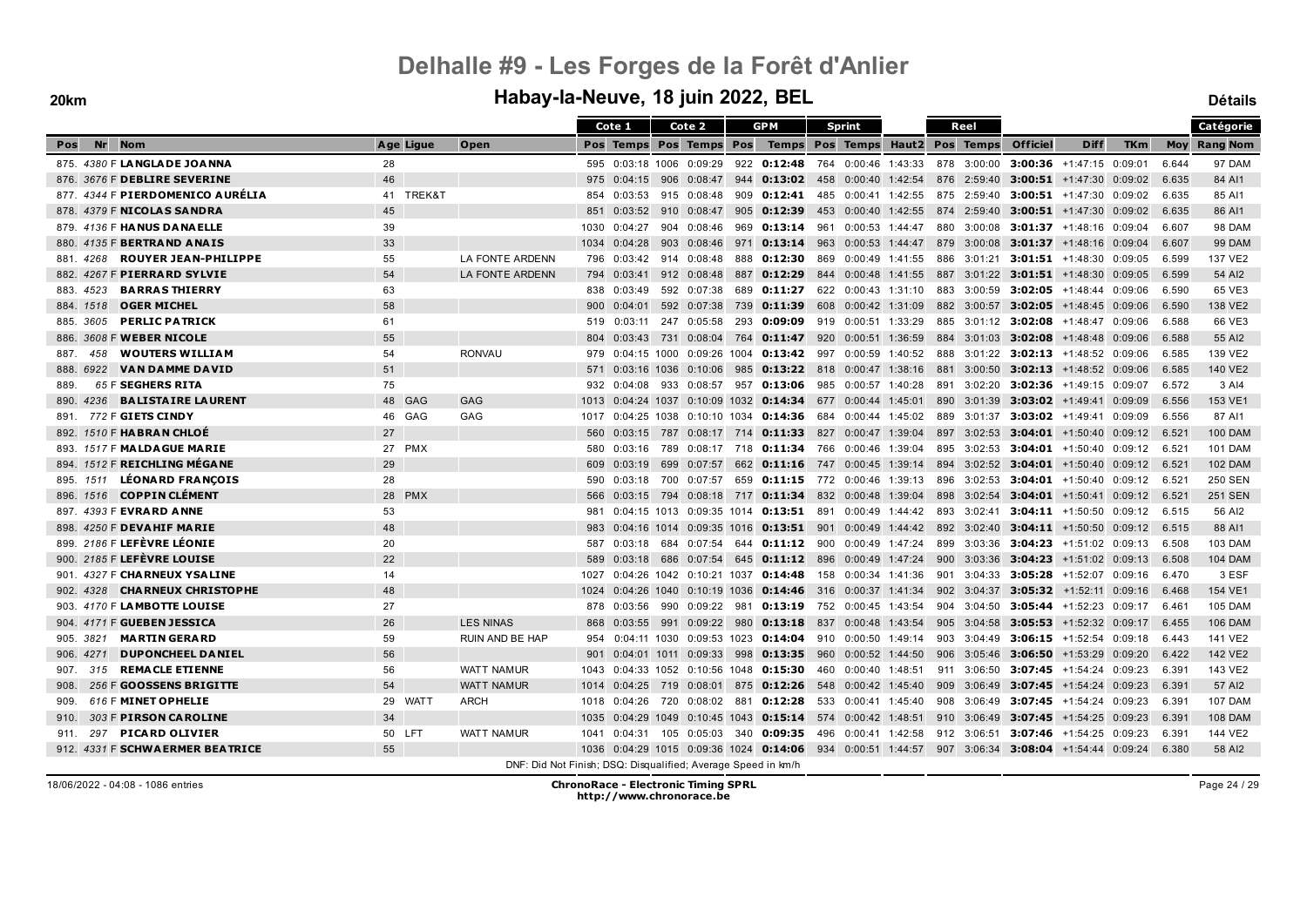|           |                                     |           |                                                               |      | Cote 1                  | Cote 2 |                 |     | <b>GPM</b>                                                                                                   |     | <b>Sprint</b>     |  | Reel |                     |                                                                 |            |       | Catégorie           |
|-----------|-------------------------------------|-----------|---------------------------------------------------------------|------|-------------------------|--------|-----------------|-----|--------------------------------------------------------------------------------------------------------------|-----|-------------------|--|------|---------------------|-----------------------------------------------------------------|------------|-------|---------------------|
| Nr<br>Pos | <b>Nom</b>                          | Age Ligue | Open                                                          |      | Pos Temps Pos Temps Pos |        |                 |     | Temps Pos Temps Haut2 Pos Temps                                                                              |     |                   |  |      | <b>Officiel</b>     | <b>Diff</b>                                                     | <b>TKm</b> |       | <b>Moy Rang Nom</b> |
| 913. 3726 | <b>WATTIEZ CHRISTOPHE</b>           | 39        | OBJ                                                           |      | 999 0:04:21             |        |                 |     | 942 0:08:59 983 0:13:20 972 0:00:53 1:37:15 913 3:07:44 3:08:33 +1:55:12 0:09:25                             |     |                   |  |      |                     |                                                                 |            | 6.364 | 252 SEN             |
| 914, 4200 | <b>CALLURA SELVINO</b>              | 60        |                                                               | 828  | 0:03:47                 |        |                 |     | 943 0:08:59 914 0:12:46 967 0:00:53 1:37:15 914 3:07:45 3:08:33 +1:55:12 0:09:25                             |     |                   |  |      |                     |                                                                 |            | 6.364 | 67 VE3              |
| 915. 3724 | <b>STEENHAUT BERTRAND</b>           | 41        | OBJ                                                           | 1008 |                         |        |                 |     | $0.04:24$ 1003 $0.09:27$ 1015 <b>0:13:51</b> 973 0:00:53 1:37:43 915 3:07:49 <b>3:08:33</b> +1:55:12 0:09:25 |     |                   |  |      |                     |                                                                 |            | 6.364 | 155 VE1             |
| 916. 4246 | <b>PIERRARD JEAN-PIERRE</b>         | 52        |                                                               | 1004 |                         |        |                 |     | 0:04:23 1029 0:09:52 1025 0:14:15 995 0:00:58 1:42:05 918 3:08:15 3:09:45 +1:56:24 0:09:29                   |     |                   |  |      |                     |                                                                 |            | 6.324 | 145 VE2             |
| 917. 4123 | <b>SCHILTZ JOEL</b>                 | 57        |                                                               | 1020 | 0:04:26                 |        |                 |     | 986 0:09:20 1011 0:13:47 971 0:00:53 1:45:42 916 3:08:13 3:09:46 +1:56:25 0:09:29                            |     |                   |  |      |                     |                                                                 |            | 6.323 | 146 VE2             |
| 918. 4114 | <b>VAN CRAEN JEAN CLAUDE</b>        | 65        |                                                               | 1016 | 0:04:25                 |        |                 |     | 987 0:09:21 1010 0:13:46 977 0:00:54 1:45:42 917 3:08:15 3:09:46                                             |     |                   |  |      |                     | +1:56:25 0:09:29                                                |            | 6.323 | 68 VE3              |
|           | 919. 1466 F CHALON AGNES            | 54        |                                                               | 1038 |                         |        |                 |     | $0:04:30$ 1034 0:09:59 1029 0:14:30                                                                          |     |                   |  |      |                     | 990 0:00:58 1:49:44 922 3:09:55 3:10:05 +1:56:44 0:09:30        |            | 6.313 | 59 AI2              |
| 920, 4199 | <b>MICHEL OLIVIER</b>               | 60        | OBJ                                                           | 421  | 0:03:03                 |        | 161 0:05:26     |     | 192 <b>0:08:30</b> 527 0:00:41 1:29:11 920 3:09:14 <b>3:10:07</b> +1:56:46 0:09:30                           |     |                   |  |      |                     |                                                                 |            | 6.312 | 69 VE3              |
| 921, 4490 | <b>DURAND PASCAL</b>                | 58        |                                                               | 890  | 0:04:00                 |        | 905 0:08:47     |     | 918 0:12:47 532 0:00:41 1:37:43 919 3:08:47 3:10:07 +1:56:46 0:09:30                                         |     |                   |  |      |                     |                                                                 |            | 6.312 | 147 VE2             |
| 922. 3619 | <b>MARCHAND NICOLAS</b>             | 36        |                                                               |      | 495 0:03:09             |        | 895 0:08:44     |     | 781 0:11:53 271 0:00:36 1:42:18 921 3:09:35 3:10:40 +1:57:19 0:09:32                                         |     |                   |  |      |                     |                                                                 |            | 6.294 | <b>253 SEN</b>      |
| 923. 1471 | <b>POMES GUILLAUME</b>              | 27        | LES RIGOLOS SPO                                               |      | 79 0:02:24              |        |                 |     | 305 0:06:17 215 0:08:42 219 0:00:35 1:24:10 927 3:11:29 3:11:37 +1:58:16 0:09:34                             |     |                   |  |      |                     |                                                                 |            | 6.262 | <b>254 SEN</b>      |
|           | 924. 1470 F LEONARD EDMEE           | 66        |                                                               |      | 108 0:02:29             |        | 303 0:06:17 231 |     | 0:08:46                                                                                                      |     |                   |  |      |                     | 185 0:00:34 1:24:11 925 3:11:27 3:11:37 +1:58:16 0:09:34        |            | 6.262 | 15 AI3              |
|           | 925. 1474 HUCQ AURÉLIEN             | 27        |                                                               | 139  | 0:02:34                 |        |                 |     | 291 0:06:14 242 0:08:49                                                                                      |     |                   |  |      |                     | 197  0:00:35  1:24:09  926  3:11:28  3:11:37  +1:58:17  0:09:34 |            | 6.262 | <b>255 SEN</b>      |
|           | 926. 4261 F LHAUTE CHLOE            | 29        |                                                               | 1040 | 0:04:30                 |        | 851 0:08:33     |     | 950 0:13:04 611 0:00:42 1:46:36 923 3:10:56 3:12:13 +1:58:52 0:09:36                                         |     |                   |  |      |                     |                                                                 |            | 6.243 | <b>109 DAM</b>      |
|           | 927. 3664 F DURAND HELENE           | 32        |                                                               | 1039 | 0:04:30                 | 850    | 0:08:33         |     | 949 0:13:03                                                                                                  | 636 | 0:00:43 1:46:36   |  |      |                     | 924 3:10:56 3:12:13 +1:58:52 0:09:36                            |            | 6.243 | <b>110 DAM</b>      |
|           | 928. 1492 F CROONENBORGHS ANNICK    | 58 JAMES  |                                                               | 1051 |                         |        |                 |     | $0.04:43$ 1023 0:09:46 1028 0:14:29 986 0:00:57 1:51:16 928 3:11:35 3:12:17 +1:58:56 0:09:36                 |     |                   |  |      |                     |                                                                 |            | 6.241 | 60 AI2              |
|           | 929. 3665 F DE SMEDT AUDREY         | 45        |                                                               | 859  | 0:03:54                 |        | 929 0:08:55     |     | 923 0:12:49                                                                                                  |     |                   |  |      |                     | 843 0:00:48 1:49:12 929 3:12:31 3:13:41 +2:00:20 0:09:41        |            | 6.196 | 89 AI1              |
|           | 930. 3394 F STOZ SOPHIE             | 38        |                                                               | 844  | 0:03:50                 |        | 591 0:07:38     |     | 697 0:11:28 909 0:00:50 1:36:13 930 3:13:08 3:14:05 +2:00:45 0:09:42                                         |     |                   |  |      |                     |                                                                 |            | 6.182 | <b>111 DAM</b>      |
|           | 931. 3374 F LEROY KATIA             | 55        |                                                               | 845  | 0:03:50                 |        | 588 0:07:37     |     | 694 0:11:27                                                                                                  | 908 |                   |  |      |                     | $0:00:50$ 1:36:13 931 3:13:08 3:14:05 +2:00:45 0:09:42          |            | 6.182 | 61 AI2              |
| 932, 4402 | <b>PIERRARD RUDY</b>                | 40        |                                                               | 738  | 0:03:34                 |        | 507 0:07:22     |     | 581 0:10:56 621 0:00:43 1:45:46                                                                              |     |                   |  |      |                     | 933 3:14:33 3:15:49 +2:02:28 0:09:47                            |            | 6.128 | 156 VE1             |
| 933. 3675 | <b>NICOLE QUENTIN</b>               | 31        |                                                               | 719  | 0:03:31                 |        | 582 0:07:36     |     | 624 0:11:08 607 0:00:42 1:46:06                                                                              |     |                   |  |      |                     | 935 3:14:57 3:15:49 +2:02:28 0:09:47                            |            | 6.128 | 256 SEN             |
|           | 934. 3674 F DIEU MÉLANIE            | 28        |                                                               | 722  | 0:03:32                 |        | 580 0:07:36     |     | 625 0:11:08 613 0:00:43 1:46:06                                                                              |     |                   |  |      |                     | 936 3:14:57 3:15:49 +2:02:28 0:09:47                            |            | 6.128 | <b>112 DAM</b>      |
| 935. 3790 | <b>BLONDEAU ALBAN</b>               | 47        |                                                               | 668  | 0:03:25                 |        | 466 0:07:12     |     | 524 0:10:38 619 0:00:43 1:45:38 934 3:14:34 3:15:49 +2:02:29 0:09:47                                         |     |                   |  |      |                     |                                                                 |            | 6.128 | 157 VE1             |
| 936. 3406 | <b>DEBOUT MATTHIEU</b>              | 38        |                                                               | 713  | 0:03:31                 |        |                 |     | 505 0:07:22 568 0:10:53 538 0:00:41 1:45:45 937 3:15:16 3:16:31 +2:03:10 0:09:49                             |     |                   |  |      |                     |                                                                 |            | 6.106 | <b>257 SEN</b>      |
|           | 937. 3647 F SAUTOIS AGNES           | 47        |                                                               | 993  |                         |        |                 |     | $0.04:19$ 1032 0:09:58 1027 0:14:17 1009 0:01:05 1:48:22 938 3:15:49 3:17:14 +2:03:54 0:09:51                |     |                   |  |      |                     |                                                                 |            | 6.084 | 90 AI1              |
|           | 938. 1584 F RICHTER JULIE           | 34        |                                                               | 883  | 0:03:58                 |        |                 |     | 848 0:08:32 890 0:12:30 1004 0:01:00 1:52:17 939 3:16:42 3:17:57 +2:04:36 0:09:53                            |     |                   |  |      |                     |                                                                 |            | 6.062 | <b>113 DAM</b>      |
|           | 939. 4277 FENA MICHEL               | 53        |                                                               | 856  | 0:03:53                 |        |                 |     | 995  0:09:24  978  0:13:17  975  0:00:54  1:52:59                                                            |     |                   |  |      |                     | 940 3:17:34 3:18:13 +2:04:53 0:09:54                            |            | 6.054 | 148 VE2             |
|           | 940. 3633 F <b>FANDEL FRANCOISE</b> | 43        |                                                               | 1063 |                         |        |                 |     | 0:05:21 1035 0:10:04 1046 0:15:25 980 0:00:56 1:57:05                                                        |     |                   |  |      |                     | 941 3:18:18 3:18:18 +2:04:57 0:09:54                            |            | 6.051 | 91 AI1              |
| 941.6914  | <b>MINET MARC</b>                   | 55        |                                                               | 533  | 0:03:13                 |        |                 |     | 844 0:08:31 757 <b>0:11:44</b> 487 0:00:41 1:29:40 945 3:20:08 <b>3:20:45</b> +2:07:25 0:10:02               |     |                   |  |      |                     |                                                                 |            | 5.977 | 149 VE2             |
| 942. 4115 | <b>MINET ERIC</b>                   | 53        | <b>FDCRUNNING</b>                                             | 541  | 0:03:13                 |        | 852 0:08:33     |     | 763 0:11:47                                                                                                  | 483 | 0:00:41 1:29:41   |  |      |                     | 944 3:20:08 3:20:46 +2:07:25 0:10:02                            |            | 5.977 | 150 VE2             |
| 943.6913  | <b>JAMAR MICHEL</b>                 | 56        |                                                               | 624  | 0:03:20                 |        | 847 0:08:31     |     | 779 <b>0:11:52</b> 511 0:00:41 1:29:39                                                                       |     |                   |  |      |                     | 943 3:20:07 3:20:46 +2:07:25 0:10:02                            |            | 5.977 | 151 VE2             |
| 944, 4522 | <b>MARTINEZ WESLEY</b>              | 42        | <b>AS ENERGY</b>                                              |      | 649 0:03:23             |        | 830 0:08:26     |     | 768 0:11:49 669 0:00:43 1:39:38                                                                              |     |                   |  |      |                     | 951 3:20:26 3:20:57 +2:07:36 0:10:02                            |            | 5.971 | 158 VE1             |
|           | 945. 4520 F MAUGE ANAMAY            | 32        | AS ENERGY 91                                                  | 585  | 0:03:17                 |        | 388 0:06:50     | 431 | $0:10:08$ 678 0:00:44 1:38:03                                                                                |     |                   |  |      |                     | 952 3:20:26 3:20:57 +2:07:36 0:10:02                            |            | 5.971 | <b>114 DAM</b>      |
|           | 946. 4519 LECUYER PHILIPPE          | 57        | <b>AS ENERGY 91</b>                                           | 553  | 0:03:15                 |        |                 |     | 838 0:08:28 753 0:11:43 662 0:00:43 1:39:41 953 3:20:27 3:20:57 +2:07:37 0:10:02                             |     |                   |  |      |                     |                                                                 |            | 5.971 | 152 VE2             |
|           | 947. 4086 F BOUILLON MARGOT         | 25        |                                                               | 892  | 0:04:00                 |        | 875 0:08:38     |     | 902 0:12:39                                                                                                  |     | 3 0:00:19 1:48:27 |  |      |                     | 942 3:19:48 3:21:06 +2:07:45 0:10:03                            |            | 5.967 | <b>115 DAM</b>      |
|           | 948. 4084 F SIMONS SALOMÉ           | 27        |                                                               | 874  | 0:03:56                 |        | 960 0:09:06     |     | 948 0:13:02 617 0:00:43 1:48:55 950 3:20:17 3:21:34 +2:08:13 0:10:04                                         |     |                   |  |      |                     |                                                                 |            | 5.953 | <b>116 DAM</b>      |
|           | 949. 4087 DUCAT SYLVAIN             | 27        |                                                               | 945  | 0:04:10                 |        | 955 0:09:03     |     | 970 0:13:14 630 0:00:43 1:48:51                                                                              |     |                   |  |      | 947 3:20:15 3:21:34 | +2:08:13 0:10:04                                                |            | 5.953 | <b>258 SEN</b>      |
|           | 950. 4083 F CAUZ SOPHIE             | 53        |                                                               |      |                         |        |                 |     | 877 0:03:56 863 0:08:36 897 0:12:33 535 0:00:41 1:48:28 949 3:20:17 3:21:34 +2:08:13 0:10:04                 |     |                   |  |      |                     |                                                                 |            | 5.953 | 62 AI2              |
|           |                                     |           | DNF: Did Not Finish: DSQ: Disqualified: Average Speed in km/h |      |                         |        |                 |     |                                                                                                              |     |                   |  |      |                     |                                                                 |            |       |                     |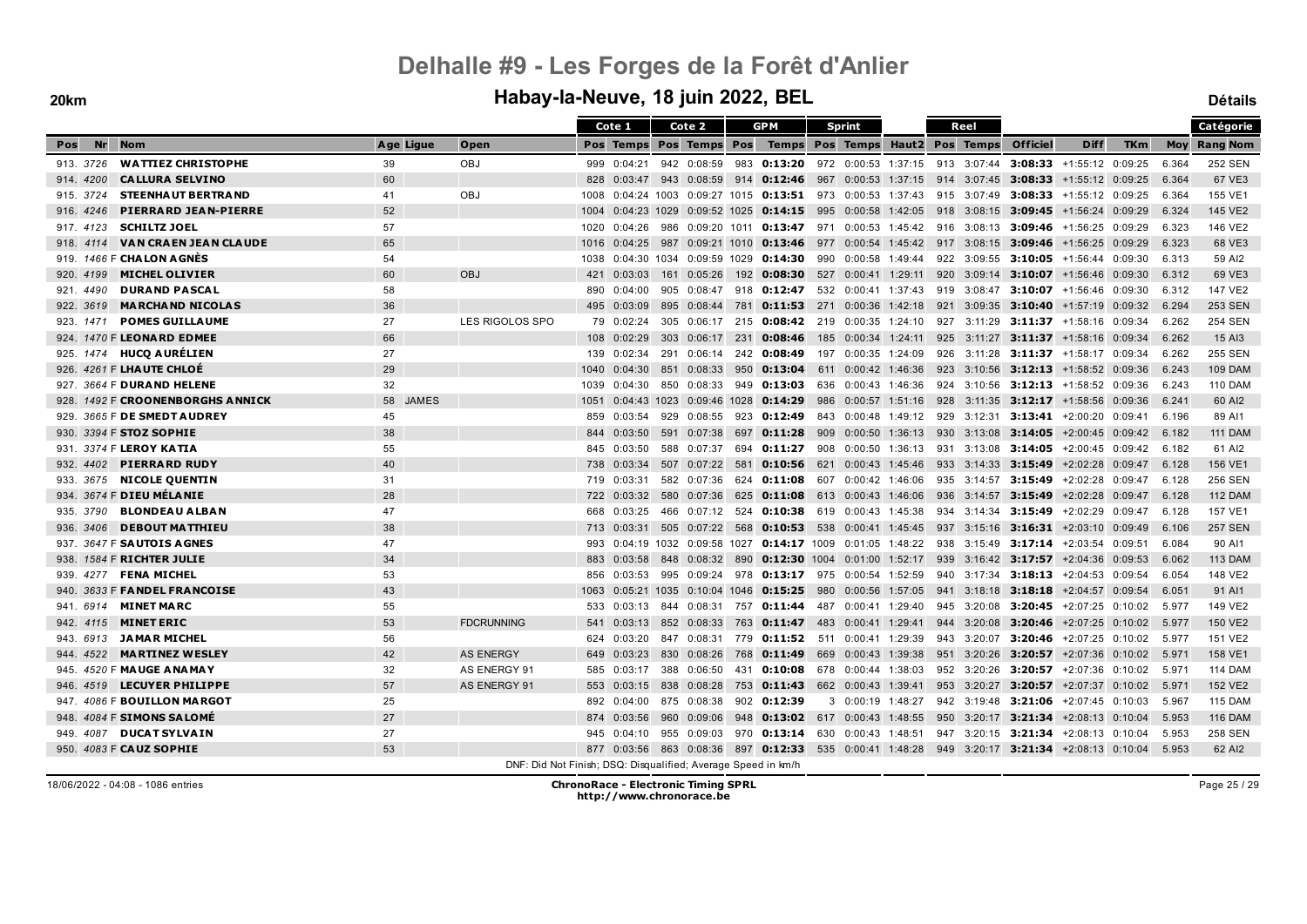|                                        |           |                        | Cote 1                                                        | Cote 2                       | <b>GPM</b>                 |               | <b>Sprint</b>                                                                                 |  | Reel        |                                               |                            |            |       | Catégorie           |
|----------------------------------------|-----------|------------------------|---------------------------------------------------------------|------------------------------|----------------------------|---------------|-----------------------------------------------------------------------------------------------|--|-------------|-----------------------------------------------|----------------------------|------------|-------|---------------------|
| Nr<br><b>Nom</b><br>Pos                | Age Ligue | Open                   |                                                               | Pos Temps Pos Temps Pos      |                            |               | Temps Pos Temps Haut2 Pos Temps                                                               |  |             | <b>Officiel</b>                               | <b>Diff</b>                | <b>TKm</b> |       | <b>Moy Rang Nom</b> |
| 951. 4088 F MARCHAND ANNE-FRANCOISE    | 58        |                        | 0:04:09<br>941                                                |                              |                            |               | 957 0:09:05 974 0:13:15 619 0:00:43 1:48:56                                                   |  |             | 946 3:20:15 3:21:34 +2:08:13 0:10:04          |                            |            | 5.953 | 63 AI2              |
| 952. 4085 F SIMONS THATS               | 25        |                        | 891<br>0:04:00                                                |                              |                            |               | 963 0:09:07 959 0:13:07 616 0:00:43 1:48:55                                                   |  |             | 948 3:20:17 3:21:34 +2:08:13 0:10:04          |                            |            | 5.953 | <b>117 DAM</b>      |
| 953. 4485 NR 4485                      |           |                        | 1029<br>0:04:27                                               | 998 0:09:25 1017 0:13:52 987 |                            |               | 0:00:57 1:55:55                                                                               |  | 932 3:13:57 |                                               | $3:21:45$ +2:08:24 0:10:05 |            | 5.948 | 4 XXX               |
| 954. 3716 F PIRLOT ALICE               | 24        |                        | 996<br>0:04:20                                                |                              |                            |               | 996 0:09:24 1008 0:13:45 929 0:00:51 1:53:39                                                  |  |             | 955 3:21:26 3:21:47 +2:08:27 0:10:05          |                            |            | 5.946 | <b>118 DAM</b>      |
| 955. 4316 PHILIPPON JEAN PAUL          | 67        | <b>LENDEMAINS DE L</b> | 992                                                           |                              |                            |               | $0:04:18$ 1047 0:10:32 1038 0:14:50 1012 0:01:06 1:56:21                                      |  |             | 954 3:20:32 3:21:57 +2:08:36 0:10:05          |                            |            | 5.942 | 70 VE3              |
| 956. 4139 F JEROUVILLE CHRISTINA       | 52        |                        | 1003                                                          |                              |                            |               | $0.04:23$ 1039 0:10:12 1033 0:14:35 1010 0:01:06 1:56:47                                      |  |             | 956 3:22:42 3:22:59                           | +2:09:38 0:10:08           |            | 5.911 | 64 AI2              |
| 8 ANTOINE ALAIN<br>957.                | 61        | <b>RCNAMUR</b>         | 1046                                                          |                              |                            |               | $0.04:37$ 1053 $0.11:27$ 1051 <b>0:16:05</b> 950 0:00:52 1:55:14                              |  |             | 957 3:23:13 3:24:03 +2:10:42 0:10:12          |                            |            | 5.881 | 71 VE3              |
| <b>VIEGAS ORLANDO</b><br>958. 6727     | 45        |                        | 1057<br>0:04:46 1054                                          |                              | $0:11:30$ 1052 0:16:17 989 |               | 0:00:58 1:54:40                                                                               |  |             | 958 3:24:24 <b>3:25:21</b> $+2:12:00$ 0:10:16 |                            |            | 5.843 | 159 VE1             |
| 959. 1505 F MEUNIER JULIE-ANNE         | 19        |                        | 759<br>0:03:37 1055                                           |                              | $0:11:30$ 1040 0:15:08 988 |               | 0:00:57 1:54:40                                                                               |  |             | 959 3:25:15 3:25:21 +2:12:01 0:10:16          |                            |            | 5.843 | 4 ESF               |
| 960. 1533 F MARIAVELLE CLAUDINE        | 61        |                        |                                                               |                              |                            |               | 978 0:04:15 878 0:08:39 932 0:12:55 1000 0:00:59 1:51:33 961 3:25:24 3:26:55 +2:13:34 0:10:20 |  |             |                                               |                            |            | 5.799 | 16 AI3              |
| 961. 1531 F LAVALLE SANDRINE           | 52        |                        | 0:04:15<br>977                                                | 867 0:08:37                  |                            |               | 928 0:12:52 999 0:00:59 1:51:33                                                               |  |             | 960 3:25:22 3:26:55 +2:13:35 0:10:20          |                            |            | 5.799 | 65 AI2              |
| 962. 1436 F LEMPEREUR MARIE-HÉLÈNE     | 28        |                        | 0:03:09<br>497                                                | 366 0:06:44                  |                            |               | 384 0:09:53 605 0:00:42 1:48:59                                                               |  |             | 965 3:27:44 3:29:06 +2:15:45 0:10:27          |                            |            | 5.739 | <b>119 DAM</b>      |
| 963. 1431 F CROQUET NOÉMIE             | 26 IL     |                        | 0:03:09<br>499                                                | 599 0:07:39                  |                            |               | 557 <b>0:10:49</b> 545 0:00:42 1:49:55                                                        |  |             | 966 3:27:45 3:29:06 +2:15:45 0:10:27          |                            |            | 5.739 | <b>120 DAM</b>      |
| 964. 1432 F DUPONT AMBRE               | 28        |                        | 792<br>0:03:41                                                | 980 0:09:16                  |                            |               | 935 0:12:58 494 0:00:41 1:52:42 962 3:27:42 3:29:07 +2:15:46 0:10:27                          |  |             |                                               |                            |            | 5.738 | <b>121 DAM</b>      |
| 1437 F MAIRLOT GÉRALDINE               | 28        |                        | 0:03:09<br>501                                                | 169 0:05:30                  |                            | 208 0:08:40   | 627<br>0:00:43 1:47:47                                                                        |  |             | 967 3:27:45 3:29:07 +2:15:46 0:10:27          |                            |            | 5.738 | <b>122 DAM</b>      |
| 966. 1439 F MORIS MARIE                | 27        |                        | 793<br>0:03:41                                                | 979 0:09:16                  |                            |               | 934 0:12:58 564 0:00:42 1:52:42 963 3:27:44 3:29:07 +2:15:46 0:10:27                          |  |             |                                               |                            |            | 5.738 | <b>123 DAM</b>      |
| 967. 1433 F HENRION ESTELLE            | 28        |                        | 786<br>0:03:41                                                | 983 0:09:19                  |                            |               | 938 0:13:00 560 0:00:42 1:52:42                                                               |  |             | 969 3:27:45 3:29:07 +2:15:47 0:10:27          |                            |            | 5.738 | <b>124 DAM</b>      |
| 968. 3408 F BIVER ARIANNE              | 28        | <b>DÉCATHLON</b>       | 790<br>0:03:41                                                | 993 0:09:23                  |                            |               | 954 0:13:05 634 0:00:43 1:52:44                                                               |  |             | 964 3:27:44 3:29:08 +2:15:48 0:10:27          |                            |            | 5.738 | <b>125 DAM</b>      |
| 969. 4284 F CROCHET CHARLOTTE          | 28        |                        | 0:03:52<br>853                                                |                              |                            |               | 989 0:09:22 973 0:13:15 664 0:00:43 1:52:43                                                   |  |             | 968 3:27:45 3:29:09 +2:15:48 0:10:27          |                            |            | 5.737 | <b>126 DAM</b>      |
| 970. 6739 F FRANSSEN ELISABETH         | 29        |                        | 444<br>0:03:05                                                | 984 0:09:19                  |                            |               | 872 0:12:25 668 0:00:43 1:52:42 972 3:28:54 3:29:09                                           |  |             |                                               | +2:15:48 0:10:27           |            | 5.737 | <b>127 DAM</b>      |
| 971. 6924 F MESSAGER HÉLÈNE            | 65        | COURIR À MORLAI        | 1026                                                          |                              |                            |               | $0.04:26$ 1008 0:09:31 1022 0:13:58 1022 0:01:25 1:44:47                                      |  | 970 3:28:31 |                                               | 3:29:55 $+2:16:34$ 0:10:29 |            | 5.716 | 17 AI3              |
| <b>MESSAGER JEAN-NOËL</b><br>972. 6925 | 70        | <b>COURIR À MORLAI</b> | 1031                                                          | 0:04:27 871 0:08:38          |                            |               | 955 0:13:05 1023 0:01:25 1:43:53 971 3:28:32 3:29:55 +2:16:34 0:10:29                         |  |             |                                               |                            |            | 5.716 | <b>15 VE4</b>       |
| <b>RECHT STANY</b><br>973. 4288        | 58        | <b>HRC</b>             | 982<br>0:04:16                                                |                              |                            |               | 974 0:09:12 994 0:13:28 981 0:00:56 1:56:25                                                   |  |             | 973 3:29:18 3:30:56 +2:17:35 0:10:32          |                            |            | 5.689 | 153 VE2             |
| 513 DUFAUX RAPHAEL<br>974.             | 55        | <b>JCPMF FLV</b>       | 0:03:05<br>445                                                |                              |                            |               | 441 0:07:06 439 0:10:11 959 0:00:52 1:47:29 985 3:31:44 3:32:19 +2:18:58 0:10:36              |  |             |                                               |                            |            | 5.652 | 154 VE2             |
| 721 F TONON FLORENCE<br>975.           | 56        |                        | 0:04:22<br>1001                                               | 953 0:09:03                  |                            |               | 990 0:13:25 948 0:00:52 1:53:06                                                               |  |             | 991 3:31:46 3:32:19 +2:18:58 0:10:36          |                            |            | 5.652 | 66 AI2              |
| 976. 4309 F CAMPANIELLO JESSICA        | 46        |                        | 987<br>0:04:17                                                |                              |                            |               | 999 0:09:26 1006 0:13:43 958 0:00:52 1:53:00                                                  |  |             | 989 3:31:45 3:32:19 +2:18:59 0:10:36          |                            |            | 5.652 | 92 AI1              |
| 977. 4307 KINDTJF                      | 52        | <b>JCPMF FLV</b>       | 984                                                           |                              |                            |               | $0:04:16$ 1002 0:09:27 1007 0:13:44 927 0:00:51 1:53:00                                       |  |             | 992 3:31:46 3:32:19 +2:18:59 0:10:36          |                            |            | 5.652 | 155 VE2             |
| 978. 3341 F GÉRARD MARIE               | 41        |                        | 0:04:17<br>988                                                |                              |                            |               | 997 0:09:25 1005 0:13:42 954 0:00:52 1:52:59                                                  |  | 990 3:31:45 |                                               | 3:32:20 +2:18:59 0:10:37   |            | 5.651 | 93 AI1              |
| 93 F VOSE DOMINIOUE<br>979.            | 48        | <b>JCPMF FLV</b>       | 0:03:50<br>843                                                |                              |                            |               | 453 0:07:09 589 0:10:59 957 0:00:52 1:47:33                                                   |  |             | 980 3:31:43 3:32:20 +2:18:59 0:10:37          |                            |            | 5.651 | 94 AI1              |
| 219 VAN HOOF GUNTER<br>980.            | 44        | <b>JCPMF FLV</b>       | 229<br>0:02:45                                                | 51 0:04:35                   | 76                         | $0:07:21$ 956 | 0:00:52 1:43:25                                                                               |  | 977 3:31:41 |                                               | $3:32:20 +2:18:59 0:10:37$ |            | 5.651 | 160 VE1             |
| <b>LUCCHETTA KEVIN</b><br>981.4308     | 17        |                        | 0:04:26 1028<br>1021                                          |                              | 0:09:50 1026 0:14:17 924   |               | 0:00:51 1:53:25                                                                               |  |             | 984 3:31:44 3:32:20 +2:18:59 0:10:37          |                            |            | 5.651 | 7 ESP               |
| 982. 4298 ANUSET STEVE                 | 50        | <b>JCPMF FLV</b>       | 588 0:03:18                                                   | 411 0:06:59                  |                            |               | 458 0:10:17 942 0:00:52 1:47:33                                                               |  |             | 978 3:31:42 3:32:20 +2:18:59 0:10:37          |                            |            | 5.651 | 156 VE2             |
| 123 F JULLIEN JUDITH<br>983.           | 53        | <b>JCPMF FLV</b>       |                                                               | 572 0:03:16 675 0:07:53      |                            |               | 636 0:11:09 946 0:00:52 1:48:28                                                               |  |             | 993 3:31:46 3:32:20 +2:18:59 0:10:37          |                            |            | 5.651 | 67 AI2              |
| 984. 3622 MANSY STEVEN                 | 49 JCPMF  |                        | 904<br>0:04:02                                                | 707 0:07:58                  |                            |               | 802 0:12:01 966 0:00:53 1:49:32 974 3:31:38 3:32:20 +2:19:00 0:10:37                          |  |             |                                               |                            |            | 5.651 | 161 VE1             |
| 985. 4306 F TIMPERMAN GENEVIÈVE        | 40        | <b>JCPMF FLV</b>       | 0:04:20<br>998                                                |                              |                            |               | 831 0:08:26 921 0:12:47 940 0:00:52 1:51:56                                                   |  |             | 981 3:31:43 3:32:21 +2:19:00 0:10:37          |                            |            | 5.651 | 95 AI1              |
| 472 F DAWAGNE ROSELINE<br>986.         | 56        |                        | 0:04:25<br>1015                                               |                              |                            |               | 994 0:09:23 1012 0:13:49 926 0:00:51 1:55:07                                                  |  |             | 983 3:31:44 3:32:21 +2:19:00 0:10:37          |                            |            | 5.651 | 68 AI2              |
| 379 GROSJEAN JEAN-FRANCOIS<br>987.     | 51        |                        | 639<br>0:03:21                                                |                              |                            |               | 950 0:09:02 868 0:12:23 944 0:00:52 1:51:36                                                   |  |             | 975 3:31:40 3:32:21 +2:19:00 0:10:37          |                            |            | 5.651 | 157 VE2             |
| 988. 4297 F DETAVERNIER AURELIE        | 40        | <b>JCPMF FLV</b>       |                                                               |                              |                            |               | 645 0:03:22 951 0:09:02 873 0:12:25 953 0:00:52 1:51:36 976 3:31:40 3:32:21 +2:19:00 0:10:37  |  |             |                                               |                            |            | 5.651 | 96 AI1              |
|                                        |           |                        | DNF: Did Not Finish; DSQ: Disqualified; Average Speed in km/h |                              |                            |               |                                                                                               |  |             |                                               |                            |            |       |                     |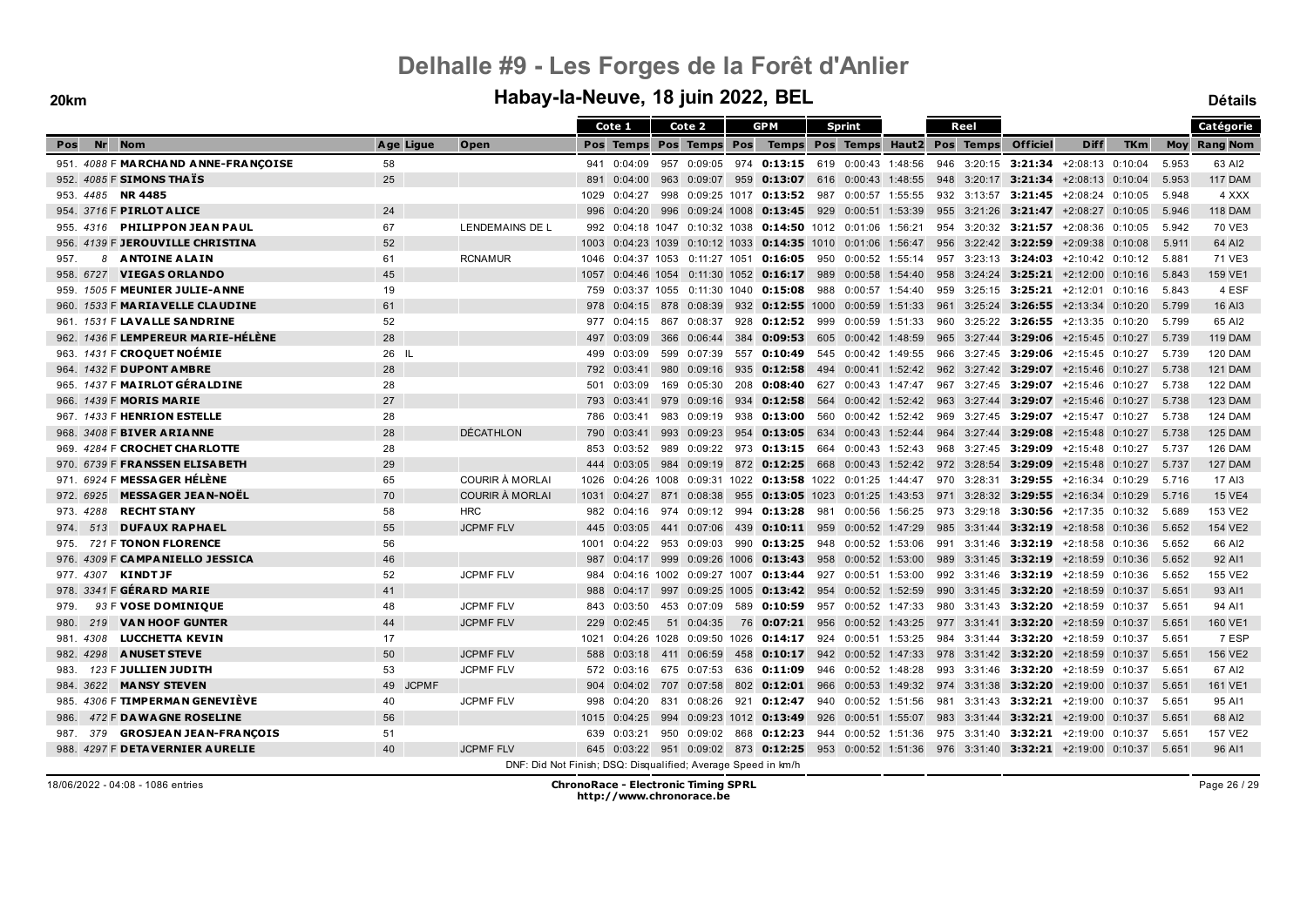#### **20km Habay-la-Neuve, 18 juin 2022, BEL Détails**

|            |            |                                      |           |                                                               |      | Cote 1      |     | Cote 2                    | <b>GPM</b>     |                                              | <b>Sprint</b> |                                 |     | Reel                         |                                                                                               |                                   |            |       | Catégorie           |
|------------|------------|--------------------------------------|-----------|---------------------------------------------------------------|------|-------------|-----|---------------------------|----------------|----------------------------------------------|---------------|---------------------------------|-----|------------------------------|-----------------------------------------------------------------------------------------------|-----------------------------------|------------|-------|---------------------|
| Pos        | <b>Nr</b>  | <b>Nom</b>                           | Age Ligue | Open                                                          |      |             |     | Pos Temps Pos Temps Pos   |                |                                              |               | Temps Pos Temps Haut2 Pos Temps |     |                              | <b>Officiel</b>                                                                               | <b>Diff</b>                       | <b>TKm</b> |       | <b>Moy Rang Nom</b> |
|            |            | 989. 4269 F DE SMET VICKY            | 42        | <b>JCPMFFLV</b>                                               |      | 986 0:04:16 |     |                           |                | 947 0:09:00 977 0:13:17 947 0:00:52 1:53:04  |               |                                 |     |                              | 982 3:31:43 3:32:21 +2:19:00 0:10:37                                                          |                                   |            | 5.651 | 97 AI1              |
|            | 990. 4230  | <b>BASTIN FABRICE</b>                | 44        | <b>JCPMF FLV</b>                                              | 1022 | 0:04:26     |     | 833 0:08:27               | 929            | 0:12:53 933 0:00:51 1:51:56                  |               |                                 |     |                              | 979 3:31:43 3:32:21 +2:19:00 0:10:37                                                          |                                   |            | 5.651 | 162 VE1             |
| 991.       |            | 4299 F CHANSON CINDY                 | 42        | <b>JCPMF FLV</b>                                              | 1019 | 0:04:26     |     | 938 0:08:58               |                | 988 0:13:24                                  | 943           | 0:00:52 1:53:00                 | 986 | 3:31:44                      |                                                                                               | $3:32:21 +2:19:00 0:10:37$        |            | 5.651 | 98 AI1              |
| 992.       |            | 752 F MAUDOUX ANNE-LISE              | 44        | <b>JCPMF FLV</b>                                              | 1025 | 0:04:26     |     |                           |                | 992 0:09:23 1013 0:13:50 941 0:00:52 1:55:06 |               |                                 |     |                              | 988 3:31:45 3:32:21 +2:19:01 0:10:37                                                          |                                   |            | 5.651 | 99 AI1              |
| 993.       |            | 672 JACQUEMART SERGE                 | 57        |                                                               | 824  | 0:03:46     |     | 127 0:05:09               | 260            | $0:08:55$ 951                                |               | 0:00:52 1:47:20                 | 987 |                              | 3:31:45 3:32:22 +2:19:01 0:10:37                                                              |                                   |            | 5.650 | 158 VE2             |
|            | 994. 4253  | <b>JUSCELINO LEAL</b>                | 43        |                                                               | 829  | 0:03:47     | 796 | 0:08:18                   | 815            | $0:12:06$ 314                                |               | $0:00:37$ 1:53:53               | 995 | 3:32:17                      |                                                                                               | 3:33:13 +2:19:53 0:10:39          |            | 5.628 | 163 VE1             |
|            | 995. 4392  | <b>ZÜST ANDY</b>                     | 36        | LES MUSCATBIÈRE                                               | 816  | 0:03:45     |     |                           |                | 772  0:08:13  792 <b>0:11:58</b> 322         |               | 0:00:38 1:53:53                 |     |                              | 994 3:32:15 3:33:14 +2:19:53 0:10:39                                                          |                                   |            | 5.628 | <b>259 SEN</b>      |
|            |            | 996. 5778 F SALMON ANAIS             | 26        |                                                               | 1011 | 0:04:24     |     | 973 0:09:12 999           |                | <b>0:13:37</b> 998 0:00:59 1:57:50           |               |                                 |     |                              | 996 3:32:28 3:33:46 +2:20:25 0:10:41                                                          |                                   |            | 5.613 | <b>128 DAM</b>      |
|            | 997. 5772  | <b>NR 5772</b>                       |           |                                                               | 1012 | 0:04:24     |     | 976 0:09:13 1001          |                | 0:13:38 1001 0:00:59 1:57:49                 |               |                                 |     | 997 3:32:28                  |                                                                                               | $3:33:46$ +2:20:25 0:10:41        |            | 5.613 | 5 XXX               |
|            | 998. 4391  | <b>SAINTMARD XAVIER</b>              | 23        |                                                               | 632  | 0:03:21     |     | 397 0:06:54               | 451            | 0:10:15                                      |               | 17 0:00:26 1:49:01 1007 3:34:04 |     |                              |                                                                                               | $3:34:45$ +2:21:24 0:10:44        |            | 5.588 | <b>260 SEN</b>      |
|            | 999. 4247  | <b>KLÉE SIMON</b>                    | 23        |                                                               |      | 745 0:03:34 |     | 892 0:08:43               |                | 852 0:12:18                                  |               | 10 0:00:24 1:50:53 1008         |     | 3:34:04                      |                                                                                               | <b>3:34:45</b> $+2:21:24$ 0:10:44 |            | 5.588 | 261 SEN             |
|            | 1000. 3645 | <b>LAUER RÉMI</b>                    | 23        |                                                               | 744  | 0:03:34     |     | 891 0:08:43               | 851            | 0:12:18                                      |               |                                 |     |                              | 12 0:00:25 1:50:53 1009 3:34:04 3:34:45 +2:21:24 0:10:44                                      |                                   |            | 5.588 | <b>262 SEN</b>      |
|            | 1001. 3610 | <b>VAN DE WOESTYNE UGO</b>           | 23        |                                                               | 866  | 0:03:55     |     | 896 0:08:45               |                | 906 0:12:40                                  |               |                                 |     |                              | 11  0:00:24  1:50:53  1010  3:34:05  3:34:45  +2:21:24  0:10:44                               |                                   |            | 5.588 | 263 SEN             |
| 1002. 3609 |            | <b>NOËL BENJAMIN</b>                 | 22        |                                                               | 867  | 0:03:55     |     | 894 0:08:44               | 904            | 0:12:39                                      |               |                                 |     |                              | 15 0:00:25 1:50:53 1011 3:34:06 3:34:46 +2:21:25 0:10:44                                      |                                   |            | 5.587 | <b>264 SEN</b>      |
| 1003.      | 4476       | <b>POUSSEUR SACHA</b>                | 23        |                                                               | 576  | 0:03:16     |     | 395 0:06:53               |                | 435 0:10:10                                  |               | 21 0:00:26 1:49:01 1012 3:34:08 |     |                              |                                                                                               | $3:34:49$ +2:21:28 0:10:44        |            | 5.586 | 265 SEN             |
| 1004.      |            | 187 F LEGRAND SYLVIANE               | 61        | <b>JACO</b>                                                   | 861  | 0:03:54     |     | 660 0:07:51               | 760            | 0:11:45                                      |               |                                 |     |                              | 805 0:00:47 1:47:32 1002 3:33:49 3:35:17 +2:21:57 0:10:45                                     |                                   |            | 5.574 | 18 AI3              |
| 1005.      | 839        | <b>POUCET BENOIT</b>                 | 57        | <b>JACO</b>                                                   | 865  | 0:03:55     |     | 228 0:05:53               | -374           | 0:09:48                                      |               |                                 |     |                              | 795 0:00:46 1:45:34 1004 3:33:49 3:35:18 +2:21:57 0:10:45                                     |                                   |            | 5.574 | 159 VE2             |
|            |            | 1006. 6985 F GANY PASCALE            | 54        | <b>JACO</b>                                                   | 887  | 0:03:59     |     | 632 0:07:44               | 754            | 0:11:43                                      | 798           | 0:00:47 1:47:29 1001            |     |                              | $3:33:49$ 3:35:18 +2:21:57 0:10:45                                                            |                                   |            | 5.574 | 69 AI2              |
| 1007.      | 180        | <b>SOBRY CLAUDE</b>                  | 57        | <b>JACO</b>                                                   | 863  | 0:03:54     |     | 640 0:07:47               |                |                                              |               |                                 |     |                              | 748 0:11:42 809 0:00:47 1:47:27 1003 3:33:49 3:35:18 +2:21:57 0:10:45                         |                                   |            | 5.573 | 160 VE2             |
| 1008.      | 746        | <b>MEULEMEESTER PATRICK</b>          | 57        | <b>JACO</b>                                                   | 884  | 0:03:58     |     | 42 0:04:32                | 194            | 0:08:30                                      | 821           | 0:00:47 1:48:04                 | 998 |                              | 3:33:29 3:35:18                                                                               | +2:21:57 0:10:45                  |            | 5.573 | 161 VE2             |
| 1009.      |            | 6986 F DUSSART DELPHINE              | 49        | <b>JACO</b>                                                   | 889  | 0:03:59     |     | 630 0:07:44               |                | 755 <b>0:11:44</b>                           |               |                                 |     |                              | 813 0:00:47 1:47:29 1005 3:33:50 3:35:18 +2:21:57 0:10:45                                     |                                   |            | 5.573 | 100 AI1             |
|            |            | 1010. 6988 F <b>BENBETKA TATIANA</b> | 47        | <b>JACO</b>                                                   | 869  | 0:03:55     |     | 628 0:07:44               | 740            | 0:11:39                                      |               |                                 |     |                              | 810 0:00:47 1:47:29 1006 3:33:50 <b>3:35:18</b> +2:21:57 0:10:45                              |                                   |            | 5.573 | 101 AI1             |
|            |            | 1011. 4156 F LEFOUR FLORENCE         | 53        | JACO-RSN                                                      | 767  | 0:03:39     |     | 23 0:04:19                |                | 125 <b>0:07:58</b> 826                       |               |                                 |     |                              | $0:00:47$ 1:47:41 999 3:33:32 3:35:19 +2:21:58 0:10:45                                        |                                   |            | 5.573 | 70 AI2              |
|            | 1012. 6984 | <b>DELANDMETER LUC</b>               | 62 JACO   |                                                               | 936  | 0:04:09     |     | 937 0:08:58               |                |                                              |               |                                 |     |                              | 960 0:13:07 834 0:00:48 1:48:52 1000 3:33:49 3:35:19 +2:21:58 0:10:45                         |                                   |            | 5.573 | 72 VE3              |
| 1013. 4251 |            | <b>ARAYA FELIPE</b>                  | 40        |                                                               | 813  | 0:03:45     |     | 927 0:08:54               | 903            | $0:12:39$ 368                                |               |                                 |     |                              | $0:00:38$ 1:54:52 1013 3:34:41 3:35:36 +2:22:15 0:10:46                                       |                                   |            | 5.566 | 164 VE1             |
| 1014, 4395 |            | <b>MARTINS BRUNO</b>                 | 36        | LES MUSCATBIÈRE                                               | 821  | 0:03:46     |     | 965 0:09:07               |                |                                              |               |                                 |     |                              | 930 0:12:54 1014 0:01:07 1:54:52 1014 3:35:04 3:36:01 +2:22:40 0:10:48                        |                                   |            | 5.555 | <b>266 SEN</b>      |
|            | 1015, 4252 | <b>WEISER STEFAN</b>                 | 38        | LES MUSCATBIERE                                               |      | 754 0:03:37 |     | 926 0:08:54               |                | 891 0:12:31 838                              |               |                                 |     | 0:00:48 1:54:52 1015 3:36:31 |                                                                                               | $3:37:30 +2:24:09$ 0:10:52        |            | 5.517 | <b>267 SEN</b>      |
|            | 1016, 3646 | <b>TAVIER PASCAL</b>                 | 60        |                                                               | 882  | 0:03:58     |     | 656 0:07:50               | 766            | 0:11:48                                      | 993           |                                 |     |                              | $0:00:58$ 1:51:33 1017 3:37:23 3:38:36                                                        | $+2:25:15$ 0:10:55                |            | 5.489 | 73 VE3              |
|            | 1017, 4248 | <b>PAINBLANC DIDIER</b>              | 67        | <b>JC THIMÉON</b>                                             | 1007 | 0:04:24     |     | 898 0:08:45               | 963            | 0:13:09                                      | 991           |                                 |     |                              | $0:00:58$ 1:52:23 1016 3:37:22 3:38:37 +2:25:16 0:10:55                                       |                                   |            | 5.489 | 74 VE3              |
|            |            | 1018. 4210 F BROSSARD SYLVIE         | 61        | <b>RUY MONTCEAU</b>                                           | 1059 |             |     | 0:04:56 1044 0:10:28 1047 |                |                                              |               |                                 |     |                              | <b>0:15:25</b> 902 0:00:49 2:03:05 1018 3:39:00 <b>3:40:16</b> $\pm$ 2:26:55 0:11:00          |                                   |            | 5.448 | 19 AI3              |
|            | 1019, 4249 | HA RMELIN STÉPHA NE                  | 42        | LES MUSCATBIÈRE                                               | 827  | 0:03:46     |     | 975 0:09:12               |                |                                              |               |                                 |     |                              | 937 0:12:59 1020 0:01:19 1:54:58 1019 3:39:43 3:40:43 +2:27:22 0:11:02                        |                                   |            | 5.437 | 165 VE1             |
|            |            | 1020. 4460 F MIERS AURELIE           | 34        |                                                               | 965  | 0:04:14     | 724 | 0:08:03                   | 848            | 0:12:17                                      | 123           |                                 |     |                              | $0:00:32$ 1:53:36 1020 3:44:29 3:45:19                                                        | $+2:31:59$ 0:11:15                |            | 5.325 | <b>129 DAM</b>      |
|            |            | 1021. 3684 F GILLET ÉLODIE           | 32        |                                                               |      | 973 0:04:15 |     | 725 0:08:03               |                |                                              |               |                                 |     |                              | 853 <b>0:12:18</b> 340 0:00:38 1:53:35 1022 3:44:41 <b>3:45:30</b> +2:32:09 0:11:16           |                                   |            | 5.321 | <b>130 DAM</b>      |
|            | 1022. 3683 | <b>COULY BENOIT</b>                  | 34        |                                                               |      |             |     | 971 0:04:14 740 0:08:06   |                |                                              |               |                                 |     |                              | 858 0:12:21 348 0:00:38 1:53:39 1021 3:44:40 3:45:30 +2:32:09 0:11:16                         |                                   |            | 5.321 | <b>268 SEN</b>      |
|            |            | 1023. 6981 F LOUPPE CHRISTELLE       | 46        |                                                               |      |             |     | 921 0:08:51               | $\overline{a}$ |                                              |               |                                 |     |                              | $-1002$ 0:00:59 2:18:45 1023 3:56:37 3:56:37 +2:43:16 0:11:49                                 |                                   |            | 5.071 | 102 AI1             |
|            | 1024, 1528 | <b>DELWICHE BASTIEN</b>              | 30        |                                                               | 193  | 0:02:41     |     | 22 0:04:18                | 43             | $0:07:00$ 321                                |               |                                 |     |                              | $0:00:38$ 1:21:04 1024 3:57:10 3:57:36 +2:44:16 0:11:52                                       |                                   |            | 5.050 | <b>269 SEN</b>      |
|            | 1025, 1519 | <b>MAHIN JEROME</b>                  | 30        |                                                               | 200  | 0:02:41     |     | 88 0:04:53                |                | 96 0:07:35 855                               |               | 0:00:48 1:21:56 1025            |     |                              | $3:57:21$ 3:57:47 +2:44:26 0:11:53                                                            |                                   |            | 5.046 | <b>270 SEN</b>      |
| 1026, 1521 |            | <b>HELSEMANS BENOIT</b>              | 41        |                                                               |      |             |     |                           |                |                                              |               |                                 |     |                              | 213 0:02:43 252 0:06:00 219 0:08:44 886 0:00:49 1:23:46 1027 3:57:57 3:58:25 +2:45:04 0:11:55 |                                   |            | 5.033 | 166 VE1             |
|            |            |                                      |           | DNF: Did Not Finish; DSQ: Disqualified; Average Speed in km/h |      |             |     |                           |                |                                              |               |                                 |     |                              |                                                                                               |                                   |            |       |                     |

18/06/2022 - 04:08 - 1086 entries **ChronoRace - Electronic Timing SPRL http://www.chronorace.be**

Page 27 / 29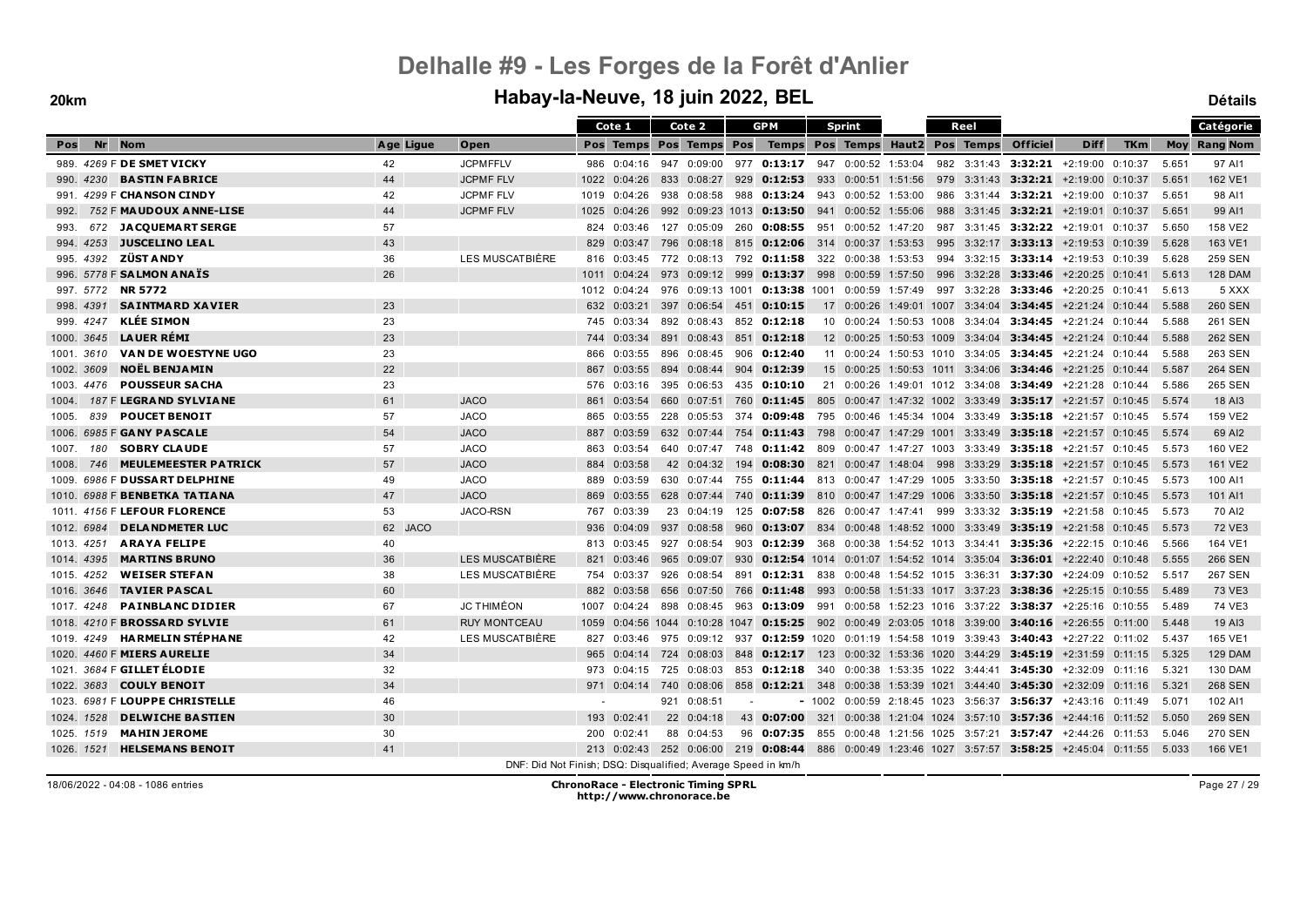#### **20km Habay-la-Neuve, 18 juin 2022, BEL Détails**

|                  |                                   |                  |               |                                                               |      | Cote 1      | Cote 2                    |     | <b>GPM</b>                                                                                       | <b>Sprint</b>            |  | Reel         |      |         |                                                           |                          |            |       | Catégorie           |
|------------------|-----------------------------------|------------------|---------------|---------------------------------------------------------------|------|-------------|---------------------------|-----|--------------------------------------------------------------------------------------------------|--------------------------|--|--------------|------|---------|-----------------------------------------------------------|--------------------------|------------|-------|---------------------|
| <b>Nr</b><br>Pos | <b>Nom</b>                        | Age Ligue        |               | Open                                                          |      |             | Pos Temps Pos Temps Pos   |     | Temps Pos Temps Haut2 Pos Temps                                                                  |                          |  |              |      |         | <b>Officiel</b>                                           | <b>Diff</b>              | <b>TKm</b> |       | <b>Moy Rang Nom</b> |
| 1027. 1524       | <b>MARCHAL FRANÇOIS</b>           | 33               |               |                                                               |      | 216 0:02:43 | 10 0:03:55                |     | 22 0:06:39 823 0:00:47 1:21:40 1026 3:57:56 3:58:25 +2:45:04 0:11:55                             |                          |  |              |      |         |                                                           |                          |            | 5.033 | <b>271 SEN</b>      |
| 1028. 1525       | <b>CALLENS CHRISTOPHE</b>         | 41               |               |                                                               | 202  |             | $0.02:42$ 279 $0.06:11$   | 253 | 0:08:53 788 0:00:46 1:23:58 1028 3:57:57 3:58:25                                                 |                          |  |              |      |         |                                                           | +2:45:04 0:11:55         |            | 5.033 | 167 VE1             |
| 1029. 6908       | <b>TIBESAR MATTHIEU</b>           | 35               |               |                                                               | 383  | 0:03:00     |                           |     | 874 0:08:38 738 0:11:39 754 0:00:45 1:56:09 1029 3:59:47 4:00:09 +2:46:48 0:12:00                |                          |  |              |      |         |                                                           |                          |            | 4.997 | <b>272 SEN</b>      |
| 1030. 6907       | <b>PRUDHOMME NICOLAS</b>          | 32               |               |                                                               | 377  | 0:03:00     | 149 0:05:20               |     | 172 0:08:20 785 0:00:46 1:52:51 1030 3:59:47 4:00:09 +2:46:48 0:12:00                            |                          |  |              |      |         |                                                           |                          |            | 4.997 | <b>273 SEN</b>      |
| 1031, 1526       | <b>MOUCHET CORENTIN</b>           | 30               |               |                                                               | 449  | 0:03:06     | 541 0:07:29               |     | 514 <b>0:10:35</b> 364 0:00:38 1:36:58 1031 4:00:33 4:01:01 +2:47:40 0:12:03                     |                          |  |              |      |         |                                                           |                          |            | 4.979 | <b>274 SEN</b>      |
|                  | 1032. 3817 F AUGER SOPHIE         | 48               |               |                                                               | 1049 |             | 0:04:40 1046 0:10:29 1041 |     | 0:15:09 1016 0:01:07 2:06:18 1032 4:00:44                                                        |                          |  |              |      |         | 4:01:23                                                   | $+2:48:02$ 0:12:04       |            | 4.971 | 103 AI1             |
|                  | 1033. 4505 F HUSQUINET DOROTHÉE   | 42               |               |                                                               | 1053 |             |                           |     | $0.04:45$ 1043 $0.10:28$ 1042 0:15:13 1013 0:01:07 2:06:17 1034 4:00:44 4:01:23 +2:48:02 0:12:04 |                          |  |              |      |         |                                                           |                          |            | 4.971 | 104 AI1             |
|                  | 1034. 3820 F BARTHOLME ANNICK     | 47               |               |                                                               | 1055 |             |                           |     | $0.04:45$ 1045 0:10:29 1044 0:15:15 1015 0:01:07 2:06:17 1033 4:00:44 4:01:23 +2:48:02 0:12:04   |                          |  |              |      |         |                                                           |                          |            | 4.971 | 105 AI1             |
|                  | 1035. 3689 F <b>BOUVY MALLORY</b> | 36               |               |                                                               | 1061 |             |                           |     | $0.05.05$ 1050 $0.10.48$ 1049 <b>0:15:53</b> 849 0.00:48 2:03:28 1035 4:01:00 <b>4:02:03</b>     |                          |  |              |      |         |                                                           | +2:48:42 0:12:06         |            | 4.957 | <b>131 DAM</b>      |
|                  | 1036. 4148 F FRANTZEN AURELIE     | 32               |               |                                                               | 1062 |             |                           |     | $0:05:06$ 1051 0:10:51 1050 0:15:57                                                              |                          |  |              |      |         | 903 0:00:50 2:03:29 1036 4:01:10 4:02:13 +2:48:52 0:12:06 |                          |            | 4.954 | <b>132 DAM</b>      |
| 1037. 6960       | <b>REMY KÉVIN</b>                 | 40               |               |                                                               | 1044 |             |                           |     | 0:04:34 988 0:09:21 1020 0:13:55                                                                 | $\sim$                   |  |              |      |         | 1:58:57 1037 4:07:04 4:08:00 +2:54:39 0:12:24             |                          |            | 4.839 | 168 VE1             |
| 1038. 4190       | <b>DUBOIS PHILIPPE</b>            | 45               |               | <b>OBJ</b>                                                    | 368  | 0:02:59     |                           |     | 103 0:05:02 132 0:08:01                                                                          |                          |  | 1:24:53 1039 |      |         | 4:10:59  4:11:44  +2:58:24  0:12:35                       |                          |            | 4.767 | 169 VE1             |
| 1039, 4408       | <b>KOTECKI ERIC</b>               | 59 OBJ           |               | <b>OBJ</b>                                                    | 325  | 0:02:56     |                           |     | 118  0:05:06  137  0:08:03                                                                       | $\sim$                   |  | 1:24:52 1038 |      |         | 4:10:52 4:11:44 +2:58:24 0:12:35                          |                          |            | 4.767 | 162 VE2             |
| 1040, 6937       | <b>FONTAINE FLORIAN</b>           | 34               |               |                                                               | 148  | 0:02:35     | 201 0:05:46 175           |     | 0:08:22                                                                                          |                          |  |              |      |         | $1:45:27$ 1040 $4:12:48$ 4:13:28 $+3:00:07$ 0:12:40       |                          |            | 4.734 | <b>275 SEN</b>      |
|                  | 1041. 3373 F EHMA NN WILMA        | 34               |               | DÉCATHLON / DIS                                               | 1000 | 0:04:22     | 709 0:07:59               |     | 859 0:12:21                                                                                      | $\sim$                   |  | 1:57:22 1041 |      |         | 4:16:14 4:17:50 +3:04:29 0:12:53                          |                          |            | 4.654 | 133 DAM             |
|                  | 1042. 1427 F PARIZEL AURELIE      | 32               |               |                                                               | 969  | 0:04:14     |                           |     | 696 0:07:56 832 0:12:11                                                                          |                          |  |              |      |         | $1:57:22$ 1043 4:19:42 4:21:12 +3:07:51 0:13:03           |                          |            | 4.594 | <b>134 DAM</b>      |
| 1043.3692        | <b>HARDY JULIEN</b>               | 33               |               |                                                               | 397  | 0:03:01     | 821 0:08:24               |     | 685 0:11:25                                                                                      |                          |  |              |      |         | $1:50:59$ 1042 4:19:42 4:21:15 +3:07:54 0:13:03           |                          |            | 4.593 | 276 SEN             |
| 1044, 1425       | <b>GOBLET KEVIN</b>               | <b>PMX</b><br>36 |               |                                                               | 392  | 0:03:00     | 81 0:04:50                | 117 | 0:07:51                                                                                          |                          |  | 1:46:04 1046 |      |         | 4:19:45 4:21:16 +3:07:55 0:13:03                          |                          |            | 4.593 | <b>277 SEN</b>      |
| 1045, 1426       | <b>LEMAIRE CÉDRIC</b>             | 36               |               |                                                               |      | 372 0:02:59 |                           |     | 508  0:07:22  477  0:10:22                                                                       | $\overline{\phantom{a}}$ |  | 1:48:36 1044 |      |         | 4:19:43 4:21:16 +3:07:55 0:13:03                          |                          |            | 4.593 | <b>278 SEN</b>      |
| 1046, 1423       | <b>COLLIGNON ARNAUD</b>           | 38               |               |                                                               | 370  | 0:02:59     | 101 0:05:00               | 131 | 0:08:00                                                                                          |                          |  | 1:46:14 1045 |      |         | 4:19:44 4:21:16 +3:07:55 0:13:03                          |                          |            | 4.593 | <b>279 SEN</b>      |
| 1047.6939        | <b>DELVAUX JEAN FRANÇOIS</b>      | 38               |               |                                                               | 476  | 0:03:08     |                           |     | 199  0:05:46  256  0:08:54                                                                       |                          |  | 1:45:03 1052 |      |         | 4:20:35 4:21:17 +3:07:56 0:13:03                          |                          |            | 4.593 | 280 SEN             |
| 1048, 6938       | <b>LAFOSSE JONATHAN</b>           | 38               |               |                                                               | 437  |             |                           |     | $0:03:05$ 409 0:06:59 410 0:10:04                                                                |                          |  | 1:47:42 1053 |      |         | $4:20:37$ 4:21:18 $+3:07:57$ 0:13:03                      |                          |            | 4.592 | <b>281 SEN</b>      |
| 1049. 4349       | <b>DELAISSE VINCENT</b>           | 35               |               |                                                               | 946  |             |                           |     | 0:04:10 1004 0:09:27 1000 0:13:38                                                                | $\sim$                   |  | 2:02:53 1050 |      |         | 4:20:02 4:21:18 +3:07:58 0:13:03                          |                          |            | 4.592 | <b>282 SEN</b>      |
| 1050. 4348       | <b>COPINNE JIMMY</b>              | 34               |               |                                                               | 947  |             | 0:04:10 1007 0:09:30 1003 |     | 0:13:41                                                                                          |                          |  |              |      |         | 2:02:58 1051 4:20:03 4:21:19 +3:07:58 0:13:03             |                          |            | 4.592 | 283 SEN             |
| 1051, 1424       | <b>DEVILLE VINCENT</b>            | 35               |               |                                                               | 388  | 0:03:00     | 459 0:07:10               | 436 | 0:10:11                                                                                          |                          |  |              |      |         | 1:48:36 1047 4:19:47 4:21:19 +3:07:59 0:13:03             |                          |            | 4.592 | <b>284 SEN</b>      |
| 1052, 1489       | <b>REGNIER ANTOINE</b>            | 34               | <b>POWERM</b> |                                                               | 380  | 0:03:00     | 33 0:04:27                | 84  | 0:07:27                                                                                          |                          |  | 1:45:10 1048 |      |         | 4:19:48 4:21:20 +3:07:59 0:13:04                          |                          |            | 4.592 | <b>285 SEN</b>      |
| 1053, 4466       | <b>PARISSE RAPHAEL</b>            | 39               |               |                                                               |      | 378 0:03:00 | 113 0:05:05               |     | 142 0:08:05                                                                                      | $\overline{\phantom{a}}$ |  | 1:46:04 1049 |      |         | 4:19:51 4:21:20 +3:07:59 0:13:04                          |                          |            | 4.592 | 286 SEN             |
| 1054, 4386       | <b>CORTES EMMANUEL</b>            | 51               |               |                                                               |      |             | 1058 0:13:45              |     |                                                                                                  |                          |  | 2:09:30 1054 |      |         | 4:21:29 4:21:29 +3:08:08 0:13:04                          |                          |            | 4.589 | 163 VE2             |
|                  | 1055. 4387 F VANDENCRUYCE CLAIRE  | 35               |               |                                                               |      |             | 1057 0:13:37              |     |                                                                                                  |                          |  | 2:09:32 1055 |      |         | 4:21:30 4:21:30 +3:08:09 0:13:04                          |                          |            | 4.589 | <b>135 DAM</b>      |
|                  | 1056. 4385 F LIGOT LUDIVINE       | 46               |               |                                                               |      |             | 1056 0:13:36              |     |                                                                                                  |                          |  | 2:09:30 1056 |      | 4:21:31 |                                                           | 4:21:31 +3:08:10 0:13:04 |            | 4.589 | 106 AI1             |
|                  | 1057. 3367 F LEMAIRE ALICE        | 28               |               |                                                               |      | 944 0:04:10 |                           |     | 922 0:08:52 945 0:13:02                                                                          |                          |  | 2:03:49      | 1058 |         | $4:29:50$ 4:31:10 $+3:17:49$ 0:13:33                      |                          |            | 4.425 | <b>136 DAM</b>      |
|                  | 1058. 6898 F COTON ODILE          | 29               |               |                                                               |      | 943 0:04:10 |                           |     | 923 0:08:52 946 0:13:02                                                                          |                          |  |              |      |         | $2:03:49$ 1057 4:29:50 4:31:10 +3:17:49 0:13:33           |                          |            | 4.425 | <b>137 DAM</b>      |
| 1059, 4326       | <b>FEGARD ERWAN</b>               | 31               |               |                                                               | 1060 | 0:05:03     | 2 0:03:27                 |     | 193 0:08:30                                                                                      | $\sim$                   |  | 1:56:03 1063 |      |         | 4:35:39 4:37:14 +3:23:53 0:13:51                          |                          |            | 4.328 | <b>287 SEN</b>      |
| 1060. 6991       | <b>MORELLE GAËTAN</b>             | 46               |               |                                                               | 434  | 0:03:05     |                           |     | 41 0:04:31 102 0:07:37                                                                           |                          |  | 1:53:18 1064 |      |         | $4:35:40$ 4:37:14 $+3:23:53$ 0:13:51                      |                          |            | 4.328 | 170 VE1             |
| 1061.3802        | <b>MORELLE XAVIER</b>             | 50               |               |                                                               | 737  | 0:03:34     | 930 0:08:55               |     | 885 0:12:29                                                                                      | $\overline{\phantom{a}}$ |  | 1:59:36 1062 |      |         | 4:35:39 4:37:15 +3:23:54 0:13:51                          |                          |            | 4.328 | 164 VE2             |
| 1062, 4345       | <b>HUBERT NICOLAS</b>             | 32               |               |                                                               | 894  | 0:04:00     | 325 0:06:23               |     | 481 0:10:24                                                                                      |                          |  | 1:59:51 1070 |      |         | 4:36:00 4:37:15 +3:23:54 0:13:51                          |                          |            | 4.328 | <b>288 SEN</b>      |
| 48<br>1063.      | <b>PIERRET THIERRY</b>            | 58               |               | <b>HRC</b>                                                    | 923  | 0:04:05     | 783 0:08:17               |     | 865 0:12:22                                                                                      | $\overline{\phantom{a}}$ |  | 1:39:59      | 1059 |         | 4:34:46 4:37:15 +3:23:54 0:13:51                          |                          |            | 4.328 | 165 VE2             |
| 1064. 4403       | <b>TOUSSAINT HERVÉ</b>            | 48               |               |                                                               |      | 419 0:03:03 |                           |     | 52 0:04:36 104 0:07:39                                                                           |                          |  |              |      |         | $1:53:21$ 1065 $4:35:40$ 4:37:15 $+3:23:55$ 0:13:51       |                          |            | 4.328 | 171 VE1             |
|                  |                                   |                  |               | DNF: Did Not Finish; DSQ: Disqualified; Average Speed in km/h |      |             |                           |     |                                                                                                  |                          |  |              |      |         |                                                           |                          |            |       |                     |

18/06/2022 - 04:08 - 1086 entries **ChronoRace - Electronic Timing SPRL http://www.chronorace.be**

Page 28 / 29